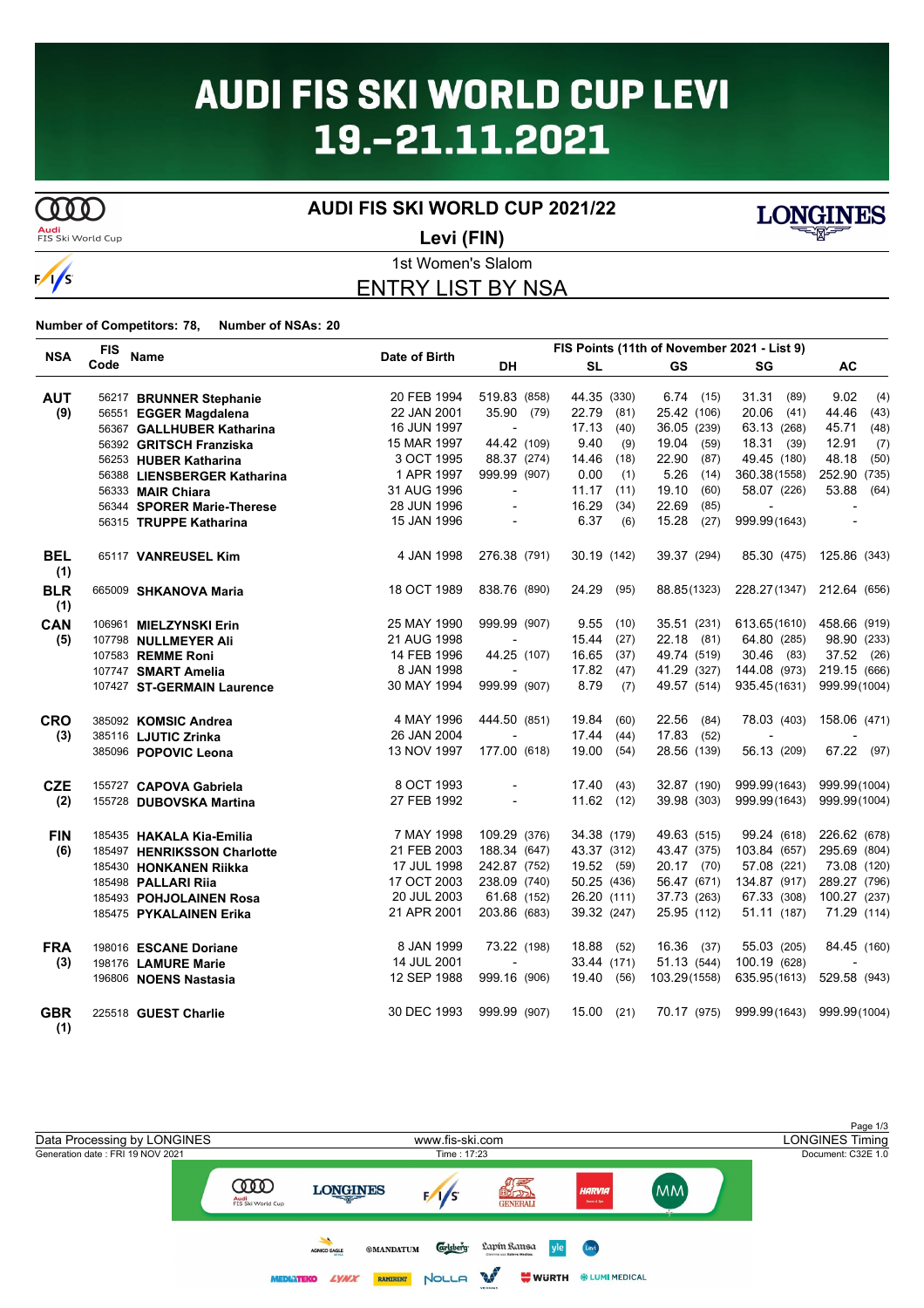

### **Audi**<br>FIS Ski World Cup

## **AUDI FIS SKI WORLD CUP 2021/22**

**Levi (FIN)**



1st Women's Slalom

ENTRY LIST BY NSA

|                   | <b>FIS</b> |                                  |               |                          |          |              |      |             |             | FIS Points (11th of November 2021 - List 9) |                          |
|-------------------|------------|----------------------------------|---------------|--------------------------|----------|--------------|------|-------------|-------------|---------------------------------------------|--------------------------|
| <b>NSA</b>        | Code       | Name                             | Date of Birth | DH                       |          | <b>SL</b>    |      | <b>GS</b>   |             | SG                                          | AC                       |
| <b>GER</b>        |            | 507168 AICHER Emma               | 13 NOV 2003   | $\blacksquare$           |          | 22.01        | (79) | 31.68 (174) |             | $\overline{\phantom{a}}$                    |                          |
| (5)               |            | 206355 DUERR Lena                | 4 AUG 1991    | 152.00 (546)             |          | 11.65        | (13) | 23.38       | (90)        | 73.61 (358)                                 | 44.28<br>(40)            |
|                   |            | 206497 FILSER Andrea             | 25 MAR 1993   | 102.20 (342)             |          | 15.67        | (30) | 18.25       | (53)        | 81.45 (435)                                 | 89.25 (188)              |
|                   |            | 355061 HILZINGER Jessica         | 26 MAY 1997   | 139.47 (502)             |          | 15.43        | (26) | 16.13       | (36)        | 41.31 (135)                                 | 35.28<br>(25)            |
|                   |            | 206532 SCHMOTZ Marlene           | 6 MAR 1994    | 63.53 (161)              |          | 17.26        | (41) | 13.94       | (24)        | 61.30 (251)                                 | 58.16<br>(75)            |
|                   |            |                                  |               |                          |          |              |      |             |             |                                             |                          |
| <b>ITA</b>        |            | 299276 BASSINO Marta             | 27 FEB 1996   | 3.21                     | (9)      | 24.02        | (92) | 0.00        | (1)         | 3.66<br>(8)                                 | 10.84<br>(5)             |
| (7)               |            | 6295075 DELLA MEA Lara           | 10 JAN 1999   | $\overline{\phantom{a}}$ |          | 15.39        | (25) | 35.36 (227) |             | 178.13(1154)                                | 999.99(1004)             |
|                   |            | 299983 GULLI Anita               | 26 JUN 1998   | $\blacksquare$           |          | 24.40        | (96) | 40.15 (305) |             | $\overline{\phantom{a}}$                    |                          |
|                   |            | 6295752 MATHIOU Sophie           | 5 FEB 2002    |                          |          | 22.98        | (85) | 30.61 (161) |             | 71.46 (340)                                 | 102.16 (245)             |
|                   |            | 298723 MIDALI Roberta            | 10 NOV 1994   | 999.99 (907)             |          | 19.84        | (60) | 18.55 (54)  |             | 999.99(1643)                                | 999.99(1004)             |
|                   |            | 299699 PETERLINI Martina         | 24 OCT 1997   | $\overline{\phantom{a}}$ |          | 15.00        | (21) | 40.38 (314) |             | $\sim$                                      | $\overline{a}$           |
|                   |            | 6295165 ROSSETTI Marta           | 25 MAR 1999   | $\overline{\phantom{a}}$ |          | 15.46        | (28) | 56.98 (680) |             | 980.16(1639)                                | $\overline{a}$           |
| <b>JPN</b><br>(1) |            | 306977 MUKOGAWA Sakurako         | 20 JAN 1992   | 999.99 (907)             |          | 22.93        | (84) | 27.44 (127) |             |                                             | 84.96 (473) 147.15 (425) |
| <b>KOR</b><br>(1) |            | 325124 KANG Youngseo             | 19 JUL 1997   | $\overline{\phantom{a}}$ |          | 33.32 (169)  |      | 30.90 (164) |             | 312.24(1521)                                | 999.99(1004)             |
| <b>NOR</b>        |            | 426100 HOLTMANN Mina Fuerst      | 17 JUL 1995   | 79.71 (225)              |          | $12.83$ (17) |      | 3.28        | (9)         | 65.69 (291)                                 | 92.73 (201)              |
| (6)               |            | 426187 LYSDAHL Kristin           | 29 JUN 1996   | 79.80 (226)              |          | $11.95$ (15) |      | 18.73       | (56)        | 72.00 (346)                                 | 95.07 (216)              |
|                   |            | 426324 MONSEN Marte              | 27 JAN 2000   | 74.37 (203)              |          | 38.44 (235)  |      | 15.28       | (27)        | 46.72 (163)                                 | 64.42<br>(91)            |
|                   |            | 425879 RIIS-JOHANNESSEN Kristina | 5 MAR 1991    | 36.84 (86)               |          | 16.74        | (39) | 17.73       | (51)        | 32.81 (99)                                  | 30.07 (19)               |
|                   |            | 426193 STJERNESUND Thea Louise   | 24 NOV 1996   | 148.79 (532)             |          | 15.98        | (31) | 16.59       | (39)        | 280.88(1475)                                | 195.42 (607)             |
|                   |            | 426043 TVIBERG Maria Therese     | 7 APR 1994    | 57.36 (141)              |          | 20.04        | (65) | 7.06        | (16)        | 32.43 (97)                                  | 49.49<br>(53)            |
| <b>RUS</b><br>(1) |            | 486028 GORNOSTAEVA Anastasia     | 31 DEC 1999   | 242.70 (751)             |          | 20.03        | (64) | 51.70 (554) |             | 86.61 (490)                                 | 190.19 (593)             |
| <b>SLO</b>        |            | 565401 BUCIK Ana                 | 21 JUL 1993   | 108.92 (372)             |          | 14.70        | (20) | 17.17       | (48)        | 49.45 (180)                                 | 38.58<br>(28)            |
| (4)               |            | 565491 DVORNIK Neja              | 6 JAN 2001    | 82.05 (242)              |          | 21.21        | (73) | 19.90       | (68)        | 51.19 (188)                                 | 80.87 (145)              |
|                   |            | 565471 HROVAT Meta               | 2 MAR 1998    | 172.17 (602)             |          | 16.66        | (38) | 4.41        | (12)        | 53.44 (197)                                 | 65.72<br>(95)            |
|                   |            | 565463 SLOKAR Andreja            | 15 OCT 1997   | 999.99 (907)             |          | 15.12        | (23) | 21.67       | (79)        | 86.33 (487)                                 | 109.32 (272)             |
|                   |            |                                  |               |                          |          |              |      |             |             |                                             |                          |
| <b>SUI</b>        |            | 516437 BISSIG Carole             | 15 JUL 1996   | 288.89 (800)             |          | 23.88        | (91) | 41.34 (329) |             | 78.83 (408)                                 | 118.52 (304)             |
| (7)               |            | 516284 GISIN Michelle            | 5 DEC 1993    |                          | 7.91(18) | 0.68         | (4)  |             | $4.01$ (11) | $9.06$ (15)                                 | 11.41<br>(6)             |
|                   |            | 516530 GOOD Nicole               | 1 JAN 1998    | 84.07 (251)              |          | 23.57        | (89) | 34.84 (219) |             | 31.17 (86)                                  | 26.68<br>(14)            |
|                   |            | 516280 HOLDENER Wendy            | 12 MAY 1993   | 30.82 (68)               |          | 2.27         | (5)  | 3.04        | (8)         | 10.32(19)                                   | 15.39<br>(9)             |
|                   |            | 516528 MEILLARD Melanie          | 23 SEP 1998   | $\overline{\phantom{a}}$ |          | 12.49        | (16) | 16.59       | (39)        | 68.73 (320)                                 | 28.56<br>(18)            |
|                   |            | 516562 RAST Camille              | 9 JUL 1999    | $\blacksquare$           |          | 19.96        | (62) | 19.49       | (63)        | 91.76 (547)                                 | 69.32 (106)              |
|                   |            | 516426 STOFFEL Elena             | 27 MAY 1996   | $\overline{\phantom{a}}$ |          | 15.49        | (29) | 49.67 (516) |             | 966.33(1635)                                | 999.99(1004)             |
| <b>SVK</b><br>(1) |            | 705423 VLHOVA Petra              | 13 JUN 1995   | 14.30(30)                |          | 0.00         | (1)  | 0.00        | (1)         | $5.39$ (10)                                 | 0.60<br>(2)              |
| <b>SWE</b>        |            | 507109 ARONSSON ELFMAN Hanna     | 29 DEC 2002   | 101.18 (339)             |          | 25.73 (108)  |      | 15.62 (34)  |             | 40.87 (131)                                 | 57.97 (73)               |
| (9)               |            | 507046 BOSTROEM MUSSENER Moa     | 2 AUG 2001    | 166.62 (591)             |          | 19.51        | (58) | 30.54 (160) |             | 72.09 (347)                                 |                          |
|                   |            | 507049 CEDER Liv                 | 12 MAR 2001   | 100.61 (336)             |          | 21.47        | (75) | 29.81 (152) |             | 72.56 (351)                                 |                          |
|                   |            | 506867 FERMBAECK Elsa            | 28 MAR 1998   | 999.99 (907)             |          | 15.25        | (24) | 29.36 (144) |             | 148.01 (1000)                               |                          |
|                   |            | 506664 FJAELLSTROEM Magdalena    | 12 JAN 1995   | 999.99 (907)             |          | 18.72        | (50) | 24.44 (95)  |             | 313.97(1525)                                | 329.51 (844)             |
|                   |            | 506399 HECTOR Sara               | 4 SEP 1992    | 678.50 (869)             |          | 20.34        | (70) |             | $3.92$ (10) | 40.79 (129)                                 | 55.46 (69)               |
|                   |            | 507018 RASK Sara                 | 16 MAR 2000   | 999.99 (907)             |          | 18.33        | (48) | 16.87 (47)  |             | 239.46(1394)                                |                          |
|                   |            | 506583 SAEFVENBERG Charlotta     | 7 OCT 1994    | $\overline{\phantom{a}}$ |          | 20.25        | (69) | 49.19 (505) |             | 999.99(1643)                                |                          |
|                   |            | 506146 SWENN LARSSON Anna        | 18 JUN 1991   | $\blacksquare$           |          | 15.98        | (31) | 60.72 (764) |             | 197.52(1238)                                | 168.72 (516)             |
|                   |            |                                  |               |                          |          |              |      |             |             |                                             |                          |

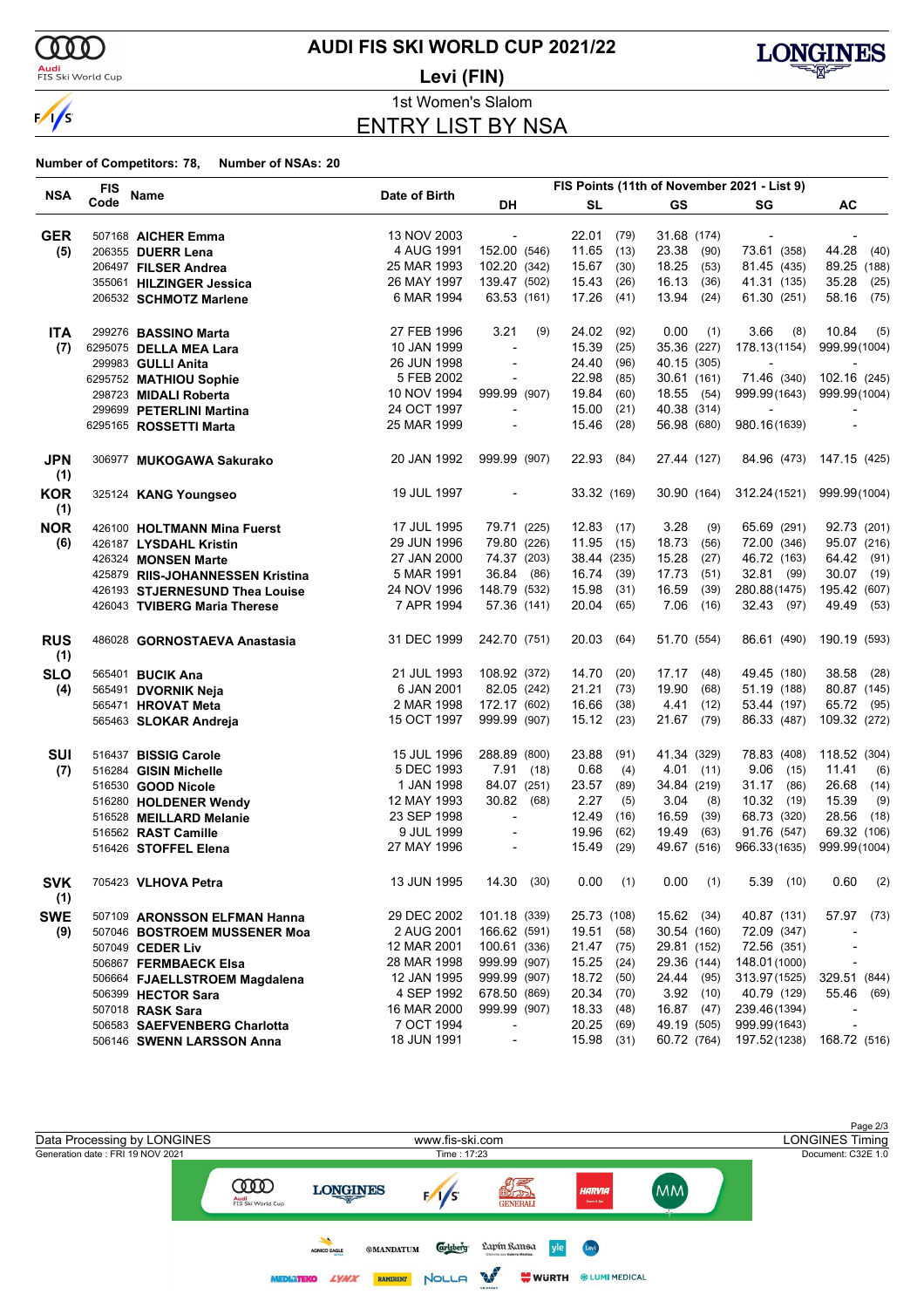

**Audi**<br>FIS Ski World Cup

### **AUDI FIS SKI WORLD CUP 2021/22**

**Levi (FIN)**



1st Women's Slalom ENTRY LIST BY NSA

| <b>NSA</b> | FIS<br><b>Name</b>       | Date of Birth |               | FIS Points (11th of November 2021 - List 9) |               |               |              |
|------------|--------------------------|---------------|---------------|---------------------------------------------|---------------|---------------|--------------|
|            | Code                     |               | <b>DH</b>     | SL                                          | GS            | SG            | AC.          |
| <b>USA</b> | 6536392 HURT A.J.        | 5 DEC 2000    | 38.15<br>(91) | 20.34<br>(70)                               | 15.00<br>(25) | 27.14<br>(78) | 87.59 (181)  |
| (5)        | 539927 LAPANJA Lila      | 3 DEC 1994    | 999.99 (907)  | 17.37<br>(42)                               | 33.26 (195)   | 61.91 (256)   | 86.77 (173)  |
|            | 539909 MOLTZAN Paula     | 7 APR 1994    |               | 14.51<br>(19)                               | 21.21<br>(76) | 239.39(1393)  | 945.27(1000) |
|            | 6535773 O BRIEN Nina     | 29 NOV 1997   | 48.30 (118)   | 17.48<br>(45)                               | 13.64<br>(23) | 25.05<br>(69) | 94.95 (214)  |
|            | 6535237 SHIFFRIN Mikaela | 13 MAR 1995   | 0.74<br>(4)   | 0.00<br>(1)                                 | 0.00<br>(1)   | 1.06<br>(4)   | 1.00<br>(3)  |

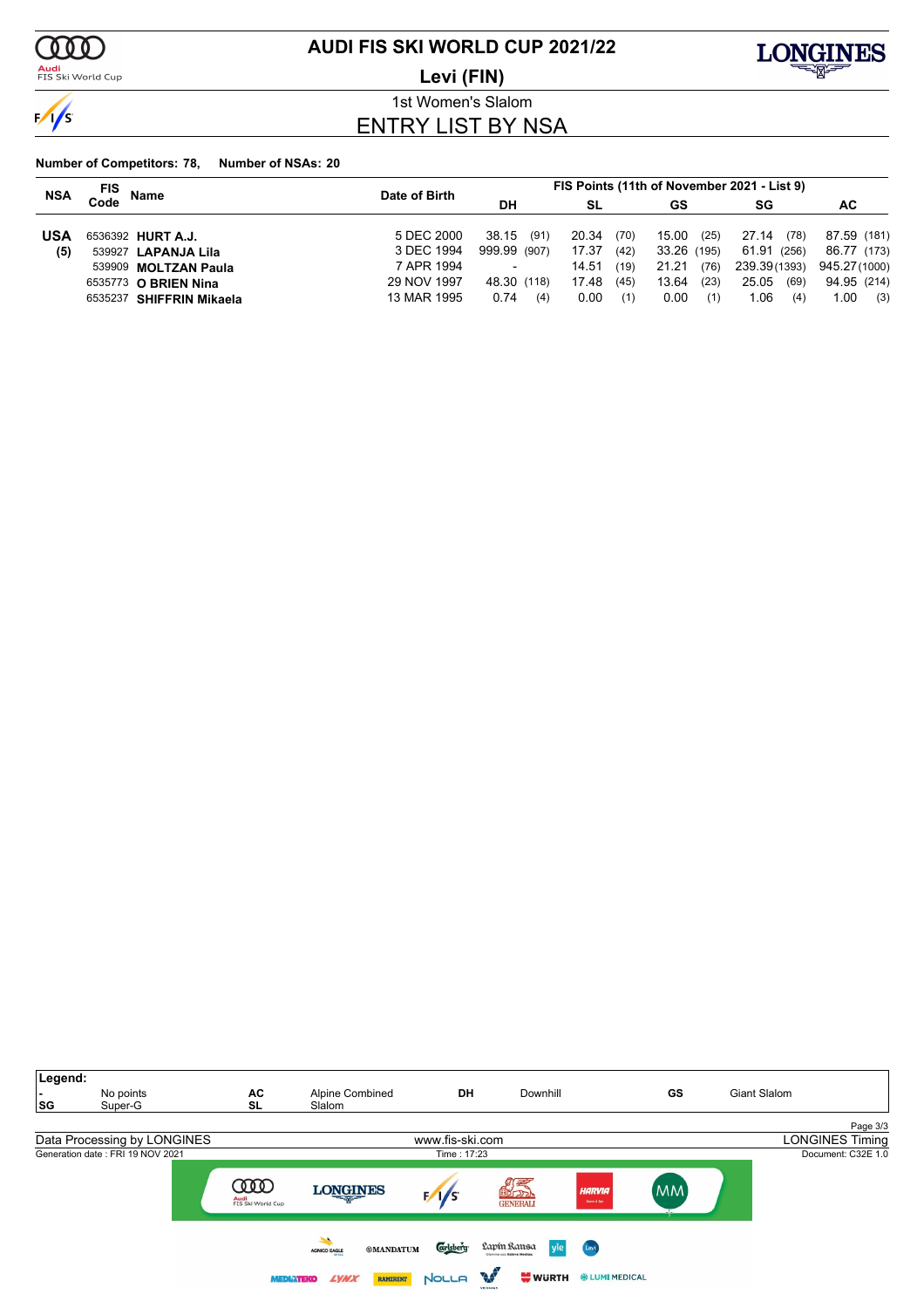# **AUDI FIS SKI WORLD CUP LEVI** 19.-21.11.2021

### **AUDI FIS SKI WORLD CUP 2021/22**

 $\Omega$ **Audi**<br>ETS Ski World C

**Levi (FIN)**



| FIS SKI VVORIG CUD | LEVI (FIN)         | ⋍                |
|--------------------|--------------------|------------------|
|                    | 1st Women's Slalom | SAT 20 NOV 2021  |
| $\sqrt{1}$         | DRAW LIST          | Start Time 11:30 |
|                    |                    |                  |

**Number of Competitors: 78, Number of NSAs: 20 Rank 120 in the FIS List: DEKKO Madeleine 27.82 FIS Points**

| No.            | <b>FIS</b><br>Code | Name                             | <b>NSA</b><br>Code | <b>WCSL-SL</b> |      | WCSL-O                   |       | <b>FISSL</b> |      |
|----------------|--------------------|----------------------------------|--------------------|----------------|------|--------------------------|-------|--------------|------|
| 1              | 56388              | <b>LIENSBERGER Katharina</b>     | <b>AUT</b>         | 790            | (1)  | 1087                     | (5)   | 0.00         | (1)  |
| $\bf{2}$       | 705423             | <b>VLHOVA Petra</b>              | <b>SVK</b>         | 732            | (2)  | 1551                     | (1)   | 0.00         | (1)  |
| 3              | 6535237            | <b>SHIFFRIN Mikaela</b>          | <b>USA</b>         | 715            | (3)  | 1425                     | (3)   | 0.00         | (1)  |
| 4              | 516284             | <b>GISIN Michelle</b>            | <b>SUI</b>         | 491            | (4)  | 1256                     | (4)   | 0.68         | (4)  |
| 5              | 516280             | <b>HOLDENER Wendy</b>            | <b>SUI</b>         | 465            | (5)  | 597                      | (10)  | 2.27         | (5)  |
| 6              | 426187             | <b>LYSDAHL Kristin</b>           | <b>NOR</b>         | 263            | (6)  | 341                      | (22)  | 11.95        | (15) |
| $\overline{7}$ | 206355             | <b>DUERR Lena</b>                | <b>GER</b>         | 253            | (7)  | 289                      | (26)  | 11.65        | (13) |
| 8              | 56333              | <b>MAIR Chiara</b>               | <b>AUT</b>         | 233            | (8)  | 241                      | (30)  | 11.17        | (11) |
| 9              | 107427             | <b>ST-GERMAIN Laurence</b>       | CAN                | 224            | (9)  | 224                      | (33)  | 8.79         | (7)  |
| 10             | 506146             | <b>SWENN LARSSON Anna</b>        | <b>SWE</b>         | 224            | (9)  | 224                      | (33)  | 15.98        | (31) |
| 11             | 155728             | <b>DUBOVSKA Martina</b>          | <b>CZE</b>         | 188            | (11) | 188                      | (42)  | 11.62        | (12) |
| 12             | 539909             | <b>MOLTZAN Paula</b>             | <b>USA</b>         | 185            | (12) | 227                      | (32)  | 14.51        | (19) |
| 13             | 565401             | <b>BUCIK Ana</b>                 | <b>SLO</b>         | 154            | (13) | 223                      | (35)  | 14.70        | (20) |
| 14             | 506399             | <b>HECTOR Sara</b>               | <b>SWE</b>         | 145            | (14) | 388                      | (19)  | 20.34        | (70) |
| 15             | 565463             | <b>SLOKAR Andreja</b>            | <b>SLO</b>         | 142            | (15) | 285                      | (27)  | 15.12        | (23) |
| 16             | 56392              | <b>GRITSCH Franziska</b>         | AUT                | 140            | (16) | 206                      | (39)  | 9.40         | (9)  |
| 17             | 56315              | <b>TRUPPE Katharina</b>          | <b>AUT</b>         | 138            | (17) | 223                      | (35)  | 6.37         | (6)  |
| 18             | 516562             | <b>RAST Camille</b>              | SUI                | 125            | (18) | 140                      | (51)  | 19.96        | (62) |
| 19             | 196806             | <b>NOENS Nastasia</b>            | <b>FRA</b>         | 113            | (19) | 113                      | (56)  | 19.40        | (56) |
| 20             | 106961             | <b>MIELZYNSKI Erin</b>           | CAN                | 108            | (20) | 108                      | (60)  | 9.55         | (10) |
| 21             | 56367              | <b>GALLHUBER Katharina</b>       | <b>AUT</b>         | 108            | (20) | 111                      | (58)  | 17.13        | (40) |
| 22             | 425879             | <b>RIIS-JOHANNESSEN Kristina</b> | <b>NOR</b>         | 107            | (23) | 107                      | (62)  | 16.74        | (39) |
| 23             | 56253              | <b>HUBER Katharina</b>           | <b>AUT</b>         | 92             | (25) | 112                      | (57)  | 14.46        | (18) |
| 24             | 426100             | <b>HOLTMANN Mina Fuerst</b>      | <b>NOR</b>         | 73             | (26) | 165                      | (46)  | 12.83        | (17) |
| 25             | 506664             | <b>FJAELLSTROEM Magdalena</b>    | SWE                | 61             | (28) | 67                       | (76)  | 18.72        | (50) |
| 26             | 516528             | <b>MEILLARD Melanie</b>          | SUI                | 60             | (30) | 81                       | (71)  | 12.49        | (16) |
| 27             | 426193             | <b>STJERNESUND Thea Louise</b>   | <b>NOR</b>         | 58             | (31) | 150                      | (48)  | 15.98        | (31) |
| 28             | 299699             | <b>PETERLINI Martina</b>         | <b>ITA</b>         | 54             | (32) | 54                       | (78)  | 15.00        | (21) |
| 29             | 107798             | <b>NULLMEYER Ali</b>             | CAN                | 49             | (33) | 49                       | (81)  | 15.44        | (27) |
| 30             | 426043             | <b>TVIBERG Maria Therese</b>     | <b>NOR</b>         | 48             | (34) | 114                      | (55)  | 20.04        | (65) |
| 31             | 299276<br>$+500$   | <b>BASSINO Marta</b>             | <b>ITA</b>         | 13             | (46) | 908                      | (7)   | 24.02        | (92) |
| 32             | 225518             | <b>GUEST Charlie</b>             | <b>GBR</b>         | 36             | (37) | 36                       | (94)  | 15.00        | (21) |
| 33             | 506867             | <b>FERMBAECK Elsa</b>            | <b>SWE</b>         | 28             | (40) | 28                       | (99)  | 15.25        | (24) |
| 34             | 6295075            | <b>DELLA MEA Lara</b>            | <b>ITA</b>         | $\blacksquare$ |      | $\overline{\phantom{a}}$ |       | 15.39        | (25) |
| 35             | 355061             | <b>HILZINGER Jessica</b>         | <b>GER</b>         | 23             | (43) | 23                       | (107) | 15.43        | (26) |
| 36             | 6295165            | <b>ROSSETTI Marta</b>            | <b>ITA</b>         | 35             | (38) | 35                       | (95)  | 15.46        | (28) |
| 37             | 516426             | <b>STOFFEL Elena</b>             | SUI                | 28             | (40) | 28                       | (99)  | 15.49        | (29) |
| 38             | 206497             | <b>FILSER Andrea</b>             | <b>GER</b>         | 24             | (42) | 53                       | (79)  | 15.67        | (30) |

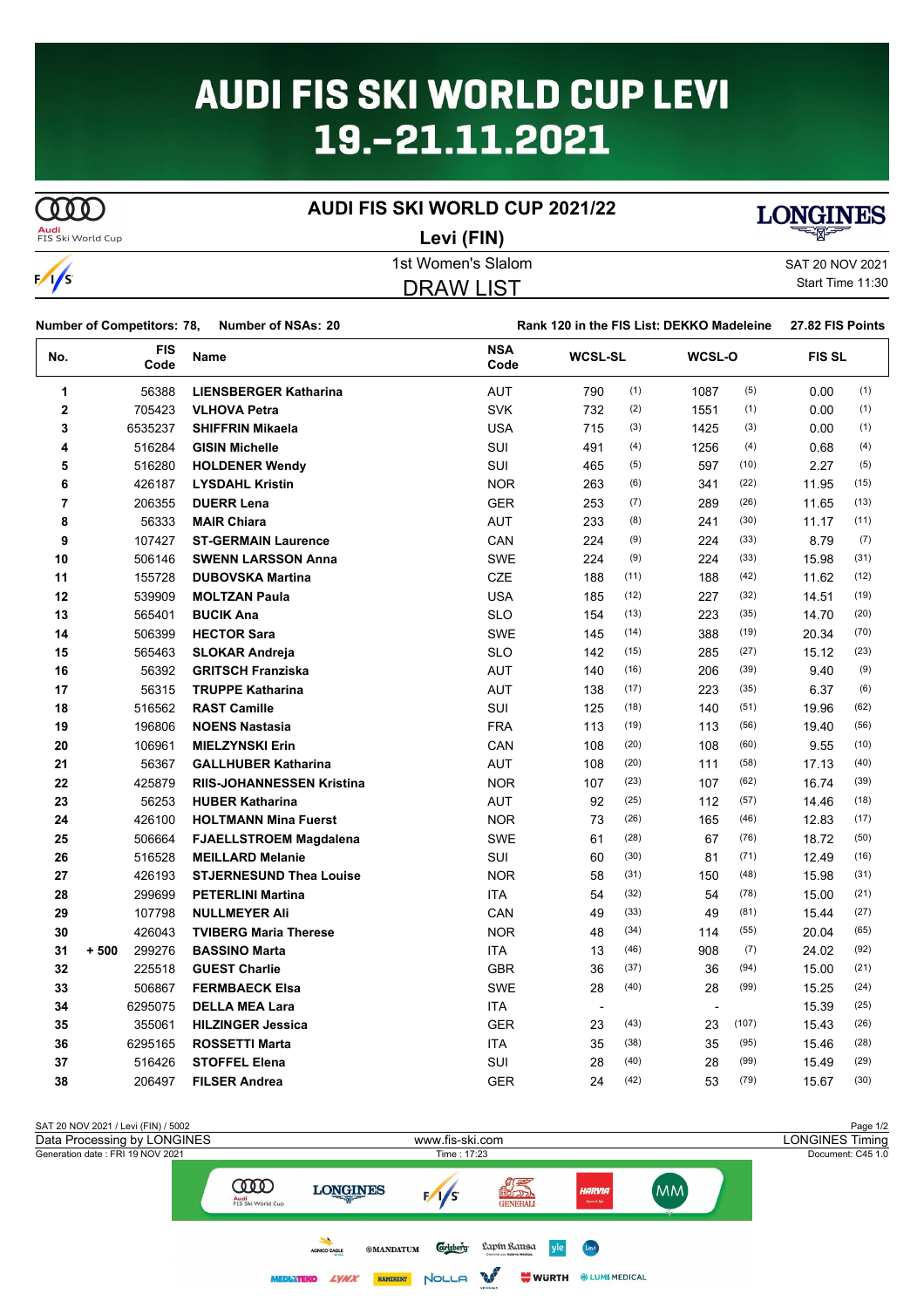**Levi (FIN)**



# $\frac{1}{s}$

**Audi**<br>FIS Ski World Cup

1st Women's Slalom Sattle and SAT 20 NOV 2021

Start Time 11:30

|        |   |          | <b>DRAW LIST</b> |
|--------|---|----------|------------------|
|        |   |          |                  |
| <br>-- | . | $\cdots$ |                  |

#### **Number of Competitors: 78, Number of NSAs: 20 Rank 120 in the FIS List: DEKKO Madeleine 27.82 FIS Points**

| No. | <b>FIS</b><br>Code | Name                         | <b>NSA</b><br>Code | <b>WCSL-SL</b>           |      | <b>WCSL-O</b>            |       | <b>FIS SL</b> |       |
|-----|--------------------|------------------------------|--------------------|--------------------------|------|--------------------------|-------|---------------|-------|
| 39  | 56344              | <b>SPORER Marie-Therese</b>  | <b>AUT</b>         | 23                       | (43) | 23                       | (107) | 16.29         | (34)  |
| 40  | 107583             | <b>REMME Roni</b>            | CAN                | $\overline{\phantom{a}}$ |      | $\overline{\phantom{a}}$ |       | 16.65         | (37)  |
| 41  | 565471             | <b>HROVAT Meta</b>           | <b>SLO</b>         | 8                        | (52) | 259                      | (29)  | 16.66         | (38)  |
| 42  | 206532             | <b>SCHMOTZ Marlene</b>       | <b>GER</b>         | $\overline{\phantom{a}}$ |      | 3                        | (135) | 17.26         | (41)  |
| 43  | 539927             | <b>LAPANJA Lila</b>          | <b>USA</b>         | 6                        | (55) | 6                        | (130) | 17.37         | (42)  |
| 44  | 155727             | <b>CAPOVA Gabriela</b>       | <b>CZE</b>         | $\blacksquare$           |      |                          |       | 17.40         | (43)  |
| 45  | 385116             | <b>LJUTIC Zrinka</b>         | CRO                | $\blacksquare$           |      | $\blacksquare$           |       | 17.44         | (44)  |
| 46  | 31-35 6535773      | <b>O BRIEN Nina</b>          | <b>USA</b>         | 47                       | (35) | 187                      | (43)  | 17.48         | (45)  |
| 47  | 107747             | <b>SMART Amelia</b>          | CAN                | 12                       | (48) | 12                       | (118) | 17.82         | (47)  |
| 48  | 507018             | <b>RASK Sara</b>             | <b>SWE</b>         | $\mathbf{1}$             | (60) | $\mathbf{1}$             | (142) | 18.33         | (48)  |
| 49  | 198016             | <b>ESCANE Doriane</b>        | <b>FRA</b>         | $\blacksquare$           |      | 10                       | (124) | 18.88         | (52)  |
| 50  | 385096             | <b>POPOVIC Leona</b>         | <b>CRO</b>         | 34                       | (39) | 34                       | (98)  | 19.00         | (54)  |
| 51  | 507046             | <b>BOSTROEM MUSSENER Moa</b> | <b>SWE</b>         | $\overline{\phantom{a}}$ |      |                          |       | 19.51         | (58)  |
| 52  | 185430             | <b>HONKANEN Riikka</b>       | <b>FIN</b>         |                          |      |                          |       | 19.52         | (59)  |
| 53  | 298723             | <b>MIDALI Roberta</b>        | <b>ITA</b>         |                          |      | 12                       | (118) | 19.84         | (60)  |
| 54  | 385092             | <b>KOMSIC Andrea</b>         | <b>CRO</b>         |                          |      | ÷,                       |       | 19.84         | (60)  |
| 55  | 486028             | <b>GORNOSTAEVA Anastasia</b> | <b>RUS</b>         | $\blacksquare$           |      |                          |       | 20.03         | (64)  |
| 56  | 506583             | <b>SAEFVENBERG Charlotta</b> | <b>SWE</b>         | 18                       | (45) | 18                       | (112) | 20.25         | (69)  |
| 57  | 6536392            | HURT A.J.                    | <b>USA</b>         | $\overline{c}$           | (59) | 44                       | (84)  | 20.34         | (70)  |
| 58  | 565491             | <b>DVORNIK Neja</b>          | <b>SLO</b>         | 3                        | (57) | 19                       | (111) | 21.21         | (73)  |
| 59  | 507049             | <b>CEDER Liv</b>             | <b>SWE</b>         | ÷,                       |      | $\overline{\phantom{a}}$ |       | 21.47         | (75)  |
| 60  | 507168             | <b>AICHER Emma</b>           | <b>GER</b>         | $\overline{a}$           |      | 12                       | (118) | 22.01         | (79)  |
| 61  | 56551              | <b>EGGER Magdalena</b>       | AUT                | 12                       | (48) | 12                       | (118) | 22.79         | (81)  |
| 62  | 306977             | <b>MUKOGAWA Sakurako</b>     | <b>JPN</b>         | $\overline{\phantom{a}}$ |      |                          |       | 22.93         | (84)  |
| 63  | 6295752            | <b>MATHIOU Sophie</b>        | ITA                |                          |      |                          |       | 22.98         | (85)  |
| 64  | 516530             | <b>GOOD Nicole</b>           | SUI                |                          |      |                          |       | 23.57         | (89)  |
| 65  | 516437             | <b>BISSIG Carole</b>         | SUI                |                          |      |                          |       | 23.88         | (91)  |
| 66  | 665009             | <b>SHKANOVA Maria</b>        | <b>BLR</b>         |                          |      |                          |       | 24.29         | (95)  |
| 67  | 299983             | <b>GULLI Anita</b>           | <b>ITA</b>         | 3                        | (57) | 3                        | (135) | 24.40         | (96)  |
| 68  | 507109             | <b>ARONSSON ELFMAN Hanna</b> | <b>SWE</b>         | $\overline{\phantom{a}}$ |      | 5                        | (133) | 25.73         | (108) |
| 69  | 185493             | <b>POHJOLAINEN Rosa</b>      | <b>FIN</b>         | 4                        | (56) | 4                        | (134) | 26.20         | (111) |
| 70  | 65117              | <b>VANREUSEL Kim</b>         | <b>BEL</b>         | $\overline{a}$           |      |                          |       | >30.19        | (142) |
| 71  | 325124             | <b>KANG Youngseo</b>         | <b>KOR</b>         | $\blacksquare$           |      |                          |       | >33.32        | (169) |
| 72  | 198176             | <b>LAMURE Marie</b>          | <b>FRA</b>         |                          |      | $\overline{\phantom{a}}$ |       | >33.44        | (171) |
| 73  | 185435             | <b>HAKALA Kia-Emilia</b>     | <b>FIN</b>         |                          |      |                          |       | >34.38        | (179) |
| 74  | 426324             | <b>MONSEN Marte</b>          | <b>NOR</b>         |                          |      | 40                       | (89)  | >38.44        | (235) |
| 75  | 185475             | <b>PYKALAINEN Erika</b>      | <b>FIN</b>         |                          |      | $\overline{a}$           |       | >39.32        | (247) |
| 76  | 185497             | <b>HENRIKSSON Charlotte</b>  | <b>FIN</b>         |                          |      |                          |       | >43.37        | (312) |
| 77  | 56217              | <b>BRUNNER Stephanie</b>     | AUT                |                          |      | 150                      | (48)  | >44.35        | (330) |
| 78  | 185498             | <b>PALLARI Rija</b>          | <b>FIN</b>         |                          |      | $\overline{\phantom{a}}$ |       | >50.25        | (436) |

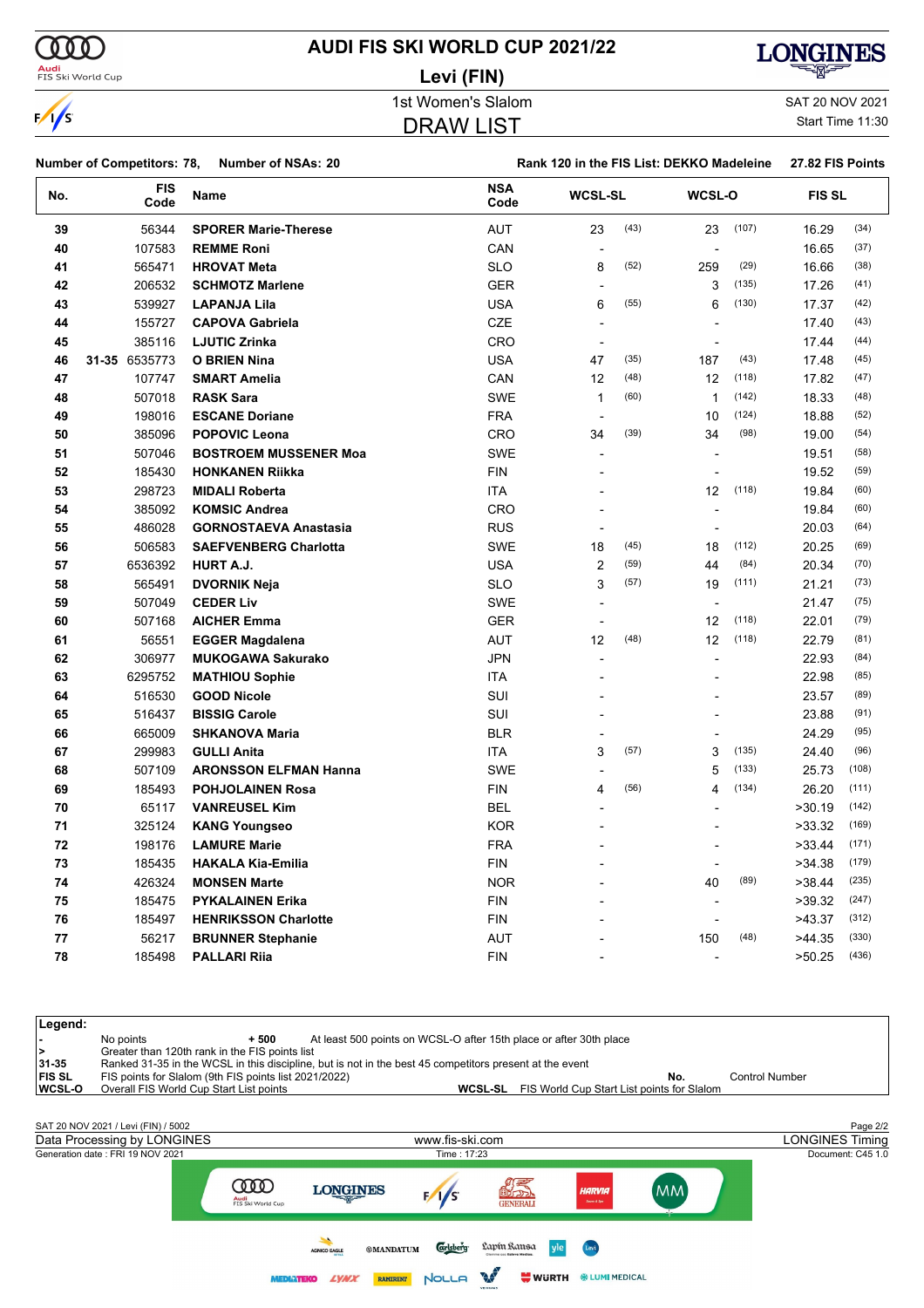# **AUDI FIS SKI WORLD CUP LEVI** 19.-21.11.2021

### **AUDI FIS SKI WORLD CUP 2021/22**

**Audi**<br>FIS Ski World Cup

**COOD** 



Start Time 11:30

**LONGINES** 

| <b>Bib</b>     | <b>FIS</b> | Name                                              | Year of              | <b>NSA</b> |                                                                                                                                                                                                                                                                                                                                                                                                                                                                          |
|----------------|------------|---------------------------------------------------|----------------------|------------|--------------------------------------------------------------------------------------------------------------------------------------------------------------------------------------------------------------------------------------------------------------------------------------------------------------------------------------------------------------------------------------------------------------------------------------------------------------------------|
|                | Code       |                                                   | <b>Birth</b>         | Code       | Ski<br>Time<br>Rossignol<br>Rossignol<br>Atomic<br>Head<br>Head<br>Rossignol<br>Rossignol<br>Rossignol<br>Head<br>Voelkl<br>Nordica<br>Rossignol<br>Head<br>Voelkl<br>Salomon<br>Head<br>Fischer<br>Head<br>Salomon<br>Atomic<br>Atomic<br>Rossignol<br>Fischer<br>Voelkl<br>Atomic<br>Rossignol<br>Rossignol<br>Rossignol<br>Atomic<br>Head<br>Salomon<br>Fischer<br>Fischer<br>Salomon<br>Atomic<br>Head<br>Dynastar<br>Voelkl<br>Atomic<br>Head<br>Salomon<br>Fischer |
| 1              |            | 426187 LYSDAHL Kristin                            |                      | 1996 NOR   |                                                                                                                                                                                                                                                                                                                                                                                                                                                                          |
| $\overline{2}$ |            | 705423 VLHOVA Petra                               | 1995 SVK             |            |                                                                                                                                                                                                                                                                                                                                                                                                                                                                          |
| 3              |            | 6535237 SHIFFRIN Mikaela                          | 1995 USA             |            |                                                                                                                                                                                                                                                                                                                                                                                                                                                                          |
| 4              |            | 516280 HOLDENER Wendy                             | 1993 SUI             |            |                                                                                                                                                                                                                                                                                                                                                                                                                                                                          |
| 5              |            | 206355 DUERR Lena                                 | 1991 GER             |            |                                                                                                                                                                                                                                                                                                                                                                                                                                                                          |
| 6              |            | 56388 LIENSBERGER Katharina                       | 1997 AUT             |            |                                                                                                                                                                                                                                                                                                                                                                                                                                                                          |
| 7              |            | 516284 GISIN Michelle                             | 1993 SUI             |            |                                                                                                                                                                                                                                                                                                                                                                                                                                                                          |
| 8              |            | 539909 MOLTZAN Paula                              | 1994 USA             |            |                                                                                                                                                                                                                                                                                                                                                                                                                                                                          |
| 9              |            | 506399 HECTOR Sara                                |                      | 1992 SWE   |                                                                                                                                                                                                                                                                                                                                                                                                                                                                          |
| 10             |            | 56333 MAIR Chiara                                 | 1996 AUT             |            |                                                                                                                                                                                                                                                                                                                                                                                                                                                                          |
| 11             |            | 565463 SLOKAR Andreja                             | 1997 SLO             |            |                                                                                                                                                                                                                                                                                                                                                                                                                                                                          |
| 12             |            | 107427 ST-GERMAIN Laurence                        | 1994 CAN             |            |                                                                                                                                                                                                                                                                                                                                                                                                                                                                          |
| 13             |            | 506146 SWENN LARSSON Anna                         |                      | 1991 SWE   |                                                                                                                                                                                                                                                                                                                                                                                                                                                                          |
| 14             |            | 155728 DUBOVSKA Martina                           | 1992 CZE             |            |                                                                                                                                                                                                                                                                                                                                                                                                                                                                          |
| 15             |            | 565401 <b>BUCIK Ana</b>                           | 1993 SLO             |            |                                                                                                                                                                                                                                                                                                                                                                                                                                                                          |
|                |            | -----------------                                 | - break              |            |                                                                                                                                                                                                                                                                                                                                                                                                                                                                          |
| 16<br>17       |            | 56392 GRITSCH Franziska<br>56315 TRUPPE Katharina | 1997 AUT<br>1996 AUT |            |                                                                                                                                                                                                                                                                                                                                                                                                                                                                          |
|                |            | 516562 RAST Camille                               |                      |            |                                                                                                                                                                                                                                                                                                                                                                                                                                                                          |
| 18<br>19       |            | 196806 NOENS Nastasia                             | 1999 SUI<br>1988 FRA |            |                                                                                                                                                                                                                                                                                                                                                                                                                                                                          |
| 20             |            | 106961 MIELZYNSKI Erin                            | 1990 CAN             |            |                                                                                                                                                                                                                                                                                                                                                                                                                                                                          |
| 21             |            | 56367 GALLHUBER Katharina                         | 1997 AUT             |            |                                                                                                                                                                                                                                                                                                                                                                                                                                                                          |
| 22             |            | 425879 RIIS-JOHANNESSEN Kristina                  | 1991 NOR             |            |                                                                                                                                                                                                                                                                                                                                                                                                                                                                          |
|                |            |                                                   |                      |            |                                                                                                                                                                                                                                                                                                                                                                                                                                                                          |
| 23             |            | 56253 HUBER Katharina                             | 1995 AUT             |            |                                                                                                                                                                                                                                                                                                                                                                                                                                                                          |
| 24             |            | 426100 HOLTMANN Mina Fuerst                       |                      | 1995 NOR   |                                                                                                                                                                                                                                                                                                                                                                                                                                                                          |
| 25             |            | 506664 FJAELLSTROEM Magdalena                     |                      | 1995 SWE   |                                                                                                                                                                                                                                                                                                                                                                                                                                                                          |
| 26             |            | 516528 MEILLARD Melanie                           | 1998 SUI             |            |                                                                                                                                                                                                                                                                                                                                                                                                                                                                          |
| 27             |            | 426193 STJERNESUND Thea Louise                    |                      | 1996 NOR   |                                                                                                                                                                                                                                                                                                                                                                                                                                                                          |
| 28             |            | 299699 PETERLINI Martina                          | 1997 ITA             |            |                                                                                                                                                                                                                                                                                                                                                                                                                                                                          |
| 29             |            | 107798 NULLMEYER Ali                              | 1998 CAN             |            |                                                                                                                                                                                                                                                                                                                                                                                                                                                                          |
| 30             |            | 426043 TVIBERG Maria Therese                      |                      | 1994 NOR   |                                                                                                                                                                                                                                                                                                                                                                                                                                                                          |
|                |            |                                                   | break                |            |                                                                                                                                                                                                                                                                                                                                                                                                                                                                          |
| 31             |            | 299276 BASSINO Marta                              | 1996 ITA             |            |                                                                                                                                                                                                                                                                                                                                                                                                                                                                          |
| 32             |            | 225518 GUEST Charlie                              |                      | 1993 GBR   |                                                                                                                                                                                                                                                                                                                                                                                                                                                                          |
| 33             |            | 506867 FERMBAECK Elsa                             |                      | 1998 SWE   |                                                                                                                                                                                                                                                                                                                                                                                                                                                                          |
| 34             |            | 6295075 DELLA MEA Lara                            | 1999 ITA             |            |                                                                                                                                                                                                                                                                                                                                                                                                                                                                          |
| 35             |            | 355061 HILZINGER Jessica                          |                      | 1997 GER   |                                                                                                                                                                                                                                                                                                                                                                                                                                                                          |
| 36             |            | 6295165 ROSSETTI Marta                            | 1999 ITA             |            |                                                                                                                                                                                                                                                                                                                                                                                                                                                                          |
| 37             |            | 516426 STOFFEL Elena                              | 1996 SUI             |            |                                                                                                                                                                                                                                                                                                                                                                                                                                                                          |
| 38             |            | 206497 FILSER Andrea                              |                      | 1993 GER   |                                                                                                                                                                                                                                                                                                                                                                                                                                                                          |
| 39             |            | 56344 SPORER Marie-Therese                        | 1996 AUT             |            |                                                                                                                                                                                                                                                                                                                                                                                                                                                                          |
| 40             |            | 107583 REMME Roni                                 | 1996 CAN             |            |                                                                                                                                                                                                                                                                                                                                                                                                                                                                          |
| 41             |            | 565471 HROVAT Meta                                | 1998 SLO             |            |                                                                                                                                                                                                                                                                                                                                                                                                                                                                          |
| 42             |            | 206532 SCHMOTZ Marlene                            |                      | 1994 GER   |                                                                                                                                                                                                                                                                                                                                                                                                                                                                          |



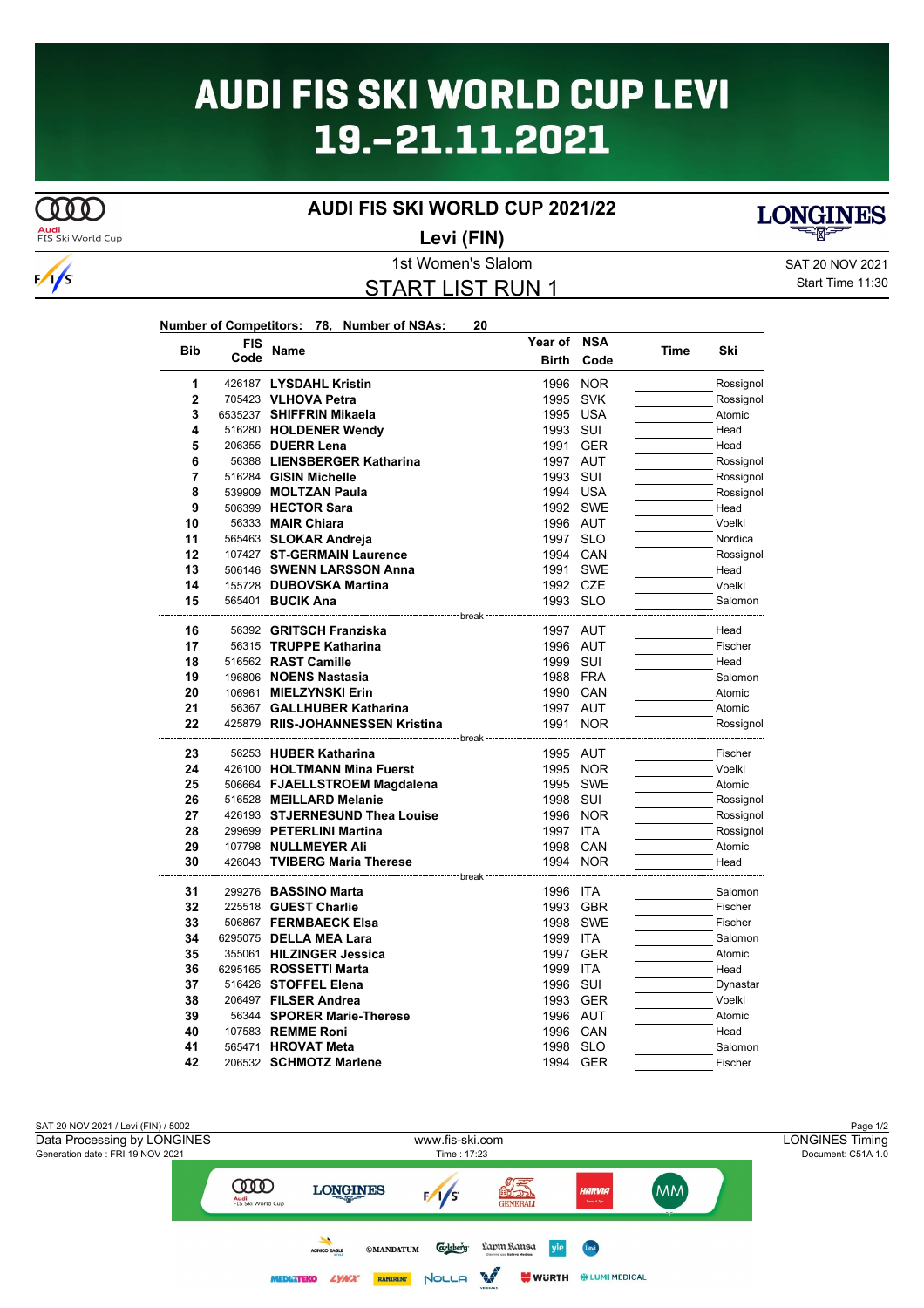

### **AUDI FIS SKI WORLD CUP 2021/22**

**Levi (FIN)**



1st Women's Slalom SAT 20 NOV 2021 START LIST RUN 1

Start Time 11:30

|            | <b>FIS</b> | Name                         | Year of NSA  |            |             |           |
|------------|------------|------------------------------|--------------|------------|-------------|-----------|
| <b>Bib</b> | Code       |                              | <b>Birth</b> | Code       | <b>Time</b> | Ski       |
| 43         |            | 539927 LAPANJA Lila          | 1994         | <b>USA</b> |             | Stoeckli  |
| 44         |            | 155727 CAPOVA Gabriela       | 1993         | <b>CZE</b> |             |           |
| 45         |            | 385116 LJUTIC Zrinka         | 2004         | CRO        |             | Rossignol |
| 46         |            | 6535773 O BRIEN Nina         | 1997         | <b>USA</b> |             | Rossignol |
| 47         |            | 107747 SMART Amelia          | 1998         | CAN        |             | Atomic    |
| 48         |            | 507018 RASK Sara             | 2000         | <b>SWE</b> |             | Rossignol |
| 49         |            | 198016 ESCANE Doriane        | 1999 FRA     |            |             | Rossignol |
| 50         |            | 385096 POPOVIC Leona         | 1997         | <b>CRO</b> |             | Voelkl    |
| 51         |            | 507046 BOSTROEM MUSSENER Moa | 2001         | <b>SWE</b> |             | Rossignol |
| 52         |            | 185430 HONKANEN Riikka       | 1998         | <b>FIN</b> |             | Atomic    |
| 53         |            | 298723 MIDALI Roberta        | 1994         | <b>ITA</b> |             | Rossignol |
| 54         |            | 385092 KOMSIC Andrea         | 1996         | CRO        |             | Atomic    |
| 55         |            | 486028 GORNOSTAEVA Anastasia | 1999         | <b>RUS</b> |             | Rossignol |
| 56         |            | 506583 SAEFVENBERG Charlotta | 1994         | <b>SWE</b> |             | Rossignol |
| 57         |            | 6536392 HURT A.J.            | 2000         | <b>USA</b> |             | Head      |
| 58         | 565491     | <b>DVORNIK Neja</b>          | 2001         | <b>SLO</b> |             | Fischer   |
| 59         |            | 507049 CEDER Liv             | 2001         | <b>SWE</b> |             | Rossignol |
| 60         |            | 507168 AICHER Emma           | 2003         | <b>GER</b> |             | Head      |
| 61         |            | 56551 EGGER Magdalena        | 2001         | <b>AUT</b> |             | Head      |
| 62         |            | 306977 MUKOGAWA Sakurako     | 1992         | <b>JPN</b> |             | Head      |
| 63         |            | 6295752 MATHIOU Sophie       | 2002 ITA     |            |             | Rossignol |
| 64         |            | 516530 <b>GOOD Nicole</b>    | 1998         | SUI        |             | Stoeckli  |
| 65         |            | 516437 BISSIG Carole         | 1996         | SUI        |             | Stoeckli  |
| 66         |            | 665009 SHKANOVA Maria        | 1989         | <b>BLR</b> |             | Augment   |
| 67         |            | 299983 GULLI Anita           | 1998         | <b>ITA</b> |             | Voelkl    |
| 68         |            | 507109 ARONSSON ELFMAN Hanna | 2002         | <b>SWE</b> |             | Rossignol |
| 69         |            | 185493 POHJOLAINEN Rosa      | 2003         | <b>FIN</b> |             | Atomic    |
| 70         |            | 65117 VANREUSEL Kim          | 1998         | <b>BEL</b> |             | Salomon   |
| 71         |            | 325124 KANG Youngseo         | 1997         | <b>KOR</b> |             | Dynastar  |
| 72         |            | 198176 <b>LAMURE Marie</b>   | 2001         | <b>FRA</b> |             | Rossignol |
| 73         |            | 185435 HAKALA Kia-Emilia     | 1998         | <b>FIN</b> |             | Atomic    |
| 74         |            | 426324 MONSEN Marte          | 2000         | <b>NOR</b> |             | Rossignol |
| 75         |            | 185475 PYKALAINEN Erika      | 2001         | <b>FIN</b> |             | Atomic    |
| 76         |            | 185497 HENRIKSSON Charlotte  | 2003         | <b>FIN</b> |             | Atomic    |
| 77         |            | 56217 BRUNNER Stephanie      | 1994         | <b>AUT</b> |             | Atomic    |
| 78         |            | 185498 PALLARI Rija          | 2003         | <b>FIN</b> |             |           |

| Jury                                               |                             |            |            | <b>Technical Data</b>                              |            |                        |                  |  |  |
|----------------------------------------------------|-----------------------------|------------|------------|----------------------------------------------------|------------|------------------------|------------------|--|--|
| <b>FIS Technical Delegate</b>                      | <b>WICKMAN Urban</b>        |            | <b>SWE</b> | <b>Course Name</b>                                 |            |                        | Levi Black       |  |  |
| Referee                                            | <b>GERDOL Peter</b>         |            | <b>FIS</b> | <b>Start Altitude</b>                              |            |                        | 438m             |  |  |
| <b>Assistant Referee</b>                           | <b>MAYR Markus</b>          | <b>FIS</b> |            | <b>Finish Altitude</b>                             |            |                        |                  |  |  |
| <b>Chief of Race</b>                               | <b>TUOMIKOSKI Petri</b>     |            | <b>FIN</b> | <b>Vertical Drop</b>                               |            |                        | 180 <sub>m</sub> |  |  |
|                                                    |                             |            |            | <b>Homologation Number</b>                         |            |                        | 13222/09/19      |  |  |
| <b>Race Information Run 1</b>                      |                             |            |            | <b>Race Information Run 2</b>                      |            |                        |                  |  |  |
| <b>Course Setter</b><br><b>Gates/Turning Gates</b> | <b>HARZL Georg</b><br>64/63 |            | <b>GER</b> | <b>Course Setter</b><br><b>Gates/Turning Gates</b> |            | <b>BRILL Christian</b> | SUI              |  |  |
| <b>Start Time</b>                                  | 11:30                       |            |            | <b>Start Time</b>                                  |            | 14:30                  |                  |  |  |
| <b>Forerunners:</b>                                |                             |            |            |                                                    |            |                        |                  |  |  |
| Run 1:                                             | F1 - FOSS-SOLEVAAG          | <b>NOR</b> |            | F2 - SULKAKOSKI Oskari                             | <b>FIN</b> | F3 - RAUTIO Axel       | <b>FIN</b>       |  |  |
| <b>Run 2:</b>                                      | F1 - FOSS-SOLEVAAG          | <b>NOR</b> |            | F2 - SULKAKOSKI Oskari                             | <b>FIN</b> | F3 - RAUTIO Axel       | <b>FIN</b>       |  |  |

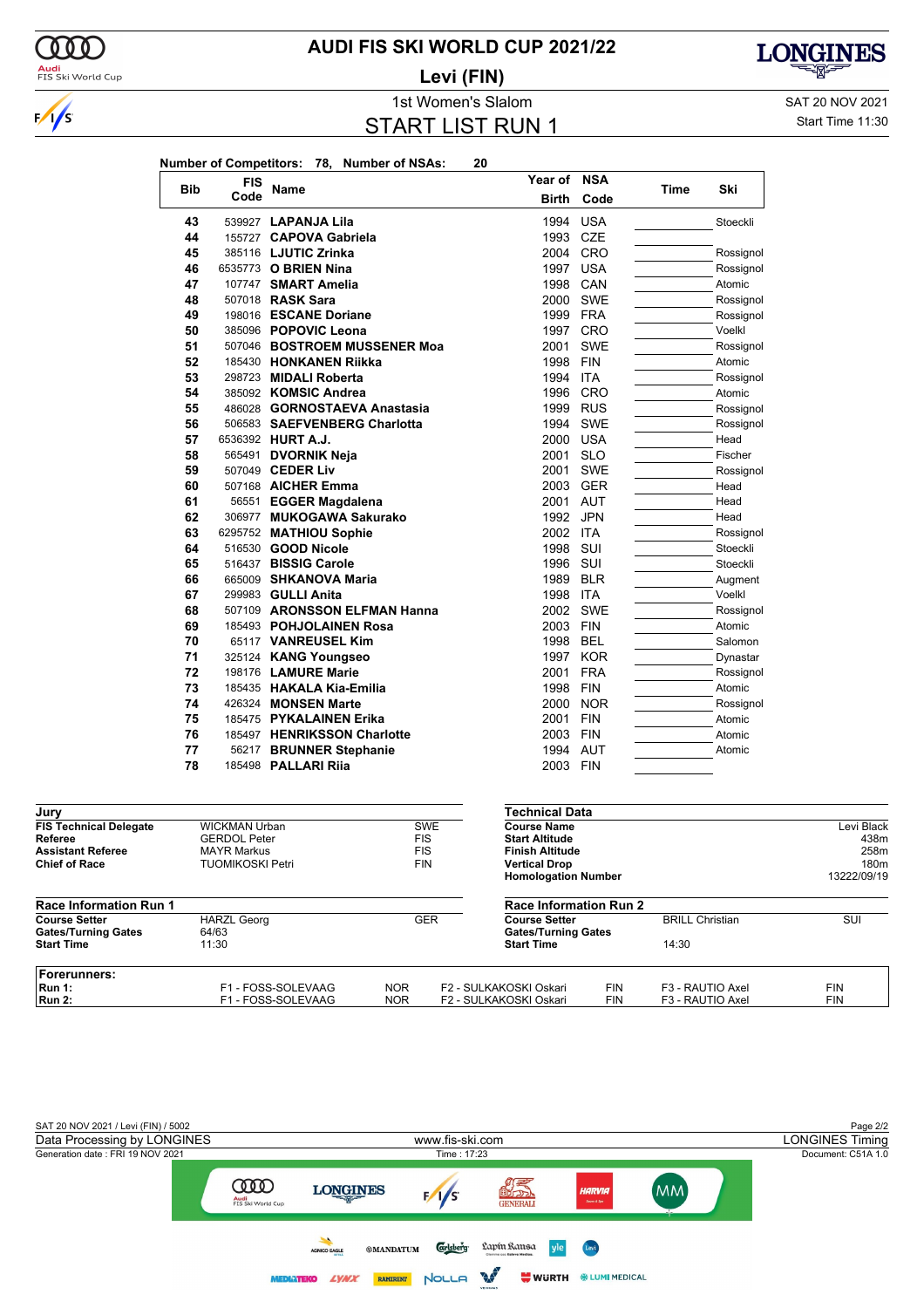# **AUDI FIS SKI WORLD CUP LEVI** 19.-21.11.2021

# **COOD**

 $\frac{1}{s}$ 

 $\mathbf{I}$ 

### **AUDI FIS SKI WORLD CUP 2021/22**

**Audi**<br>FIS Ski World Cup

**Levi (FIN)**



1st Women's Slalom SAT 20 NOV 2021 Start Time 11:30

OFFICIAL RESULTS RUN 1

#### **Number of Competitors: 78, Number of NSAs: 20**

| Rank           | Bib          | FIS<br>Code | Name                                      | YB   | <b>NSA</b><br>Code | Time  | <b>Difference</b> | Ski       |
|----------------|--------------|-------------|-------------------------------------------|------|--------------------|-------|-------------------|-----------|
| 1              | 2            | 705423      | <b>VLHOVA Petra</b>                       | 1995 | <b>SVK</b>         | 52.15 |                   | Rossignol |
| $\overline{2}$ | 3            | 6535237     | <b>SHIFFRIN Mikaela</b>                   | 1995 | <b>USA</b>         | 52.26 | 0.11              | Atomic    |
| 3              | 11           | 565463      | <b>SLOKAR Andreja</b>                     | 1997 | <b>SLO</b>         | 52.63 | 0.48              | Nordica   |
| 4              | 13           | 506146      | <b>SWENN LARSSON Anna</b>                 | 1991 | <b>SWE</b>         | 52.70 | 0.55              | Head      |
| 5              | 7            | 516284      | <b>GISIN Michelle</b>                     | 1993 | SUI                | 52.85 | 0.70              | Rossignol |
| 6              | 6            | 56388       | <b>LIENSBERGER Katharina</b>              | 1997 | <b>AUT</b>         | 52.87 | 0.72              | Rossignol |
| 6              | 5            | 206355      | <b>DUERR Lena</b>                         | 1991 | <b>GER</b>         | 52.87 | 0.72              | Head      |
| 8              | 4            | 516280      | <b>HOLDENER Wendy</b>                     | 1993 | SUI                | 53.08 | 0.93              | Head      |
| 9              | 9            | 506399      | <b>HECTOR Sara</b>                        | 1992 | <b>SWE</b>         | 53.26 | 1.11              | Head      |
| 10             | 27           | 426193      | <b>STJERNESUND Thea Louise</b>            | 1996 | <b>NOR</b>         | 53.34 | 1.19              | Rossignol |
| 11             | 14           | 155728      | <b>DUBOVSKA Martina</b>                   | 1992 | <b>CZE</b>         | 53.58 | 1.43              | Voelkl    |
| 12             | 58           | 565491      | <b>DVORNIK Neja</b>                       | 2001 | <b>SLO</b>         | 53.66 | 1.51              | Fischer   |
| 12             | 12           | 107427      | <b>ST-GERMAIN Laurence</b>                | 1994 | CAN                | 53.66 | 1.51              | Rossignol |
| 14             | 29           | 107798      | <b>NULLMEYER Ali</b>                      | 1998 | CAN                | 53.68 | 1.53              | Atomic    |
| 15             | 15           | 565401      | <b>BUCIK Ana</b>                          | 1993 | <b>SLO</b>         | 53.71 | 1.56              | Salomon   |
| 16             | 17           | 56315       | <b>TRUPPE Katharina</b>                   | 1996 | <b>AUT</b>         | 53.75 | 1.60              | Fischer   |
| 17             | 23           | 56253       | <b>HUBER Katharina</b>                    | 1995 | <b>AUT</b>         | 53.77 | 1.62              | Fischer   |
| 18             | 8            | 539909      | <b>MOLTZAN Paula</b>                      | 1994 | <b>USA</b>         | 53.78 | 1.63              | Rossignol |
| 19             | 60           | 507168      | <b>AICHER Emma</b>                        | 2003 | <b>GER</b>         | 53.82 | 1.67              | Head      |
| 20             | 30           | 426043      | <b>TVIBERG Maria Therese</b>              | 1994 | <b>NOR</b>         | 53.88 | 1.73              | Head      |
| 21             | $\mathbf{1}$ | 426187      | <b>LYSDAHL Kristin</b>                    | 1996 | <b>NOR</b>         | 53.89 | 1.74              | Rossignol |
| 22             | 28           | 299699      | <b>PETERLINI Martina</b>                  | 1997 | <b>ITA</b>         | 53.99 | 1.84              | Rossignol |
| 23             | 10           | 56333       | <b>MAIR Chiara</b>                        | 1996 | AUT                | 54.03 | 1.88              | Voelkl    |
| 24             | 21           | 56367       | <b>GALLHUBER Katharina</b>                | 1997 | <b>AUT</b>         | 54.06 | 1.91              | Atomic    |
| 25             | 19           | 196806      | <b>NOENS Nastasia</b>                     | 1988 | <b>FRA</b>         | 54.16 | 2.01              | Salomon   |
| 26             | 50           | 385096      | <b>POPOVIC Leona</b>                      | 1997 | <b>CRO</b>         | 54.17 | 2.02              | Voelkl    |
| 27             | 20           | 106961      | <b>MIELZYNSKI Erin</b>                    | 1990 | CAN                | 54.26 | 2.11              | Atomic    |
| 28             | 69           | 185493      | <b>POHJOLAINEN Rosa</b>                   | 2003 | <b>FIN</b>         | 54.27 | 2.12              | Atomic    |
| 29             | 56           | 506583      | <b>SAEFVENBERG Charlotta</b>              | 1994 | SWE                | 54.33 | 2.18              | Rossignol |
| 30             | 35           | 355061      | <b>HILZINGER Jessica</b>                  | 1997 | GER                | 54.38 | 2.23              | Atomic    |
|                |              |             | DID NOT QUALIFY FOR RUN 2: 40 competitors |      |                    |       |                   |           |
| 31             | 49           | 198016      | <b>ESCANE Doriane</b>                     | 1999 | <b>FRA</b>         | 54.39 | 2.24              | Rossignol |
| 32             | 42           | 206532      | <b>SCHMOTZ Marlene</b>                    | 1994 | <b>GER</b>         | 54.41 | 2.26              | Fischer   |
| 32             | 38           | 206497      | <b>FILSER Andrea</b>                      | 1993 | <b>GER</b>         | 54.41 | 2.26              | Voelkl    |
| 34             | 47           | 107747      | <b>SMART Amelia</b>                       | 1998 | CAN                | 54.43 | 2.28              | Atomic    |
| 35             | 40           | 107583      | <b>REMME Roni</b>                         | 1996 | CAN                | 54.50 | 2.35              | Head      |
| 36             | 57           | 6536392     | HURT A.J.                                 | 2000 | <b>USA</b>         | 54.63 | 2.48              | Head      |
| 37             | 18           | 516562      | <b>RAST Camille</b>                       | 1999 | SUI                | 54.67 | 2.52              | Head      |
| 38             | 16           | 56392       | <b>GRITSCH Franziska</b>                  | 1997 | <b>AUT</b>         | 54.69 | 2.54              | Head      |
| 39             | 45           | 385116      | <b>LJUTIC Zrinka</b>                      | 2004 | <b>CRO</b>         | 54.71 | 2.56              | Rossignol |
| 39             | 25           | 506664      | <b>FJAELLSTROEM Magdalena</b>             | 1995 | <b>SWE</b>         | 54.71 | 2.56              | Atomic    |
| 41             | 22           | 425879      | <b>RIIS-JOHANNESSEN Kristina</b>          | 1991 | <b>NOR</b>         | 54.76 | 2.61              | Rossignol |
| 42             | 46           | 6535773     | <b>O BRIEN Nina</b>                       | 1997 | <b>USA</b>         | 54.78 | 2.63              | Rossignol |
| 43             | 36           | 6295165     | <b>ROSSETTI Marta</b>                     | 1999 | <b>ITA</b>         | 54.85 | 2.70              | Head      |
| 44             | 26           | 516528      | <b>MEILLARD Melanie</b>                   | 1998 | SUI                | 54.87 | 2.72              | Rossignol |
|                |              |             |                                           |      |                    |       |                   |           |

SAT 20 NOV 2021 / Levi (FIN) / 5002<br>
Data Processing by LONGINES **Page 1/3**<br>
Www.fis-ski.com **Data Processing by LONGINES Timing** Data Processing by LONGINES www.fis-ski.com Generation date : SAT 20 NOV 2021 Time : 13:07 Document: C73B 1.0 *の実*<br>配分 **COOD** (MM) **LONGINES**  $\frac{1}{s}$ HARVIA Audi<br>FIS Ski World Cup **Carlsberg** Lapín Ransa **®MANDATUM** yle AGNICO EAGLE  $\mathbb{R}^n$ **LYNX** RAMIRENT NOLLA **WURTH \*LUMI MEDICAL MEDIATEKO**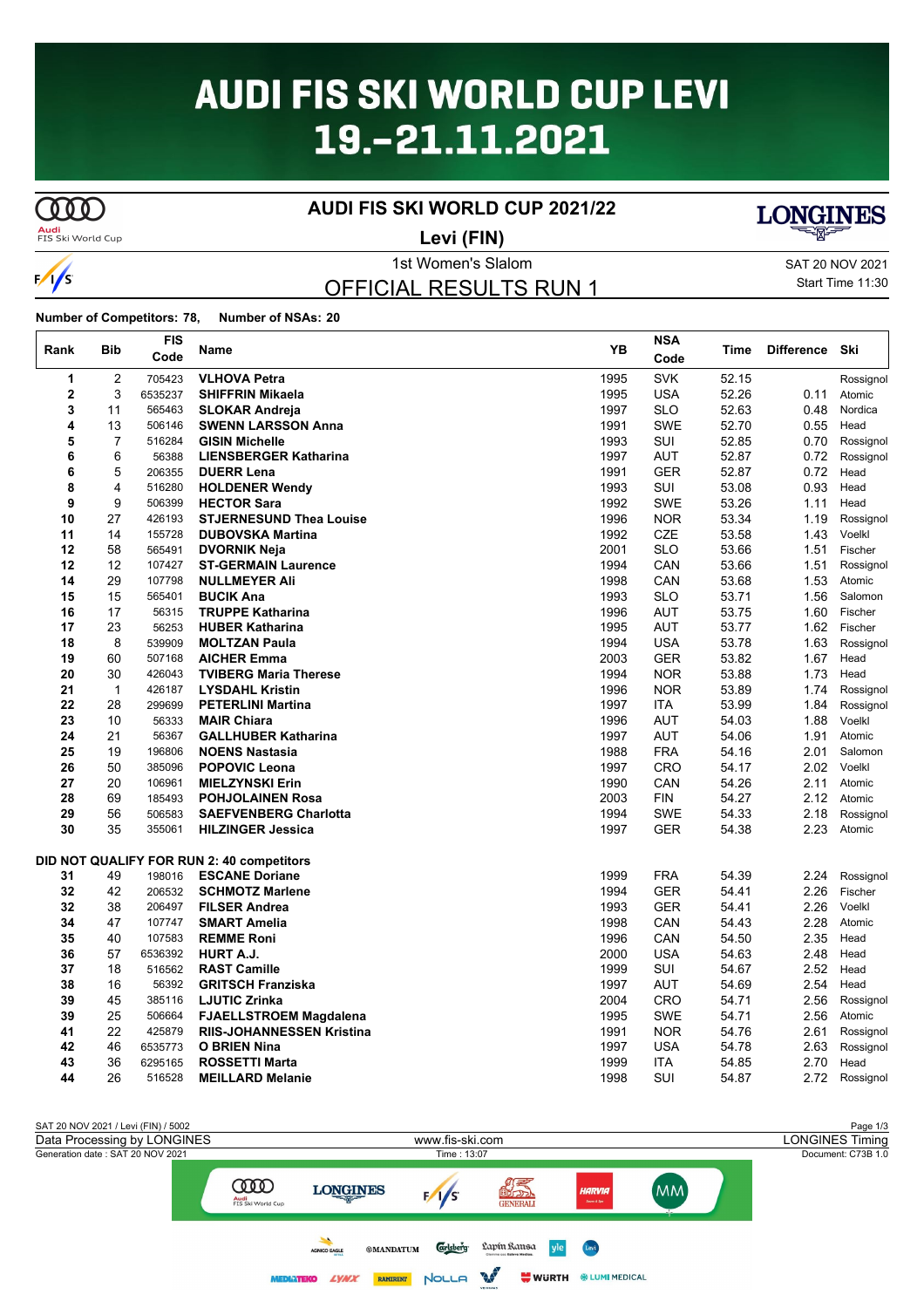

**Audi**<br>FIS Ski World Cup

### **AUDI FIS SKI WORLD CUP 2021/22**

**Levi (FIN)**

1st Women's Slalom Sattle and SAT 20 NOV 2021

**LONGINES** 

### OFFICIAL RESULTS RUN 1

Start Time 11:30

|                                                  |                                        | <b>FIS</b>                                                         |                                                                                                                                                                                                                                  |            |                   |                        |                       |                               |                                                      | <b>NSA</b>                                                                       |                            |                   |                                                                         |
|--------------------------------------------------|----------------------------------------|--------------------------------------------------------------------|----------------------------------------------------------------------------------------------------------------------------------------------------------------------------------------------------------------------------------|------------|-------------------|------------------------|-----------------------|-------------------------------|------------------------------------------------------|----------------------------------------------------------------------------------|----------------------------|-------------------|-------------------------------------------------------------------------|
| Rank                                             | Bib                                    | Code                                                               | Name                                                                                                                                                                                                                             |            |                   |                        |                       |                               | YB                                                   | Code                                                                             | Time                       | <b>Difference</b> | Ski                                                                     |
| 45                                               | 39                                     | 56344                                                              | <b>SPORER Marie-Therese</b>                                                                                                                                                                                                      |            |                   |                        |                       |                               | 1996                                                 | <b>AUT</b>                                                                       | 54.88                      | 2.73              | Atomic                                                                  |
| 46                                               | 44                                     | 155727                                                             | <b>CAPOVA Gabriela</b>                                                                                                                                                                                                           |            |                   |                        |                       |                               | 1993                                                 | <b>CZE</b>                                                                       | 54.90                      | 2.75              | Kaestle                                                                 |
| 47                                               | 55                                     | 486028                                                             | <b>GORNOSTAEVA Anastasia</b>                                                                                                                                                                                                     |            |                   |                        |                       |                               | 1999                                                 | <b>RUS</b>                                                                       | 54.94                      | 2.79              | Rossignol                                                               |
| 48                                               | 37                                     | 516426                                                             | <b>STOFFEL Elena</b>                                                                                                                                                                                                             |            |                   |                        |                       |                               | 1996                                                 | SUI                                                                              | 54.96                      | 2.81              | Dynastar                                                                |
| 49                                               | 52                                     | 185430                                                             | <b>HONKANEN Riikka</b>                                                                                                                                                                                                           |            |                   |                        |                       |                               | 1998                                                 | <b>FIN</b>                                                                       | 54.98                      | 2.83              | Atomic                                                                  |
| 50                                               | 54                                     | 385092                                                             | <b>KOMSIC Andrea</b>                                                                                                                                                                                                             |            |                   |                        |                       |                               | 1996                                                 | CRO                                                                              | 55.00                      | 2.85              | Atomic                                                                  |
| 50                                               | 32                                     | 225518                                                             | <b>GUEST Charlie</b>                                                                                                                                                                                                             |            |                   |                        |                       |                               | 1993                                                 | <b>GBR</b>                                                                       | 55.00                      | 2.85              | Fischer                                                                 |
| 52                                               | 64                                     | 516530                                                             | <b>GOOD Nicole</b>                                                                                                                                                                                                               |            |                   |                        |                       |                               | 1998                                                 | SUI                                                                              | 55.15                      | 3.00              | Stoeckli                                                                |
| 53                                               | 59                                     | 507049                                                             | <b>CEDER Liv</b>                                                                                                                                                                                                                 |            |                   |                        |                       |                               | 2001                                                 | <b>SWE</b>                                                                       | 55.17                      | 3.02              | Rossignol                                                               |
| 54                                               | 68                                     | 507109                                                             | <b>ARONSSON ELFMAN Hanna</b>                                                                                                                                                                                                     |            |                   |                        |                       |                               | 2002                                                 | <b>SWE</b>                                                                       | 55.19                      | 3.04              | Rossignol                                                               |
| 55                                               | 67                                     | 299983                                                             | <b>GULLI Anita</b>                                                                                                                                                                                                               |            |                   |                        |                       |                               | 1998                                                 | <b>ITA</b>                                                                       | 55.26                      | 3.11              | Voelkl                                                                  |
| 56                                               | 51                                     | 507046                                                             | <b>BOSTROEM MUSSENER Moa</b>                                                                                                                                                                                                     |            |                   |                        |                       |                               | 2001                                                 | <b>SWE</b>                                                                       | 55.40                      | 3.25              | Rossignol                                                               |
| 56                                               | 31                                     | 299276                                                             | <b>BASSINO Marta</b>                                                                                                                                                                                                             |            |                   |                        |                       |                               | 1996                                                 | <b>ITA</b>                                                                       | 55.40                      | 3.25              | Salomon                                                                 |
| 58                                               | 34                                     | 6295075                                                            | <b>DELLA MEA Lara</b>                                                                                                                                                                                                            |            |                   |                        |                       |                               | 1999                                                 | <b>ITA</b>                                                                       | 55.50                      | 3.35              | Salomon                                                                 |
| 59                                               | 61                                     | 56551                                                              | <b>EGGER Magdalena</b>                                                                                                                                                                                                           |            |                   |                        |                       |                               | 2001                                                 | <b>AUT</b>                                                                       | 55.56                      | 3.41              | Head                                                                    |
| 60                                               | 48                                     | 507018                                                             | <b>RASK Sara</b>                                                                                                                                                                                                                 |            |                   |                        |                       |                               | 2000                                                 | <b>SWE</b>                                                                       | 55.59                      | 3.44              | Rossignol                                                               |
| 61                                               | 78                                     | 185498                                                             | <b>PALLARI Rija</b>                                                                                                                                                                                                              |            |                   |                        |                       |                               | 2003                                                 | <b>FIN</b>                                                                       | 55.64                      | 3.49              |                                                                         |
| 62                                               | 43                                     | 539927                                                             | <b>LAPANJA Lila</b>                                                                                                                                                                                                              |            |                   |                        |                       |                               | 1994                                                 | <b>USA</b>                                                                       | 55.75                      | 3.60              | Stoeckli                                                                |
| 63<br>64                                         | 66<br>74                               | 665009<br>426324                                                   | <b>SHKANOVA Maria</b>                                                                                                                                                                                                            |            |                   |                        |                       |                               | 1989                                                 | <b>BLR</b>                                                                       | 55.93                      | 3.78              | Augment                                                                 |
| 65                                               | 77                                     | 56217                                                              | <b>MONSEN Marte</b><br><b>BRUNNER Stephanie</b>                                                                                                                                                                                  |            |                   |                        |                       |                               | 2000<br>1994                                         | <b>NOR</b><br>AUT                                                                | 56.20<br>56.29             | 4.05<br>4.14      | Rossignol<br>Atomic                                                     |
| 66                                               | 63                                     | 6295752                                                            | <b>MATHIOU Sophie</b>                                                                                                                                                                                                            |            |                   |                        |                       |                               | 2002                                                 | <b>ITA</b>                                                                       | 56.65                      | 4.50              | Rossignol                                                               |
| 67                                               | 70                                     | 65117                                                              | <b>VANREUSEL Kim</b>                                                                                                                                                                                                             |            |                   |                        |                       |                               | 1998                                                 | <b>BEL</b>                                                                       | 56.68                      | 4.53              | Salomon                                                                 |
| 68                                               | 72                                     | 198176                                                             | <b>LAMURE Marie</b>                                                                                                                                                                                                              |            |                   |                        |                       |                               | 2001                                                 | <b>FRA</b>                                                                       | 56.91                      | 4.76              | Rossignol                                                               |
| 69                                               | 71                                     | 325124                                                             | <b>KANG Youngseo</b>                                                                                                                                                                                                             |            |                   |                        |                       |                               | 1997                                                 | <b>KOR</b>                                                                       | 57.35                      | 5.20              | Dynastar                                                                |
| 70                                               | 76                                     | 185497                                                             | <b>HENRIKSSON Charlotte</b>                                                                                                                                                                                                      |            |                   |                        |                       |                               | 2003                                                 | <b>FIN</b>                                                                       | 57.52                      | 5.37              | Atomic                                                                  |
|                                                  | 24<br>33<br>41<br>53<br>62<br>65<br>75 | 426100<br>506867<br>565471<br>298723<br>306977<br>516437<br>185475 | <b>DID NOT FINISH RUN 1: 7 competitors</b><br><b>HOLTMANN Mina Fuerst</b><br><b>FERMBAECK Elsa</b><br><b>HROVAT Meta</b><br><b>MIDALI Roberta</b><br><b>MUKOGAWA Sakurako</b><br><b>BISSIG Carole</b><br><b>PYKALAINEN Erika</b> |            |                   |                        |                       |                               | 1995<br>1998<br>1998<br>1994<br>1992<br>1996<br>2001 | <b>NOR</b><br>SWE<br><b>SLO</b><br><b>ITA</b><br><b>JPN</b><br>SUI<br><b>FIN</b> |                            |                   | Voelkl<br>Fischer<br>Salomon<br>Rossignol<br>Head<br>Stoeckli<br>Atomic |
|                                                  |                                        |                                                                    | <b>DID NOT START RUN 1: 1 competitor</b>                                                                                                                                                                                         |            |                   |                        |                       |                               |                                                      |                                                                                  |                            |                   |                                                                         |
|                                                  | 73                                     | 185435                                                             | <b>HAKALA Kia-Emilia</b>                                                                                                                                                                                                         |            |                   |                        |                       |                               | 1998                                                 | <b>FIN</b>                                                                       |                            |                   | Atomic                                                                  |
| Jury                                             |                                        |                                                                    |                                                                                                                                                                                                                                  |            |                   |                        |                       | <b>Technical Data</b>         |                                                      |                                                                                  |                            |                   |                                                                         |
| <b>FIS Technical Delegate</b>                    |                                        |                                                                    | WICKMAN Urban                                                                                                                                                                                                                    |            | <b>SWE</b>        |                        |                       | <b>Course Name</b>            |                                                      |                                                                                  |                            |                   | Levi Black                                                              |
| Referee                                          |                                        |                                                                    | <b>GERDOL Peter</b>                                                                                                                                                                                                              |            | <b>FIS</b>        |                        | <b>Start Altitude</b> |                               |                                                      |                                                                                  |                            |                   | 438m                                                                    |
| <b>Assistant Referee</b><br><b>Chief of Race</b> |                                        |                                                                    | <b>MAYR Markus</b><br><b>TUOMIKOSKI Petri</b>                                                                                                                                                                                    |            | <b>FIS</b><br>FIN |                        | <b>Vertical Drop</b>  | <b>Finish Altitude</b>        |                                                      |                                                                                  |                            |                   | 258m<br>180m                                                            |
|                                                  |                                        |                                                                    |                                                                                                                                                                                                                                  |            |                   |                        |                       | <b>Homologation Number</b>    |                                                      |                                                                                  |                            |                   | 13222/09/19                                                             |
| Race Information Run 1                           |                                        |                                                                    |                                                                                                                                                                                                                                  |            |                   |                        |                       | <b>Race Information Run 2</b> |                                                      |                                                                                  |                            |                   |                                                                         |
| <b>Course Setter</b>                             |                                        |                                                                    | <b>HARZL Georg</b>                                                                                                                                                                                                               |            | <b>GER</b>        |                        |                       | <b>Course Setter</b>          |                                                      |                                                                                  | <b>BRILL Christian</b>     |                   | SUI                                                                     |
| <b>Gates/Turning Gates</b><br><b>Start Time</b>  |                                        |                                                                    | 64/63<br>11:30                                                                                                                                                                                                                   |            |                   |                        | <b>Start Time</b>     | <b>Gates/Turning Gates</b>    |                                                      | 14:30                                                                            |                            |                   |                                                                         |
| Forerunners:                                     |                                        |                                                                    |                                                                                                                                                                                                                                  |            |                   |                        |                       |                               |                                                      |                                                                                  |                            |                   |                                                                         |
| <b>Run 1:</b>                                    |                                        |                                                                    | F1 - FOSS-SOLEVAAG                                                                                                                                                                                                               | <b>NOR</b> |                   | F2 - SULKAKOSKI Oskari |                       |                               | <b>FIN</b>                                           |                                                                                  | F3 - RAUTIO Axel           |                   | FIN                                                                     |
| <b>Run 2:</b>                                    |                                        |                                                                    | F1 - FOSS-SOLEVAAG                                                                                                                                                                                                               | NOR.       |                   | F2 - SULKAKOSKI Oskari |                       |                               | FIN                                                  |                                                                                  | F3 - RAUTIO Axel           |                   | <b>FIN</b>                                                              |
| <b>Conditions on course:</b>                     |                                        |                                                                    |                                                                                                                                                                                                                                  |            |                   |                        |                       |                               |                                                      |                                                                                  |                            |                   |                                                                         |
| Run 1                                            |                                        | MOSTLY CLOUDY                                                      | <b>COMPACT</b><br>Snow:                                                                                                                                                                                                          |            |                   | Temperature - Start:   |                       | $-8^{\circ}$ C                |                                                      |                                                                                  | Temperature - Finish: -7°C |                   |                                                                         |

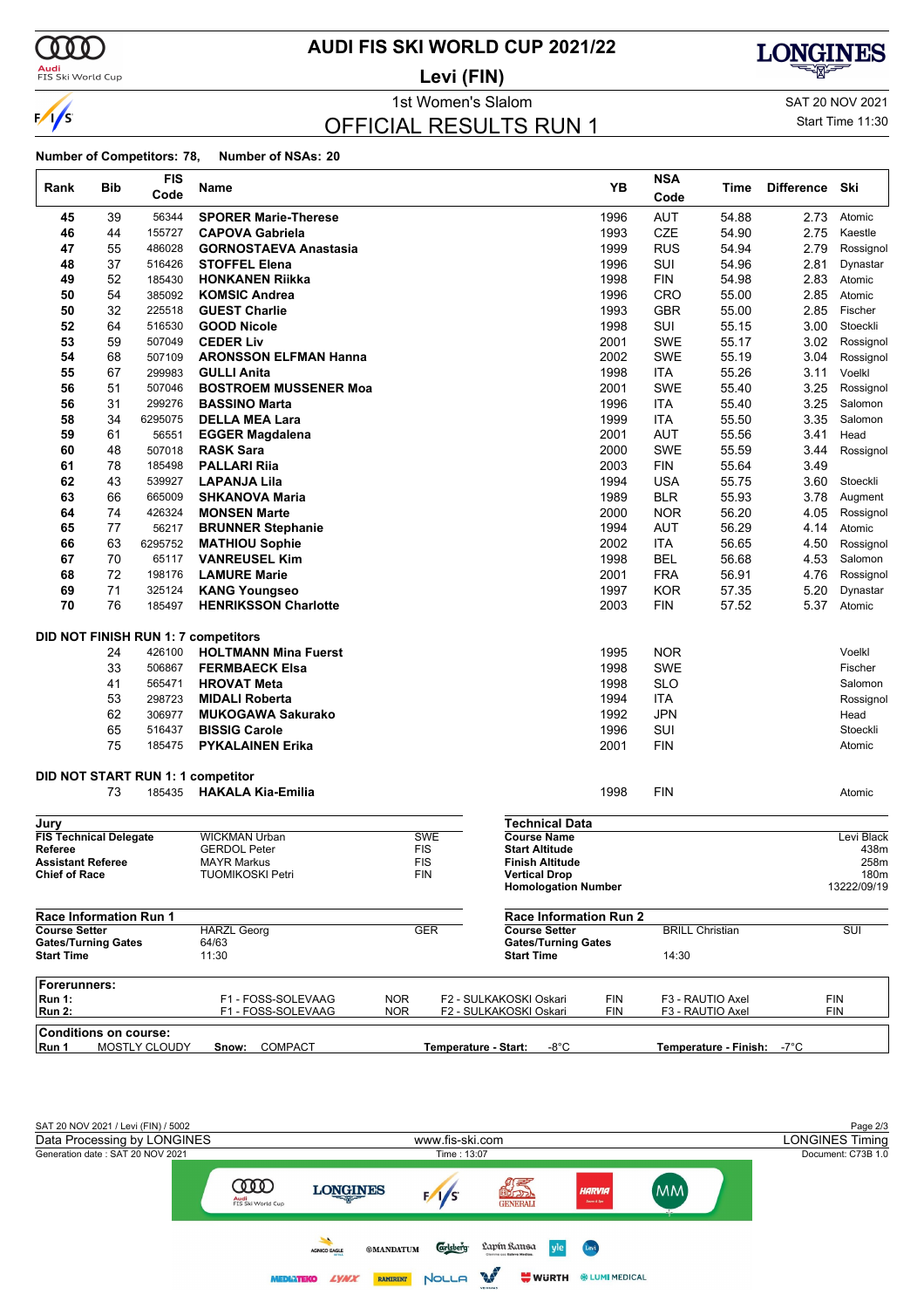

### **AUDI FIS SKI WORLD CUP 2021/22**

**Levi (FIN)**



**LONGINES** 

 $\sqrt{s}$ 

1st Women's Slalom SAT 20 NOV 2021 OFFICIAL RESULTS RUN 1

Start Time 11:30

**Number of Competitors: 78, Number of NSAs: 20**

**Bib FIS Rank Name YB Time Difference Code**

**NSA Code**

**Time Difference Ski** 

| Legend:<br>YB<br>Year of Birth                                                                         |                                       |                                                                           |                                  |                                                                       |                               |                |                                                          |
|--------------------------------------------------------------------------------------------------------|---------------------------------------|---------------------------------------------------------------------------|----------------------------------|-----------------------------------------------------------------------|-------------------------------|----------------|----------------------------------------------------------|
| SAT 20 NOV 2021 / Levi (FIN) / 5002<br>Data Processing by LONGINES<br>Generation date: SAT 20 NOV 2021 |                                       |                                                                           | www.fis-ski.com<br>Time: 13:07   |                                                                       |                               |                | Page 3/3<br><b>LONGINES Timing</b><br>Document: C73B 1.0 |
|                                                                                                        | $\infty$<br>Audi<br>FIS Ski World Cup | <b>LONGINES</b>                                                           |                                  | れ茎<br>SCREE<br><b>GENERALI</b>                                        | HARVIA<br>Secret & Spe        | MM <sup></sup> |                                                          |
|                                                                                                        | <b>MEDIATEKO</b>                      | <b>®MANDATUM</b><br><b>AGNICO EAGLE</b><br><b>LYNX</b><br><b>RAMIRENT</b> | <b>Carlsberg</b><br><b>NOLLA</b> | Lapín Ransa<br>yle<br>Olemma oso Kaleya Mediao<br>불 WURTH<br>VEIKKAUT | Levi<br><b>WELUMI MEDICAL</b> |                |                                                          |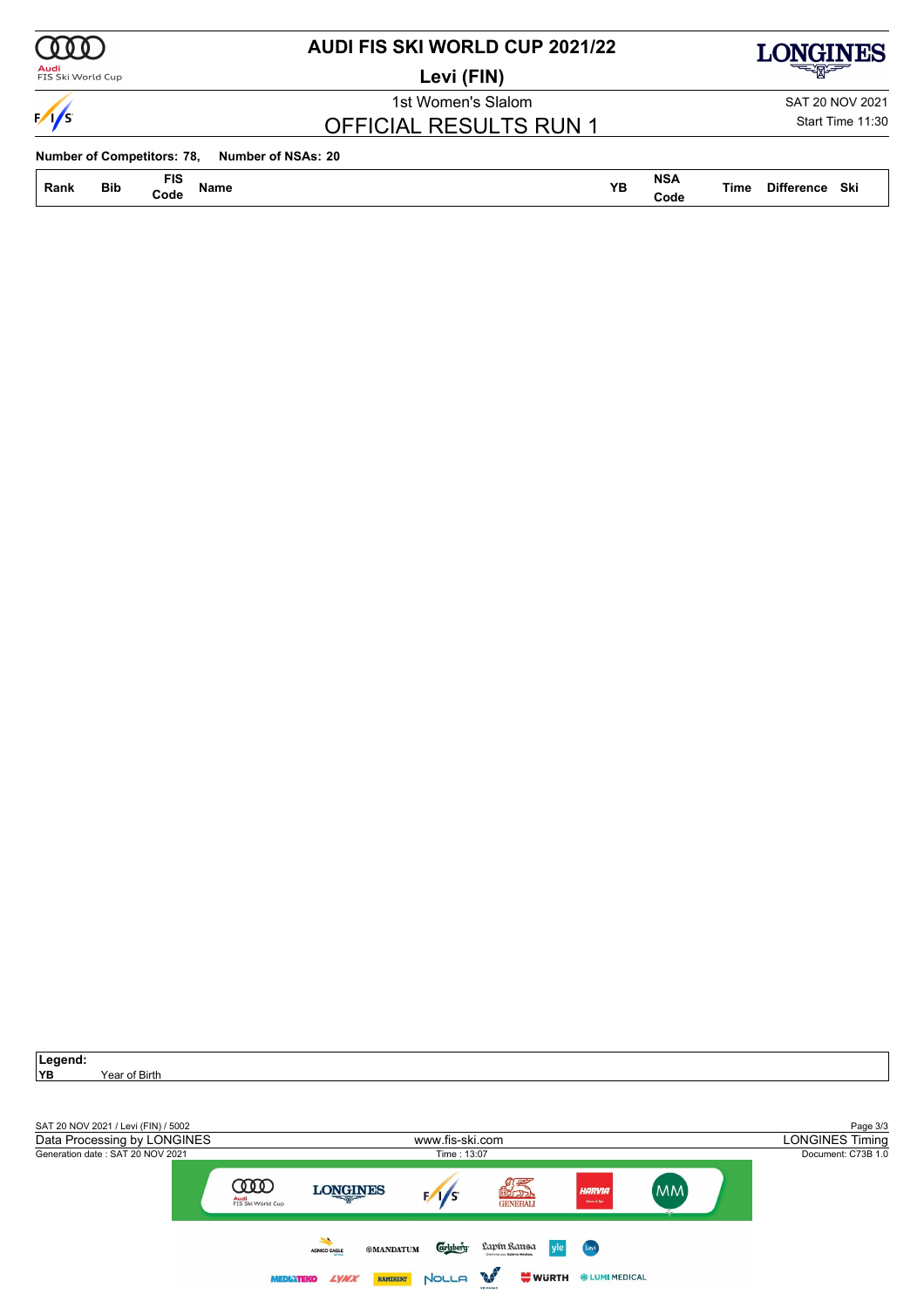# **AUDI FIS SKI WORLD CUP LEVI** 19.-21.11.2021

# $\overline{\text{CD}}$

 $\frac{1}{s}$ 

### **AUDI FIS SKI WORLD CUP 2021/22**



### **Levi (FIN)**

### 1st Women's Slalom SAT 20 NOV 2021 START LIST RUN 2



Start Time 14:30

#### **Number of Competitors: 30, Number of NSAs: 14**

| <b>Start</b><br>Order | <b>Bib</b>     | <b>FIS</b><br>Code | <b>Name</b>                    | Year of NSA | <b>Birth Code</b>     | Run 1 | Diff. | Rank | Run 2 | <b>Total</b> | Ski       |
|-----------------------|----------------|--------------------|--------------------------------|-------------|-----------------------|-------|-------|------|-------|--------------|-----------|
| 1                     | 35             |                    | 355061 HILZINGER Jessica       |             | 1997 GER              | 54.38 | 2.23  | 30   |       |              | Atomic    |
| 2                     | 56             |                    | 506583 SAEFVENBERG Charlotta   |             | 1994 SWE              | 54.33 | 2.18  | 29   |       |              | Rossignol |
| 3                     | 69             |                    | 185493 POHJOLAINEN Rosa        | 2003 FIN    |                       | 54.27 | 2.12  | 28   |       |              | Atomic    |
| 4                     | 20             | 106961             | <b>MIELZYNSKI Erin</b>         |             | 1990 CAN              | 54.26 | 2.11  | 27   |       |              | Atomic    |
| 5                     | 50             |                    | 385096 POPOVIC Leona           |             | 1997 CRO              | 54.17 | 2.02  | 26   |       |              | Voelkl    |
| 6                     | 19             |                    | 196806 NOENS Nastasia          |             | 1988 FRA              | 54.16 | 2.01  | 25   |       |              | Salomon   |
| 7                     | 21             |                    | 56367 GALLHUBER Katharina      |             | 1997 AUT              | 54.06 | 1.91  | 24   |       |              | Atomic    |
| 8                     | 10             |                    | 56333 MAIR Chiara              |             | 1996 AUT              | 54.03 | 1.88  | 23   |       |              | Voelkl    |
| 9                     | 28             |                    | 299699 PETERLINI Martina       | 1997 ITA    |                       | 53.99 | 1.84  | 22   |       |              | Rossignol |
| 10                    | $\overline{1}$ |                    | 426187 LYSDAHL Kristin         |             | 1996 NOR              | 53.89 | 1.74  | 21   |       |              | Rossignol |
| 11                    | 30             |                    | 426043 TVIBERG Maria Therese   |             | 1994 NOR              | 53.88 | 1.73  | 20   |       |              | Head      |
| 12                    | 60             |                    | 507168 AICHER Emma             |             | 2003 GER              | 53.82 | 1.67  | 19   |       |              | Head      |
| 13                    | 8              |                    | 539909 MOLTZAN Paula           |             | 1994 USA              | 53.78 | 1.63  | 18   |       |              | Rossignol |
| 14                    | 23             |                    | 56253 HUBER Katharina          |             | 1995 AUT              | 53.77 | 1.62  | 17   |       |              | Fischer   |
| 15                    | 17             |                    | 56315 TRUPPE Katharina         |             | 1996 AUT              | 53.75 | 1.60  | 16   |       |              | Fischer   |
|                       |                |                    |                                |             |                       |       |       |      |       |              |           |
| 16                    | 15             |                    | 565401 BUCIK Ana               |             | 1993 SLO              | 53.71 | 1.56  | 15   |       |              | Salomon   |
| 17                    | 29             |                    | 107798 NULLMEYER Ali           |             | 1998 CAN              | 53.68 | 1.53  | 14   |       |              | Atomic    |
| 18                    | 12             |                    | 107427 ST-GERMAIN Laurence     |             | 1994 CAN              | 53.66 | 1.51  | 12   |       |              | Rossignol |
| 19                    | 58             |                    | 565491 DVORNIK Neja            |             | 2001 SLO              | 53.66 | 1.51  | 12   |       |              | Fischer   |
| 20                    | 14             |                    | 155728 DUBOVSKA Martina        |             | 1992 CZE              | 53.58 | 1.43  | 11   |       |              | Voelkl    |
| 21                    | 27             |                    | 426193 STJERNESUND Thea Louise |             | 1996 NOR              | 53.34 | 1.19  | 10   |       |              | Rossignol |
| 22                    | 9              |                    | 506399 HECTOR Sara             |             | 1992 SWE              | 53.26 | 1.11  | 9    |       |              | Head      |
|                       |                |                    |                                | break       |                       |       |       |      |       |              |           |
| 23                    | 4              |                    | 516280 HOLDENER Wendy          | 1993 SUI    |                       | 53.08 | 0.93  | 8    |       |              | Head      |
| 24                    | 5              |                    | 206355 DUERR Lena              |             | 1991 GER              | 52.87 | 0.72  | 6    |       |              | Head      |
| 25                    | 6              |                    | 56388 LIENSBERGER Katharina    |             | 1997 AUT              | 52.87 | 0.72  | 6    |       |              | Rossignol |
| 26                    |                |                    | 516284 GISIN Michelle          | 1993 SUI    |                       | 52.85 | 0.70  | 5    |       |              | Rossignol |
| 27                    | 13             |                    | 506146 SWENN LARSSON Anna      |             | 1991 SWE              | 52.70 | 0.55  | 4    |       |              | Head      |
| 28                    | 11             |                    | 565463 SLOKAR Andreja          |             | 1997 SLO              | 52.63 | 0.48  | 3    |       |              | Nordica   |
| 29                    |                |                    | 3 6535237 SHIFFRIN Mikaela     |             | 1995 USA              | 52.26 | 0.11  | 2    |       |              | Atomic    |
| 30                    |                |                    | 2 705423 VLHOVA Petra          |             | 1995 SVK              | 52.15 |       |      |       |              | Rossignol |
| Jury                  |                |                    |                                |             | <b>Technical Data</b> |       |       |      |       |              |           |

| <b>FIS Technical Delegate</b>       | <b>WICKMAN Urban</b>                    | <b>SWE</b>                                                  | <b>Course Name</b>                                                        |                       |                        | Levi Black             |
|-------------------------------------|-----------------------------------------|-------------------------------------------------------------|---------------------------------------------------------------------------|-----------------------|------------------------|------------------------|
| Referee                             | <b>GERDOL Peter</b>                     | <b>FIS</b>                                                  | <b>Start Altitude</b>                                                     |                       |                        | 438m                   |
| <b>Assistant Referee</b>            | <b>MAYR Markus</b>                      | <b>FIS</b>                                                  | <b>Finish Altitude</b>                                                    |                       |                        | 258m                   |
| <b>Chief of Race</b>                | <b>TUOMIKOSKI Petri</b>                 | <b>FIN</b>                                                  | <b>Vertical Drop</b>                                                      |                       |                        | 180 <sub>m</sub>       |
|                                     |                                         |                                                             | <b>Homologation Number</b>                                                |                       |                        | 13222/09/19            |
| <b>Race Information Run 1</b>       |                                         |                                                             | <b>Race Information Run 2</b>                                             |                       |                        |                        |
| <b>Course Setter</b>                | <b>HARZL Georg</b>                      | <b>GER</b>                                                  | <b>Course Setter</b>                                                      |                       | <b>BRILL Christian</b> | SUI                    |
| <b>Gates/Turning Gates</b>          | 64/63                                   |                                                             | <b>Gates/Turning Gates</b>                                                |                       |                        |                        |
| <b>Start Time</b>                   | 11:30                                   |                                                             | <b>Start Time</b>                                                         |                       | 14:30                  |                        |
| <b>Forerunners:</b>                 |                                         |                                                             |                                                                           |                       |                        |                        |
| <b>Run 1:</b>                       | F1 - FOSS-SOLEVAAG                      | <b>NOR</b>                                                  | F2 - SULKAKOSKI Oskari                                                    | <b>FIN</b>            | F3 - RAUTIO Axel       | <b>FIN</b>             |
| <b>Run 2:</b>                       | F1 - FOSS-SOLEVAAG                      | <b>NOR</b>                                                  | F2 - SULKAKOSKI Oskari                                                    | <b>FIN</b>            | F3 - RAUTIO Axel       | <b>FIN</b>             |
|                                     |                                         |                                                             |                                                                           |                       |                        |                        |
| SAT 20 NOV 2021 / Levi (FIN) / 5002 |                                         |                                                             |                                                                           |                       |                        | Page 1/1               |
| Data Processing by LONGINES         |                                         | www.fis-ski.com                                             |                                                                           |                       |                        | <b>LONGINES Timing</b> |
| Generation date: SAT 20 NOV 2021    |                                         | Time: 13:27                                                 |                                                                           |                       |                        | Document: C51B 1.0     |
|                                     | <b>TID</b><br>Audi<br>FIS Ski World Cup | <b>LONGINES</b><br>F/S                                      | りましい かいしょう かいしょう じょうかい じゅうかい じゅうかい りょうしゅう りょうしゃ しゅうしゅう<br><b>GENERALI</b> | HARVIA<br>Seune & Spe | <b>MM</b>              |                        |
|                                     |                                         | <b>Carlsberg</b><br><b>®MANDATUM</b><br><b>AGNICO EAGLE</b> | Lapín Kansa<br>vle                                                        | Levi                  |                        |                        |

**ANY** 

MEDIATEKO ZYWY RAMIRENT NOLLA

**WURTH \*LUMI MEDICAL**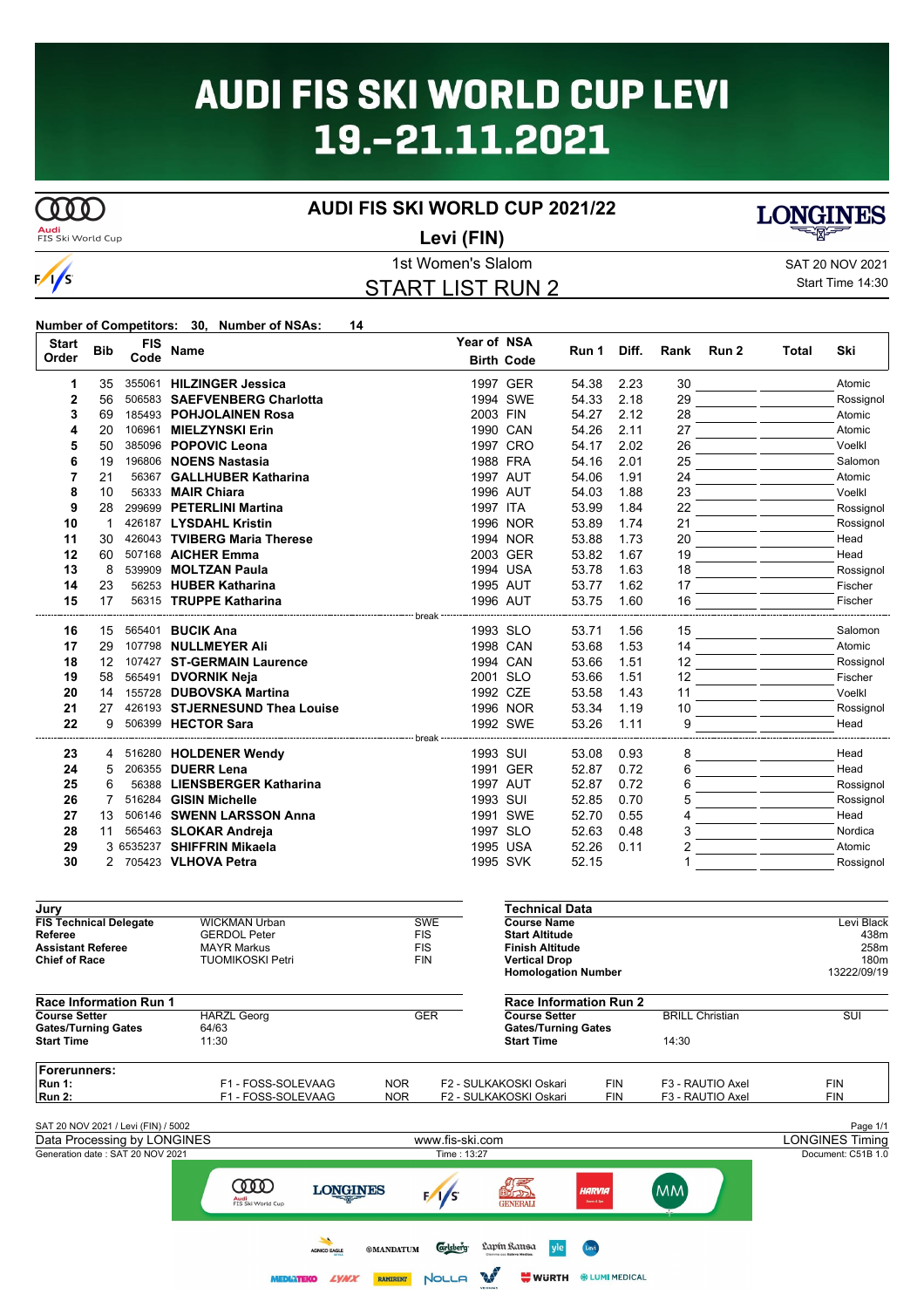# **AUDI FIS SKI WORLD CUP LEVI** 19.-21.11.2021

# **COO**

### **AUDI FIS SKI WORLD CUP 2021/22**

**Audi**<br>FIS Ski World Cup

**Levi (FIN)**

## **LONGINES**

# $\frac{1}{s}$

### 1st Women's Slalom SAT 20 NOV 2021 OFFICIAL RESULTS

Start Time 14:30

### **Number of Competitors: 78, Number of NSAs: <sup>20</sup> Penalty applied: 0.00**

| <b>FIS</b><br>Rank<br>Bib |          |                  | Name                                       | YB   | <b>NSA</b> | Run 1            | Run 2            | Total   | Diff. | Race          | Ski       |
|---------------------------|----------|------------------|--------------------------------------------|------|------------|------------------|------------------|---------|-------|---------------|-----------|
|                           |          | Code             |                                            |      | Code       | <b>Time Rank</b> | <b>Time Rank</b> |         |       | <b>Points</b> |           |
| 1                         | 2        | 705423           | <b>VLHOVA Petra</b>                        | 1995 | <b>SVK</b> | 52.15<br>(1)     | 54.04<br>(1)     | 1:46.19 |       | 0.00          | Rossignol |
| $\mathbf 2$               | 3        | 6535237          | <b>SHIFFRIN Mikaela</b>                    | 1995 | <b>USA</b> | 52.26<br>(2)     | (3)<br>54.24     | 1:46.50 | 0.31  | 2.13          | Atomic    |
| 3                         | 5        | 206355           | <b>DUERR Lena</b>                          | 1991 | <b>GER</b> | 52.87<br>(6)     | (2)<br>54.16     | 1:47.03 | 0.84  | 5.77          | Head      |
| 4                         | 11       | 565463           | <b>SLOKAR Andreja</b>                      | 1997 | <b>SLO</b> | 52.63<br>(3)     | 54.68<br>(9)     | 1 47 31 | 1.12  | 7.70          | Nordica   |
| 5                         | 13       | 506146           | <b>SWENN LARSSON Anna</b>                  | 1991 | <b>SWE</b> | 52.70<br>(4)     | 54.62<br>(7)     | 1:47.32 | 1.13  | 7.77          | Head      |
| 6                         | 6        | 56388            | <b>LIENSBERGER Katharina</b>               | 1997 | <b>AUT</b> | 52.87<br>(6)     | 54.60<br>(5)     | 1:47.47 | 1.28  | 8.80          | Rossignol |
| 7                         | 4        | 516280           | <b>HOLDENER Wendy</b>                      | 1993 | SUI        | 53.08<br>(8)     | 54.61<br>(6)     | 1:47.69 | 1.50  | 10.31         | Head      |
| 8                         | 7        | 516284           | <b>GISIN Michelle</b>                      | 1993 | SUI        | 52.85<br>(5)     | 54.97<br>(15)    | 1:47.82 | 1.63  | 11.21         | Rossignol |
| 9                         | 9        | 506399           | <b>HECTOR Sara</b>                         | 1992 | <b>SWE</b> | 53.26<br>(9)     | 54.85<br>(11)    | 1:48.11 | 1.92  | 13.20         | Head      |
| 10                        | 27       | 426193           | <b>STJERNESUND Thea Louise</b>             | 1996 | <b>NOR</b> | 53.34<br>(10)    | 54.86<br>(12)    | 1:48.20 | 2.01  | 13.82         | Rossignol |
| 11                        | 15       | 565401           | <b>BUCIK Ana</b>                           | 1993 | <b>SLO</b> | 53.71<br>(15)    | 54.54<br>(4)     | 1:48.25 | 2.06  | 14.16         | Salomon   |
| 12                        | 23       | 56253            | <b>HUBER Katharina</b>                     | 1995 | <b>AUT</b> | 53.77<br>(17)    | 54.66<br>(8)     | 1:48.43 | 2.24  | 15.40         | Fischer   |
| 13                        | 14       | 155728           | <b>DUBOVSKA Martina</b>                    | 1992 | <b>CZE</b> | 53.58<br>(11)    | 55.01<br>(17)    | 1:48.59 | 2.40  | 16.50         | Voelkl    |
| 14                        | 60       | 507168           | <b>AICHER Emma</b>                         | 2003 | <b>GER</b> | 53.82 (19)       | 54.84<br>(10)    | 1:48.66 | 2.47  | 16.98         | Head      |
| 14                        | 29       | 107798           | <b>NULLMEYER Ali</b>                       | 1998 | CAN        | 53.68<br>(14)    | 54.98<br>(16)    | 1.48.66 | 2.47  | 16.98         | Atomic    |
| 16                        | 58       | 565491           | <b>DVORNIK Neja</b>                        | 2001 | <b>SLO</b> | 53.66<br>(12)    | 55.04 (18)       | 1:48.70 | 2.51  | 17.25         | Fischer   |
| 17                        | 12       | 107427           | <b>ST-GERMAIN Laurence</b>                 | 1994 | CAN        | 53.66<br>(12)    | 55.27 (23)       | 1.48.93 | 2.74  | 18.84         | Rossignol |
| 18                        | 50       | 385096           | <b>POPOVIC Leona</b>                       | 1997 | <b>CRO</b> | 54.17<br>(26)    | 54.93<br>(14)    | 1:49.10 | 2.91  | 20.00         | Voelkl    |
| 19                        | 10       | 56333            | <b>MAIR Chiara</b>                         | 1996 | <b>AUT</b> | 54.03<br>(23)    | 55.12 (20)       | 1:49.15 | 2.96  | 20.35         | Voelkl    |
| 20                        | 20       | 106961           | <b>MIELZYNSKI Erin</b>                     | 1990 | CAN        | 54.26<br>(27)    | 54.91 (13)       | 1:49.17 | 2.98  | 20.49         | Atomic    |
| 21                        | 28       | 299699           | <b>PETERLINI Martina</b>                   | 1997 | <b>ITA</b> | 53.99<br>(22)    | 55.29<br>(24)    | 1:49.28 | 3.09  | 21.24         | Rossignol |
| 22                        | 17       | 56315            | <b>TRUPPE Katharina</b>                    | 1996 | <b>AUT</b> | 53.75<br>(16)    | 55.66<br>(26)    | 1:49.41 | 3.22  | 22.14         | Fischer   |
| 23                        | 56       | 506583           | <b>SAEFVENBERG Charlotta</b>               | 1994 | <b>SWE</b> | 54.33<br>(29)    | 55.11<br>(19)    | 1:49.44 | 3.25  | 22.34         | Rossignol |
| 24                        | 69       | 185493           | <b>POHJOLAINEN Rosa</b>                    | 2003 | <b>FIN</b> | 54.27<br>(28)    | 55.18 (21)       | 1:49.45 | 3.26  | 22.41         | Atomic    |
| 25                        | 35       | 355061           | <b>HILZINGER Jessica</b>                   | 1997 | <b>GER</b> | 54.38<br>(30)    | (22)<br>55.19    | 1:49.57 | 3.38  | 23.24         | Atomic    |
| 26                        | 19       | 196806           | <b>NOENS Nastasia</b>                      | 1988 | <b>FRA</b> | 54.16<br>(25)    | 55.56<br>(25)    | 1:49.72 | 3.53  | 24.27         | Salomon   |
| 27                        | 21       | 56367            | <b>GALLHUBER Katharina</b>                 | 1997 | <b>AUT</b> | 54.06<br>(24)    | 55.83 (27)       | 1:49.89 | 3.70  | 25.44         | Atomic    |
|                           |          |                  | <b>DID NOT FINISH RUN 2: 3 competitors</b> |      |            |                  |                  |         |       |               |           |
|                           | 1        | 426187           | <b>LYSDAHL Kristin</b>                     | 1996 | <b>NOR</b> |                  |                  |         |       |               | Rossignol |
|                           | 8        | 539909           | <b>MOLTZAN Paula</b>                       | 1994 | USA        |                  |                  |         |       |               | Rossignol |
|                           | 30       | 426043           | <b>TVIBERG Maria Therese</b>               | 1994 | <b>NOR</b> |                  |                  |         |       |               | Head      |
|                           |          |                  |                                            |      |            |                  |                  |         |       |               |           |
|                           |          |                  | DID NOT QUALIFY FOR RUN 2: 40 competitors  |      |            |                  |                  |         |       |               |           |
|                           | 49       | 198016           | <b>ESCANE Doriane</b>                      | 1999 | <b>FRA</b> | 54.39<br>(31)    |                  |         |       |               | Rossignol |
|                           | 42       | 206532           | <b>SCHMOTZ Marlene</b>                     | 1994 | <b>GER</b> | 54.41<br>(32)    |                  |         |       |               | Fischer   |
|                           | 38       | 206497           | <b>FILSER Andrea</b>                       | 1993 | <b>GER</b> | 54.41<br>(32)    |                  |         |       |               | Voelkl    |
|                           | 47       | 107747           | <b>SMART Amelia</b>                        | 1998 | CAN        | 54.43<br>(34)    |                  |         |       |               | Atomic    |
|                           | 40       | 107583           | <b>REMME Roni</b>                          | 1996 | CAN        | 54.50<br>(35)    |                  |         |       |               | Head      |
|                           | 57       | 6536392          | <b>HURT A.J.</b>                           | 2000 | <b>USA</b> | 54.63<br>(36)    |                  |         |       |               | Head      |
|                           | 18       | 516562           | <b>RAST Camille</b>                        | 1999 | SUI        | 54.67<br>(37)    |                  |         |       |               | Head      |
|                           | 16       | 56392            | <b>GRITSCH Franziska</b>                   | 1997 | <b>AUT</b> | 54.69<br>(38)    |                  |         |       |               | Head      |
|                           | 45       | 385116           | <b>LJUTIC Zrinka</b>                       | 2004 | <b>CRO</b> | 54.71<br>(39)    |                  |         |       |               | Rossignol |
|                           | 25<br>22 | 506664<br>425879 | <b>FJAELLSTROEM Magdalena</b>              | 1995 | <b>SWE</b> | 54.71 (39)       |                  |         |       |               | Atomic    |
|                           |          |                  | <b>RIIS-JOHANNESSEN Kristina</b>           | 1991 | <b>NOR</b> | 54.76<br>(41)    |                  |         |       |               | Rossignol |
|                           | 46       | 6535773          | <b>O BRIEN Nina</b>                        | 1997 | USA        | 54.78 (42)       |                  |         |       |               | Rossignol |
|                           | 36       | 6295165          | <b>ROSSETTI Marta</b>                      | 1999 | <b>ITA</b> | 54.85 (43)       |                  |         |       |               | Head      |

| SAT 20 NOV 2021 / Levi (FIN) / 5002 |                                                 |                                             |                                  |                                                               |                               |                 | Page 1/2               |
|-------------------------------------|-------------------------------------------------|---------------------------------------------|----------------------------------|---------------------------------------------------------------|-------------------------------|-----------------|------------------------|
| Data Processing by LONGINES         |                                                 |                                             | www.fis-ski.com                  |                                                               |                               |                 | <b>LONGINES Timing</b> |
| Generation date: SAT 20 NOV 2021    |                                                 |                                             | Time: 15:26                      |                                                               |                               |                 | Document: C73C 1.0     |
|                                     | <b>TIDO</b><br><b>Audi</b><br>FIS Ski World Cup | LONGINES                                    | <b>EZIZS</b>                     | 国力のつ<br><b>GENERALI</b>                                       | HARVIA<br>Second & Spe        | MM <sup>'</sup> |                        |
|                                     | <b>AGNICO EAGLE</b><br><b>MEDIATEKO</b>         | <b>®MANDATUM</b><br>RAMIRENT<br><b>LYNX</b> | <b>Carlsberg</b><br><b>NOLLA</b> | Lapín Ransa<br>vle<br>Olemme oso Kaleya Media<br><b>WURTH</b> | Levi<br><b>WELUMI MEDICAL</b> |                 |                        |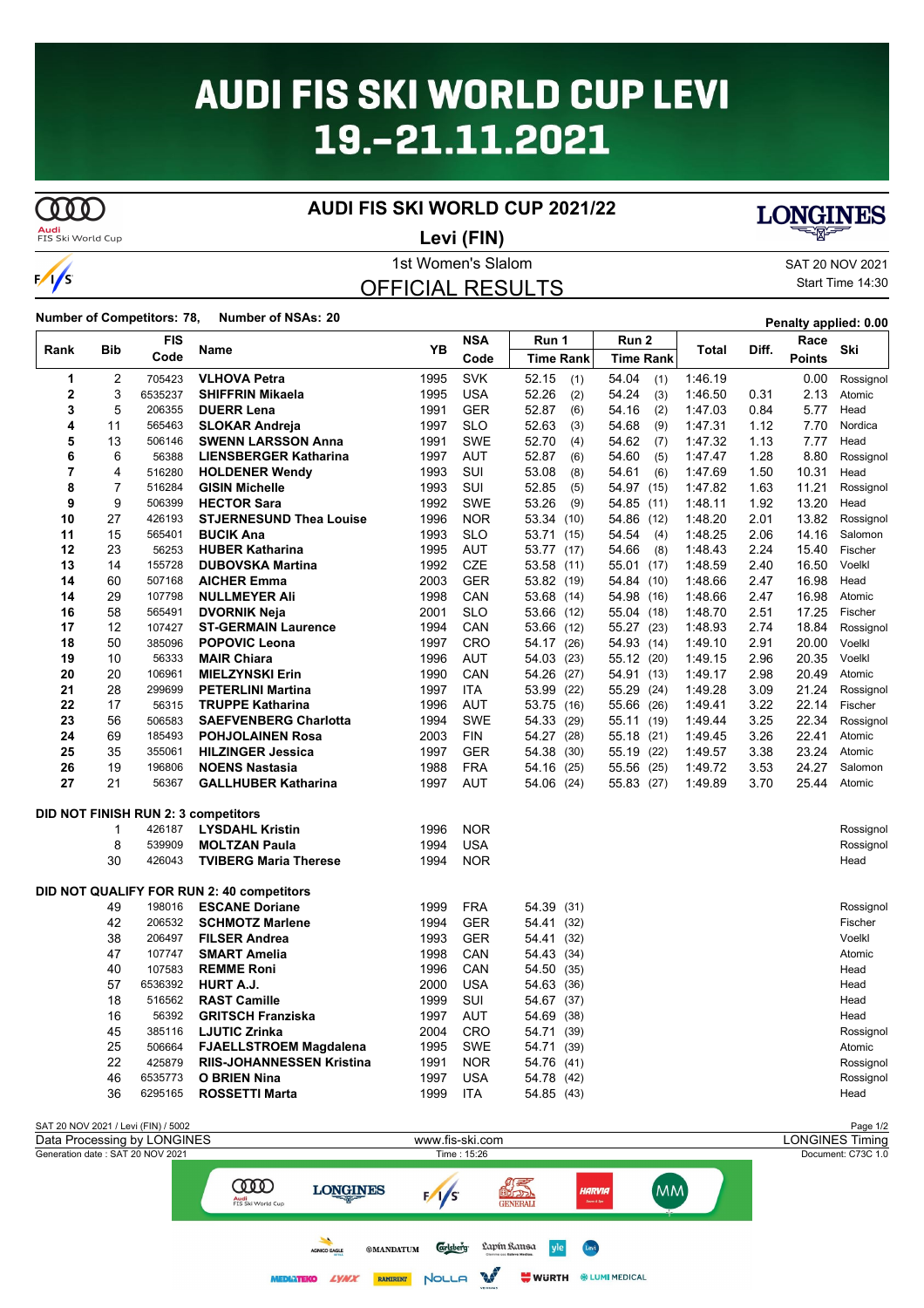

**Audi**<br>FIS Ski World Cup

### **AUDI FIS SKI WORLD CUP 2021/22**

**Levi (FIN)**



1st Women's Slalom SAT 20 NOV 2021 OFFICIAL RESULTS

Start Time 14:30

### **Number of Competitors: 78, Number of NSAs: 20 Penalty applied: 0.00**

|                                                    |               |                                                                    |                                               |                                      |                          |                                                    |                       |                        | Fenany applied. 0.00 |                                    |
|----------------------------------------------------|---------------|--------------------------------------------------------------------|-----------------------------------------------|--------------------------------------|--------------------------|----------------------------------------------------|-----------------------|------------------------|----------------------|------------------------------------|
| Rank                                               | Bib           | <b>FIS</b><br>Code                                                 | Name                                          | YΒ                                   | <b>NSA</b>               | Run 1                                              | Run 2                 | Total                  | Race<br>Diff.        | Ski                                |
|                                                    |               |                                                                    |                                               |                                      | Code                     | <b>Time Rank</b>                                   | <b>Time Rank</b>      |                        | <b>Points</b>        |                                    |
|                                                    | 26            | 516528                                                             | <b>MEILLARD Melanie</b>                       | 1998                                 | SUI                      | 54.87 (44)                                         |                       |                        |                      | Rossignol                          |
|                                                    | 39            | 56344                                                              | <b>SPORER Marie-Therese</b>                   | 1996                                 | <b>AUT</b>               | 54.88 (45)                                         |                       |                        |                      | Atomic                             |
|                                                    | 44            | 155727                                                             | <b>CAPOVA Gabriela</b>                        | 1993                                 | <b>CZE</b>               | 54.90 (46)                                         |                       |                        |                      | Kaestle                            |
|                                                    | 55            | 486028                                                             | <b>GORNOSTAEVA Anastasia</b>                  | 1999                                 | <b>RUS</b>               | 54.94 (47)                                         |                       |                        |                      | Rossignol                          |
|                                                    | 37            | 516426                                                             | <b>STOFFEL Elena</b>                          | 1996                                 | SUI                      | 54.96 (48)                                         |                       |                        |                      | Dynastar                           |
|                                                    | 52            | 185430                                                             | <b>HONKANEN Riikka</b>                        | 1998                                 | <b>FIN</b>               | 54.98 (49)                                         |                       |                        |                      | Atomic                             |
|                                                    | 54            | 385092                                                             | <b>KOMSIC Andrea</b>                          | 1996                                 | CRO                      | 55.00 (50)                                         |                       |                        |                      | Atomic                             |
|                                                    | 32            | 225518                                                             | <b>GUEST Charlie</b>                          | 1993                                 | <b>GBR</b>               | 55.00 (50)                                         |                       |                        |                      | Fischer                            |
|                                                    | 64<br>59      | 516530<br>507049                                                   | <b>GOOD Nicole</b><br><b>CEDER Liv</b>        | 1998<br>2001                         | SUI<br><b>SWE</b>        | 55.15 (52)                                         |                       |                        |                      | Stoeckli                           |
|                                                    | 68            | 507109                                                             | <b>ARONSSON ELFMAN Hanna</b>                  | 2002                                 | <b>SWE</b>               | 55.17 (53)<br>55.19                                |                       |                        |                      | Rossignol<br>Rossignol             |
|                                                    | 67            | 299983                                                             | <b>GULLI Anita</b>                            | 1998                                 | <b>ITA</b>               | (54)<br>55.26 (55)                                 |                       |                        |                      | Voelkl                             |
|                                                    | 51            | 507046                                                             | <b>BOSTROEM MUSSENER Moa</b>                  | 2001                                 | <b>SWE</b>               | 55.40 (56)                                         |                       |                        |                      | Rossignol                          |
|                                                    | 31            | 299276                                                             | <b>BASSINO Marta</b>                          | 1996                                 | <b>ITA</b>               | 55.40<br>(56)                                      |                       |                        |                      | Salomon                            |
|                                                    | 34            | 6295075                                                            | <b>DELLA MEA Lara</b>                         | 1999                                 | <b>ITA</b>               | 55.50 (58)                                         |                       |                        |                      | Salomon                            |
|                                                    | 61            | 56551                                                              | <b>EGGER Magdalena</b>                        | 2001                                 | <b>AUT</b>               | 55.56 (59)                                         |                       |                        |                      | Head                               |
|                                                    | 48            | 507018                                                             | <b>RASK Sara</b>                              | 2000                                 | <b>SWE</b>               | 55.59<br>(60)                                      |                       |                        |                      | Rossignol                          |
|                                                    | 78            | 185498                                                             | PALLARI Rija                                  | 2003                                 | <b>FIN</b>               | 55.64 (61)                                         |                       |                        |                      |                                    |
|                                                    | 43            | 539927                                                             | LAPANJA Lila                                  | 1994                                 | <b>USA</b>               | 55.75 (62)                                         |                       |                        |                      | Stoeckli                           |
|                                                    | 66            | 665009                                                             | <b>SHKANOVA Maria</b>                         | 1989                                 | <b>BLR</b>               | 55.93 (63)                                         |                       |                        |                      | Augment                            |
|                                                    | 74            | 426324                                                             | <b>MONSEN Marte</b>                           | 2000                                 | <b>NOR</b>               | 56.20 (64)                                         |                       |                        |                      | Rossignol                          |
|                                                    | 77            | 56217                                                              | <b>BRUNNER Stephanie</b>                      | 1994                                 | AUT                      | 56.29<br>(65)                                      |                       |                        |                      | Atomic                             |
|                                                    | 63            | 6295752                                                            | <b>MATHIOU Sophie</b>                         | 2002                                 | <b>ITA</b>               | 56.65 (66)                                         |                       |                        |                      | Rossignol                          |
|                                                    | 70            | 65117                                                              | <b>VANREUSEL Kim</b>                          | 1998                                 | BEL                      | 56.68 (67)                                         |                       |                        |                      | Salomon                            |
|                                                    | 72            | 198176                                                             | <b>LAMURE Marie</b>                           | 2001                                 | <b>FRA</b>               | 56.91<br>(68)                                      |                       |                        |                      | Rossignol                          |
|                                                    | 71            | 325124                                                             | <b>KANG Youngseo</b>                          | 1997                                 | <b>KOR</b>               | 57.35 (69)                                         |                       |                        |                      | Dynastar                           |
|                                                    | 76            | 185497                                                             | <b>HENRIKSSON Charlotte</b>                   | 2003                                 | <b>FIN</b>               | 57.52 (70)                                         |                       |                        |                      | Atomic                             |
|                                                    |               |                                                                    |                                               |                                      |                          |                                                    |                       |                        |                      |                                    |
|                                                    |               |                                                                    | DID NOT FINISH RUN 1: 7 competitors           |                                      |                          |                                                    |                       |                        |                      |                                    |
|                                                    | 24            | 426100                                                             | <b>HOLTMANN Mina Fuerst</b>                   | 1995                                 | <b>NOR</b><br><b>SWE</b> |                                                    |                       |                        |                      | Voelkl                             |
|                                                    | 33<br>41      | 506867<br>565471                                                   | <b>FERMBAECK Elsa</b><br><b>HROVAT Meta</b>   | 1998<br>1998                         | <b>SLO</b>               |                                                    |                       |                        |                      | Fischer<br>Salomon                 |
|                                                    | 53            | 298723                                                             | <b>MIDALI Roberta</b>                         | 1994                                 | <b>ITA</b>               |                                                    |                       |                        |                      | Rossignol                          |
|                                                    | 62            | 306977                                                             | <b>MUKOGAWA Sakurako</b>                      | 1992                                 | <b>JPN</b>               |                                                    |                       |                        |                      | Head                               |
|                                                    | 65            | 516437                                                             | <b>BISSIG Carole</b>                          | 1996                                 | SUI                      |                                                    |                       |                        |                      | Stoeckli                           |
|                                                    | 75            | 185475                                                             | <b>PYKALAINEN Erika</b>                       | 2001                                 | <b>FIN</b>               |                                                    |                       |                        |                      | Atomic                             |
|                                                    |               |                                                                    |                                               |                                      |                          |                                                    |                       |                        |                      |                                    |
|                                                    |               |                                                                    | DID NOT START RUN 1: 1 competitor             |                                      |                          |                                                    |                       |                        |                      |                                    |
|                                                    | 73            | 185435                                                             | <b>HAKALA Kia-Emilia</b>                      | 1998                                 | <b>FIN</b>               |                                                    |                       |                        |                      | Atomic                             |
| Jury                                               |               |                                                                    |                                               |                                      |                          | Technical Data                                     |                       |                        |                      |                                    |
| <b>FIS Technical Delegate</b>                      |               |                                                                    | <b>WICKMAN Urban</b>                          | <b>SWE</b>                           |                          | <b>Course Name</b>                                 |                       |                        |                      | Levi Black                         |
| Referee                                            |               |                                                                    | <b>GFRDOL Peter</b>                           | <b>FIS</b>                           |                          | <b>Start Altitude</b>                              |                       |                        |                      | 438m                               |
| <b>Assistant Referee</b><br><b>Chief of Race</b>   |               |                                                                    | <b>MAYR Markus</b><br><b>TUOMIKOSKI Petri</b> | FIS<br><b>FIN</b>                    |                          | <b>Finish Altitude</b><br><b>Vertical Drop</b>     |                       |                        |                      | 258m<br>180m                       |
|                                                    |               |                                                                    |                                               |                                      |                          | <b>Homologation Number</b>                         |                       |                        |                      | 13222/09/19                        |
|                                                    |               |                                                                    |                                               |                                      |                          |                                                    |                       |                        |                      |                                    |
| <b>Race Information Run 1</b>                      |               |                                                                    |                                               |                                      |                          | <b>Race Information Run 2</b>                      |                       |                        |                      |                                    |
| <b>Course Setter</b><br><b>Gates/Turning Gates</b> |               |                                                                    | <b>HARZL Georg</b><br>64/63                   | <b>GER</b>                           |                          | <b>Course Setter</b><br><b>Gates/Turning Gates</b> | 66/65                 | <b>BRILL Christian</b> |                      | SUI                                |
| <b>Start Time</b>                                  |               |                                                                    | 11:30                                         |                                      |                          | <b>Start Time</b>                                  | 14:30                 |                        |                      |                                    |
| <b>Forerunners:</b>                                |               |                                                                    |                                               |                                      |                          |                                                    |                       |                        |                      |                                    |
| <b>Run 1:</b>                                      |               |                                                                    | F1 - FOSS-SOLEVAAG                            | <b>NOR</b>                           |                          | F2 - SULKAKOSKI Oskari                             | <b>FIN</b>            | F3 - RAUTIO Axel       |                      | <b>FIN</b>                         |
| <b>Run 2:</b>                                      |               |                                                                    | F1 - FOSS-SOLEVAAG                            | <b>NOR</b>                           |                          | F2 - SULKAKOSKI Oskari                             | <b>FIN</b>            | F3 - RAUTIO Axel       |                      | <b>FIN</b>                         |
| <b>Conditions on course:</b>                       |               |                                                                    |                                               |                                      |                          |                                                    |                       |                        |                      |                                    |
| Run 1                                              |               | <b>MOSTLY CLOUDY</b>                                               | <b>COMPACT</b><br>Snow:                       |                                      | Temperature - Start:     | -8°C                                               |                       | Temperature - Finish:  | -7°C                 |                                    |
| Run 2                                              |               | MOSTLY CLOUDY                                                      | Snow:<br><b>COMPACT</b>                       |                                      | Temperature - Start:     | $-10^{\circ}$ C                                    |                       | Temperature - Finish:  | -7°C                 |                                    |
| Legend:<br>YB                                      |               |                                                                    |                                               |                                      |                          |                                                    |                       |                        |                      |                                    |
|                                                    | Year of Birth |                                                                    |                                               |                                      |                          |                                                    |                       |                        |                      |                                    |
|                                                    |               |                                                                    |                                               |                                      |                          |                                                    |                       |                        |                      |                                    |
|                                                    |               | SAT 20 NOV 2021 / Levi (FIN) / 5002<br>Data Processing by LONGINES |                                               |                                      | www.fis-ski.com          |                                                    |                       |                        |                      | Page 2/2<br><b>LONGINES Timing</b> |
|                                                    |               | Generation date: SAT 20 NOV 2021                                   |                                               |                                      | Time: 15:26              |                                                    |                       |                        |                      | Document: C73C 1.0                 |
|                                                    |               |                                                                    |                                               |                                      |                          |                                                    |                       |                        |                      |                                    |
|                                                    |               |                                                                    | <b>COOD</b><br><b>LONGINES</b>                |                                      |                          | HARVIA<br><b>SILLER</b>                            | <b>MM</b>             |                        |                      |                                    |
|                                                    |               |                                                                    | Audi<br>FIS Ski World Cup                     | $\sqrt{s}$                           |                          | Seuna & Spa                                        |                       |                        |                      |                                    |
|                                                    |               |                                                                    |                                               |                                      |                          |                                                    |                       |                        |                      |                                    |
|                                                    |               |                                                                    | $\overline{\phantom{a}}$                      |                                      |                          |                                                    |                       |                        |                      |                                    |
|                                                    |               |                                                                    | <b>AGNICO EAGLE</b>                           | <b>Carlsberg</b><br><b>®MANDATUM</b> |                          | Lapín Ransa                                        |                       |                        |                      |                                    |
|                                                    |               |                                                                    | MED RITEKO<br><b>LYNA</b>                     | <b>RAMIRENT</b><br>NOLLA             |                          | <b>WURTH</b>                                       | <b>※ LUMI MEDICAL</b> |                        |                      |                                    |
|                                                    |               |                                                                    |                                               |                                      |                          |                                                    |                       |                        |                      |                                    |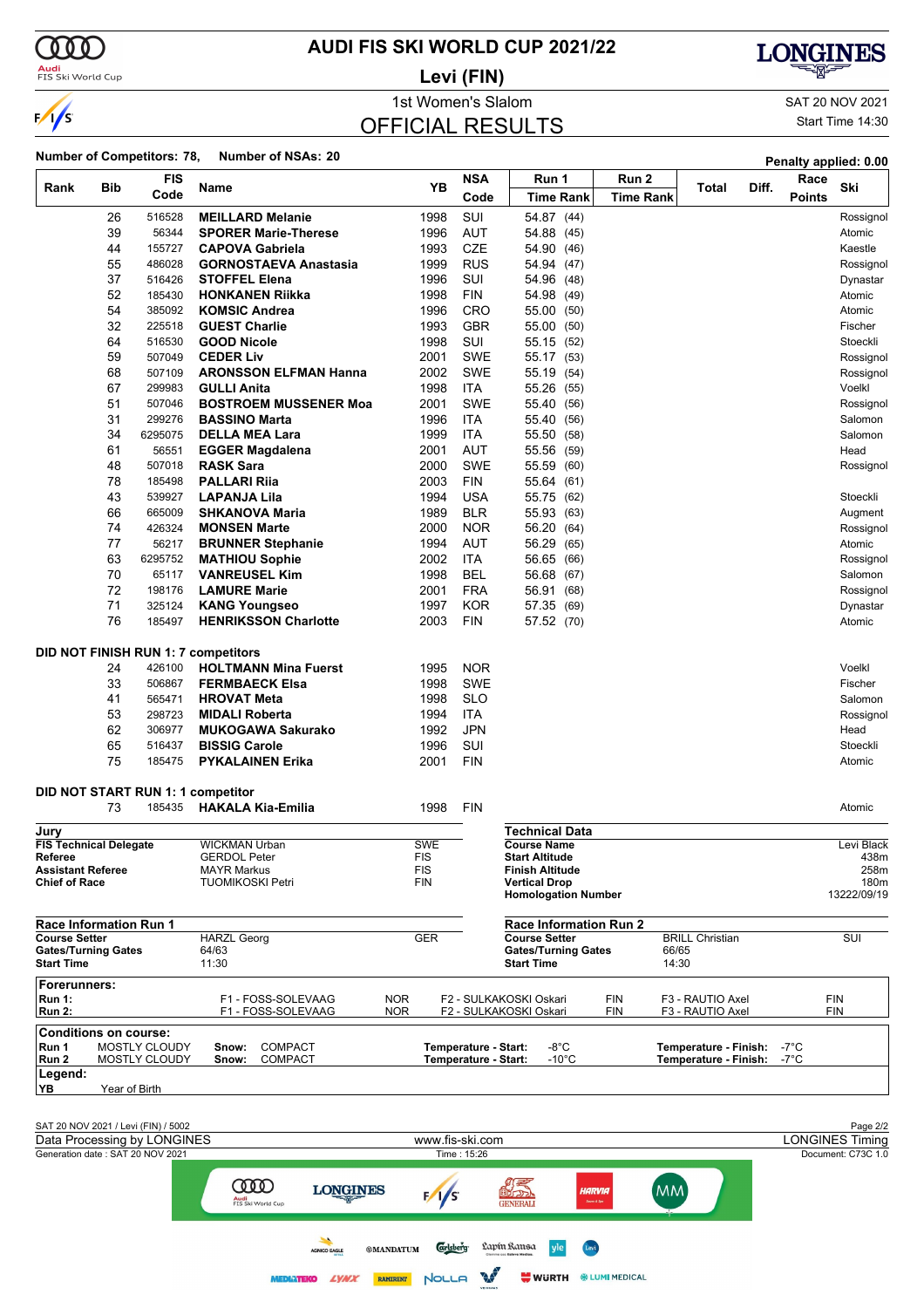# **AUDI FIS SKI WORLD CUP LEVI** 19.-21.11.2021

**AUDI FIS SKI WORLD CUP 2021/22**

### **Audi**<br>FIS Ski World Cup

1st Women's Slalom SAT 20 NOV 2021 PENALTY CALCULATION **Levi (FIN)**

Start Time 11:30

**LONGINES** 

#### **Best 10 at Finish F-factor:** 730

|              | <b>Bib</b> | <b>FIS</b> |                                | <b>NSA</b> | <b>FIS</b>    |               | Racel         |
|--------------|------------|------------|--------------------------------|------------|---------------|---------------|---------------|
| Rank         |            | Code       | <b>Name</b>                    | Code       | <b>Points</b> | <b>Best 5</b> | <b>Points</b> |
|              | 2          |            | 705423 VLHOVA Petra            | <b>SVK</b> | 0.00          | 0.00          | 0.00          |
| $\mathbf{2}$ |            |            | 3 6535237 SHIFFRIN Mikaela     | USA        | 0.00          | 0.00          | 2.13          |
| 3            | 5.         |            | 206355 DUERR Lena              | <b>GER</b> | 11.65         |               |               |
| 4            | 11         |            | 565463 SLOKAR Andreja          | <b>SLO</b> | 15.12         |               |               |
| 5            | 13         |            | 506146 SWENN LARSSON Anna      | <b>SWE</b> | 15.98         |               |               |
| 6            | 6          |            | 56388 LIENSBERGER Katharina    | <b>AUT</b> | 0.00          | 0.00          | 8.80          |
| 7            | 4          |            | 516280 HOLDENER Wendy          | SUI        | 2.27          | 2.27          | 10.31         |
| 8            |            |            | 516284 GISIN Michelle          | SUI        | 0.68          | 0.68          | 11.21         |
| 9            | 9          |            | 506399 HECTOR Sara             | <b>SWE</b> | 20.34         |               |               |
| 10           | 27         |            | 426193 STJERNESUND Thea Louise | <b>NOR</b> | 15.98         |               |               |

#### **Best 5 FIS Points Started**

| Rank         |            | <b>FIS</b> | <b>Name</b>                 | <b>NSA</b> | <b>FIS</b>    |
|--------------|------------|------------|-----------------------------|------------|---------------|
|              | <b>Bib</b> | Code       |                             | Code       | <b>Points</b> |
|              |            |            | 705423 VLHOVA Petra         | <b>SVK</b> | 0.00          |
| $\mathbf{2}$ |            |            | 3 6535237 SHIFFRIN Mikaela  | <b>USA</b> | 0.00          |
| 6            | 6          |            | 56388 LIENSBERGER Katharina | AUT        | 0.00          |
| 8            |            |            | 516284 GISIN Michelle       | SUI        | 0.68          |
|              | 4          |            | 516280 HOLDENER Wendy       | SUI        | 2.27          |

| <b>TOTALS:</b>                               |          |      |       |
|----------------------------------------------|----------|------|-------|
| FIS Points of Best 5 Started (B)             | 2.95     |      |       |
| FIS Points of Best 5 at Finish in Top 10 (A) |          | 2.95 |       |
| Race Points of Corresponding Competitors (C) |          |      | 32.45 |
| Calculated Penalty (A+B-C):10 =>             | $-2.655$ |      |       |
| Rounded                                      | $-2.66$  |      |       |
| <b>Category Adder</b>                        | 0.00     |      |       |
| <b>Correction Value (Z)</b>                  | 0.00     |      |       |
| <b>Calculated Penalty</b>                    | $-2.66$  |      |       |
| <b>Penalty Applied</b>                       | 0.00     |      |       |





 $\overline{\text{CDD}}$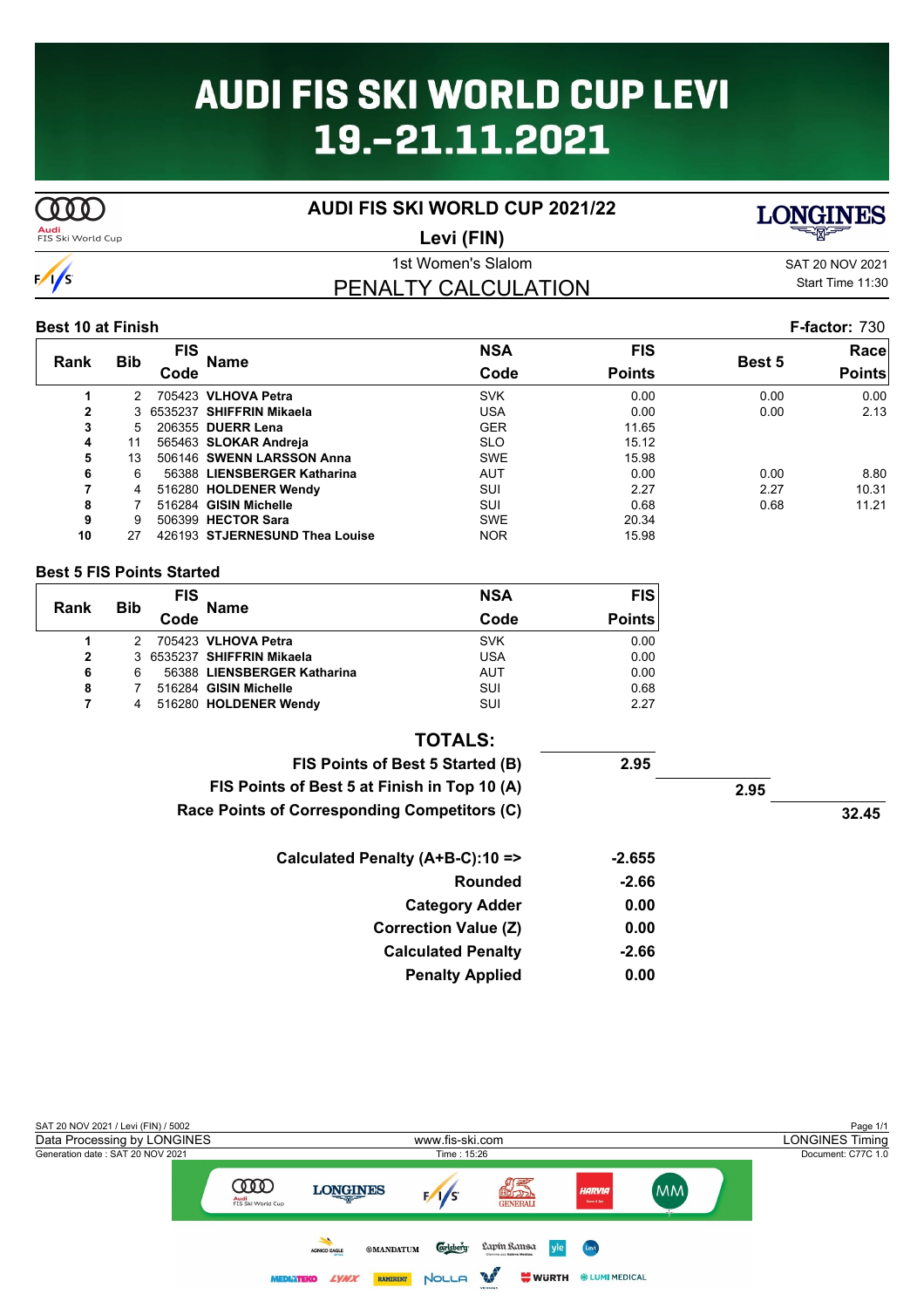# **AUDI FIS SKI WORLD CUP LEVI** 19.-21.11.2021

# $\overline{\text{C00}}$

 $\frac{1}{s}$ 

### **AUDI FIS SKI WORLD CUP 2021/22**



**Audi**<br>FIS Ski World Cup

# **Levi (FIN)**



# PERFORMANCE ANALYSIS BY RANK

|              |                      | <b>NSA</b> |               |          | <b>Positions</b> |               |             | <b>Partials</b> |                  | <b>Difference</b> |
|--------------|----------------------|------------|---------------|----------|------------------|---------------|-------------|-----------------|------------------|-------------------|
|              | Rank Bib Name<br>Ski | Code       |               | Pos      |                  | Time Rank Pos |             |                 | <b>Time Rank</b> | <b>Time</b>       |
| 1            | 2 VLHOVA Petra       | <b>SVK</b> | <b>Run 1:</b> | Int1:    | 12.82            | (4)           | $11 - 12$ : | 11.21           | (1)              | 0.24              |
|              | Rossignol            |            |               | $Int2$ : | 24.03            | (1)           | $12-13:$    | 17.87           | (2)              | 0.00              |
|              |                      |            |               | Int3:    | 41.90            | (1)           | I3-Fin:     | 10.25           | (4)              | 0.00              |
|              |                      |            |               | Fin:     | 52.15            | (1)           |             |                 |                  | 0.00              |
|              |                      |            | <b>Run 2:</b> | Int1:    | 12.83            | (10)          | $11 - 12$ : | 12.34           | (9)              | 0.28              |
|              |                      |            |               | $Int2$ : | 25.17            | (11)          | $12-13:$    | 18.95           | (2)              | 0.46              |
|              |                      |            |               | Int3:    | 44.12            | (1)           | I3-Fin:     | 9.92            | (1)              | 0.00              |
|              |                      |            |               | Fin:     | 54.04            | (1)           |             |                 |                  | 0.00              |
|              |                      |            | Total:        | Int1:    | 1:04.98          | (1)           |             |                 |                  | 0.00              |
|              |                      |            |               | Int2:    | 1:17.32          | (1)           |             |                 |                  | 0.00              |
|              |                      |            |               | Int3:    | 1:36.27          | (1)           |             |                 |                  | 0.00              |
|              |                      |            |               | Fin:     | 1:46.19          | (1)           |             |                 |                  | 0.00              |
| $\mathbf{2}$ | 3 SHIFFRIN Mikaela   | <b>USA</b> | Run 1:        | Int1:    | 12.86            | (9)           | $11 - 12$ : | 11.53           | (14)             | 0.28              |
|              | Atomic               |            |               | $Int2$ : | 24.39            | (8)           | $12-13:$    | 17.76           | (1)              | 0.36              |
|              |                      |            |               | Int3:    | 42.15            | (2)           | I3-Fin:     | 10.11           | (1)              | 0.25              |
|              |                      |            |               | Fin:     | 52.26            | (2)           |             |                 |                  | 0.11              |
|              |                      |            | <b>Run 2:</b> | Int1:    | 12.79            | (7)           | $11 - 12$ : | 12.32           | (8)              | 0.24              |
|              |                      |            |               | $Int2$ : | 25.11            | (8)           | $12-13:$    | 19.11           | (3)              | 0.40              |
|              |                      |            |               | Int3:    | 44.22            | (3)           | I3-Fin:     | 10.02           | (4)              | 0.10              |
|              |                      |            |               | Fin:     | 54.24            | (3)           |             |                 |                  | 0.20              |
|              |                      |            | Total:        | Int1:    | 1:05.05          | (2)           |             |                 |                  | 0.07              |
|              |                      |            |               | Int2:    | 1:17.37          | (2)           |             |                 |                  | 0.05              |
|              |                      |            |               | Int3:    | 1:36.48          | (2)           |             |                 |                  | 0.21              |
|              |                      |            |               | Fin:     | 1:46.50          | (2)           |             |                 |                  | 0.31              |
| 3            | 5 DUERR Lena         | <b>GER</b> | <b>Run 1:</b> | Int1:    | 12.88            | (10)          | $11 - 12$ : | 11.46           | (7)              | 0.30              |
|              | Head                 |            |               | $Int2$ : | 24.34            | (6)           | $12 - 13$ : | 18.34           | (10)             | 0.31              |
|              |                      |            |               | Int3:    | 42.68            | (7)           | I3-Fin:     | 10.19           | (3)              | 0.78              |
|              |                      |            |               | Fin:     | 52.87            | (6)           |             |                 |                  | 0.72              |
|              |                      |            | <b>Run 2:</b> | Int1:    | 12.76            | (5)           | $11 - 12$ : | 12.32           | (8)              | 0.21              |
|              |                      |            |               | $Int2$ : | 25.08            | (6)           | $12 - 13:$  | 19.11           | (3)              | 0.37              |
|              |                      |            |               | Int3:    | 44.19            | (2)           | I3-Fin:     | 9.97            | (3)              | 0.07              |
|              |                      |            |               | Fin:     | 54.16            | (2)           |             |                 |                  | 0.12              |
|              |                      |            | Total:        | Int1:    | 1:05.63          | (5)           |             |                 |                  | 0.65              |
|              |                      |            |               | Int2:    | 1:17.95          | (4)           |             |                 |                  | 0.63              |
|              |                      |            |               | Int3:    | 1:37.06          | (3)           |             |                 |                  | 0.79              |
|              |                      |            |               | Fin:     | 1:47.03          | (3)           |             |                 |                  | 0.84              |

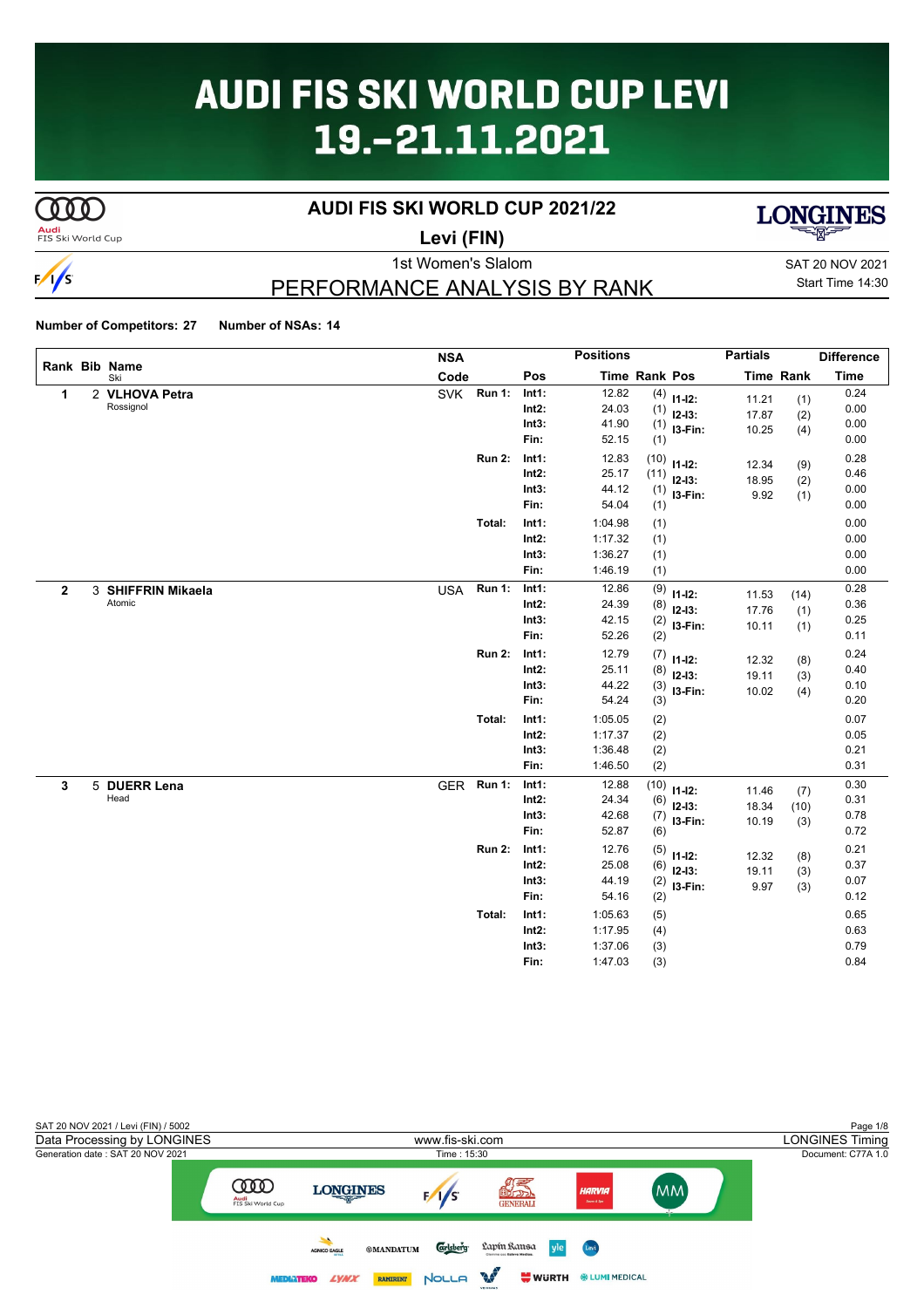

### **Audi**<br>FIS Ski World Cup

# **AUDI FIS SKI WORLD CUP 2021/22**

**Levi (FIN)**



1st Women's Slalom Sattle and SAT 20 NOV 2021

# PERFORMANCE ANALYSIS BY RANK

# Start Time 14:30

|   |    |                           | <b>NSA</b> |               |          | <b>Positions</b> |                      |               | <b>Partials</b> |                  | <b>Difference</b> |
|---|----|---------------------------|------------|---------------|----------|------------------|----------------------|---------------|-----------------|------------------|-------------------|
|   |    | Rank Bib Name<br>Ski      | Code       |               | Pos      |                  | <b>Time Rank Pos</b> |               |                 | <b>Time Rank</b> | <b>Time</b>       |
| 4 | 11 | <b>SLOKAR Andreja</b>     | <b>SLO</b> | Run 1:        | Int1:    | 12.94            |                      | $(13)$ 11-12: | 11.43           | (4)              | 0.36              |
|   |    | Nordica                   |            |               | Int2:    | 24.37            | (7)                  | $12-13:$      | 17.97           | (3)              | 0.34              |
|   |    |                           |            |               | Int3:    | 42.34            | (4)                  | I3-Fin:       | 10.29           | (6)              | 0.44              |
|   |    |                           |            |               | Fin:     | 52.63            | (3)                  |               |                 |                  | 0.48              |
|   |    |                           |            | <b>Run 2:</b> | Int1:    | 12.96            | (23)                 | $11 - 12$ :   | 12.40           | (13)             | 0.41              |
|   |    |                           |            |               | $Int2$ : | 25.36            | (18)                 | $12-13:$      | 19.27           | (8)              | 0.65              |
|   |    |                           |            |               | Int3:    | 44.63            | (10)                 | I3-Fin:       | 10.05           | (7)              | 0.51              |
|   |    |                           |            |               | Fin:     | 54.68            | (9)                  |               |                 |                  | 0.64              |
|   |    |                           |            | Total:        | Int1:    | 1:05.59          | (4)                  |               |                 |                  | 0.61              |
|   |    |                           |            |               | $Int2$ : | 1:17.99          | (5)                  |               |                 |                  | 0.67              |
|   |    |                           |            |               | Int3:    | 1:37.26          | (5)                  |               |                 |                  | 0.99              |
|   |    |                           |            |               | Fin:     | 1:47.31          | (4)                  |               |                 |                  | 1.12              |
| 5 | 13 | <b>SWENN LARSSON Anna</b> | <b>SWE</b> | <b>Run 1:</b> | Int1:    | 12.84            | (6)                  | $11 - 12$ :   | 11.30           | (2)              | 0.26              |
|   |    | Head                      |            |               | Int2:    | 24.14            | (2)                  | $12-13:$      | 18.19           | (6)              | 0.11              |
|   |    |                           |            |               | Int3:    | 42.33            | (3)                  | I3-Fin:       | 10.37           | (15)             | 0.43              |
|   |    |                           |            |               | Fin:     | 52.70            | (4)                  |               |                 |                  | 0.55              |
|   |    |                           |            | <b>Run 2:</b> | Int1:    | 12.70            | (3)                  | $11 - 12$ :   | 12.31           | (7)              | 0.15              |
|   |    |                           |            |               | Int2:    | 25.01            | (4)                  | $12-13:$      | 19.35           | (10)             | 0.30              |
|   |    |                           |            |               | Int3:    | 44.36            | (5)                  | I3-Fin:       | 10.26           | (20)             | 0.24              |
|   |    |                           |            |               | Fin:     | 54.62            | (7)                  |               |                 |                  | 0.58              |
|   |    |                           |            | Total:        | Int1:    | 1:05.40          | (3)                  |               |                 |                  | 0.42              |
|   |    |                           |            |               | Int2:    | 1:17.71          | (3)                  |               |                 |                  | 0.39              |
|   |    |                           |            |               | Int3:    | 1:37.06          | (3)                  |               |                 |                  | 0.79              |
|   |    |                           |            |               | Fin:     | 1:47.32          | (5)                  |               |                 |                  | 1.13              |
| 6 |    | 6 LIENSBERGER Katharina   | <b>AUT</b> | <b>Run 1:</b> | Int1:    | 13.08            | (36)                 | $11 - 12$ :   | 11.40           | (3)              | 0.50              |
|   |    | Rossignol                 |            |               | Int2:    | 24.48            | (11)                 | $12-13:$      | 18.01           | (4)              | 0.45              |
|   |    |                           |            |               | Int3:    | 42.49            | (5)                  | $13-Fin:$     | 10.38           | (18)             | 0.59              |
|   |    |                           |            |               | Fin:     | 52.87            | (6)                  |               |                 |                  | 0.72              |
|   |    |                           |            | <b>Run 2:</b> | Int1:    | 12.84            | (11)                 | $11 - 12$ :   | 12.55           | (23)             | 0.29              |
|   |    |                           |            |               | $Int2$ : | 25.39            | (19)                 | $12-13:$      | 19.12           | (5)              | 0.68              |
|   |    |                           |            |               | Int3:    | 44.51            | (8)                  | I3-Fin:       | 10.09           | (10)             | 0.39              |
|   |    |                           |            |               | Fin:     | 54.60            | (5)                  |               |                 |                  | 0.56              |
|   |    |                           |            | Total:        | Int1:    | 1:05.71          | (6)                  |               |                 |                  | 0.73              |
|   |    |                           |            |               | Int2:    | 1:18.26          | (7)                  |               |                 |                  | 0.94              |
|   |    |                           |            |               | Int3:    | 1:37.38          | (6)                  |               |                 |                  | 1.11              |
|   |    |                           |            |               | Fin:     | 1:47.47          | (6)                  |               |                 |                  | 1.28              |
| 7 |    | 4 HOLDENER Wendy          | SUI        | <b>Run 1:</b> | Int1:    | 12.82            | (4)                  | $11 - 12$ :   | 11.45           | (5)              | 0.24              |
|   |    | Head                      |            |               | Int2:    | 24.27            | (5)                  | $12-13:$      | 18.47           | (12)             | 0.24              |
|   |    |                           |            |               | Int3:    | 42.74            | (8)                  | I3-Fin:       | 10.34           | (10)             | 0.84              |
|   |    |                           |            |               | Fin:     | 53.08            | (8)                  |               |                 |                  | 0.93              |
|   |    |                           |            | <b>Run 2:</b> | Int1:    | 12.68            |                      | $(2)$ 11-12:  | 12.45           | (15)             | 0.13              |
|   |    |                           |            |               | $Int2$ : | 25.13            | (9)                  | $12-13:$      | 19.25           | (7)              | 0.42              |
|   |    |                           |            |               | Int3:    | 44.38            | (6)                  | 13-Fin:       | 10.23           | (16)             | 0.26              |
|   |    |                           |            |               | Fin:     | 54.61            | (6)                  |               |                 |                  | 0.57              |
|   |    |                           |            | Total:        | Int1:    | 1:05.76          | (7)                  |               |                 |                  | 0.78              |
|   |    |                           |            |               | $Int2$ : | 1:18.21          | (6)                  |               |                 |                  | 0.89              |
|   |    |                           |            |               | Int3:    | 1:37.46          | (7)                  |               |                 |                  | 1.19              |
|   |    |                           |            |               | Fin:     | 1:47.69          | (7)                  |               |                 |                  | 1.50              |

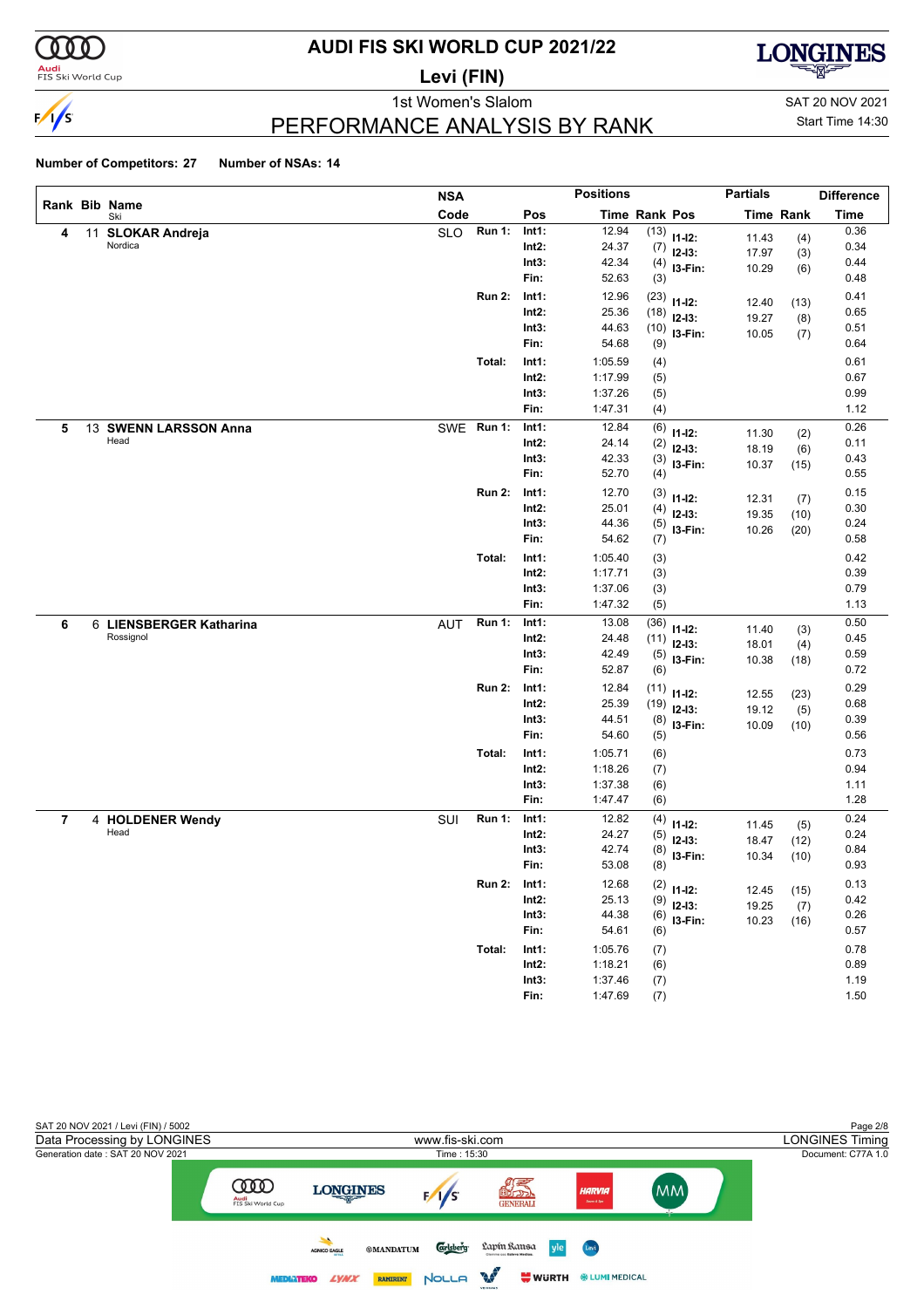

### **Audi**<br>FIS Ski World Cup

# **AUDI FIS SKI WORLD CUP 2021/22**

**Levi (FIN)**



1st Women's Slalom Sattle and SAT 20 NOV 2021

### PERFORMANCE ANALYSIS BY RANK

Start Time 14:30

|    |                |                                | <b>NSA</b> |               |       | <b>Positions</b> |               |               | <b>Partials</b> |                  | <b>Difference</b> |
|----|----------------|--------------------------------|------------|---------------|-------|------------------|---------------|---------------|-----------------|------------------|-------------------|
|    |                | Rank Bib Name<br>Ski           | Code       |               | Pos   |                  | Time Rank Pos |               |                 | <b>Time Rank</b> | <b>Time</b>       |
| 8  | $\overline{7}$ | <b>GISIN Michelle</b>          | SUI        | <b>Run 1:</b> | Int1: | 13.05            |               | $(31)$ 11-12: | 11.52           | (13)             | 0.47              |
|    |                | Rossignol                      |            |               | Int2: | 24.57            |               | $(15)$ 12-13: | 18.02           | (5)              | 0.54              |
|    |                |                                |            |               | Int3: | 42.59            | (6)           | I3-Fin:       | 10.26           | (5)              | 0.69              |
|    |                |                                |            |               | Fin:  | 52.85            | (5)           |               |                 |                  | 0.70              |
|    |                |                                |            | <b>Run 2:</b> | Int1: | 13.03            | (25)          | $11 - 12$ :   | 12.50           | (20)             | 0.48              |
|    |                |                                |            |               | Int2: | 25.53            |               | $(24)$ 12-13: | 19.32           | (9)              | 0.82              |
|    |                |                                |            |               | Int3: | 44.85            | (17)          | I3-Fin:       | 10.12           | (11)             | 0.73              |
|    |                |                                |            |               | Fin:  | 54.97            | (15)          |               |                 |                  | 0.93              |
|    |                |                                |            | Total:        | Int1: | 1:05.88          | (8)           |               |                 |                  | 0.90              |
|    |                |                                |            |               | Int2: | 1:18.38          | (9)           |               |                 |                  | 1.06              |
|    |                |                                |            |               | Int3: | 1:37.70          | (8)           |               |                 |                  | 1.43              |
|    |                |                                |            |               | Fin:  | 1:47.82          | (8)           |               |                 |                  | 1.63              |
| 9  |                | 9 HECTOR Sara                  |            | SWE Run 1:    | Int1: | 12.84            | (6)           | $11 - 12$ :   | 11.61           | (19)             | 0.26              |
|    |                | Head                           |            |               | Int2: | 24.45            | (9)           | $12 - 13$ :   | 18.31           | (9)              | 0.42              |
|    |                |                                |            |               | Int3: | 42.76            | (9)           | I3-Fin:       | 10.50           | (25)             | 0.86              |
|    |                |                                |            |               | Fin:  | 53.26            | (9)           |               |                 |                  | 1.11              |
|    |                |                                |            | <b>Run 2:</b> | Int1: | 12.92            | (20)          | $11 - 12$ :   | 12.35           | (11)             | 0.37              |
|    |                |                                |            |               | Int2: | 25.27            |               | $(13)$ 12-13: | 19.45           | (15)             | 0.56              |
|    |                |                                |            |               | Int3: | 44.72            | (13)          | I3-Fin:       | 10.13           | (12)             | 0.60              |
|    |                |                                |            |               | Fin:  | 54.85            | (11)          |               |                 |                  | 0.81              |
|    |                |                                |            | Total:        | Int1: | 1:06.18          | (9)           |               |                 |                  | 1.20              |
|    |                |                                |            |               | Int2: | 1:18.53          | (10)          |               |                 |                  | 1.21              |
|    |                |                                |            |               | Int3: | 1:37.98          | (10)          |               |                 |                  | 1.71              |
|    |                |                                |            |               | Fin:  | 1:48.11          | (9)           |               |                 |                  | 1.92              |
| 10 | 27             | <b>STJERNESUND Thea Louise</b> | <b>NOR</b> | <b>Run 1:</b> | Int1: | 13.00            | (20)          | $11 - 12$ :   | 11.45           | (5)              | 0.42              |
|    |                | Rossignol                      |            |               | Int2: | 24.45            | (9)           | $12 - 13:$    | 18.52           | (15)             | 0.42              |
|    |                |                                |            |               | Int3: | 42.97            | (10)          | I3-Fin:       | 10.37           | (15)             | 1.07              |
|    |                |                                |            |               | Fin:  | 53.34            | (10)          |               |                 |                  | 1.19              |
|    |                |                                |            | <b>Run 2:</b> | Int1: | 12.84            | (11)          | $11 - 12$ :   | 12.13           |                  | 0.29              |
|    |                |                                |            |               | Int2: | 24.97            | (3)           | $12 - 13$ :   | 19.64           | (1)<br>(20)      | 0.26              |
|    |                |                                |            |               | Int3: | 44.61            | (9)           | I3-Fin:       | 10.25           | (17)             | 0.49              |
|    |                |                                |            |               | Fin:  | 54.86            | (12)          |               |                 |                  | 0.82              |
|    |                |                                |            | Total:        | Int1: | 1:06.18          | (9)           |               |                 |                  | 1.20              |
|    |                |                                |            |               | Int2: | 1:18.31          | (8)           |               |                 |                  | 0.99              |
|    |                |                                |            |               | Int3: | 1:37.95          | (9)           |               |                 |                  | 1.68              |
|    |                |                                |            |               | Fin:  | 1:48.20          | (10)          |               |                 |                  | 2.01              |
| 11 |                | 15 BUCIK Ana                   | <b>SLO</b> | <b>Run 1:</b> | Int1: | 13.02            | (24)          | $11 - 12$ :   |                 |                  | 0.44              |
|    |                | Salomon                        |            |               | Int2: | 24.48            | (11)          | $12 - 13:$    | 11.46<br>19.06  | (7)<br>(35)      | 0.45              |
|    |                |                                |            |               | Int3: | 43.54            | (23)          | I3-Fin:       | 10.17           |                  | 1.64              |
|    |                |                                |            |               | Fin:  | 53.71            | (15)          |               |                 | (2)              | 1.56              |
|    |                |                                |            | <b>Run 2:</b> | Int1: | 12.95            |               | $(21)$ 11-12: |                 |                  | 0.40              |
|    |                |                                |            |               | Int2: | 25.09            |               | $(7)$ 12-13:  | 12.14           | (2)              | 0.38              |
|    |                |                                |            |               | Int3: | 44.50            |               | $(7)$ 13-Fin: | 19.41           | (11)             | 0.38              |
|    |                |                                |            |               | Fin:  | 54.54            | (4)           |               | 10.04           | (5)              | 0.50              |
|    |                |                                |            | Total:        | Int1: | 1:06.66          | (16)          |               |                 |                  | 1.68              |
|    |                |                                |            |               | Int2: | 1:18.80          | (13)          |               |                 |                  | 1.48              |
|    |                |                                |            |               | Int3: | 1:38.21          | (12)          |               |                 |                  | 1.94              |
|    |                |                                |            |               | Fin:  | 1:48.25          | (11)          |               |                 |                  | 2.06              |

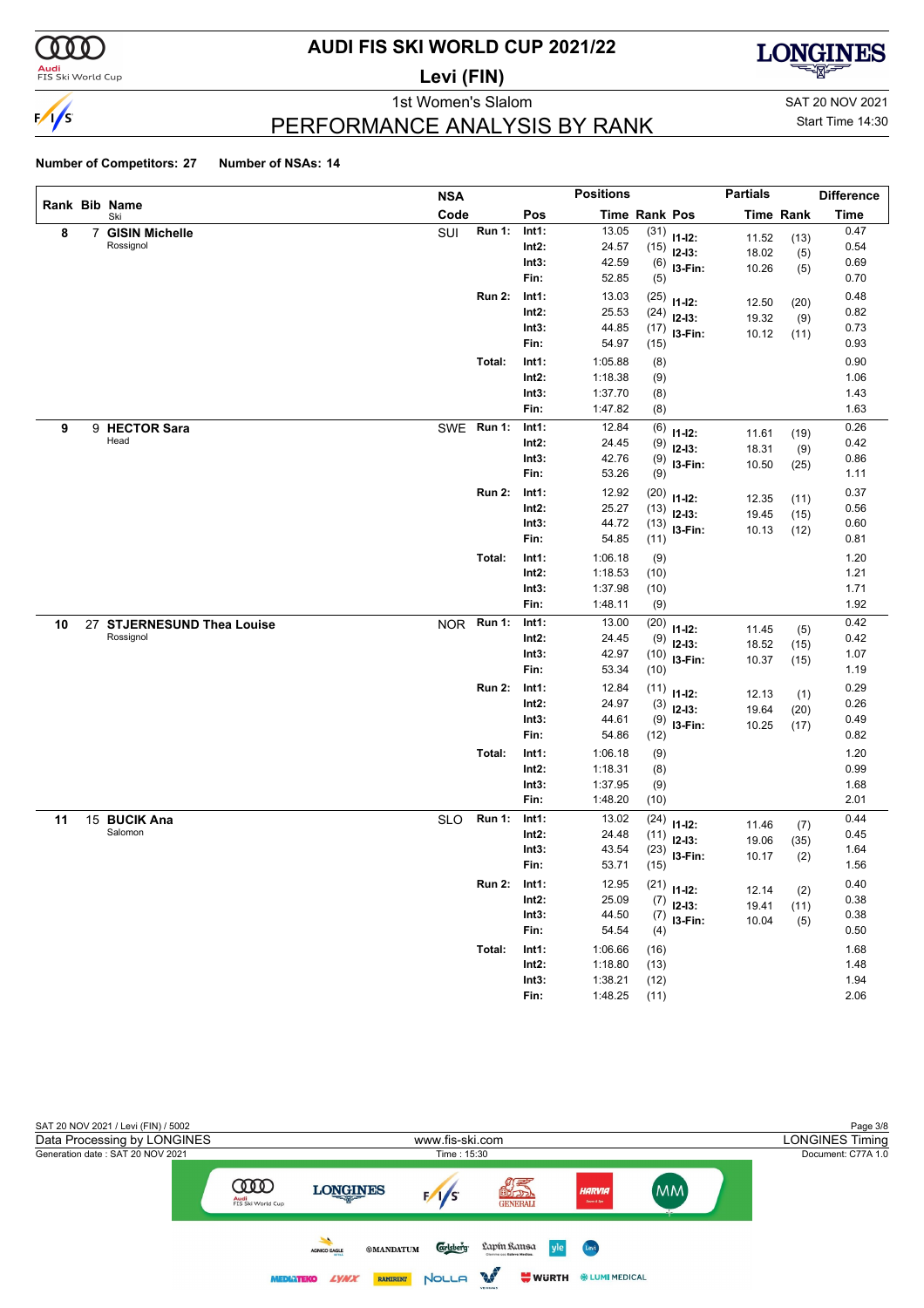

### **Audi**<br>FIS Ski World Cup

# **AUDI FIS SKI WORLD CUP 2021/22**

**Levi (FIN)**



1st Women's Slalom Sattle and SAT 20 NOV 2021

### Start Time 14:30

### PERFORMANCE ANALYSIS BY RANK

|    |                      | <b>NSA</b> |               |                   | <b>Positions</b>   |               |                | <b>Partials</b> |                  | <b>Difference</b> |
|----|----------------------|------------|---------------|-------------------|--------------------|---------------|----------------|-----------------|------------------|-------------------|
|    | Rank Bib Name<br>Ski | Code       |               | Pos               |                    | Time Rank Pos |                |                 | <b>Time Rank</b> | <b>Time</b>       |
| 12 | 23 HUBER Katharina   | AUT        | <b>Run 1:</b> | Int1:             | 13.18              | (49)          | $11 - 12$ :    | 11.78           | (34)             | 0.60              |
|    | Fischer              |            |               | $Int2$ :          | 24.96              | (39)          | $12-13:$       | 18.24           | (7)              | 0.93              |
|    |                      |            |               | Int3:             | 43.20              |               | $(14)$ 13-Fin: | 10.57           | (31)             | 1.30              |
|    |                      |            |               | Fin:              | 53.77              | (17)          |                |                 |                  | 1.62              |
|    |                      |            | <b>Run 2:</b> | Int1:             | 12.90              | (16)          | $11 - 12$ :    | 12.53           | (21)             | 0.35              |
|    |                      |            |               | $Int2$ :          | 25.43              | (21)          | $12-13:$       | 18.88           | (1)              | 0.72              |
|    |                      |            |               | Int3:             | 44.31              | (4)           | I3-Fin:        | 10.35           | (24)             | 0.19              |
|    |                      |            |               | Fin:              | 54.66              | (8)           |                |                 |                  | 0.62              |
|    |                      |            | Total:        | Int1:             | 1:06.67            | (17)          |                |                 |                  | 1.69              |
|    |                      |            |               | $Int2$ :          | 1:19.20            | (18)          |                |                 |                  | 1.88              |
|    |                      |            |               | Int3:             | 1:38.08            | (11)          |                |                 |                  | 1.81              |
|    |                      |            |               | Fin:              | 1:48.43            | (12)          |                |                 |                  | 2.24              |
| 13 | 14 DUBOVSKA Martina  | <b>CZE</b> | <b>Run 1:</b> | Int1:             | 12.92              | (11)          | $11 - 12$ :    | 11.62           | (20)             | 0.34              |
|    | Voelkl               |            |               | $Int2$ :          | 24.54              | (14)          | $12-13:$       | 18.47           | (12)             | 0.51              |
|    |                      |            |               | Int3:             | 43.01              | (12)          | I3-Fin:        | 10.57           | (31)             | 1.11              |
|    |                      |            |               | Fin:              | 53.58              | (11)          |                |                 |                  | 1.43              |
|    |                      |            | <b>Run 2:</b> | Int1:             | 12.78              | (6)           | $11 - 12$ :    | 12.47           | (17)             | 0.23              |
|    |                      |            |               | $Int2$ :          | 25.25              | (12)          | $12-13:$       | 19.43           | (13)             | 0.54              |
|    |                      |            |               | Int3:             | 44.68              | (11)          | I3-Fin:        | 10.33           | (23)             | 0.56              |
|    |                      |            |               | Fin:              | 55.01              | (17)          |                |                 |                  | 0.97              |
|    |                      |            | Total:        | Int1:             | 1:06.36            | (11)          |                |                 |                  | 1.38              |
|    |                      |            |               | $Int2$ :          | 1:18.83            | (14)          |                |                 |                  | 1.51              |
|    |                      |            |               | Int3:             | 1:38.26            | (13)          |                |                 |                  | 1.99              |
|    |                      |            |               | Fin:              | 1:48.59            | (13)          |                |                 |                  | 2.40              |
| 14 | 60 AICHER Emma       |            | GER Run 1:    | Int1:             | 12.78              | (3)           | $11 - 12$ :    | 11.46           | (7)              | 0.20              |
|    | Head                 |            |               | $Int2$ :          | 24.24              | (3)           | $12-13:$       | 19.22           | (45)             | 0.21              |
|    |                      |            |               | Int3:             | 43.46              | (21)          | I3-Fin:        | 10.36           | (11)             | 1.56              |
|    |                      |            |               | Fin:              | 53.82              | (19)          |                |                 |                  | 1.67              |
|    |                      |            | <b>Run 2:</b> | Int1:             | 12.71              | (4)           | $11 - 12$ :    | 12.22           | (4)              | 0.16              |
|    |                      |            |               | $Int2$ :          | 24.93              | (2)           | $12 - 13$ :    | 19.87           | (24)             | 0.22              |
|    |                      |            |               | Int3:<br>Fin:     | 44.80<br>54.84     | (16)<br>(10)  | I3-Fin:        | 10.04           | (5)              | 0.68<br>0.80      |
|    |                      |            |               |                   |                    |               |                |                 |                  |                   |
|    |                      |            | Total:        | Int1:<br>$Int2$ : | 1:06.53<br>1:18.75 | (13)          |                |                 |                  | 1.55<br>1.43      |
|    |                      |            |               | Int3:             | 1:38.62            | (12)<br>(15)  |                |                 |                  | 2.35              |
|    |                      |            |               | Fin:              | 1:48.66            | (14)          |                |                 |                  | 2.47              |
|    | 29 NULLMEYER Ali     |            | <b>Run 1:</b> | Int1:             | 13.02              |               |                |                 |                  | 0.44              |
| 14 | Atomic               | CAN        |               | Int2:             | 24.68              | (24)<br>(21)  | $11 - 12$ :    | 11.66           | (22)             | 0.65              |
|    |                      |            |               | Int3:             | 43.36              | (18)          | $12-13:$       | 18.68           | (21)             | 1.46              |
|    |                      |            |               | Fin:              | 53.68              | (14)          | I3-Fin:        | 10.32           | (7)              | 1.53              |
|    |                      |            | Run 2:        | Int1:             | 12.79              |               |                |                 |                  | 0.24              |
|    |                      |            |               | $Int2$ :          | 25.06              | (5)           | $(7)$ 11-12:   | 12.27           | (5)              | 0.35              |
|    |                      |            |               | Int3:             | 44.91              | (20)          | $12-13:$       | 19.85           | (23)             | 0.79              |
|    |                      |            |               | Fin:              | 54.98              | (16)          | I3-Fin:        | 10.07           | (9)              | 0.94              |
|    |                      |            | Total:        | Int1:             | 1:06.47            | (12)          |                |                 |                  | 1.49              |
|    |                      |            |               | $Int2$ :          | 1:18.74            | (11)          |                |                 |                  | 1.42              |
|    |                      |            |               | Int3:             | 1:38.59            | (14)          |                |                 |                  | 2.32              |
|    |                      |            |               | Fin:              | 1:48.66            | (14)          |                |                 |                  | 2.47              |

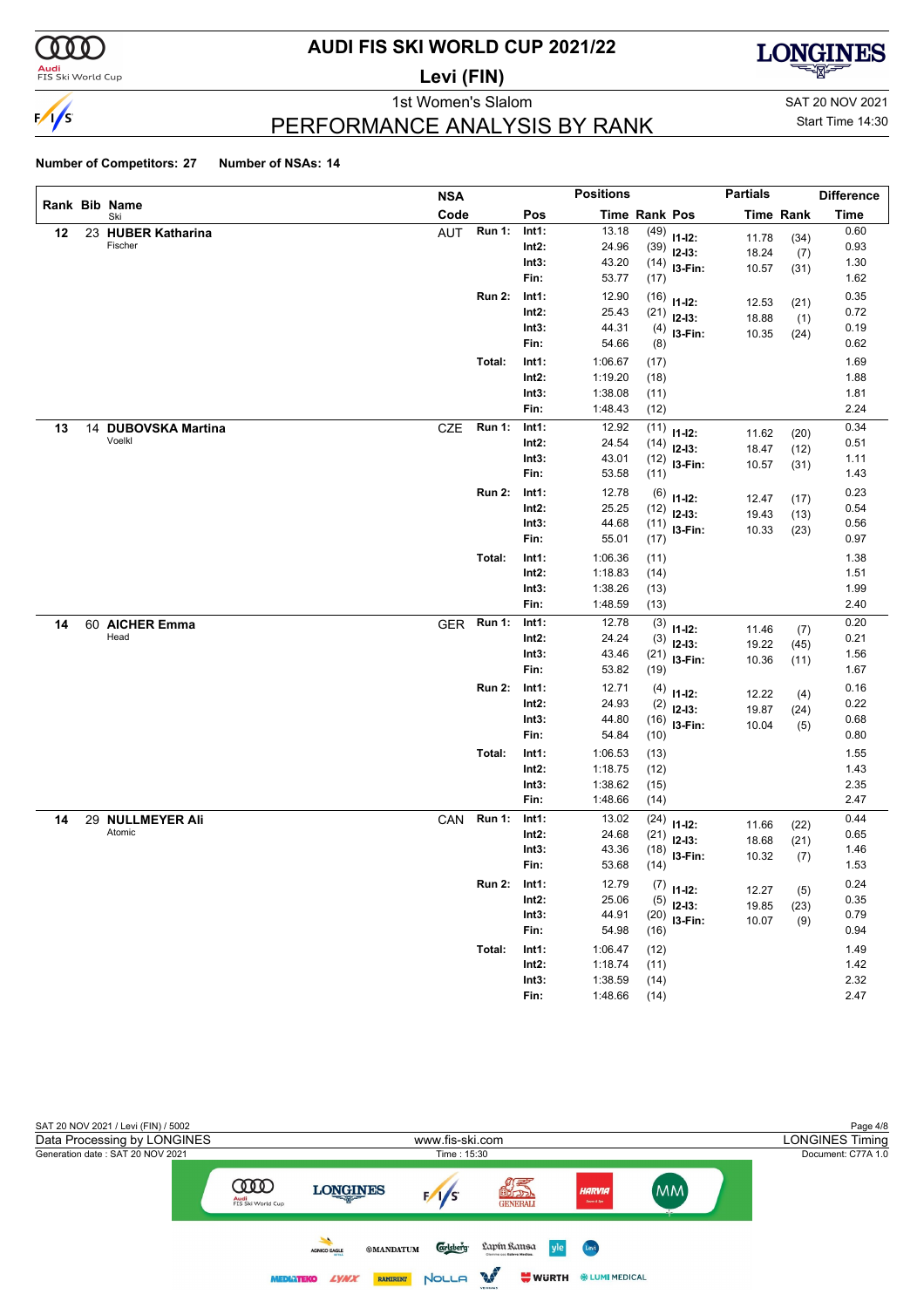

### **Audi**<br>FIS Ski World Cup

# **AUDI FIS SKI WORLD CUP 2021/22**

**Levi (FIN)**



1st Women's Slalom Sattle and SAT 20 NOV 2021

### PERFORMANCE ANALYSIS BY RANK

# Start Time 14:30

|    |                            | <b>NSA</b> |               |                   | <b>Positions</b> |               |                         | <b>Partials</b> |                  | <b>Difference</b> |
|----|----------------------------|------------|---------------|-------------------|------------------|---------------|-------------------------|-----------------|------------------|-------------------|
|    | Rank Bib Name<br>Ski       | Code       |               | Pos               |                  | Time Rank Pos |                         |                 | <b>Time Rank</b> | <b>Time</b>       |
| 16 | 58 DVORNIK Neja            | <b>SLO</b> | <b>Run 1:</b> | Int1:             | 12.99            | (19)          | $11 - 12$ :             | 11.70           | (25)             | 0.41              |
|    | Fischer                    |            |               | $Int2$ :          | 24.69            | (23)          | $12-13:$                | 18.61           | (19)             | 0.66              |
|    |                            |            |               | Int3:             | 43.30            | (15)          | I3-Fin:                 | 10.36           | (11)             | 1.40              |
|    |                            |            |               | Fin:              | 53.66            | (12)          |                         |                 |                  | 1.51              |
|    |                            |            | <b>Run 2:</b> | Int1:             | 12.95            | (21)          | $11 - 12$ :             | 12.53           | (21)             | 0.40              |
|    |                            |            |               | $Int2$ :          | 25.48            | (22)          | $12-13:$                | 19.62           | (19)             | 0.77              |
|    |                            |            |               | Int3:             | 45.10            | (25)          | I3-Fin:                 | 9.94            | (2)              | 0.98              |
|    |                            |            |               | Fin:              | 55.04            | (18)          |                         |                 |                  | 1.00              |
|    |                            |            | Total:        | Int1:             | 1:06.61          | (15)          |                         |                 |                  | 1.63              |
|    |                            |            |               | $Int2$ :          | 1:19.14          | (17)          |                         |                 |                  | 1.82              |
|    |                            |            |               | Int3:             | 1:38.76          | (17)          |                         |                 |                  | 2.49              |
|    |                            |            |               | Fin:              | 1:48.70          | (16)          |                         |                 |                  | 2.51              |
| 17 | 12 ST-GERMAIN Laurence     | CAN        | <b>Run 1:</b> | Int1:             | 13.04            | (30)          | $11 - 12$ :             | 11.74           | (30)             | 0.46              |
|    | Rossignol                  |            |               | $Int2$ :          | 24.78            | (28)          | $12-13:$                | 18.28           | (8)              | 0.75              |
|    |                            |            |               | Int3:             | 43.06            | (13)          | I3-Fin:                 | 10.60           | (40)             | 1.16              |
|    |                            |            |               | Fin:              | 53.66            | (12)          |                         |                 |                  | 1.51              |
|    |                            |            | <b>Run 2:</b> | Int1:             | 12.90            | (16)          | $11 - 12$ :             | 12.73           | (27)             | 0.35              |
|    |                            |            |               | $Int2$ :          | 25.63            | (25)          | $12-13:$                | 19.42           | (12)             | 0.92              |
|    |                            |            |               | Int3:             | 45.05            | (23)          | I3-Fin:                 | 10.22           | (15)             | 0.93              |
|    |                            |            |               | Fin:              | 55.27            | (23)          |                         |                 |                  | 1.23              |
|    |                            |            | Total:        | Int1:             | 1:06.56          | (14)          |                         |                 |                  | 1.58              |
|    |                            |            |               | $Int2$ :          | 1:19.29          | (19)          |                         |                 |                  | 1.97              |
|    |                            |            |               | Int3:             | 1:38.71          | (16)          |                         |                 |                  | 2.44              |
|    |                            |            |               | Fin:              | 1:48.93          | (17)          |                         |                 |                  | 2.74              |
| 18 | 50 POPOVIC Leona<br>Voelkl | <b>CRO</b> | <b>Run 1:</b> | Int1:             | 13.14            | (42)          | $11 - 12$ :             | 11.51           | (12)             | 0.56              |
|    |                            |            |               | $Int2$ :<br>Int3: | 24.65<br>43.69   | (20)          | $12-13:$                | 19.04           | (34)             | 0.62<br>1.79      |
|    |                            |            |               | Fin:              | 54.17            | (29)<br>(26)  | I3-Fin:                 | 10.48           | (22)             | 2.02              |
|    |                            |            | <b>Run 2:</b> | Int1:             | 12.88            |               |                         |                 |                  | 0.33              |
|    |                            |            |               | $Int2$ :          | 25.15            | (15)<br>(10)  | $11 - 12$ :             | 12.27           | (5)              | 0.44              |
|    |                            |            |               | Int3:             | 44.88            | (18)          | $12-13:$                | 19.73           | (22)             | 0.76              |
|    |                            |            |               | Fin:              | 54.93            | (14)          | I3-Fin:                 | 10.05           | (7)              | 0.89              |
|    |                            |            | Total:        | Int1:             | 1:07.05          | (22)          |                         |                 |                  | 2.07              |
|    |                            |            |               | $Int2$ :          | 1:19.32          | (20)          |                         |                 |                  | 2.00              |
|    |                            |            |               | Int3:             | 1:39.05          | (23)          |                         |                 |                  | 2.78              |
|    |                            |            |               | Fin:              | 1:49.10          | (18)          |                         |                 |                  | 2.91              |
| 19 | 10 MAIR Chiara             | AUT        | <b>Run 1:</b> | Int1:             | 13.09            | (37)          |                         |                 |                  | 0.51              |
|    | Voelkl                     |            |               | Int2:             | 24.73            | (26)          | $11 - 12$ :<br>$12-13:$ | 11.64           | (21)             | 0.70              |
|    |                            |            |               | Int3:             | 43.67            | (27)          | I3-Fin:                 | 18.94<br>10.36  | (28)             | 1.77              |
|    |                            |            |               | Fin:              | 54.03            | (23)          |                         |                 | (11)             | 1.88              |
|    |                            |            | <b>Run 2:</b> | Int1:             | 12.90            |               | $(16)$ 11-12:           |                 |                  | 0.35              |
|    |                            |            |               | $Int2$ :          | 25.33            |               | $(16)$ 12-13:           | 12.43<br>19.43  | (14)<br>(13)     | 0.62              |
|    |                            |            |               | Int3:             | 44.76            | (15)          | I3-Fin:                 | 10.36           | (25)             | 0.64              |
|    |                            |            |               | Fin:              | 55.12            | (20)          |                         |                 |                  | 1.08              |
|    |                            |            | Total:        | Int1:             | 1:06.93          | (20)          |                         |                 |                  | 1.95              |
|    |                            |            |               | $Int2$ :          | 1:19.36          | (21)          |                         |                 |                  | 2.04              |
|    |                            |            |               | Int3:             | 1:38.79          | (18)          |                         |                 |                  | 2.52              |
|    |                            |            |               | Fin:              | 1:49.15          | (19)          |                         |                 |                  | 2.96              |

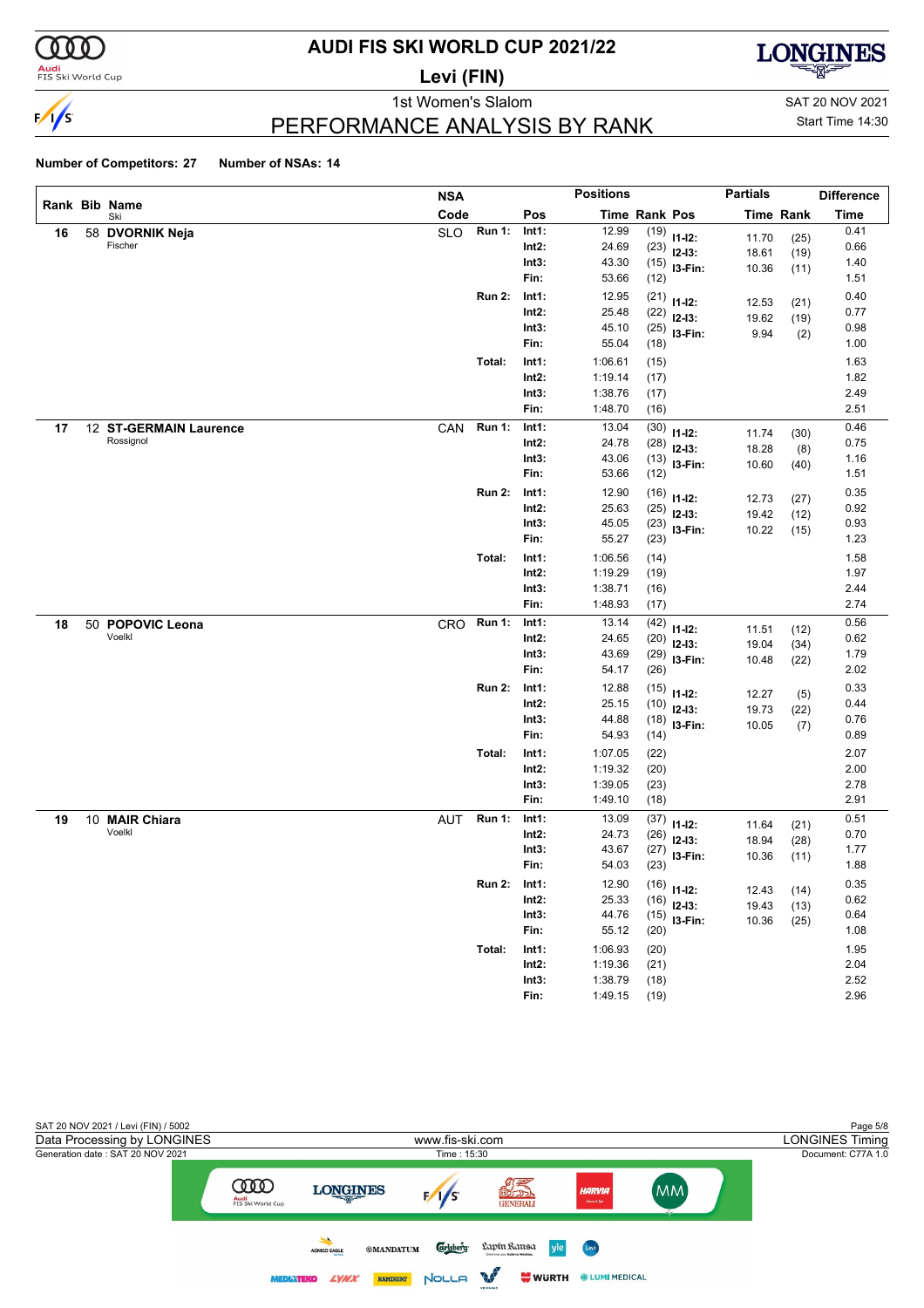

### **Audi**<br>FIS Ski World Cup

# **AUDI FIS SKI WORLD CUP 2021/22**

**Levi (FIN)**



1st Women's Slalom Sattle and SAT 20 NOV 2021

### Start Time 14:30

### PERFORMANCE ANALYSIS BY RANK

|    |                          | <b>NSA</b> |               |          | <b>Positions</b> |               |               | <b>Partials</b> |                  | <b>Difference</b> |
|----|--------------------------|------------|---------------|----------|------------------|---------------|---------------|-----------------|------------------|-------------------|
|    | Rank Bib Name<br>Ski     | Code       |               | Pos      |                  | Time Rank Pos |               |                 | <b>Time Rank</b> | <b>Time</b>       |
| 20 | 20 MIELZYNSKI Erin       | CAN        | <b>Run 1:</b> | Int1:    | 13.19            | (50)          | $11 - 12$ :   | 12.00           | (57)             | 0.61              |
|    | Atomic                   |            |               | $Int2$ : | 25.19            | (56)          | $12-13:$      | 18.71           | (22)             | 1.16              |
|    |                          |            |               | Int3:    | 43.90            | (36)          | I3-Fin:       | 10.36           | (11)             | 2.00              |
|    |                          |            |               | Fin:     | 54.26            | (27)          |               |                 |                  | 2.11              |
|    |                          |            | <b>Run 2:</b> | Int1:    | 12.84            | (11)          | $11 - 12$ :   | 12.45           | (15)             | 0.29              |
|    |                          |            |               | Int2:    | 25.29            | (14)          | $12 - 13:$    | 19.46           | (17)             | 0.58              |
|    |                          |            |               | Int3:    | 44.75            | (14)          | I3-Fin:       | 10.16           | (13)             | 0.63              |
|    |                          |            |               | Fin:     | 54.91            | (13)          |               |                 |                  | 0.87              |
|    |                          |            | Total:        | Int1:    | 1:07.10          | (23)          |               |                 |                  | 2.12              |
|    |                          |            |               | Int2:    | 1:19.55          | (23)          |               |                 |                  | 2.23              |
|    |                          |            |               | Int3:    | 1:39.01          | (22)          |               |                 |                  | 2.74              |
|    |                          |            |               | Fin:     | 1:49.17          | (20)          |               |                 |                  | 2.98              |
| 21 | 28 PETERLINI Martina     | <b>ITA</b> | <b>Run 1:</b> | Int1:    | 13.20            | (51)          | $11 - 12$ :   | 11.78           | (34)             | 0.62              |
|    | Rossignol                |            |               | Int2:    | 24.98            | (42)          | $12-13:$      | 18.45           | (11)             | 0.95              |
|    |                          |            |               | Int3:    | 43.43            | (20)          | I3-Fin:       | 10.56           | (28)             | 1.53              |
|    |                          |            |               | Fin:     | 53.99            | (22)          |               |                 |                  | 1.84              |
|    |                          |            | <b>Run 2:</b> | Int1:    | 13.20            | (27)          | $11 - 12$ :   | 12.59           | (25)             | 0.65              |
|    |                          |            |               | Int2:    | 25.79            | (27)          | $12-13:$      | 19.22           | (6)              | 1.08              |
|    |                          |            |               | Int3:    | 45.01            | (22)          | I3-Fin:       | 10.28           | (21)             | 0.89              |
|    |                          |            |               | Fin:     | 55.29            | (24)          |               |                 |                  | 1.25              |
|    |                          |            | Total:        | Int1:    | 1:07.19          | (25)          |               |                 |                  | 2.21              |
|    |                          |            |               | Int2:    | 1:19.78          | (26)          |               |                 |                  | 2.46              |
|    |                          |            |               | Int3:    | 1:39.00          | (21)          |               |                 |                  | 2.73              |
|    |                          |            |               | Fin:     | 1:49.28          | (21)          |               |                 |                  | 3.09              |
| 22 | 17 TRUPPE Katharina      | <b>AUT</b> | <b>Run 1:</b> | Int1:    | 13.06            | (32)          | $11 - 12$ :   | 11.75           | (32)             | 0.48              |
|    | Fischer                  |            |               | Int2:    | 24.81            | (33)          | $12-13:$      | 18.51           | (14)             | 0.78              |
|    |                          |            |               | Int3:    | 43.32            | (17)          | I3-Fin:       | 10.43           | (20)             | 1.42              |
|    |                          |            |               | Fin:     | 53.75            | (16)          |               |                 |                  | 1.60              |
|    |                          |            | <b>Run 2:</b> | Int1:    | 12.96            | (23)          | $11 - 12$ :   | 12.39           | (12)             | 0.41              |
|    |                          |            |               | Int2:    | 25.35            | (17)          | $12-13:$      | 19.71           | (21)             | 0.64              |
|    |                          |            |               | Int3:    | 45.06            | (24)          | I3-Fin:       | 10.60           | (27)             | 0.94              |
|    |                          |            |               | Fin:     | 55.66            | (26)          |               |                 |                  | 1.62              |
|    |                          |            | Total:        | Int1:    | 1:06.71          | (18)          |               |                 |                  | 1.73              |
|    |                          |            |               | Int2:    | 1:19.10          | (16)          |               |                 |                  | 1.78              |
|    |                          |            |               | Int3:    | 1:38.81          | (19)          |               |                 |                  | 2.54              |
|    |                          |            |               | Fin:     | 1:49.41          | (22)          |               |                 |                  | 3.22              |
| 23 | 56 SAEFVENBERG Charlotta |            | SWE Run 1:    | Int1:    | 13.07            | (35)          | $11 - 12$ :   | 11.54           | (15)             | 0.49              |
|    | Rossignol                |            |               | Int2:    | 24.61            | (16)          | $12-13:$      | 19.15           | (38)             | 0.58              |
|    |                          |            |               | Int3:    | 43.76            | (30)          | I3-Fin:       | 10.57           | (31)             | 1.86              |
|    |                          |            |               | Fin:     | 54.33            | (29)          |               |                 |                  | 2.18              |
|    |                          |            | Run 2: Int1:  |          | 12.90            |               | $(16)$ 11-12: | 12.49           | (19)             | 0.35              |
|    |                          |            |               | Int2:    | 25.39            |               | $(19)$ 12-13: | 19.51           | (18)             | 0.68              |
|    |                          |            |               | Int3:    | 44.90            | (19)          | $13-Fin:$     | 10.21           | (14)             | 0.78              |
|    |                          |            |               | Fin:     | 55.11            | (19)          |               |                 |                  | 1.07              |
|    |                          |            | Total:        | Int1:    | 1:07.23          | (27)          |               |                 |                  | 2.25              |
|    |                          |            |               | $Int2$ : | 1:19.72          | (25)          |               |                 |                  | 2.40              |
|    |                          |            |               | Int3:    | 1:39.23          | (24)          |               |                 |                  | 2.96              |
|    |                          |            |               | Fin:     | 1:49.44          | (23)          |               |                 |                  | 3.25              |

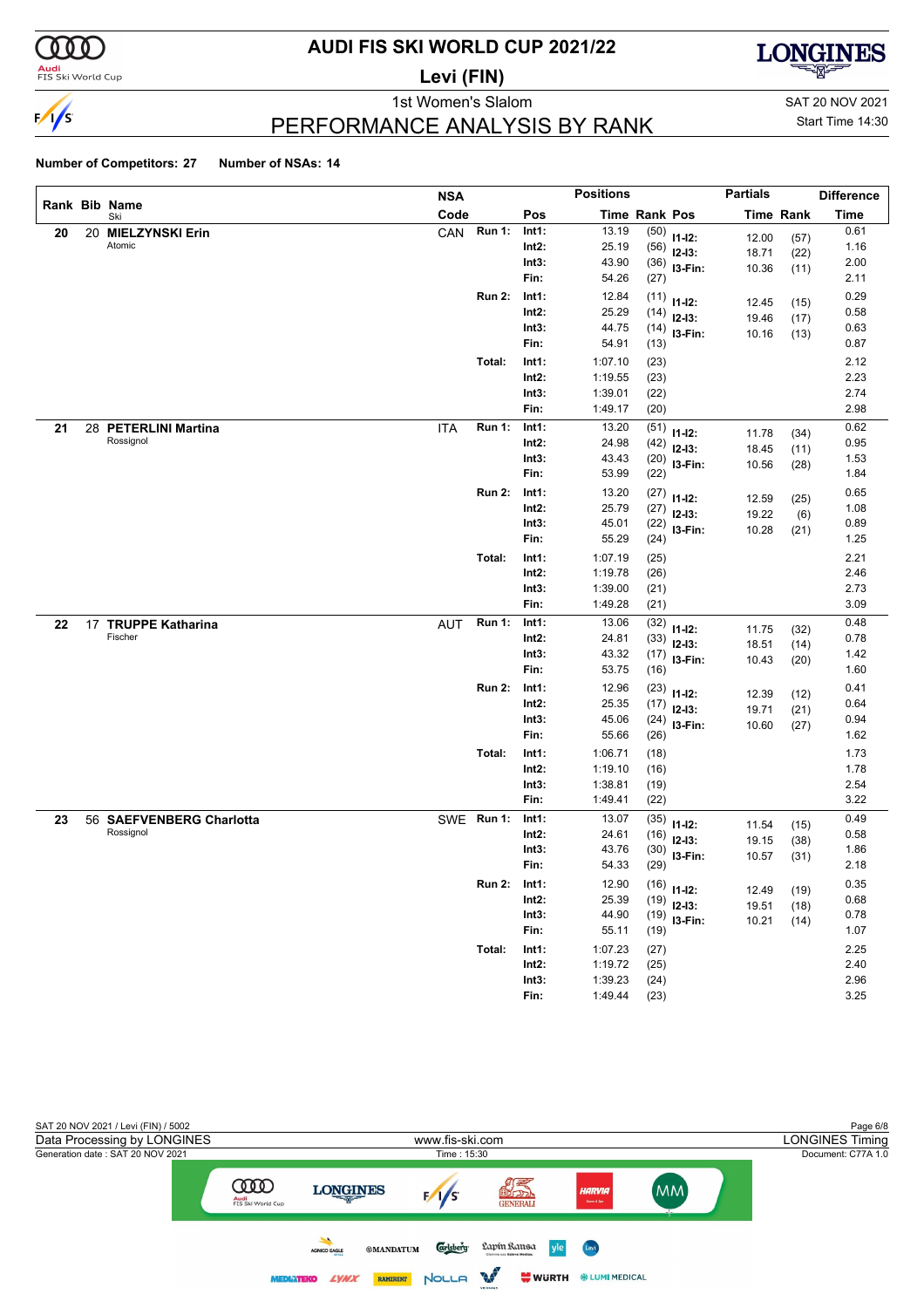

### **Audi**<br>FIS Ski World Cup

# **AUDI FIS SKI WORLD CUP 2021/22**

**Levi (FIN)**



1st Women's Slalom Sattle and SAT 20 NOV 2021

Start Time 14:30

### PERFORMANCE ANALYSIS BY RANK

|    |                        | <b>NSA</b> |               |          | <b>Positions</b> |                      |                | <b>Partials</b> |                  | <b>Difference</b> |
|----|------------------------|------------|---------------|----------|------------------|----------------------|----------------|-----------------|------------------|-------------------|
|    | Rank Bib Name<br>Ski   | Code       |               | Pos      |                  | <b>Time Rank Pos</b> |                |                 | <b>Time Rank</b> | <b>Time</b>       |
| 24 | 69 POHJOLAINEN Rosa    | <b>FIN</b> | <b>Run 1:</b> | Int1:    | 12.77            | (2)                  | $11 - 12$ :    | 11.48           | (11)             | 0.19              |
|    | Atomic                 |            |               | $Int2$ : | 24.25            | (4)                  | $12-13:$       | 19.33           | (50)             | 0.22              |
|    |                        |            |               | Int3:    | 43.58            | (24)                 | I3-Fin:        | 10.69           | (45)             | 1.68              |
|    |                        |            |               | Fin:     | 54.27            | (28)                 |                |                 |                  | 2.12              |
|    |                        |            | <b>Run 2:</b> | Int1:    | 12.55            | (1)                  | $11 - 12$ :    | 12.16           | (3)              | 0.00              |
|    |                        |            |               | $Int2$ : | 24.71            | (1)                  | $12-13:$       | 19.99           | (27)             | 0.00              |
|    |                        |            |               | Int3:    | 44.70            | (12)                 | I3-Fin:        | 10.48           | (26)             | 0.58              |
|    |                        |            |               | Fin:     | 55.18            | (21)                 |                |                 |                  | 1.14              |
|    |                        |            | Total:        | Int1:    | 1:06.82          | (19)                 |                |                 |                  | 1.84              |
|    |                        |            |               | $Int2$ : | 1:18.98          | (15)                 |                |                 |                  | 1.66              |
|    |                        |            |               | Int3:    | 1:38.97          | (20)                 |                |                 |                  | 2.70              |
|    |                        |            |               | Fin:     | 1:49.45          | (24)                 |                |                 |                  | 3.26              |
| 25 | 35 HILZINGER Jessica   | <b>GER</b> | Run 1:        | Int1:    | 13.10            | (39)                 | $11 - 12$ :    | 11.83           | (39)             | 0.52              |
|    | Atomic                 |            |               | Int2:    | 24.93            | (37)                 | $12-13:$       | 18.72           | (24)             | 0.90              |
|    |                        |            |               | Int3:    | 43.65            | (25)                 | I3-Fin:        | 10.73           | (49)             | 1.75              |
|    |                        |            |               | Fin:     | 54.38            | (30)                 |                |                 |                  | 2.23              |
|    |                        |            | <b>Run 2:</b> | Int1:    | 12.84            | (11)                 | $11 - 12$ :    | 12.65           | (26)             | 0.29              |
|    |                        |            |               | $Int2$ : | 25.49            | (23)                 | $12-13:$       | 19.45           | (15)             | 0.78              |
|    |                        |            |               | Int3:    | 44.94            | (21)                 | I3-Fin:        | 10.25           | (17)             | 0.82              |
|    |                        |            |               | Fin:     | 55.19            | (22)                 |                |                 |                  | 1.15              |
|    |                        |            | Total:        | Int1:    | 1:07.22          | (26)                 |                |                 |                  | 2.24              |
|    |                        |            |               | Int2:    | 1:19.87          | (27)                 |                |                 |                  | 2.55              |
|    |                        |            |               | Int3:    | 1:39.32          | (25)                 |                |                 |                  | 3.05              |
|    |                        |            |               | Fin:     | 1:49.57          | (25)                 |                |                 |                  | 3.38              |
| 26 | 19 NOENS Nastasia      | <b>FRA</b> | <b>Run 1:</b> | Int1:    | 13.03            | (27)                 | $11 - 12$ :    | 11.59           | (17)             | 0.45              |
|    | Salomon                |            |               | $Int2$ : | 24.62            | (17)                 | $12-13:$       | 19.21           | (44)             | 0.59              |
|    |                        |            |               | Int3:    | 43.83            | (31)                 | I3-Fin:        | 10.33           | (9)              | 1.93              |
|    |                        |            |               | Fin:     | 54.16            | (25)                 |                |                 |                  | 2.01              |
|    |                        |            | <b>Run 2:</b> | Int1:    | 12.82            | (9)                  | $11 - 12$ :    | 12.47           | (17)             | 0.27              |
|    |                        |            |               | Int2:    | 25.29            | (14)                 | $12-13:$       | 19.97           | (26)             | 0.58              |
|    |                        |            |               | Int3:    | 45.26            | (26)                 | I3-Fin:        | 10.30           | (22)             | 1.14              |
|    |                        |            |               | Fin:     | 55.56            | (25)                 |                |                 |                  | 1.52              |
|    |                        |            | Total:        | Int1:    | 1:06.98          | (21)                 |                |                 |                  | 2.00              |
|    |                        |            |               | $Int2$ : | 1:19.45          | (22)                 |                |                 |                  | 2.13              |
|    |                        |            |               | Int3:    | 1:39.42          | (26)                 |                |                 |                  | 3.15              |
|    |                        |            |               | Fin:     | 1:49.72          | (26)                 |                |                 |                  | 3.53              |
| 27 | 21 GALLHUBER Katharina | AUT        | <b>Run 1:</b> | Int1:    | 12.94            | (13)                 | $11 - 12$ :    | 11.88           | (44)             | 0.36              |
|    | Atomic                 |            |               | Int2:    | 24.82            | (34)                 | $12-13:$       | 18.67           | (20)             | 0.79              |
|    |                        |            |               | Int3:    | 43.49            | (22)                 | I3-Fin:        | 10.57           | (31)             | 1.59              |
|    |                        |            |               | Fin:     | 54.06            | (24)                 |                |                 |                  | 1.91              |
|    |                        |            | <b>Run 2:</b> | Int1:    | 13.07            |                      | $(26)$ 11-12:  | 12.56           | (24)             | 0.52              |
|    |                        |            |               | Int2:    | 25.63            | (25)                 | $12-13:$       | 19.95           | (25)             | 0.92              |
|    |                        |            |               | Int3:    | 45.58            |                      | $(27)$ 13-Fin: | 10.25           | (17)             | 1.46              |
|    |                        |            |               | Fin:     | 55.83            | (27)                 |                |                 |                  | 1.79              |
|    |                        |            | Total:        | Int1:    | 1:07.13          | (24)                 |                |                 |                  | 2.15              |
|    |                        |            |               | $Int2$ : | 1:19.69          | (24)                 |                |                 |                  | 2.37              |
|    |                        |            |               | Int3:    | 1:39.64          | (27)                 |                |                 |                  | 3.37              |
|    |                        |            |               | Fin:     | 1:49.89          | (27)                 |                |                 |                  | 3.70              |

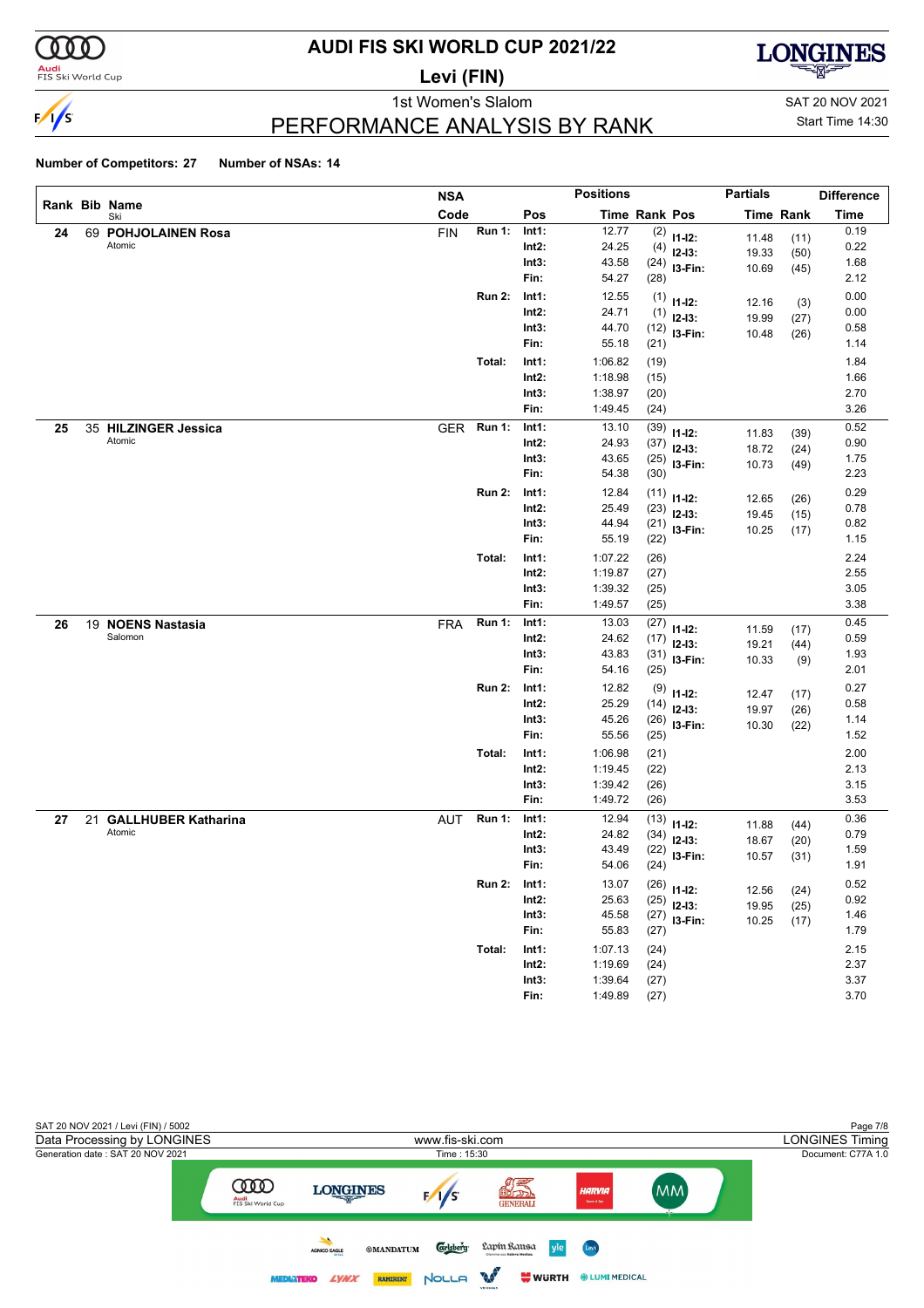

#### **Audi**<br>FIS Ski World Cup

## **AUDI FIS SKI WORLD CUP 2021/22**

**Levi (FIN)**

PERFORMANCE ANALYSIS BY RANK

1st Women's Slalom Sattle and SAT 20 NOV 2021



Start Time 14:30

| Bib                                  | <b>NSA</b><br>_____ |     | $\cdots$<br><sub>ື</sub> ∘itions | Partials<br>. | <b>Difference</b> |
|--------------------------------------|---------------------|-----|----------------------------------|---------------|-------------------|
| Rank<br>Name<br>$\sim$ $\sim$<br>Ski | Code                | Pos | Pos<br>⊤im⊾<br>Rank              | Rank<br>'imr  | Time<br>__        |

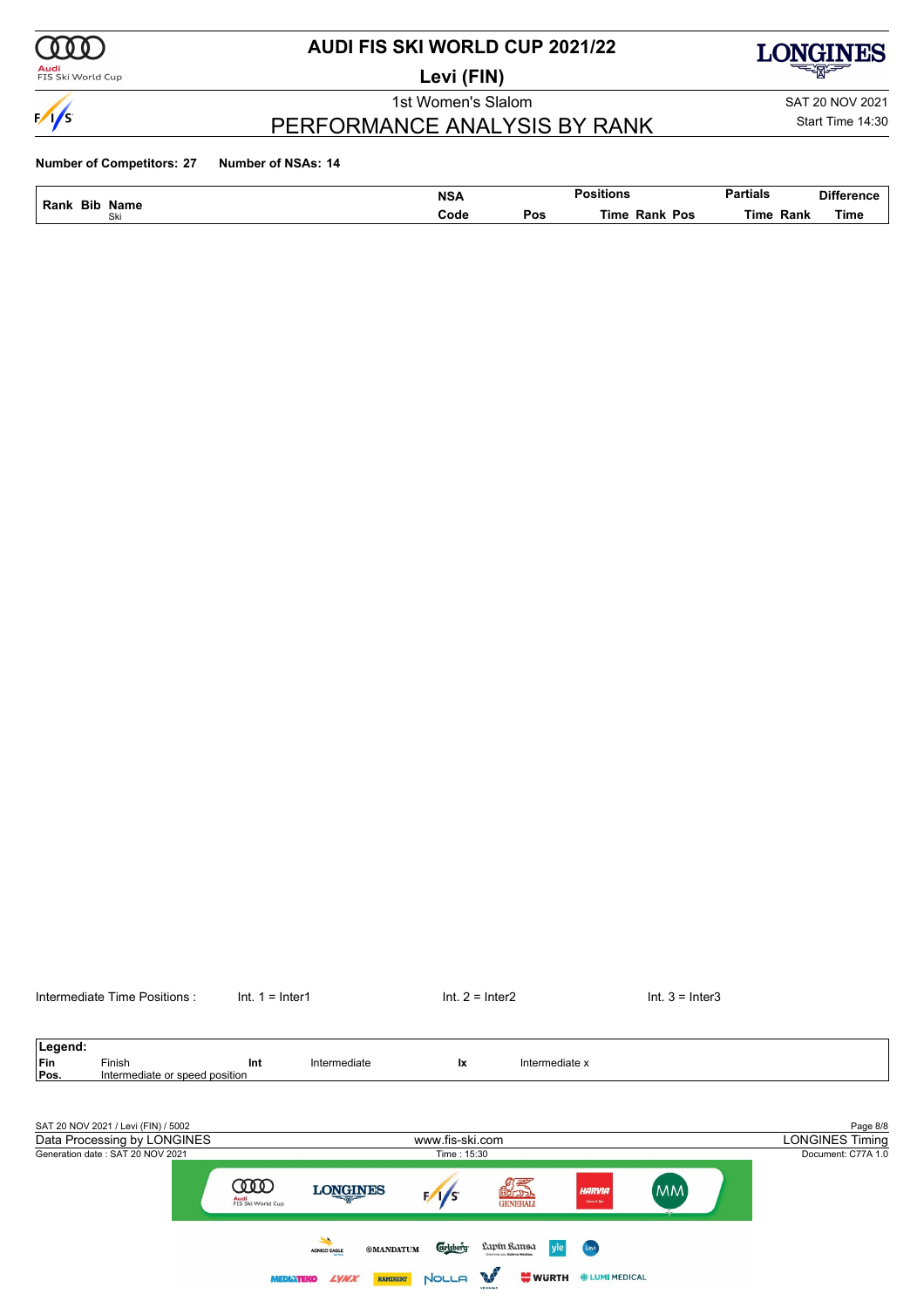# **AUDI FIS SKI WORLD CUP LEVI** 19.-21.11.2021

# $\overline{\text{C00}}$

### **AUDI FIS SKI WORLD CUP 2021/22**





**Levi (FIN)**

# $\frac{1}{s}$

# PERFORMANCE ANALYSIS BY BIB

1st Women's Slalom SAT 20 NOV 2021 Start Time 14:30

|              |                         | <b>NSA</b> |               |               | <b>Positions</b> |               |               | <b>Partials</b> |                  | <b>Difference</b> |
|--------------|-------------------------|------------|---------------|---------------|------------------|---------------|---------------|-----------------|------------------|-------------------|
| <b>Bib</b>   | Name<br>Ski             | Code       |               | Pos           |                  | Time Rank Pos |               |                 | <b>Time Rank</b> | <b>Time</b>       |
| $\mathbf{1}$ | <b>LYSDAHL Kristin</b>  | NOR Run 1: |               | Int1:         | 13.02            |               | $(24)$ 11-12: | 11.46           | (7)              | 0.44              |
|              | Rossignol               |            |               | $Int2$ :      | 24.48            | (11)          | $12-13:$      | 18.52           | (15)             | 0.45              |
|              |                         |            |               | Int3:         | 43.00            | (11)          | I3-Fin:       | 10.89           | (59)             | 1.10              |
|              |                         |            |               | Fin:          | 53.89            | (21)          |               |                 |                  | 1.74              |
|              |                         |            | <b>Run 2:</b> | Int1:         | 12.84            | (13)          | $11 - 12$ :   | 12.34           | (12)             | 0.29              |
|              |                         |            |               | $Int2$ :      | 25.18            | (14)          | $12 - 13$ :   |                 |                  | 0.47              |
|              |                         |            |               | Int3:         |                  |               | I3-Fin:       |                 |                  |                   |
|              |                         |            |               | Fin:          | <b>DNF</b>       |               |               |                 |                  |                   |
|              |                         |            | Total:        | Int1:         | 1:06.73          | (21)          |               |                 |                  | 1.75              |
|              |                         |            |               | Int2:         | 1:19.07          | (18)          |               |                 |                  | 1.75              |
|              |                         |            |               | Int3:         |                  |               |               |                 |                  |                   |
|              |                         |            |               | Fin:          | <b>DNF</b>       |               |               |                 |                  |                   |
| $\mathbf{2}$ | <b>VLHOVA Petra</b>     | <b>SVK</b> | <b>Run 1:</b> | Int1:         | 12.82            |               | $(4)$ 11-12:  | 11.21           | (1)              | 0.24              |
|              | Rossignol               |            |               | $Int2$ :      | 24.03            | (1)           | $12-13:$      | 17.87           | (2)              | 0.00              |
|              |                         |            |               | Int3:         | 41.90            | (1)           | $13-Fin:$     | 10.25           | (4)              | 0.00              |
|              |                         |            |               | Fin:          | 52.15            | (1)           |               |                 |                  | 0.00              |
|              |                         |            | <b>Run 2:</b> | Int1:         | 12.83            | (11)          | $11 - 12$ :   | 12.34           | (12)             | 0.28              |
|              |                         |            |               | $Int2$ :      | 25.17            | (13)          | $12-13:$      | 18.95           | (2)              | 0.46              |
|              |                         |            |               | Int3:         | 44.12            |               | $(1)$ 13-Fin: | 9.92            | (1)              | 0.00              |
|              |                         |            |               | Fin:          | 54.04            | (1)           |               |                 |                  | 0.00              |
|              |                         |            | Total:        | Int1:         | 1:04.98          | (1)           |               |                 |                  | 0.00              |
|              |                         |            |               | $Int2$ :      | 1:17.32          | (1)           |               |                 |                  | 0.00              |
|              |                         |            |               | Int3:         | 1:36.27          | (1)           |               |                 |                  | 0.00              |
|              |                         |            |               | Fin:          | 1:46.19          | (1)           |               |                 |                  | 0.00              |
| 3            | <b>SHIFFRIN Mikaela</b> | <b>USA</b> | <b>Run 1:</b> | Int1:         | 12.86            | (9)           | $11 - 12$ :   | 11.53           | (15)             | 0.28              |
|              | Atomic                  |            |               | $Int2$ :      | 24.39            | (8)           | $12-13:$      | 17.76           | (1)              | 0.36              |
|              |                         |            |               | Int3:<br>Fin: | 42.15<br>52.26   | (2)           | I3-Fin:       | 10.11           | (1)              | 0.25<br>0.11      |
|              |                         |            |               |               |                  | (2)           |               |                 |                  |                   |
|              |                         |            | <b>Run 2:</b> | Int1:         | 12.79            | (8)           | $11 - 12$ :   | 12.32           | (10)             | 0.24              |
|              |                         |            |               | $Int2$ :      | 25.11            | (10)          | $12 - 13$ :   | 19.11           | (3)              | 0.40              |
|              |                         |            |               | Int3:<br>Fin: | 44.22            | (3)           | I3-Fin:       | 10.02           | (4)              | 0.10              |
|              |                         |            |               |               | 54.24            | (3)           |               |                 |                  | 0.20              |
|              |                         |            | Total:        | Int1:         | 1:05.05          | (2)           |               |                 |                  | 0.07              |
|              |                         |            |               | Int2:         | 1:17.37          | (2)           |               |                 |                  | 0.05              |
|              |                         |            |               | Int3:<br>Fin: | 1:36.48          | (2)           |               |                 |                  | 0.21<br>0.31      |
|              |                         |            |               |               | 1:46.50          | (2)           |               |                 |                  |                   |

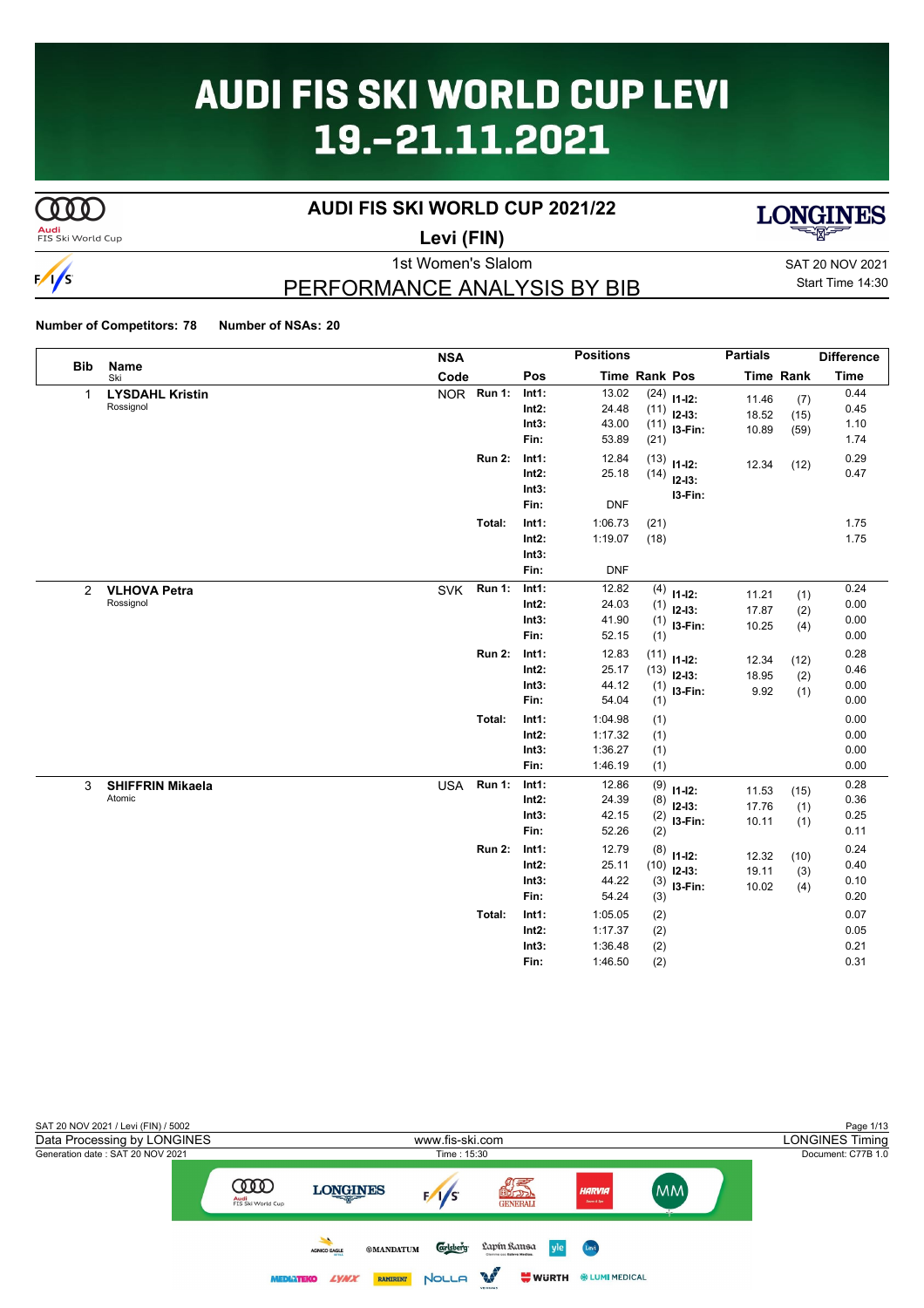

### **Audi**<br>FIS Ski World Cup

# **AUDI FIS SKI WORLD CUP 2021/22**

**Levi (FIN)**



PERFORMANCE ANALYSIS BY BIB

1st Women's Slalom Sattle and SAT 20 NOV 2021 Start Time 14:30

|                |                                    | <b>NSA</b> |               |          | <b>Positions</b> |               |                | <b>Partials</b> |                  | <b>Difference</b> |
|----------------|------------------------------------|------------|---------------|----------|------------------|---------------|----------------|-----------------|------------------|-------------------|
| Bib            | Name<br>Ski                        | Code       |               | Pos      |                  | Time Rank Pos |                |                 | <b>Time Rank</b> | <b>Time</b>       |
| 4              | <b>HOLDENER Wendy</b>              | SUI        | <b>Run 1:</b> | Int1:    | 12.82            | (4)           | $11 - 12$ :    | 11.45           | (5)              | 0.24              |
|                | Head                               |            |               | $Int2$ : | 24.27            | (5)           | $12-13:$       | 18.47           | (12)             | 0.24              |
|                |                                    |            |               | Int3:    | 42.74            | (8)           | I3-Fin:        | 10.34           | (10)             | 0.84              |
|                |                                    |            |               | Fin:     | 53.08            | (8)           |                |                 |                  | 0.93              |
|                |                                    |            | <b>Run 2:</b> | Int1:    | 12.68            | (3)           | $11 - 12$ :    | 12.45           | (18)             | 0.13              |
|                |                                    |            |               | $Int2$ : | 25.13            | (11)          | $12-13:$       | 19.25           | (7)              | 0.42              |
|                |                                    |            |               | Int3:    | 44.38            | (6)           | I3-Fin:        | 10.23           | (16)             | 0.26              |
|                |                                    |            |               | Fin:     | 54.61            | (6)           |                |                 |                  | 0.57              |
|                |                                    |            | Total:        | Int1:    | 1:05.76          | (7)           |                |                 |                  | 0.78              |
|                |                                    |            |               | $Int2$ : | 1:18.21          | (6)           |                |                 |                  | 0.89              |
|                |                                    |            |               | Int3:    | 1:37.46          | (7)           |                |                 |                  | 1.19              |
|                |                                    |            |               | Fin:     | 1:47.69          | (7)           |                |                 |                  | 1.50              |
| 5              | <b>DUERR Lena</b>                  | <b>GER</b> | <b>Run 1:</b> | Int1:    | 12.88            | (10)          | $11 - 12$ :    | 11.46           | (7)              | 0.30              |
|                | Head                               |            |               | $Int2$ : | 24.34            | (6)           | $12 - 13$ :    | 18.34           | (10)             | 0.31              |
|                |                                    |            |               | Int3:    | 42.68            | (7)           | I3-Fin:        | 10.19           | (3)              | 0.78              |
|                |                                    |            |               | Fin:     | 52.87            | (6)           |                |                 |                  | 0.72              |
|                |                                    |            | <b>Run 2:</b> | Int1:    | 12.76            | (6)           | $11 - 12$ :    |                 |                  | 0.21              |
|                |                                    |            |               | $Int2$ : | 25.08            | (8)           | $12 - 13$ :    | 12.32<br>19.11  | (10)             | 0.37              |
|                |                                    |            |               | Int3:    | 44.19            | (2)           | I3-Fin:        | 9.97            | (3)              | 0.07              |
|                |                                    |            |               | Fin:     | 54.16            | (2)           |                |                 | (3)              | 0.12              |
|                |                                    |            | Total:        | Int1:    | 1:05.63          | (5)           |                |                 |                  | 0.65              |
|                |                                    |            |               | $Int2$ : | 1:17.95          | (4)           |                |                 |                  | 0.63              |
|                |                                    |            |               | Int3:    | 1:37.06          | (3)           |                |                 |                  | 0.79              |
|                |                                    |            |               | Fin:     | 1:47.03          | (3)           |                |                 |                  | 0.84              |
| 6              | <b>LIENSBERGER Katharina</b>       | <b>AUT</b> | <b>Run 1:</b> | Int1:    | 13.08            | (37)          |                |                 |                  | 0.50              |
|                | Rossignol                          |            |               | $Int2$ : | 24.48            | (11)          | $11 - 12$ :    | 11.40           | (3)              | 0.45              |
|                |                                    |            |               | Int3:    | 42.49            | (5)           | $12-13:$       | 18.01           | (4)              | 0.59              |
|                |                                    |            |               | Fin:     | 52.87            | (6)           | I3-Fin:        | 10.38           | (18)             | 0.72              |
|                |                                    |            | <b>Run 2:</b> | Int1:    | 12.84            | (13)          |                |                 |                  | 0.29              |
|                |                                    |            |               | $Int2$ : | 25.39            | (22)          | $11 - 12$ :    | 12.55           | (26)             | 0.68              |
|                |                                    |            |               | Int3:    | 44.51            | (8)           | $12-13:$       | 19.12           | (5)              | 0.39              |
|                |                                    |            |               | Fin:     | 54.60            | (5)           | I3-Fin:        | 10.09           | (10)             | 0.56              |
|                |                                    |            | Total:        | Int1:    | 1:05.71          |               |                |                 |                  | 0.73              |
|                |                                    |            |               | $Int2$ : | 1:18.26          | (6)           |                |                 |                  | 0.94              |
|                |                                    |            |               | Int3:    | 1:37.38          | (7)<br>(6)    |                |                 |                  | 1.11              |
|                |                                    |            |               | Fin:     | 1:47.47          | (6)           |                |                 |                  | 1.28              |
|                |                                    |            | <b>Run 1:</b> | Int1:    | 13.05            |               |                |                 |                  | 0.47              |
| $\overline{7}$ | <b>GISIN Michelle</b><br>Rossignol | SUI        |               | $Int2$ : | 24.57            | (31)          | $11 - 12$ :    | 11.52           | (14)             | 0.54              |
|                |                                    |            |               | Int3:    | 42.59            | (15)          | $12 - 13$ :    | 18.02           | (5)              | 0.69              |
|                |                                    |            |               | Fin:     | 52.85            | (6)<br>(5)    | I3-Fin:        | 10.26           | (5)              | 0.70              |
|                |                                    |            |               |          |                  |               |                |                 |                  |                   |
|                |                                    |            | <b>Run 2:</b> | Int1:    | 13.03            |               | $(28)$ 11-12:  | 12.50           | (23)             | 0.48              |
|                |                                    |            |               | $Int2$ : | 25.53            | (27)          | $12-13:$       | 19.32           | (9)              | 0.82<br>0.73      |
|                |                                    |            |               | Int3:    | 44.85            |               | $(17)$ 13-Fin: | 10.12           | (11)             |                   |
|                |                                    |            |               | Fin:     | 54.97            | (15)          |                |                 |                  | 0.93              |
|                |                                    |            | Total:        | Int1:    | 1:05.88          | (8)           |                |                 |                  | 0.90              |
|                |                                    |            |               | $Int2$ : | 1:18.38          | (9)           |                |                 |                  | 1.06              |
|                |                                    |            |               | Int3:    | 1:37.70          | (8)           |                |                 |                  | 1.43              |
|                |                                    |            |               | Fin:     | 1:47.82          | (8)           |                |                 |                  | 1.63              |

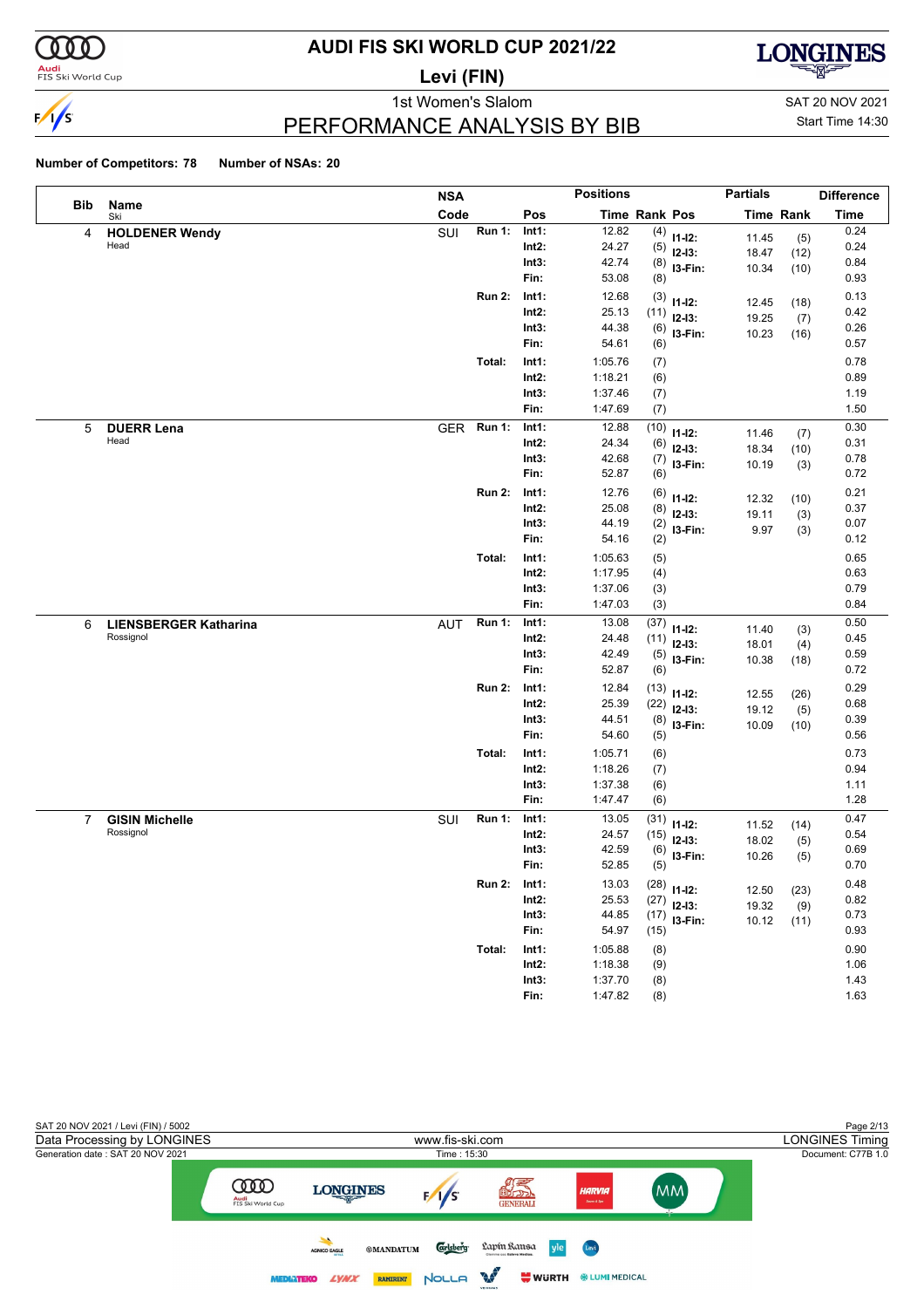

### **Audi**<br>FIS Ski World Cup

# **AUDI FIS SKI WORLD CUP 2021/22**

**Levi (FIN)**



PERFORMANCE ANALYSIS BY BIB

1st Women's Slalom Sattle and SAT 20 NOV 2021 Start Time 14:30

|     |                                   | <b>NSA</b>                  |                                    | <b>Positions</b>                         |                              |                                                  | <b>Partials</b>         |                      | <b>Difference</b>            |
|-----|-----------------------------------|-----------------------------|------------------------------------|------------------------------------------|------------------------------|--------------------------------------------------|-------------------------|----------------------|------------------------------|
| Bib | Name<br>Ski                       | Code                        | Pos                                | Time Rank Pos                            |                              |                                                  |                         | <b>Time Rank</b>     | <b>Time</b>                  |
| 8   | <b>MOLTZAN Paula</b><br>Rossignol | Run $1$ :<br><b>USA</b>     | Int1:<br>$Int2$ :<br>Int3:<br>Fin: | 12.97<br>24.70<br>43.30<br>53.78         | (18)                         | $(18)$ 11-12:<br>$(26)$ 12-13:<br>$(15)$ 13-Fin: | 11.73<br>18.60<br>10.48 | (30)<br>(18)<br>(22) | 0.39<br>0.67<br>1.40<br>1.63 |
|     |                                   | <b>Run 2:</b>               | Int1:<br>Int2:<br>Int3:<br>Fin:    | 12.65<br>24.93<br><b>DNF</b>             |                              | $(2)$ 11-12:<br>$(2)$ 12-13:<br>I3-Fin:          | 12.28                   | (8)                  | 0.10<br>0.22                 |
|     |                                   | Total:                      | Int1:<br>$Int2$ :<br>Int3:<br>Fin: | 1:06.43<br>1:18.71<br><b>DNF</b>         | (12)<br>(11)                 |                                                  |                         |                      | 1.45<br>1.39                 |
| 9   | <b>HECTOR Sara</b><br>Head        | <b>Run 1:</b><br>SWE        | Int1:<br>$Int2$ :<br>Int3:<br>Fin: | 12.84<br>24.45<br>42.76<br>53.26         | (9)                          | $(6)$ 11-12:<br>$(9)$ 12-13:<br>$(9)$ 13-Fin:    | 11.61<br>18.31<br>10.50 | (20)<br>(9)<br>(25)  | 0.26<br>0.42<br>0.86<br>1.11 |
|     |                                   | <b>Run 2:</b>               | Int1:<br>$Int2$ :<br>Int3:<br>Fin: | 12.92<br>25.27<br>44.72<br>54.85         | (11)                         | $(23)$ 11-12:<br>$(16)$ 12-13:<br>$(13)$ 13-Fin: | 12.35<br>19.45<br>10.13 | (14)<br>(15)<br>(12) | 0.37<br>0.56<br>0.60<br>0.81 |
|     |                                   | Total:                      | Int1:<br>Int2:<br>Int3:<br>Fin:    | 1:06.18<br>1:18.53<br>1:37.98<br>1:48.11 | (9)<br>(10)<br>(10)<br>(9)   |                                                  |                         |                      | 1.20<br>1.21<br>1.71<br>1.92 |
| 10  | <b>MAIR Chiara</b><br>Voelkl      | <b>Run 1:</b><br>AUT        | Int1:<br>$Int2$ :<br>Int3:<br>Fin: | 13.09<br>24.73<br>43.67<br>54.03         | (39)<br>(28)<br>(23)         | $11 - 12$ :<br>$12-13:$<br>$(27)$ 13-Fin:        | 11.64<br>18.94<br>10.36 | (22)<br>(28)<br>(11) | 0.51<br>0.70<br>1.77<br>1.88 |
|     |                                   | <b>Run 2:</b>               | Int1:<br>Int2:<br>Int3:<br>Fin:    | 12.90<br>25.33<br>44.76<br>55.12         | (20)                         | $(19)$ 11-12:<br>$(19)$ 12-13:<br>$(15)$ 13-Fin: | 12.43<br>19.43<br>10.36 | (17)<br>(13)<br>(25) | 0.35<br>0.62<br>0.64<br>1.08 |
|     |                                   | Total:                      | Int1:<br>$Int2$ :<br>Int3:<br>Fin: | 1:06.93<br>1:19.36<br>1:38.79<br>1:49.15 | (23)<br>(24)<br>(18)<br>(19) |                                                  |                         |                      | 1.95<br>2.04<br>2.52<br>2.96 |
| 11  | <b>SLOKAR Andreja</b><br>Nordica  | <b>Run 1:</b><br><b>SLO</b> | Int1:<br>$Int2$ :<br>Int3:<br>Fin: | 12.94<br>24.37<br>42.34<br>52.63         | (7)<br>(4)<br>(3)            | $(13)$ 11-12:<br>$12 - 13$ :<br>I3-Fin:          | 11.43<br>17.97<br>10.29 | (4)<br>(3)<br>(6)    | 0.36<br>0.34<br>0.44<br>0.48 |
|     |                                   | <b>Run 2:</b>               | Int1:<br>Int2:<br>Int3:<br>Fin:    | 12.96<br>25.36<br>44.63<br>54.68         | (9)                          | $(26)$ 11-12:<br>$(21)$ 12-13:<br>$(10)$ 13-Fin: | 12.40<br>19.27<br>10.05 | (16)<br>(8)<br>(7)   | 0.41<br>0.65<br>0.51<br>0.64 |
|     |                                   | Total:                      | Int1:<br>$Int2$ :<br>Int3:<br>Fin: | 1:05.59<br>1:17.99<br>1:37.26<br>1:47.31 | (4)<br>(5)<br>(5)<br>(4)     |                                                  |                         |                      | 0.61<br>0.67<br>0.99<br>1.12 |

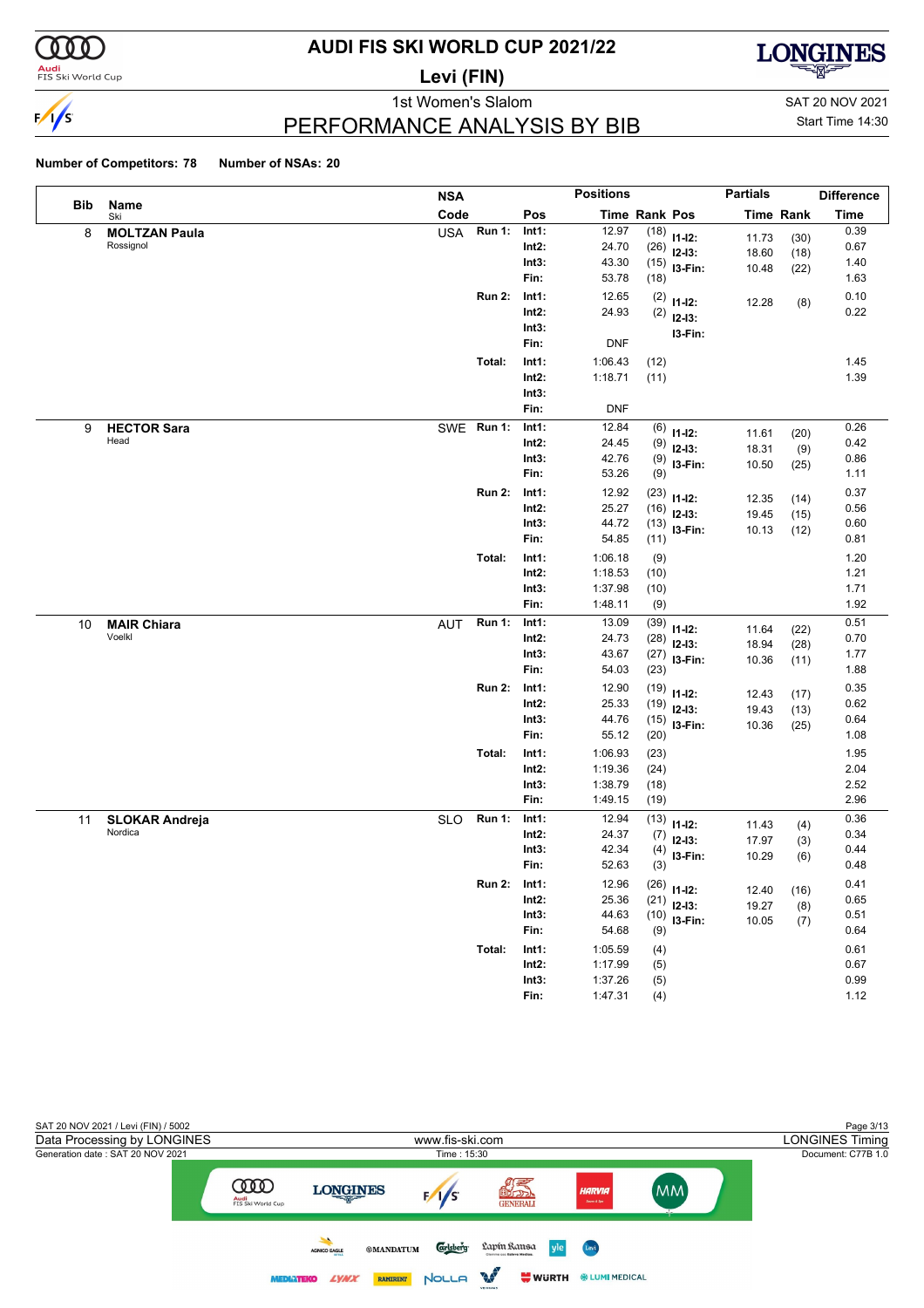

### **Audi**<br>FIS Ski World Cup

# **AUDI FIS SKI WORLD CUP 2021/22**

**Levi (FIN)**



### PERFORMANCE ANALYSIS BY BIB

1st Women's Slalom Sattle and SAT 20 NOV 2021 Start Time 14:30

|     |                            | <b>NSA</b> |               |          | <b>Positions</b> |               |               | <b>Partials</b> |                  | <b>Difference</b> |
|-----|----------------------------|------------|---------------|----------|------------------|---------------|---------------|-----------------|------------------|-------------------|
| Bib | Name<br>Ski                | Code       |               | Pos      |                  | Time Rank Pos |               |                 | <b>Time Rank</b> | <b>Time</b>       |
| 12  | <b>ST-GERMAIN Laurence</b> | CAN        | <b>Run 1:</b> | Int1:    | 13.04            | (30)          | $11 - 12$ :   | 11.74           | (32)             | 0.46              |
|     | Rossignol                  |            |               | $Int2$ : | 24.78            | (30)          | $12-13:$      | 18.28           | (8)              | 0.75              |
|     |                            |            |               | Int3:    | 43.06            | (13)          | I3-Fin:       | 10.60           | (40)             | 1.16              |
|     |                            |            |               | Fin:     | 53.66            | (12)          |               |                 |                  | 1.51              |
|     |                            |            | <b>Run 2:</b> | Int1:    | 12.90            | (19)          | $11 - 12$ :   | 12.73           | (30)             | 0.35              |
|     |                            |            |               | $Int2$ : | 25.63            | (28)          | $12-13:$      | 19.42           | (12)             | 0.92              |
|     |                            |            |               | Int3:    | 45.05            | (23)          | I3-Fin:       | 10.22           | (15)             | 0.93              |
|     |                            |            |               | Fin:     | 55.27            | (23)          |               |                 |                  | 1.23              |
|     |                            |            | Total:        | Int1:    | 1:06.56          | (15)          |               |                 |                  | 1.58              |
|     |                            |            |               | $Int2$ : | 1:19.29          | (22)          |               |                 |                  | 1.97              |
|     |                            |            |               | Int3:    | 1:38.71          | (16)          |               |                 |                  | 2.44              |
|     |                            |            |               | Fin:     | 1:48.93          | (17)          |               |                 |                  | 2.74              |
| 13  | <b>SWENN LARSSON Anna</b>  | <b>SWE</b> | <b>Run 1:</b> | Int1:    | 12.84            | (6)           | $11 - 12$ :   | 11.30           | (2)              | 0.26              |
|     | Head                       |            |               | Int2:    | 24.14            | (2)           | $12 - 13:$    | 18.19           | (6)              | 0.11              |
|     |                            |            |               | Int3:    | 42.33            | (3)           | I3-Fin:       | 10.37           | (15)             | 0.43              |
|     |                            |            |               | Fin:     | 52.70            | (4)           |               |                 |                  | 0.55              |
|     |                            |            | <b>Run 2:</b> | Int1:    | 12.70            | (4)           | $11 - 12$ :   | 12.31           | (9)              | 0.15              |
|     |                            |            |               | $Int2$ : | 25.01            | (5)           | $12 - 13:$    | 19.35           | (10)             | 0.30              |
|     |                            |            |               | Int3:    | 44.36            | (5)           | I3-Fin:       | 10.26           | (20)             | 0.24              |
|     |                            |            |               | Fin:     | 54.62            | (7)           |               |                 |                  | 0.58              |
|     |                            |            | Total:        | Int1:    | 1:05.40          | (3)           |               |                 |                  | 0.42              |
|     |                            |            |               | Int2:    | 1:17.71          | (3)           |               |                 |                  | 0.39              |
|     |                            |            |               | Int3:    | 1:37.06          | (3)           |               |                 |                  | 0.79              |
|     |                            |            |               | Fin:     | 1:47.32          | (5)           |               |                 |                  | 1.13              |
| 14  | <b>DUBOVSKA Martina</b>    | <b>CZE</b> | <b>Run 1:</b> | Int1:    | 12.92            | (11)          | $11-12:$      | 11.62           | (21)             | 0.34              |
|     | Voelkl                     |            |               | Int2:    | 24.54            | (14)          | $12-13:$      | 18.47           | (12)             | 0.51              |
|     |                            |            |               | Int3:    | 43.01            | (12)          | I3-Fin:       | 10.57           | (31)             | 1.11              |
|     |                            |            |               | Fin:     | 53.58            | (11)          |               |                 |                  | 1.43              |
|     |                            |            | <b>Run 2:</b> | Int1:    | 12.78            | (7)           | $11 - 12$ :   | 12.47           | (20)             | 0.23              |
|     |                            |            |               | $Int2$ : | 25.25            | (15)          | $12-13:$      | 19.43           | (13)             | 0.54              |
|     |                            |            |               | Int3:    | 44.68            | (11)          | I3-Fin:       | 10.33           | (23)             | 0.56              |
|     |                            |            |               | Fin:     | 55.01            | (17)          |               |                 |                  | 0.97              |
|     |                            |            | Total:        | Int1:    | 1:06.36          | (11)          |               |                 |                  | 1.38              |
|     |                            |            |               | Int2:    | 1:18.83          | (15)          |               |                 |                  | 1.51              |
|     |                            |            |               | Int3:    | 1:38.26          | (13)          |               |                 |                  | 1.99              |
|     |                            |            |               | Fin:     | 1:48.59          | (13)          |               |                 |                  | 2.40              |
| 15  | <b>BUCIK Ana</b>           | <b>SLO</b> | <b>Run 1:</b> | Int1:    | 13.02            | (24)          | $11 - 12$ :   | 11.46           | (7)              | 0.44              |
|     | Salomon                    |            |               | Int2:    | 24.48            | (11)          | $12-13:$      | 19.06           | (35)             | 0.45              |
|     |                            |            |               | Int3:    | 43.54            | (23)          | I3-Fin:       | 10.17           | (2)              | 1.64              |
|     |                            |            |               | Fin:     | 53.71            | (15)          |               |                 |                  | 1.56              |
|     |                            |            | <b>Run 2:</b> | Int1:    | 12.95            |               | $(24)$ 11-12: | 12.14           | (2)              | 0.40              |
|     |                            |            |               | Int2:    | 25.09            | (9)           | $12-13:$      | 19.41           | (11)             | 0.38              |
|     |                            |            |               | Int3:    | 44.50            |               | $(7)$ 13-Fin: | 10.04           | (5)              | 0.38              |
|     |                            |            |               | Fin:     | 54.54            | (4)           |               |                 |                  | 0.50              |
|     |                            |            | Total:        | Int1:    | 1:06.66          | (17)          |               |                 |                  | 1.68              |
|     |                            |            |               | $Int2$ : | 1:18.80          | (14)          |               |                 |                  | 1.48              |
|     |                            |            |               | Int3:    | 1:38.21          | (12)          |               |                 |                  | 1.94              |
|     |                            |            |               | Fin:     | 1:48.25          | (11)          |               |                 |                  | 2.06              |

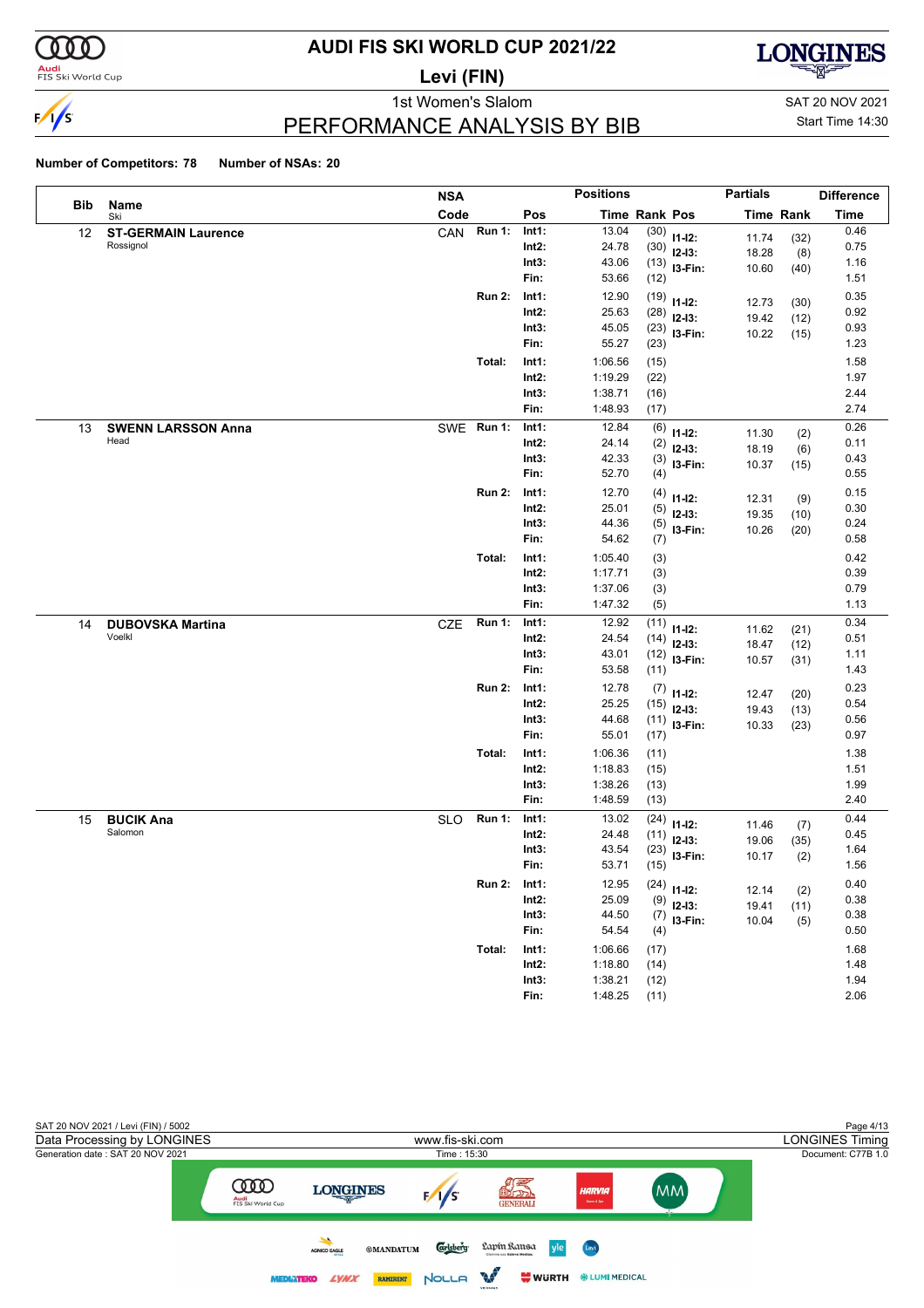

### **Audi**<br>FIS Ski World Cup

# **AUDI FIS SKI WORLD CUP 2021/22**

**Levi (FIN)**



PERFORMANCE ANALYSIS BY BIB

1st Women's Slalom Sattle and SAT 20 NOV 2021 Start Time 14:30

| <b>Positions</b><br><b>NSA</b>                                                          | <b>Partials</b>          |                  | <b>Difference</b> |
|-----------------------------------------------------------------------------------------|--------------------------|------------------|-------------------|
| Bib<br>Name<br>Code<br>Pos<br>Time Rank Pos<br>Ski                                      |                          | <b>Time Rank</b> | Time              |
| <b>Run 1:</b><br>13.09<br>Int1:<br><b>GRITSCH Franziska</b><br><b>AUT</b><br>16         | $(39)$ 11-12:            | 11.71<br>(28)    | 0.51              |
| Head<br>Int2:<br>24.80                                                                  | $(32)$ 12-13:            | 19.33<br>(50)    | 0.77              |
| Int3:<br>44.13                                                                          | $(42)$ 13-Fin:           | 10.56<br>(28)    | 2.23              |
| Fin:<br>54.69                                                                           | (38)                     |                  | 2.54              |
| Total:<br><b>DNQ</b>                                                                    |                          |                  |                   |
| 13.06<br><b>Run 1:</b><br>Int1:<br><b>TRUPPE Katharina</b><br><b>AUT</b><br>17          | $(33)$ 11-12:            | 11.75<br>(34)    | 0.48              |
| Fischer<br>$Int2$ :<br>24.81                                                            | (35)<br>$12 - 13:$       | 18.51<br>(14)    | 0.78              |
| 43.32<br>Int3:                                                                          | $(17)$ 13-Fin:           | 10.43<br>(20)    | 1.42              |
| Fin:<br>53.75                                                                           | (16)                     |                  | 1.60              |
| 12.96<br><b>Run 2:</b><br>Int1:                                                         | $(26)$ 11-12:            | 12.39<br>(15)    | 0.41              |
| $Int2$ :<br>25.35                                                                       | $(20)$ 12-13:            | 19.71<br>(21)    | 0.64              |
| Int3:<br>45.06                                                                          | $(24)$ 13-Fin:           | 10.60<br>(27)    | 0.94              |
| Fin:<br>55.66                                                                           | (26)                     |                  | 1.62              |
| Total:<br>1:06.71<br>Int1:                                                              | (19)                     |                  | 1.73              |
| 1:19.10<br>$Int2$ :                                                                     | (19)                     |                  | 1.78              |
| 1:38.81<br>Int3:                                                                        | (19)                     |                  | 2.54              |
| Fin:<br>1:49.41                                                                         | (22)                     |                  | 3.22              |
| 13.26<br><b>Run 1:</b><br>SUI<br>Int1:<br>18<br><b>RAST Camille</b><br>Head             | (58)<br>$11 - 12$ :      | 11.91<br>(53)    | 0.68              |
| $Int2$ :<br>25.17                                                                       | (57)<br>$12 - 13:$       | 18.78<br>(26)    | 1.14              |
| Int3:<br>43.95                                                                          | $(37)$ 13-Fin:           | 10.72<br>(47)    | 2.05<br>2.52      |
| Fin:<br>54.67                                                                           | (37)                     |                  |                   |
| Total:<br><b>DNQ</b>                                                                    |                          |                  |                   |
| 13.03<br><b>Run 1:</b><br>Int1:<br><b>NOENS Nastasia</b><br><b>FRA</b><br>19<br>Salomon | (27)<br>$11 - 12$ :      | 11.59<br>(18)    | 0.45              |
| 24.62<br>$Int2$ :                                                                       | $(18)$ 12-13:            | 19.21<br>(44)    | 0.59              |
| Int3:<br>43.83<br>Fin:<br>54.16                                                         | (31)<br>$13-Fin:$        | 10.33<br>(9)     | 1.93<br>2.01      |
|                                                                                         | (25)                     |                  |                   |
| <b>Run 2:</b><br>12.82<br>Int1:                                                         | (10)<br>$11 - 12$ :      | 12.47<br>(20)    | 0.27              |
| 25.29<br>$Int2$ :<br>Int3:<br>45.26                                                     | $(17)$ 12-13:            | 19.97<br>(26)    | 0.58<br>1.14      |
| 55.56<br>Fin:                                                                           | $(26)$ 13-Fin:<br>(25)   | 10.30<br>(22)    | 1.52              |
| Total:                                                                                  |                          |                  |                   |
| Int1:<br>1:06.98<br>Int2:<br>1:19.45                                                    | (24)                     |                  | 2.00<br>2.13      |
| Int3:<br>1:39.42                                                                        | (25)<br>(26)             |                  | 3.15              |
| Fin:<br>1:49.72                                                                         | (26)                     |                  | 3.53              |
| <b>CAN</b><br><b>Run 1:</b><br>Int1:<br>13.19<br>20                                     |                          |                  | 0.61              |
| <b>MIELZYNSKI Erin</b><br>Atomic<br>25.19<br>$Int2$ :                                   | (53)<br>$11-12:$<br>(59) | 12.00<br>(61)    | 1.16              |
| 43.90<br>Int3:                                                                          | $12 - 13:$<br>(36)       | 18.71<br>(22)    | 2.00              |
| Fin:<br>54.26                                                                           | I3-Fin:<br>(27)          | 10.36<br>(11)    | 2.11              |
| 12.84<br><b>Run 2:</b><br>Int1:                                                         |                          |                  | 0.29              |
| $Int2$ :<br>25.29                                                                       | $(13)$ 11-12:            | 12.45<br>(18)    | 0.58              |
| 44.75<br>Int3:                                                                          | $(17)$ 12-13:            | 19.46<br>(17)    | 0.63              |
| 54.91<br>Fin:                                                                           | $(14)$ 13-Fin:<br>(13)   | 10.16<br>(13)    | 0.87              |
| Total:<br>1:07.10<br>Int1:                                                              | (26)                     |                  | 2.12              |
| Int2:<br>1:19.55                                                                        | (26)                     |                  | 2.23              |
| 1:39.01<br>Int3:                                                                        | (22)                     |                  | 2.74              |
| 1:49.17<br>Fin:                                                                         | (20)                     |                  | 2.98              |

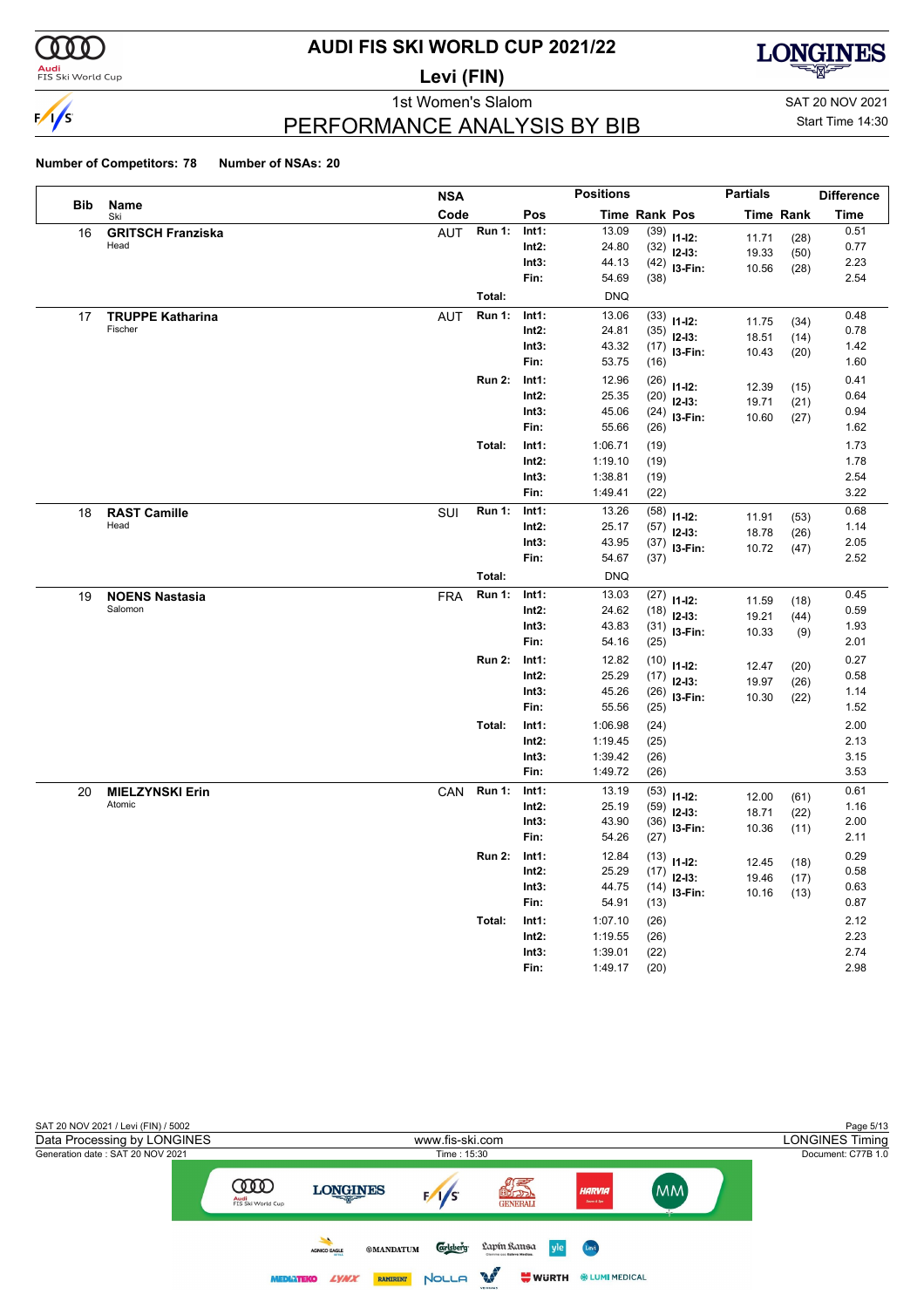

### **Audi**<br>FIS Ski World Cup

# **AUDI FIS SKI WORLD CUP 2021/22**

**Levi (FIN)**



1st Women's Slalom Sattle and SAT 20 NOV 2021

### PERFORMANCE ANALYSIS BY BIB

Start Time 14:30

|            |                                         | <b>NSA</b>                  |                   | <b>Positions</b>    |                      |                         | <b>Partials</b> |                  | <b>Difference</b> |
|------------|-----------------------------------------|-----------------------------|-------------------|---------------------|----------------------|-------------------------|-----------------|------------------|-------------------|
| <b>Bib</b> | Name<br>Ski                             | Code                        | Pos               |                     | <b>Time Rank Pos</b> |                         |                 | <b>Time Rank</b> | Time              |
| 21         | <b>GALLHUBER Katharina</b>              | <b>Run 1:</b><br><b>AUT</b> | Int1:             | 12.94               |                      | $(13)$ 11-12:           | 11.88           | (47)             | 0.36              |
|            | Atomic                                  |                             | $Int2$ :          | 24.82               | (36)                 | $12-13:$                | 18.67           | (20)             | 0.79              |
|            |                                         |                             | Int3:             | 43.49               | (22)                 | I3-Fin:                 | 10.57           | (31)             | 1.59              |
|            |                                         |                             | Fin:              | 54.06               | (24)                 |                         |                 |                  | 1.91              |
|            |                                         | <b>Run 2:</b>               | Int1:             | 13.07               | (29)                 | $11 - 12$ :             | 12.56           | (27)             | 0.52              |
|            |                                         |                             | Int2:             | 25.63               |                      | $(28)$ 12-13:           | 19.95           | (25)             | 0.92              |
|            |                                         |                             | Int3:             | 45.58               |                      | $(27)$ 13-Fin:          | 10.25           | (17)             | 1.46              |
|            |                                         |                             | Fin:              | 55.83               | (27)                 |                         |                 |                  | 1.79              |
|            |                                         | Total:                      | Int1:<br>$Int2$ : | 1:07.13<br>1:19.69  | (27)<br>(27)         |                         |                 |                  | 2.15<br>2.37      |
|            |                                         |                             | Int3:             | 1:39.64             | (27)                 |                         |                 |                  | 3.37              |
|            |                                         |                             | Fin:              | 1:49.89             | (27)                 |                         |                 |                  | 3.70              |
| 22         | <b>RIIS-JOHANNESSEN Kristina</b>        | NOR Run 1:                  | Int1:             | 12.93               | (12)                 |                         |                 |                  | 0.35              |
|            | Rossignol                               |                             | $Int2$ :          | 24.64               | (20)                 | $11 - 12$ :<br>$12-13:$ | 11.71           | (28)             | 0.61              |
|            |                                         |                             | Int3:             | 44.15               | (44)                 | I3-Fin:                 | 19.51<br>10.61  | (58)             | 2.25              |
|            |                                         |                             | Fin:              | 54.76               | (41)                 |                         |                 | (42)             | 2.61              |
|            |                                         | Total:                      |                   | <b>DNQ</b>          |                      |                         |                 |                  |                   |
| 23         | <b>HUBER Katharina</b>                  | <b>Run 1:</b><br><b>AUT</b> | Int1:             | 13.18               | (52)                 | $11 - 12$ :             | 11.78           | (36)             | 0.60              |
|            | Fischer                                 |                             | $Int2$ :          | 24.96               | (42)                 | $12-13:$                | 18.24           | (7)              | 0.93              |
|            |                                         |                             | Int3:             | 43.20               |                      | $(14)$ 13-Fin:          | 10.57           | (31)             | 1.30              |
|            |                                         |                             | Fin:              | 53.77               | (17)                 |                         |                 |                  | 1.62              |
|            |                                         | <b>Run 2:</b>               | Int1:             | 12.90               |                      | $(19)$ 11-12:           | 12.53           | (24)             | 0.35              |
|            |                                         |                             | Int2:             | 25.43               | (24)                 | $12-13:$                | 18.88           | (1)              | 0.72              |
|            |                                         |                             | Int3:             | 44.31               |                      | $(4)$ 13-Fin:           | 10.35           | (24)             | 0.19              |
|            |                                         |                             | Fin:              | 54.66               | (8)                  |                         |                 |                  | 0.62              |
|            |                                         | Total:                      | Int1:             | 1:06.67             | (18)                 |                         |                 |                  | 1.69              |
|            |                                         |                             | $Int2$ :          | 1:19.20             | (21)                 |                         |                 |                  | 1.88              |
|            |                                         |                             | Int3:             | 1:38.08             | (11)                 |                         |                 |                  | 1.81              |
|            |                                         |                             | Fin:              | 1:48.43             | (12)                 |                         |                 |                  | 2.24              |
| 24         | <b>HOLTMANN Mina Fuerst</b>             | NOR Run 1:                  | Int1:             | 13.08               | (37)                 | $11 - 12$ :             | 11.50           | (12)             | 0.50              |
|            | Voelkl                                  |                             | $Int2$ :          | 24.58               | (16)                 | $12-13:$                |                 |                  | 0.55              |
|            |                                         |                             | Int3:             |                     |                      | I3-Fin:                 |                 |                  |                   |
|            |                                         |                             | Fin:              | <b>DNF</b>          |                      |                         |                 |                  |                   |
|            |                                         | Total:<br>SWE Run 1:        | Int1:             | <b>DNF</b><br>13.17 |                      |                         |                 |                  | 0.59              |
| 25         | <b>FJAELLSTROEM Magdalena</b><br>Atomic |                             | $Int2$ :          | 24.75               | (50)<br>(29)         | $11 - 12$ :             | 11.58           | (17)             | 0.72              |
|            |                                         |                             | Int3:             | 44.14               | (43)                 | $12-13:$                | 19.39           | (53)             | 2.24              |
|            |                                         |                             | Fin:              | 54.71               | (39)                 | I3-Fin:                 | 10.57           | (31)             | 2.56              |
|            |                                         | Total:                      |                   | <b>DNQ</b>          |                      |                         |                 |                  |                   |
| 26         | <b>MEILLARD Melanie</b>                 | <b>Run 1:</b><br>SUI        | Int1:             | 13.41               | (71)                 | $11 - 12$ :             | 11.89           |                  | 0.83              |
|            | Rossignol                               |                             | Int2:             | 25.30               | (66)                 | $12-13:$                | 19.20           | (50)<br>(42)     | 1.27              |
|            |                                         |                             | Int3:             | 44.50               | (52)                 | I3-Fin:                 | 10.37           | (15)             | 2.60              |
|            |                                         |                             | Fin:              | 54.87               | (44)                 |                         |                 |                  | 2.72              |
|            |                                         | Total:                      |                   | <b>DNQ</b>          |                      |                         |                 |                  |                   |

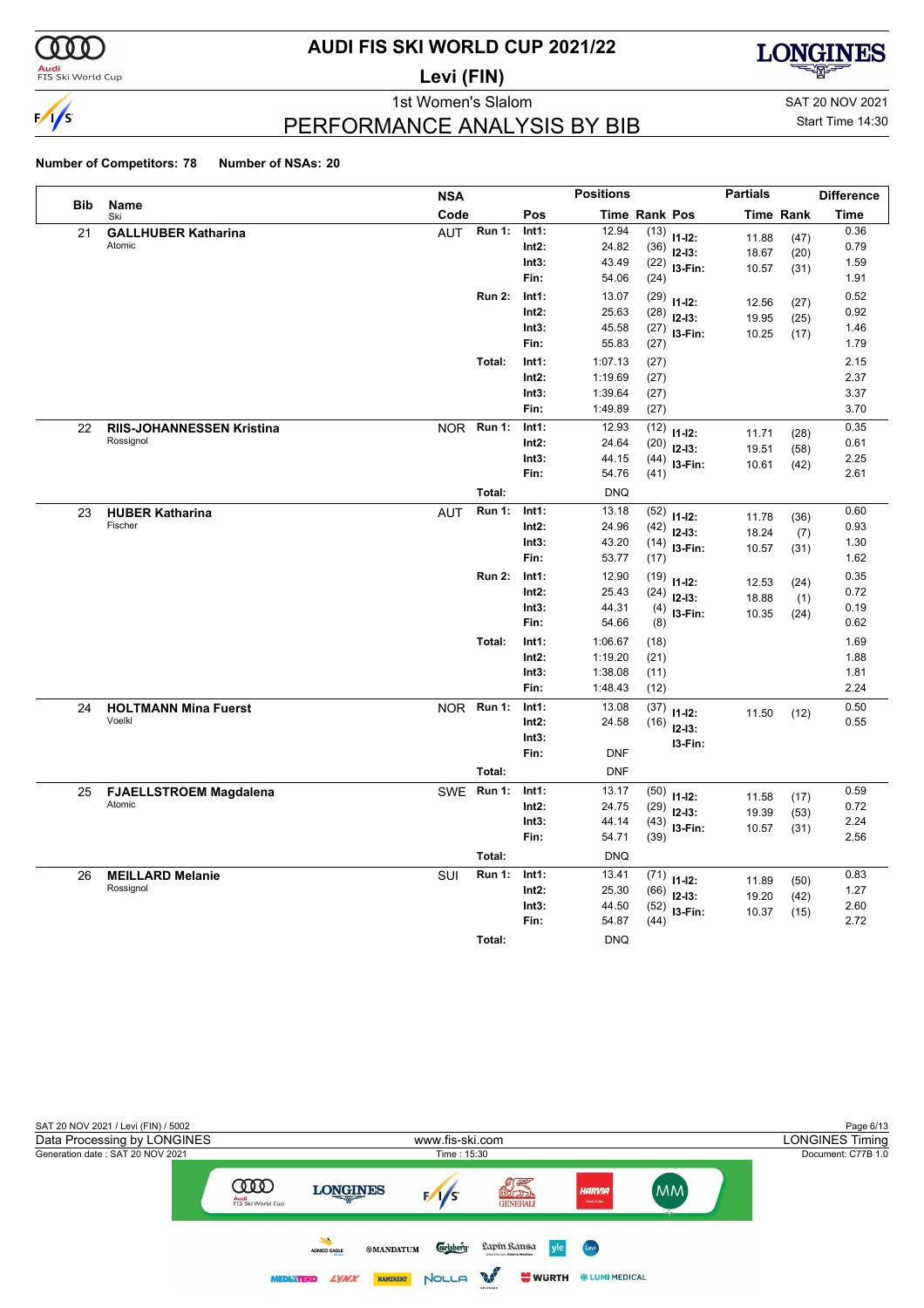

### **Audi**<br>FIS Ski World Cup

# **AUDI FIS SKI WORLD CUP 2021/22**

**Levi (FIN)**



### PERFORMANCE ANALYSIS BY BIB

1st Women's Slalom Sattle and SAT 20 NOV 2021 Start Time 14:30

|     |                                | <b>NSA</b> |               |          | <b>Positions</b> |               |             | <b>Partials</b> |                  | <b>Difference</b> |
|-----|--------------------------------|------------|---------------|----------|------------------|---------------|-------------|-----------------|------------------|-------------------|
| Bib | <b>Name</b><br>Ski             | Code       |               | Pos      |                  | Time Rank Pos |             |                 | <b>Time Rank</b> | <b>Time</b>       |
| 27  | <b>STJERNESUND Thea Louise</b> |            | NOR Run 1:    | Int1:    | 13.00            | (20)          | $11 - 12$ : | 11.45           | (5)              | 0.42              |
|     | Rossignol                      |            |               | $Int2$ : | 24.45            | (9)           | $12-13:$    | 18.52           | (15)             | 0.42              |
|     |                                |            |               | Int3:    | 42.97            | (10)          | I3-Fin:     | 10.37           | (15)             | 1.07              |
|     |                                |            |               | Fin:     | 53.34            | (10)          |             |                 |                  | 1.19              |
|     |                                |            | <b>Run 2:</b> | Int1:    | 12.84            | (13)          | $11 - 12$ : | 12.13           | (1)              | 0.29              |
|     |                                |            |               | $Int2$ : | 24.97            | (4)           | $12-13:$    | 19.64           | (20)             | 0.26              |
|     |                                |            |               | Int3:    | 44.61            | (9)           | I3-Fin:     | 10.25           | (17)             | 0.49              |
|     |                                |            |               | Fin:     | 54.86            | (12)          |             |                 |                  | 0.82              |
|     |                                |            | Total:        | Int1:    | 1:06.18          | (9)           |             |                 |                  | 1.20              |
|     |                                |            |               | $Int2$ : | 1:18.31          | (8)           |             |                 |                  | 0.99              |
|     |                                |            |               | Int3:    | 1:37.95          | (9)           |             |                 |                  | 1.68              |
|     |                                |            |               | Fin:     | 1:48.20          | (10)          |             |                 |                  | 2.01              |
| 28  | <b>PETERLINI Martina</b>       | <b>ITA</b> | <b>Run 1:</b> | Int1:    | 13.20            | (54)          | $11 - 12$ : | 11.78           | (36)             | 0.62              |
|     | Rossignol                      |            |               | $Int2$ : | 24.98            | (45)          | $12-13:$    | 18.45           | (11)             | 0.95              |
|     |                                |            |               | Int3:    | 43.43            | (20)          | I3-Fin:     | 10.56           | (28)             | 1.53              |
|     |                                |            |               | Fin:     | 53.99            | (22)          |             |                 |                  | 1.84              |
|     |                                |            | <b>Run 2:</b> | Int1:    | 13.20            | (30)          | $11 - 12$ : | 12.59           | (28)             | 0.65              |
|     |                                |            |               | $Int2$ : | 25.79            | (30)          | $12-13:$    | 19.22           | (6)              | 1.08              |
|     |                                |            |               | Int3:    | 45.01            | (22)          | I3-Fin:     | 10.28           | (21)             | 0.89              |
|     |                                |            |               | Fin:     | 55.29            | (24)          |             |                 |                  | 1.25              |
|     |                                |            | Total:        | Int1:    | 1:07.19          | (28)          |             |                 |                  | 2.21              |
|     |                                |            |               | $Int2$ : | 1:19.78          | (29)          |             |                 |                  | 2.46              |
|     |                                |            |               | Int3:    | 1:39.00          | (21)          |             |                 |                  | 2.73              |
|     |                                |            |               | Fin:     | 1:49.28          | (21)          |             |                 |                  | 3.09              |
| 29  | <b>NULLMEYER Ali</b>           | CAN        | <b>Run 1:</b> | Int1:    | 13.02            | (24)          | $11 - 12$ : | 11.66           | (24)             | 0.44              |
|     | Atomic                         |            |               | $Int2$ : | 24.68            | (22)          | $12-13:$    | 18.68           | (21)             | 0.65              |
|     |                                |            |               | Int3:    | 43.36            | (18)          | I3-Fin:     | 10.32           | (7)              | 1.46              |
|     |                                |            |               | Fin:     | 53.68            | (14)          |             |                 |                  | 1.53              |
|     |                                |            | <b>Run 2:</b> | Int1:    | 12.79            | (8)           | $11 - 12$ : | 12.27           | (6)              | 0.24              |
|     |                                |            |               | $Int2$ : | 25.06            | (6)           | $12-13:$    | 19.85           | (23)             | 0.35              |
|     |                                |            |               | Int3:    | 44.91            | (20)          | I3-Fin:     | 10.07           | (9)              | 0.79              |
|     |                                |            |               | Fin:     | 54.98            | (16)          |             |                 |                  | 0.94              |
|     |                                |            | Total:        | Int1:    | 1:06.47          | (13)          |             |                 |                  | 1.49              |
|     |                                |            |               | $Int2$ : | 1:18.74          | (12)          |             |                 |                  | 1.42              |
|     |                                |            |               | Int3:    | 1:38.59          | (14)          |             |                 |                  | 2.32              |
|     |                                |            |               | Fin:     | 1:48.66          | (14)          |             |                 |                  | 2.47              |
| 30  | <b>TVIBERG Maria Therese</b>   |            | NOR Run 1:    | Int1:    | 12.94            | (13)          | $11 - 12$ : | 11.75           | (34)             | 0.36              |
|     | Head                           |            |               | $Int2$ : | 24.69            | (24)          | $12-13:$    | 18.71           | (22)             | 0.66              |
|     |                                |            |               | Int3:    | 43.40            | (19)          | I3-Fin:     | 10.48           | (22)             | 1.50              |
|     |                                |            |               | Fin:     | 53.88            | (20)          |             |                 |                  | 1.73              |
|     |                                |            | <b>Run 2:</b> | Int1:    | 12.83            | (11)          | $11 - 12$ : | 12.23           | (5)              | 0.28              |
|     |                                |            |               | $Int2$ : | 25.06            | (6)           | $12-13:$    |                 |                  | 0.35              |
|     |                                |            |               | Int3:    |                  |               | I3-Fin:     |                 |                  |                   |
|     |                                |            |               | Fin:     | <b>DNF</b>       |               |             |                 |                  |                   |
|     |                                |            | Total:        | Int1:    | 1:06.71          | (19)          |             |                 |                  | 1.73              |
|     |                                |            |               | $Int2$ : | 1:18.94          | (16)          |             |                 |                  | 1.62              |
|     |                                |            |               | Int3:    |                  |               |             |                 |                  |                   |
|     |                                |            |               | Fin:     | <b>DNF</b>       |               |             |                 |                  |                   |

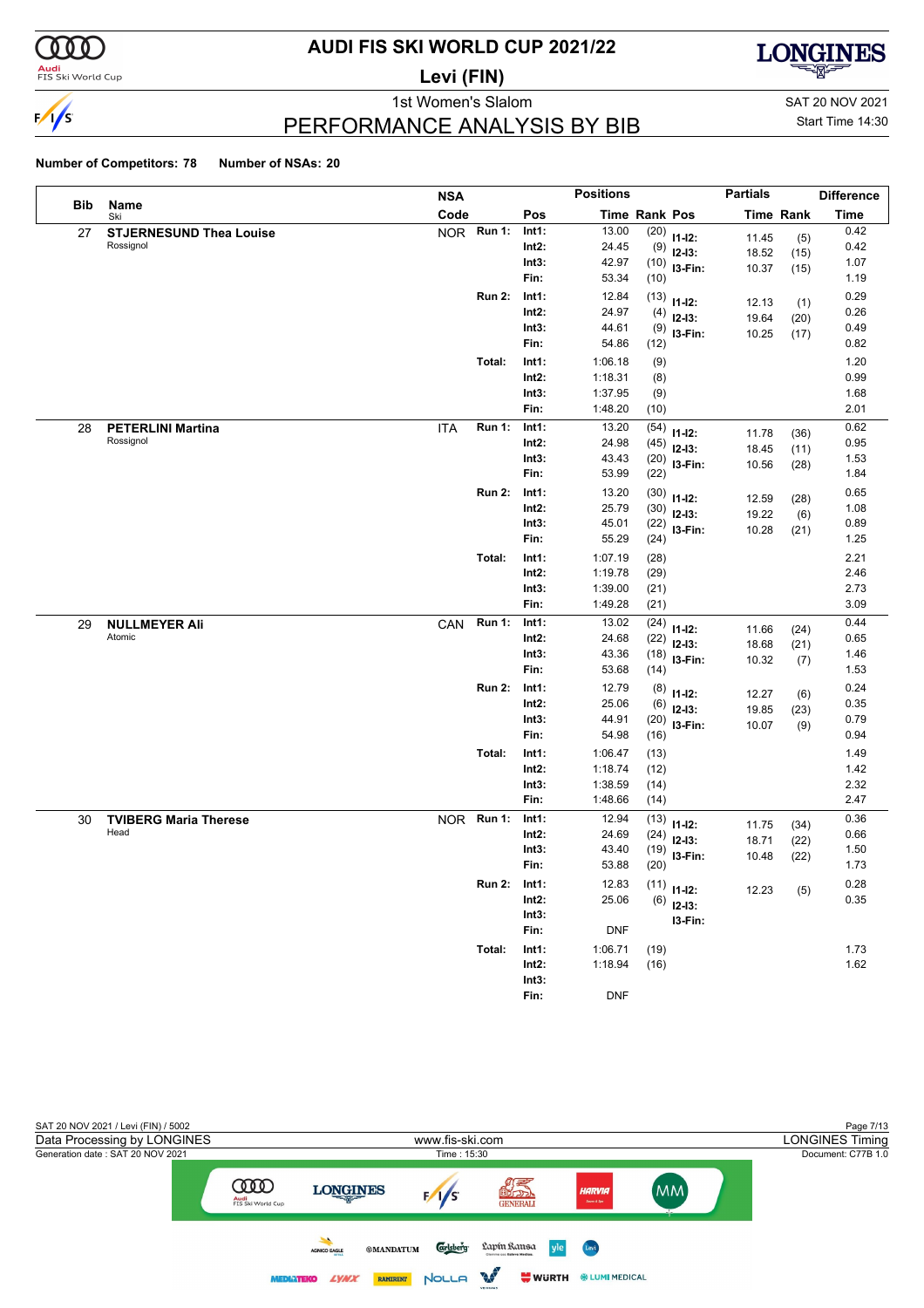

### **Audi**<br>FIS Ski World Cup

# **AUDI FIS SKI WORLD CUP 2021/22**

**Levi (FIN)**



PERFORMANCE ANALYSIS BY BIB

1st Women's Slalom Sattle and SAT 20 NOV 2021 Start Time 14:30

|            |                          | <b>NSA</b> |               |          | <b>Positions</b> |                      |                | <b>Partials</b> |                  | <b>Difference</b> |
|------------|--------------------------|------------|---------------|----------|------------------|----------------------|----------------|-----------------|------------------|-------------------|
| <b>Bib</b> | Name<br>Ski              | Code       |               | Pos      |                  | <b>Time Rank Pos</b> |                |                 | <b>Time Rank</b> | <b>Time</b>       |
| 31         | <b>BASSINO Marta</b>     | <b>ITA</b> | Run 1:        | Int1:    | 13.16            |                      | $(48)$ 11-12:  | 11.83           | (42)             | 0.58              |
|            | Salomon                  |            |               | Int2:    | 24.99            |                      | $(46)$ 12-13:  | 19.49           | (57)             | 0.96              |
|            |                          |            |               | Int3:    | 44.48            |                      | $(51)$ 13-Fin: | 10.92           | (62)             | 2.58              |
|            |                          |            |               | Fin:     | 55.40            | (56)                 |                |                 |                  | 3.25              |
|            |                          |            | Total:        |          | <b>DNQ</b>       |                      |                |                 |                  |                   |
| 32         | <b>GUEST Charlie</b>     | <b>GBR</b> | <b>Run 1:</b> | Int1:    | 13.00            | (20)                 | $11 - 12$ :    | 11.79           | (40)             | 0.42              |
|            | Fischer                  |            |               | Int2:    | 24.79            |                      | $(31)$ 12-13:  | 19.27           | (46)             | 0.76              |
|            |                          |            |               | Int3:    | 44.06            |                      | $(40)$ 13-Fin: | 10.94           | (63)             | 2.16              |
|            |                          |            |               | Fin:     | 55.00            | (50)                 |                |                 |                  | 2.85              |
|            |                          |            | Total:        |          | <b>DNQ</b>       |                      |                |                 |                  |                   |
| 33         | <b>FERMBAECK Elsa</b>    | SWE        | <b>Run 1:</b> | Int1:    | 13.05            | (31)                 | $11 - 12$ :    | 11.65           | (23)             | 0.47              |
|            | Fischer                  |            |               | Int2:    | 24.70            | (26)                 | $12-13:$       |                 |                  | 0.67              |
|            |                          |            |               | Int3:    |                  |                      | I3-Fin:        |                 |                  |                   |
|            |                          |            |               | Fin:     | <b>DNF</b>       |                      |                |                 |                  |                   |
|            |                          |            | Total:        |          | <b>DNF</b>       |                      |                |                 |                  |                   |
| 34         | <b>DELLA MEA Lara</b>    | <b>ITA</b> | <b>Run 1:</b> | Int1:    | 13.46            | (72)                 | $11 - 12$ :    | 12.08           | (68)             | 0.88              |
|            | Salomon                  |            |               | Int2:    | 25.54            | (71)                 | $12-13:$       | 19.18           | (40)             | 1.51              |
|            |                          |            |               | Int3:    | 44.72            |                      | $(59)$ 13-Fin: | 10.78           | (53)             | 2.82              |
|            |                          |            |               | Fin:     | 55.50            | (58)                 |                |                 |                  | 3.35              |
|            |                          |            | Total:        |          | <b>DNQ</b>       |                      |                |                 |                  |                   |
| 35         | <b>HILZINGER Jessica</b> | <b>GER</b> | <b>Run 1:</b> | Int1:    | 13.10            |                      | $(41)$ 11-12:  | 11.83           | (42)             | 0.52              |
|            | Atomic                   |            |               | Int2:    | 24.93            |                      | $(39)$ 12-13:  | 18.72           | (24)             | 0.90              |
|            |                          |            |               | Int3:    | 43.65            |                      | $(25)$ 13-Fin: | 10.73           | (49)             | 1.75              |
|            |                          |            |               | Fin:     | 54.38            | (30)                 |                |                 |                  | 2.23              |
|            |                          |            | <b>Run 2:</b> | Int1:    | 12.84            |                      | $(13)$ 11-12:  | 12.65           | (29)             | 0.29              |
|            |                          |            |               | $Int2$ : | 25.49            | (26)                 | $12-13:$       | 19.45           | (15)             | 0.78              |
|            |                          |            |               | Int3:    | 44.94            |                      | $(21)$ 13-Fin: | 10.25           | (17)             | 0.82              |
|            |                          |            |               | Fin:     | 55.19            | (22)                 |                |                 |                  | 1.15              |
|            |                          |            | Total:        | Int1:    | 1:07.22          | (29)                 |                |                 |                  | 2.24              |
|            |                          |            |               | $Int2$ : | 1:19.87          | (30)                 |                |                 |                  | 2.55              |
|            |                          |            |               | Int3:    | 1:39.32          | (25)                 |                |                 |                  | 3.05              |
|            |                          |            |               | Fin:     | 1:49.57          | (25)                 |                |                 |                  | 3.38              |
| 36         | <b>ROSSETTI Marta</b>    | <b>ITA</b> | <b>Run 1:</b> | Int1:    | 13.20            | (54)                 | $11 - 12$ :    | 12.01           | (62)             | 0.62              |
|            | Head                     |            |               | Int2:    | 25.21            | (61)                 | $12-13:$       | 19.09           | (36)             | 1.18              |
|            |                          |            |               | Int3:    | 44.30            |                      | $(47)$ 13-Fin: | 10.55           | (27)             | 2.40              |
|            |                          |            |               | Fin:     | 54.85            | (43)                 |                |                 |                  | 2.70              |
|            |                          |            | Total:        |          | <b>DNQ</b>       |                      |                |                 |                  |                   |
| 37         | <b>STOFFEL Elena</b>     | SUI        | <b>Run 1:</b> | Int1:    | 13.35            |                      | $(64)$ 11-12:  | 11.95           | (57)             | 0.77              |
|            | Dynastar                 |            |               | Int2:    | 25.30            | (66)                 | $12-13:$       | 19.00           | (33)             | 1.27              |
|            |                          |            |               | Int3:    | 44.30            |                      | $(47)$ 13-Fin: |                 | $10.66$ (44)     | 2.40              |
|            |                          |            |               | Fin:     | 54.96            | (48)                 |                |                 |                  | 2.81              |
|            |                          |            | Total:        |          | <b>DNQ</b>       |                      |                |                 |                  |                   |
| 38         | <b>FILSER Andrea</b>     | GER        | Run 1:        | Int1:    | 13.16            |                      | $(48)$ 11-12:  | 11.73           | (30)             | 0.58              |
|            | Voelkl                   |            |               | Int2:    | 24.89            |                      | $(38)$ 12-13:  | 18.95           | (29)             | 0.86              |
|            |                          |            |               | Int3:    | 43.84            |                      | $(33)$ 13-Fin: | 10.57           | (31)             | 1.94              |
|            |                          |            |               | Fin:     | 54.41            | (32)                 |                |                 |                  | 2.26              |
|            |                          |            | Total:        |          | <b>DNQ</b>       |                      |                |                 |                  |                   |

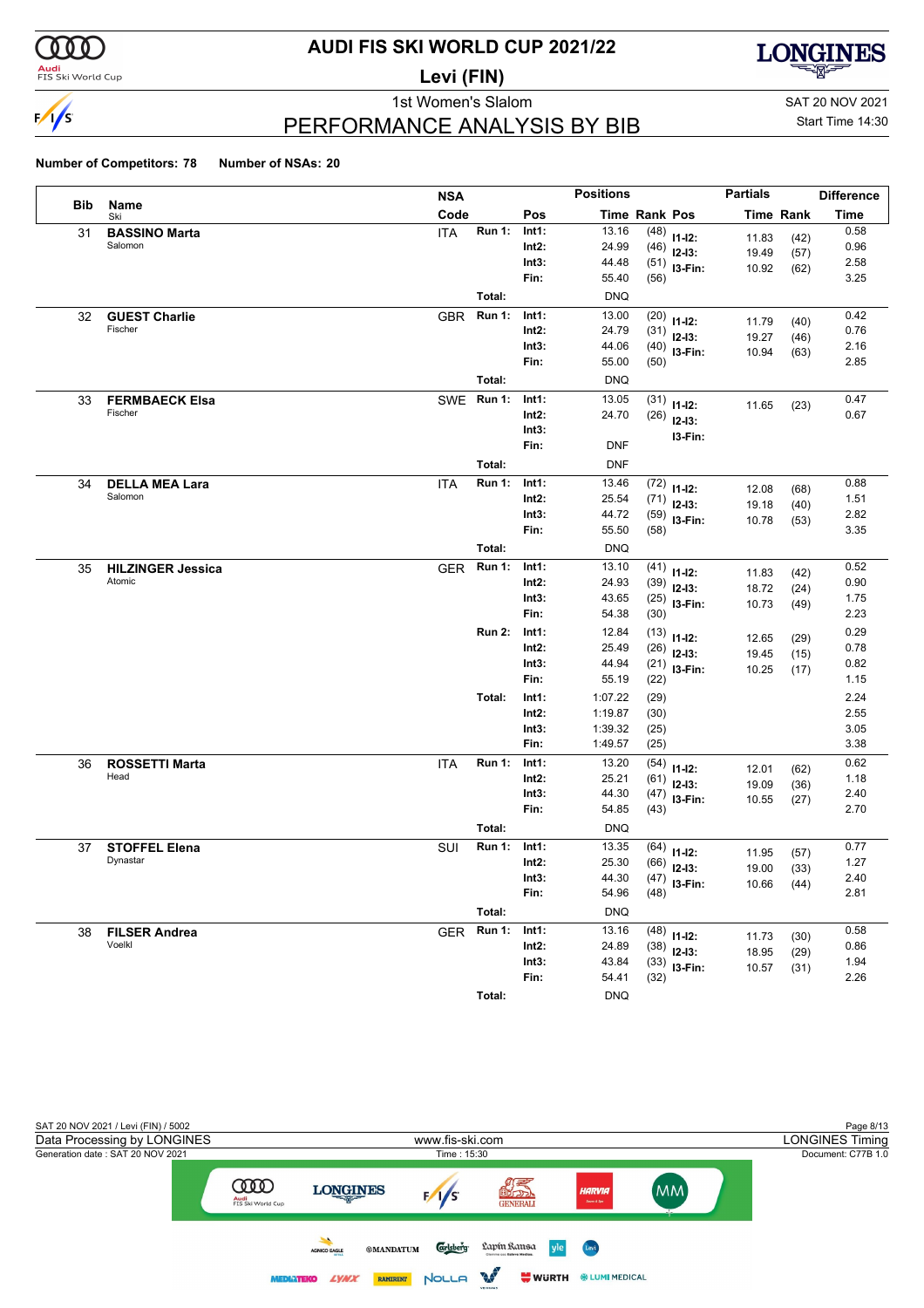

### **Audi**<br>FIS Ski World Cup

## **AUDI FIS SKI WORLD CUP 2021/22**

**Levi (FIN)**



PERFORMANCE ANALYSIS BY BIB

1st Women's Slalom Sattle and SAT 20 NOV 2021 Start Time 14:30

|     |                                  | <b>NSA</b> |               |                | <b>Positions</b>     |              |                         | <b>Partials</b>  |              | <b>Difference</b> |
|-----|----------------------------------|------------|---------------|----------------|----------------------|--------------|-------------------------|------------------|--------------|-------------------|
| Bib | Name<br>Ski                      | Code       |               | Pos            | <b>Time Rank Pos</b> |              |                         | <b>Time Rank</b> |              | <b>Time</b>       |
| 39  | <b>SPORER Marie-Therese</b>      | <b>AUT</b> | <b>Run 1:</b> | Int1:          | 13.06                | (33)         | $11 - 12$ :             | 11.74            | (32)         | 0.48              |
|     | Atomic                           |            |               | $Int2$ :       | 24.80                | (32)         | $12-13:$                | 19.09            | (36)         | 0.77              |
|     |                                  |            |               | Int3:          | 43.89                | (35)         | I3-Fin:                 | 10.99            | (66)         | 1.99              |
|     |                                  |            |               | Fin:           | 54.88                | (45)         |                         |                  |              | 2.73              |
|     |                                  | Total:     |               |                | <b>DNQ</b>           |              |                         |                  |              |                   |
| 40  | <b>REMME Roni</b><br>Head        | CAN        | <b>Run 1:</b> | Int1:          | 13.15                | (47)         | $11 - 12$ :             | 11.98            | (60)         | 0.57              |
|     |                                  |            |               | Int2:<br>Int3: | 25.13<br>43.66       | (54)         | $12-13:$                | 18.53            | (17)         | 1.10<br>1.76      |
|     |                                  |            |               | Fin:           | 54.50                | (26)<br>(35) | $13-Fin:$               | 10.84            | (55)         | 2.35              |
|     |                                  | Total:     |               |                | <b>DNQ</b>           |              |                         |                  |              |                   |
| 41  | <b>HROVAT Meta</b>               | <b>SLO</b> | <b>Run 1:</b> | Int1:          | 13.14                | (44)         |                         |                  |              | 0.56              |
|     | Salomon                          |            |               | Int2:          | 24.94                | (40)         | $11 - 12$ :             | 11.80            | (41)         | 0.91              |
|     |                                  |            |               | Int3:          |                      |              | $12-13:$                |                  |              |                   |
|     |                                  |            |               | Fin:           | <b>DNF</b>           |              | I3-Fin:                 |                  |              |                   |
|     |                                  | Total:     |               |                | <b>DNF</b>           |              |                         |                  |              |                   |
| 42  | <b>SCHMOTZ Marlene</b>           | <b>GER</b> | <b>Run 1:</b> | Int1:          | 13.14                | (44)         |                         |                  |              | 0.56              |
|     | Fischer                          |            |               | $Int2$ :       | 25.03                | (48)         | $11 - 12$ :<br>$12-13:$ | 11.89            | (50)         | 1.00              |
|     |                                  |            |               | Int3:          | 43.83                | (31)         | I3-Fin:                 | 18.80<br>10.58   | (27)<br>(37) | 1.93              |
|     |                                  |            |               | Fin:           | 54.41                | (32)         |                         |                  |              | 2.26              |
|     |                                  | Total:     |               |                | <b>DNQ</b>           |              |                         |                  |              |                   |
| 43  | <b>LAPANJA Lila</b>              | <b>USA</b> | <b>Run 1:</b> | Int1:          | 13.03                | (27)         | $11 - 12$ :             | 11.59            | (18)         | 0.45              |
|     | Stoeckli                         |            |               | Int2:          | 24.62                | (18)         | $12-13:$                | 20.01            | (66)         | 0.59              |
|     |                                  |            |               | Int3:          | 44.63                | (56)         | I3-Fin:                 | 11.12            | (67)         | 2.73              |
|     |                                  |            |               | Fin:           | 55.75                | (62)         |                         |                  |              | 3.60              |
|     |                                  | Total:     |               |                | <b>DNQ</b>           |              |                         |                  |              |                   |
| 44  | <b>CAPOVA Gabriela</b>           | <b>CZE</b> | <b>Run 1:</b> | Int1:          | 13.38                | (66)         | $11 - 12$ :             | 11.78            | (36)         | 0.80              |
|     | Kaestle                          |            |               | $Int2$ :       | 25.16                | (56)         | $12-13:$                | 19.34            | (52)         | 1.13              |
|     |                                  |            |               | Int3:          | 44.50                | (52)         | I3-Fin:                 | 10.40            | (19)         | 2.60              |
|     |                                  |            |               | Fin:           | 54.90                | (46)         |                         |                  |              | 2.75              |
|     |                                  | Total:     |               |                | <b>DNQ</b>           |              |                         |                  |              |                   |
| 45  | <b>LJUTIC Zrinka</b>             | <b>CRO</b> | <b>Run 1:</b> | Int1:          | 13.01                | (22)         | $11 - 12$ :             | 12.02            | (64)         | 0.43              |
|     | Rossignol                        |            |               | Int2:<br>Int3: | 25.03<br>44.02       | (48)         | $12-13:$                | 18.99            | (30)         | 1.00<br>2.12      |
|     |                                  |            |               | Fin:           | 54.71                | (39)<br>(39) | I3-Fin:                 | 10.69            | (45)         | 2.56              |
|     |                                  | Total:     |               |                | <b>DNQ</b>           |              |                         |                  |              |                   |
|     |                                  |            | <b>Run 1:</b> | Int1:          | 13.11                |              |                         |                  |              | 0.53              |
| 46  | <b>O BRIEN Nina</b><br>Rossignol | <b>USA</b> |               | $Int2$ :       | 24.80                | (42)<br>(32) | $11 - 12$ :             | 11.69            | (26)         | 0.77              |
|     |                                  |            |               | Int3:          | 43.96                | (38)         | $12-13:$                | 19.16            | (39)         | 2.06              |
|     |                                  |            |               | Fin:           | 54.78                | (42)         | I3-Fin:                 | 10.82            | (54)         | 2.63              |
|     |                                  | Total:     |               |                | <b>DNQ</b>           |              |                         |                  |              |                   |
| 47  | <b>SMART Amelia</b>              | CAN        | <b>Run 1:</b> | Int1:          | 13.35                | (64)         |                         |                  |              | 0.77              |
|     | Atomic                           |            |               | Int2:          | 25.13                | (54)         | $11 - 12$ :<br>$12-13:$ | 11.78            | (36)         | 1.10              |
|     |                                  |            |               | Int3:          | 43.87                | (34)         | I3-Fin:                 | 18.74<br>10.56   | (25)<br>(28) | 1.97              |
|     |                                  |            |               | Fin:           | 54.43                | (34)         |                         |                  |              | 2.28              |
|     |                                  | Total:     |               |                | <b>DNQ</b>           |              |                         |                  |              |                   |
| 48  | <b>RASK Sara</b>                 | SWE Run 1: |               | Int1:          | 12.94                | (13)         | $11 - 12$ :             | 12.02            | (64)         | 0.36              |
|     | Rossignol                        |            |               | $Int2$ :       | 24.96                | (42)         | $12-13:$                | 19.79            | (63)         | 0.93              |
|     |                                  |            |               | Int3:          | 44.75                | (60)         | I3-Fin:                 | 10.84            | (55)         | 2.85              |
|     |                                  |            |               | Fin:           | 55.59                | (60)         |                         |                  |              | 3.44              |
|     |                                  | Total:     |               |                | <b>DNQ</b>           |              |                         |                  |              |                   |

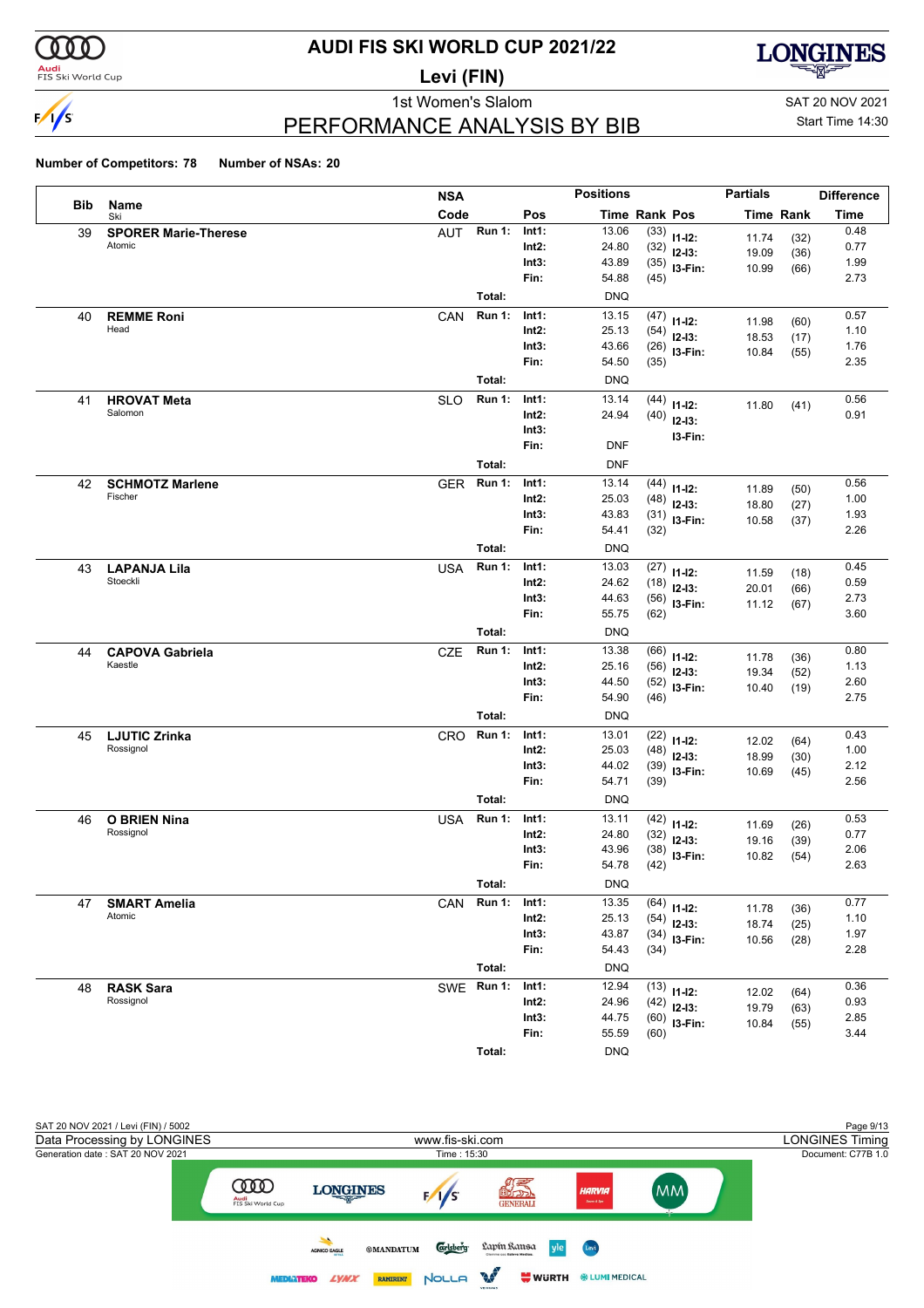

### **Audi**<br>FIS Ski World Cup

# **AUDI FIS SKI WORLD CUP 2021/22**

**Levi (FIN)**



1st Women's Slalom Sattle and SAT 20 NOV 2021

### PERFORMANCE ANALYSIS BY BIB

Start Time 14:30

|            |                              | <b>NSA</b> |               |          | <b>Positions</b> |                      |                | <b>Partials</b>  |      | <b>Difference</b> |
|------------|------------------------------|------------|---------------|----------|------------------|----------------------|----------------|------------------|------|-------------------|
| <b>Bib</b> | Name<br>Ski                  | Code       |               | Pos      |                  | <b>Time Rank Pos</b> |                | <b>Time Rank</b> |      | <b>Time</b>       |
| 49         | <b>ESCANE Doriane</b>        | <b>FRA</b> | <b>Run 1:</b> | Int1:    | 13.01            | (22)                 | $11 - 12$ :    | 11.67            | (25) | 0.43              |
|            | Rossignol                    |            |               | $Int2$ : | 24.68            | (22)                 | $12 - 13:$     | 18.99            | (30) | 0.65              |
|            |                              |            |               | Int3:    | 43.67            | (27)                 | $13-Fin:$      | 10.72            | (47) | 1.77              |
|            |                              |            |               | Fin:     | 54.39            | (31)                 |                |                  |      | 2.24              |
|            |                              |            | Total:        |          | <b>DNQ</b>       |                      |                |                  |      |                   |
| 50         | <b>POPOVIC Leona</b>         | CRO        | <b>Run 1:</b> | Int1:    | 13.14            | (44)                 | $11 - 12$ :    | 11.51            | (13) | 0.56              |
|            | Voelkl                       |            |               | $Int2$ : | 24.65            | (21)                 | $12-13:$       | 19.04            | (34) | 0.62              |
|            |                              |            |               | Int3:    | 43.69            |                      | $(29)$ 13-Fin: | 10.48            | (22) | 1.79              |
|            |                              |            |               | Fin:     | 54.17            | (26)                 |                |                  |      | 2.02              |
|            |                              |            | <b>Run 2:</b> | Int1:    | 12.88            | (18)                 | $11 - 12$ :    | 12.27            | (6)  | 0.33              |
|            |                              |            |               | $Int2$ : | 25.15            | (12)                 | $12 - 13:$     | 19.73            | (22) | 0.44              |
|            |                              |            |               | Int3:    | 44.88            | (18)                 | I3-Fin:        | 10.05            | (7)  | 0.76              |
|            |                              |            |               | Fin:     | 54.93            | (14)                 |                |                  |      | 0.89              |
|            |                              |            | Total:        | Int1:    | 1:07.05          | (25)                 |                |                  |      | 2.07              |
|            |                              |            |               | $Int2$ : | 1:19.32          | (23)                 |                |                  |      | 2.00              |
|            |                              |            |               | Int3:    | 1:39.05          | (23)                 |                |                  |      | 2.78              |
|            |                              |            |               | Fin:     | 1:49.10          | (18)                 |                |                  |      | 2.91              |
| 51         | <b>BOSTROEM MUSSENER Moa</b> | SWE Run 1: |               | Int1:    | 13.06            | (33)                 | $11 - 12$ :    | 11.97            | (59) | 0.48              |
|            | Rossignol                    |            |               | Int2:    | 25.03            | (48)                 | $12-13:$       | 19.78            | (62) | 1.00              |
|            |                              |            |               | Int3:    | 44.81            | (61)                 | I3-Fin:        | 10.59            | (38) | 2.91              |
|            |                              |            |               | Fin:     | 55.40            | (56)                 |                |                  |      | 3.25              |
|            |                              |            | Total:        |          | <b>DNQ</b>       |                      |                |                  |      |                   |
| 52         | <b>HONKANEN Riikka</b>       | <b>FIN</b> | <b>Run 1:</b> | Int1:    | 12.58            | (1)                  | $11-12:$       | 12.48            | (75) | 0.00              |
|            | Atomic                       |            |               | $Int2$ : | 25.06            | (51)                 | $12 - 13:$     | 19.39            | (53) | 1.03              |
|            |                              |            |               | Int3:    | 44.45            | (50)                 | $13-Fin:$      | 10.53            | (26) | 2.55              |
|            |                              |            |               | Fin:     | 54.98            | (49)                 |                |                  |      | 2.83              |
|            |                              |            | Total:        |          | <b>DNQ</b>       |                      |                |                  |      |                   |
| 53         | <b>MIDALI Roberta</b>        | <b>ITA</b> | <b>Run 1:</b> | Int1:    | 13.30            | (59)                 | $11-12:$       | 11.96            | (58) | 0.72              |
|            | Rossignol                    |            |               | $Int2$ : | 25.26            | (63)                 | $12-13:$       |                  |      | 1.23              |
|            |                              |            |               | Int3:    |                  |                      | I3-Fin:        |                  |      |                   |
|            |                              |            |               | Fin:     | <b>DNF</b>       |                      |                |                  |      |                   |
|            |                              |            | Total:        |          | <b>DNF</b>       |                      |                |                  |      |                   |
| 54         | <b>KOMSIC Andrea</b>         | CRO        | <b>Run 1:</b> | Int1:    | 13.32            | (60)                 | $11 - 12$ :    | 11.88            | (47) | 0.74              |
|            | Atomic                       |            |               | $Int2$ : | 25.20            | (60)                 | $12 - 13:$     | 19.48            | (55) | 1.17              |
|            |                              |            |               | Int3:    | 44.68            | (58)                 | I3-Fin:        | 10.32            | (7)  | 2.78              |
|            |                              |            |               | Fin:     | 55.00            | (50)                 |                |                  |      | 2.85              |
|            |                              |            | Total:        |          | <b>DNQ</b>       |                      |                |                  |      |                   |
| 55         | <b>GORNOSTAEVA Anastasia</b> | <b>RUS</b> | <b>Run 1:</b> | Int1:    | 13.23            | (57)                 | $11 - 12$ :    | 11.86            | (45) | 0.65              |
|            | Rossignol                    |            |               | $Int2$ : | 25.09            | (52)                 | $12-13:$       | 18.99            | (30) | 1.06              |
|            |                              |            |               | Int3:    | 44.08            | (41)                 | I3-Fin:        | 10.86            | (57) | 2.18              |
|            |                              |            |               | Fin:     | 54.94            | (47)                 |                |                  |      | 2.79              |
|            |                              |            | Total:        |          | <b>DNQ</b>       |                      |                |                  |      |                   |

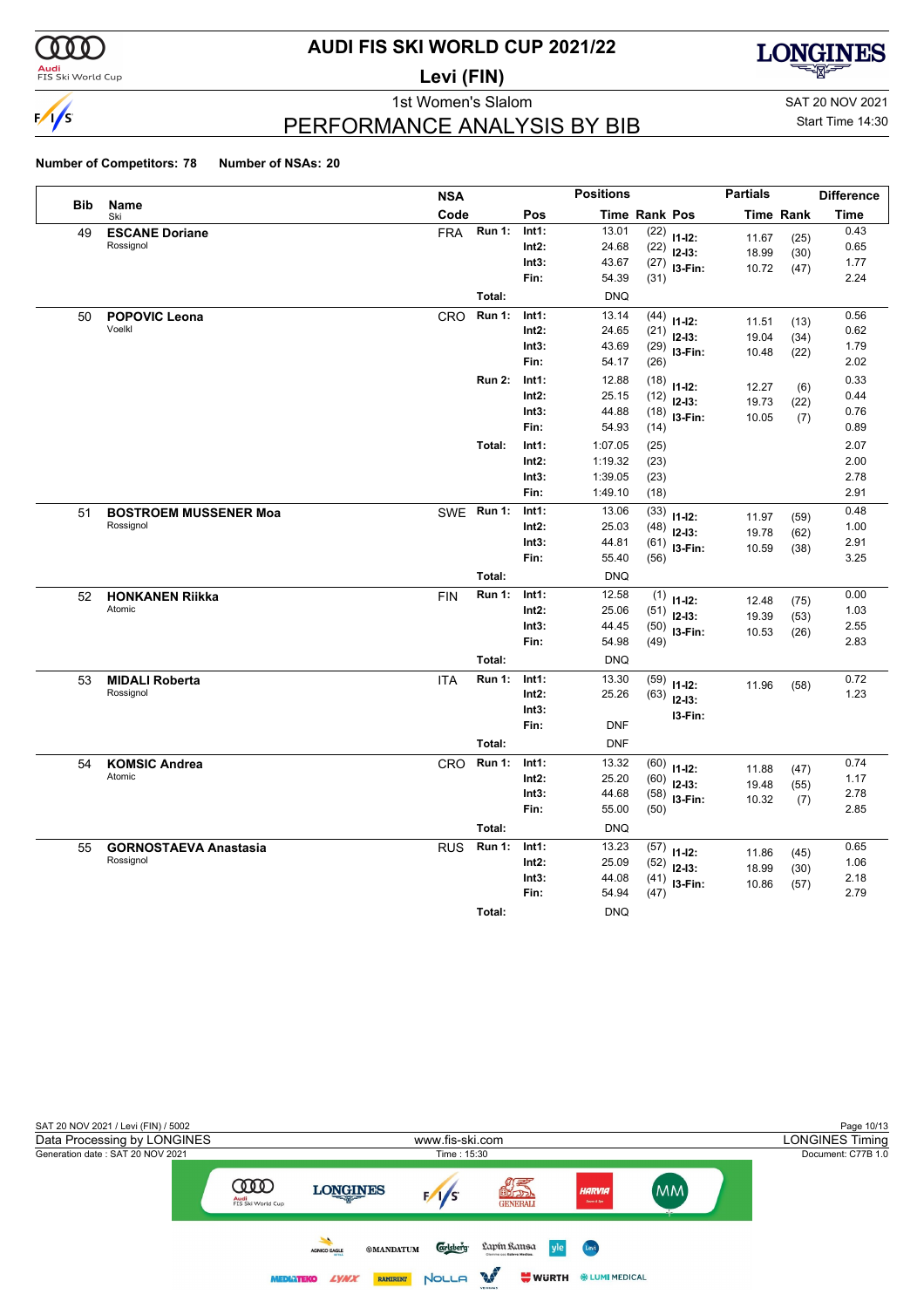

### **Audi**<br>FIS Ski World Cup

# **AUDI FIS SKI WORLD CUP 2021/22**

**Levi (FIN)**



### PERFORMANCE ANALYSIS BY BIB

1st Women's Slalom Sattle and SAT 20 NOV 2021 Start Time 14:30

|            |                              | <b>NSA</b> |               |                | <b>Positions</b>   |               |              | <b>Partials</b>  |              | <b>Difference</b> |
|------------|------------------------------|------------|---------------|----------------|--------------------|---------------|--------------|------------------|--------------|-------------------|
| <b>Bib</b> | Name<br>Ski                  | Code       |               | Pos            |                    | Time Rank Pos |              | <b>Time Rank</b> |              | <b>Time</b>       |
| 56         | <b>SAEFVENBERG Charlotta</b> |            | SWE Run 1:    | Int1:          | 13.07              | (36)          | $11 - 12$ :  | 11.54            | (16)         | 0.49              |
|            | Rossignol                    |            |               | Int2:          | 24.61              | (17)          | $12-13:$     | 19.15            | (38)         | 0.58              |
|            |                              |            |               | Int3:          | 43.76              | (30)          | I3-Fin:      | 10.57            | (31)         | 1.86              |
|            |                              |            |               | Fin:           | 54.33              | (29)          |              |                  |              | 2.18              |
|            |                              |            | <b>Run 2:</b> | Int1:          | 12.90              | (19)          | $11 - 12$ :  | 12.49            | (22)         | 0.35              |
|            |                              |            |               | $Int2$ :       | 25.39              | (22)          | $12-13:$     | 19.51            | (18)         | 0.68              |
|            |                              |            |               | Int3:<br>Fin:  | 44.90<br>55.11     | (19)          | I3-Fin:      | 10.21            | (14)         | 0.78<br>1.07      |
|            |                              |            |               |                |                    | (19)          |              |                  |              |                   |
|            |                              |            | Total:        | Int1:<br>Int2: | 1:07.23<br>1:19.72 | (30)          |              |                  |              | 2.25<br>2.40      |
|            |                              |            |               | Int3:          | 1:39.23            | (28)<br>(24)  |              |                  |              | 2.96              |
|            |                              |            |               | Fin:           | 1:49.44            | (23)          |              |                  |              | 3.25              |
| 57         | <b>HURT A J</b>              | <b>USA</b> | <b>Run 1:</b> | Int1:          | 12.85              | (8)           |              |                  |              | 0.27              |
|            | Head                         |            |               | $Int2$ :       | 24.88              | (37)          | $11 - 12$ :  | 12.03            | (66)         | 0.85              |
|            |                              |            |               | Int3:          | 44.19              | (45)          | $12-13:$     | 19.31            | (49)         | 2.29              |
|            |                              |            |               | Fin:           | 54.63              | (36)          | 13-Fin:      | 10.44            | (21)         | 2.48              |
|            |                              |            | Total:        |                | <b>DNQ</b>         |               |              |                  |              |                   |
| 58         | <b>DVORNIK Neja</b>          | <b>SLO</b> | <b>Run 1:</b> | Int1:          | 12.99              | (19)          | $11 - 12$ :  |                  |              | 0.41              |
|            | Fischer                      |            |               | Int2:          | 24.69              | (24)          | $12-13:$     | 11.70<br>18.61   | (27)<br>(19) | 0.66              |
|            |                              |            |               | Int3:          | 43.30              | (15)          | I3-Fin:      | 10.36            | (11)         | 1.40              |
|            |                              |            |               | Fin:           | 53.66              | (12)          |              |                  |              | 1.51              |
|            |                              |            | <b>Run 2:</b> | Int1:          | 12.95              | (24)          | $11 - 12$ :  | 12.53            | (24)         | 0.40              |
|            |                              |            |               | $Int2$ :       | 25.48              | (25)          | $12-13:$     | 19.62            | (19)         | 0.77              |
|            |                              |            |               | Int3:          | 45.10              | (25)          | 13-Fin:      | 9.94             | (2)          | 0.98              |
|            |                              |            |               | Fin:           | 55.04              | (18)          |              |                  |              | 1.00              |
|            |                              |            | Total:        | Int1:          | 1:06.61            | (16)          |              |                  |              | 1.63              |
|            |                              |            |               | $Int2$ :       | 1:19.14            | (20)          |              |                  |              | 1.82              |
|            |                              |            |               | Int3:          | 1:38.76            | (17)          |              |                  |              | 2.49              |
|            |                              |            |               | Fin:           | 1:48.70            | (16)          |              |                  |              | 2.51              |
| 59         | <b>CEDER Liv</b>             |            | SWE Run 1:    | Int1:          | 13.13              | (43)          | $11 - 12$ :  | 11.86            | (45)         | 0.55              |
|            | Rossignol                    |            |               | Int2:          | 24.99              | (46)          | $12-13:$     | 19.30            | (47)         | 0.96              |
|            |                              |            |               | Int3:<br>Fin:  | 44.29<br>55.17     | (46)          | I3-Fin:      | 10.88            | (58)         | 2.39<br>3.02      |
|            |                              |            |               |                |                    | (53)          |              |                  |              |                   |
|            |                              |            | Total:        |                | <b>DNQ</b>         |               |              |                  |              |                   |
| 60         | <b>AICHER Emma</b><br>Head   | <b>GER</b> | <b>Run 1:</b> | Int1:<br>Int2: | 12.78<br>24.24     | (3)           | $11 - 12$ :  | 11.46            | (7)          | 0.20<br>0.21      |
|            |                              |            |               | Int3:          | 43.46              | (3)           | $12-13:$     | 19.22            | (45)         | 1.56              |
|            |                              |            |               | Fin:           | 53.82              | (21)<br>(19)  | I3-Fin:      | 10.36            | (11)         | 1.67              |
|            |                              |            | <b>Run 2:</b> | Int1:          | 12.71              | (5)           |              |                  |              | 0.16              |
|            |                              |            |               | Int2:          | 24.93              |               | $11 - 12$ :  | 12.22            | (4)          | 0.22              |
|            |                              |            |               | Int3:          | 44.80              | (16)          | $(2)$ 12-13: |                  | 19.87 (24)   | 0.68              |
|            |                              |            |               | Fin:           | 54.84              | (10)          | I3-Fin:      | 10.04            | (5)          | 0.80              |
|            |                              |            | Total:        | Int1:          | 1:06.53            | (14)          |              |                  |              | 1.55              |
|            |                              |            |               | $Int2$ :       | 1:18.75            | (13)          |              |                  |              | 1.43              |
|            |                              |            |               | Int3:          | 1:38.62            | (15)          |              |                  |              | 2.35              |
|            |                              |            |               | Fin:           | 1:48.66            | (14)          |              |                  |              | 2.47              |
| 61         | <b>EGGER Magdalena</b>       | <b>AUT</b> | Run 1:        | Int1:          | 13.22              | (56)          | $11 - 12$ :  | 11.88            | (47)         | 0.64              |
|            | Head                         |            |               | $Int2$ :       | 25.10              | (53)          | $12-13:$     | 19.73            | (61)         | 1.07              |
|            |                              |            |               | Int3:          | 44.83              | (62)          | I3-Fin:      | 10.73            | (49)         | 2.93              |
|            |                              |            |               | Fin:           | 55.56              | (59)          |              |                  |              | 3.41              |
|            |                              |            | Total:        |                | <b>DNQ</b>         |               |              |                  |              |                   |

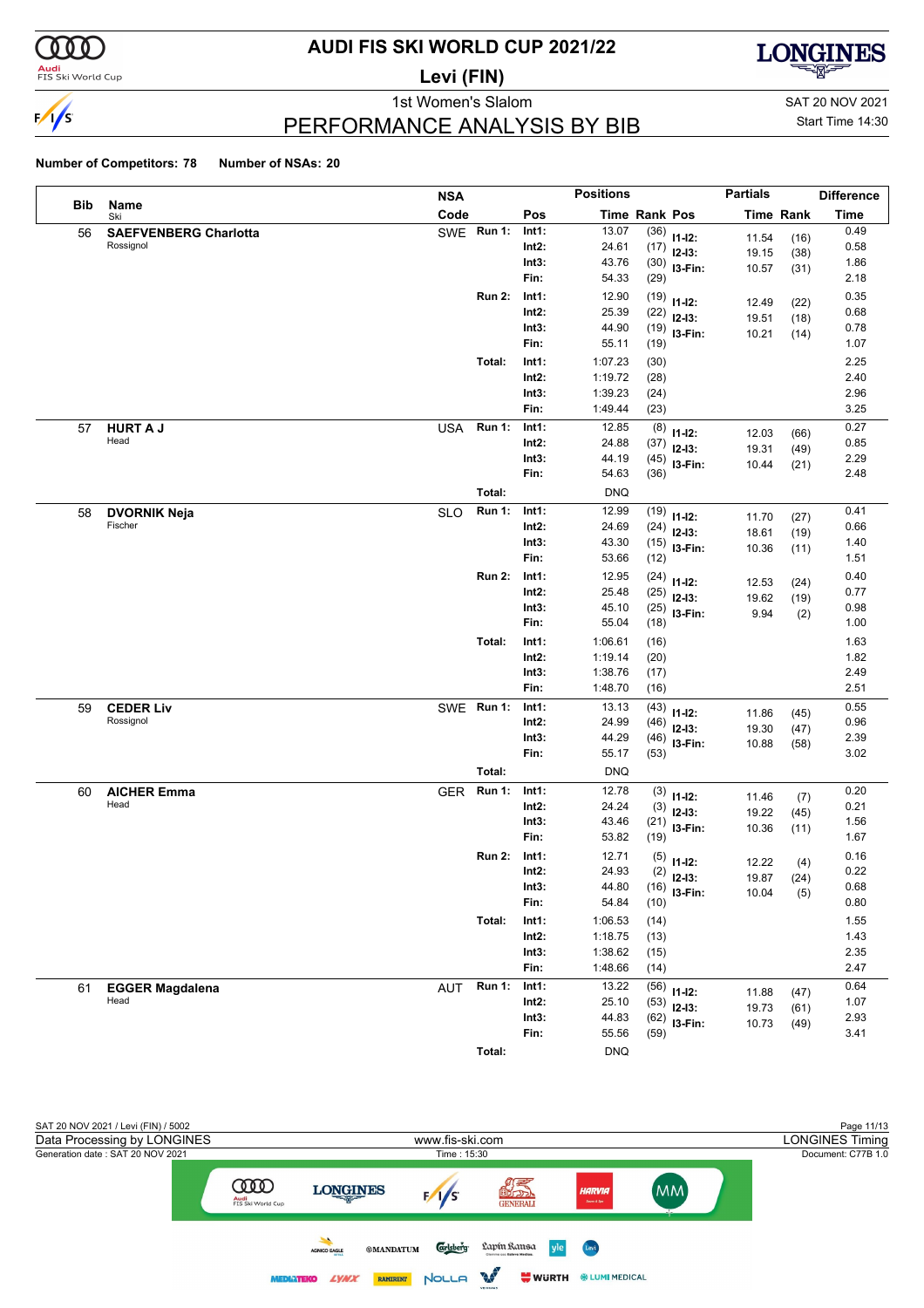

### **Audi**<br>FIS Ski World Cup

# **AUDI FIS SKI WORLD CUP 2021/22**

**Levi (FIN)**



1st Women's Slalom Sattle and SAT 20 NOV 2021

Start Time 14:30

### PERFORMANCE ANALYSIS BY BIB

|            |                                           | <b>NSA</b> |               |                   | <b>Positions</b>   |               |                               | <b>Partials</b> |           | <b>Difference</b> |
|------------|-------------------------------------------|------------|---------------|-------------------|--------------------|---------------|-------------------------------|-----------------|-----------|-------------------|
| <b>Bib</b> | Name<br>Ski                               | Code       |               | Pos               |                    | Time Rank Pos |                               |                 | Time Rank | Time              |
| 62         | <b>MUKOGAWA Sakurako</b>                  | <b>JPN</b> | <b>Run 1:</b> | Int1:             | 13.67              | (76)          | $11 - 12$ :                   | 12.11           | (73)      | 1.09              |
|            | Head                                      |            |               | Int2:             | 25.78              | (75)          | $12 - 13:$                    |                 |           | 1.75              |
|            |                                           |            |               | Int3:             |                    |               | I3-Fin:                       |                 |           |                   |
|            |                                           |            |               | Fin:              | <b>DNF</b>         |               |                               |                 |           |                   |
|            |                                           |            | Total:        |                   | <b>DNF</b>         |               |                               |                 |           |                   |
| 63         | <b>MATHIOU Sophie</b>                     | ITA        | <b>Run 1:</b> | Int1:             | 13.71              | (77)          | $11 - 12$ :                   | 12.06           | (67)      | 1.13              |
|            | Rossignol                                 |            |               | Int2:             | 25.77              | (74)          | $12 - 13:$                    | 19.98           | (65)      | 1.74              |
|            |                                           |            |               | Int3:<br>Fin:     | 45.75<br>56.65     | (66)<br>(66)  | I3-Fin:                       | 10.90           | (60)      | 3.85<br>4.50      |
|            |                                           |            | Total:        |                   | <b>DNQ</b>         |               |                               |                 |           |                   |
|            |                                           |            | <b>Run 1:</b> | Int1:             | 12.94              | (13)          |                               |                 |           | 0.36              |
| 64         | <b>GOOD Nicole</b><br>Stoeckli            | SUI        |               | Int2:             | 24.95              | (41)          | $11 - 12$ :                   | 12.01           | (62)      | 0.92              |
|            |                                           |            |               | Int3:             | 44.51              |               | $12 - 13$ :<br>$(54)$ 13-Fin: | 19.56           | (60)      | 2.61              |
|            |                                           |            |               | Fin:              | 55.15              | (52)          |                               | 10.64           | (43)      | 3.00              |
|            |                                           |            | Total:        |                   | <b>DNQ</b>         |               |                               |                 |           |                   |
| 65         | <b>BISSIG Carole</b>                      | SUI        | <b>Run 1:</b> | Int1:             | 13.53              | (74)          |                               |                 |           | 0.95              |
|            | Stoeckli                                  |            |               | Int2:             |                    |               | $11 - 12$ :<br>$12 - 13:$     |                 |           |                   |
|            |                                           |            |               | Int3:             |                    |               | I3-Fin:                       |                 |           |                   |
|            |                                           |            |               | Fin:              | <b>DNF</b>         |               |                               |                 |           |                   |
|            |                                           |            | Total:        |                   | <b>DNF</b>         |               |                               |                 |           |                   |
| 66         | <b>SHKANOVA Maria</b>                     | <b>BLR</b> | <b>Run 1:</b> | Int1:             | 13.57              | (75)          | $11 - 12$ :                   | 12.10           | (71)      | 0.99              |
|            | Augment                                   |            |               | Int2:             | 25.67              | (73)          | $12-13:$                      | 19.30           | (47)      | 1.64              |
|            |                                           |            |               | Int3:             | 44.97              |               | $(64)$ 13-Fin:                | 10.96           | (64)      | 3.07              |
|            |                                           |            |               | Fin:              | 55.93              | (63)          |                               |                 |           | 3.78              |
|            |                                           |            | Total:        |                   | <b>DNQ</b>         |               |                               |                 |           |                   |
| 67         | <b>GULLI Anita</b><br>Voelkl              | ITA        | <b>Run 1:</b> | Int1:             | 13.33              | (63)          | $11 - 12$ :                   | 11.85           | (44)      | 0.75              |
|            |                                           |            |               | Int2:<br>Int3:    | 25.18<br>44.66     | (58)          | $12 - 13$ :                   | 19.48           | (55)      | 1.15<br>2.76      |
|            |                                           |            |               | Fin:              | 55.26              | (55)          | $(57)$ 13-Fin:                | 10.60           | (40)      | 3.11              |
|            |                                           |            | Total:        |                   | <b>DNQ</b>         |               |                               |                 |           |                   |
|            |                                           | <b>SWE</b> | <b>Run 1:</b> | Int1:             | 13.32              | (60)          |                               |                 |           | 0.74              |
| 68         | <b>ARONSSON ELFMAN Hanna</b><br>Rossignol |            |               | Int2:             | 25.40              | (69)          | $11-12:$                      | 12.08           | (68)      | 1.37              |
|            |                                           |            |               | Int3:             | 44.60              | (55)          | $12-13:$<br>I3-Fin:           | 19.20           | (42)      | 2.70              |
|            |                                           |            |               | Fin:              | 55.19              | (54)          |                               | 10.59           | (38)      | 3.04              |
|            |                                           |            | Total:        |                   | <b>DNQ</b>         |               |                               |                 |           |                   |
| 69         | <b>POHJOLAINEN Rosa</b>                   | <b>FIN</b> | <b>Run 1:</b> | Int1:             | 12.77              | (2)           | $11 - 12$ :                   | 11.48           | (11)      | 0.19              |
|            | Atomic                                    |            |               | Int2:             | 24.25              | (4)           | $12-13:$                      | 19.33           | (50)      | 0.22              |
|            |                                           |            |               | Int3:             | 43.58              | (24)          | I3-Fin:                       | 10.69           | (45)      | 1.68              |
|            |                                           |            |               | Fin:              | 54.27              | (28)          |                               |                 |           | 2.12              |
|            |                                           |            | <b>Run 2:</b> | Int1:             | 12.55              |               | $(1)$ 11-12:                  | 12.16           | (3)       | 0.00              |
|            |                                           |            |               | $Int2$ :          | 24.71              |               | $(1)$ 12-13:                  | 19.99           | (27)      | 0.00              |
|            |                                           |            |               | Int3:             | 44.70              |               | $(12)$ 13-Fin:                | 10.48           | (26)      | 0.58              |
|            |                                           |            |               | Fin:              | 55.18              | (21)          |                               |                 |           | 1.14              |
|            |                                           |            | Total:        | Int1:             | 1:06.82            | (22)          |                               |                 |           | 1.84              |
|            |                                           |            |               | $Int2$ :<br>Int3: | 1:18.98<br>1:38.97 | (17)<br>(20)  |                               |                 |           | 1.66<br>2.70      |
|            |                                           |            |               | Fin:              | 1:49.45            | (24)          |                               |                 |           | 3.26              |
|            |                                           |            |               |                   |                    |               |                               |                 |           |                   |

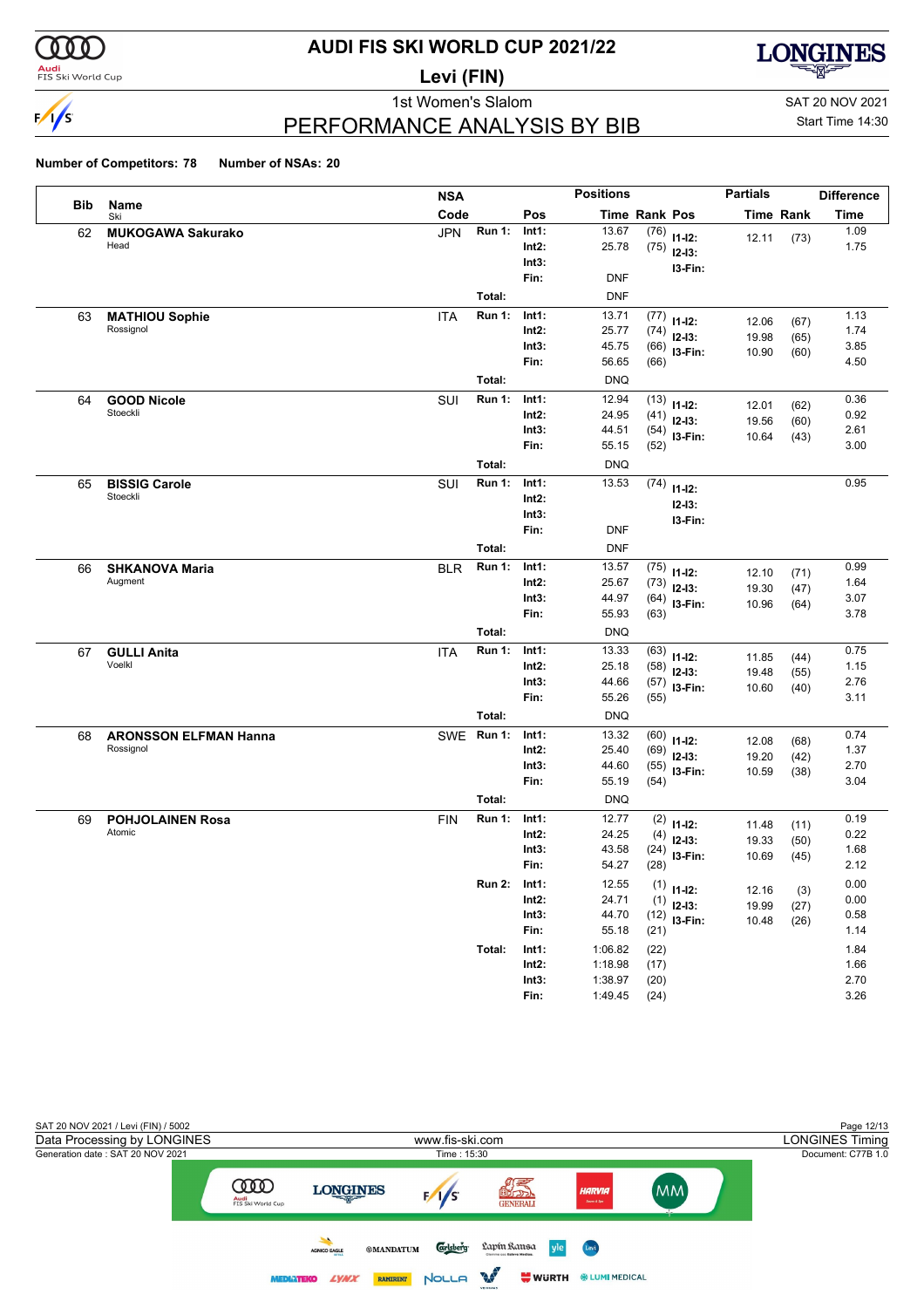

#### **Audi**<br>FIS Ski World Cup

# **AUDI FIS SKI WORLD CUP 2021/22**

**Levi (FIN)**



### PERFORMANCE ANALYSIS BY BIB

1st Women's Slalom Sattle and SAT 20 NOV 2021 Start Time 14:30

|            |                                                   | <b>NSA</b> |                   |          | <b>Positions</b>     |      |                   | <b>Partials</b> |                  | <b>Difference</b> |
|------------|---------------------------------------------------|------------|-------------------|----------|----------------------|------|-------------------|-----------------|------------------|-------------------|
| <b>Bib</b> | Name<br>Ski                                       | Code       |                   | Pos      | <b>Time Rank Pos</b> |      |                   |                 | <b>Time Rank</b> | Time              |
| 70         | <b>VANREUSEL Kim</b>                              | <b>BEL</b> | Run 1:            | Int1:    | 13.39                | (69) | $11 - 12$ :       | 12.15           | (74)             | 0.81              |
|            | Salomon                                           |            |                   | $Int2$ : | 25.54                | (71) | $12-13:$          | 20.24           | (68)             | 1.51              |
|            |                                                   |            |                   | Int3:    | 45.78                | (67) | I3-Fin:           | 10.90           | (60)             | 3.88              |
|            |                                                   |            |                   | Fin:     | 56.68                | (67) |                   |                 |                  | 4.53              |
|            |                                                   |            | Total:            |          | <b>DNQ</b>           |      |                   |                 |                  |                   |
| 71         | <b>KANG Youngseo</b>                              | <b>KOR</b> | <b>Run 1:</b>     | Int1:    | 13.49                | (73) | $11 - 12$ :       | 12.56           | (76)             | 0.91              |
|            | Dynastar                                          |            |                   | $Int2$ : | 26.05                | (76) | $12-13:$          | 20.04           | (67)             | 2.02              |
|            |                                                   |            |                   | Int3:    | 46.09                | (68) | I3-Fin:           | 11.26           | (68)             | 4.19              |
|            |                                                   |            |                   | Fin:     | 57.35                | (69) |                   |                 |                  | 5.20              |
|            |                                                   |            | Total:            |          | <b>DNQ</b>           |      |                   |                 |                  |                   |
| 72         | <b>LAMURE Marie</b>                               | <b>FRA</b> | <b>Run 1:</b>     | Int1:    | 13.17                | (50) | $11 - 12$ :       | 12.10           | (71)             | 0.59              |
|            | Rossignol                                         |            |                   | $Int2$ : | 25.27                | (64) | $12-13:$          | 20.88           | (69)             | 1.24              |
|            |                                                   |            |                   | Int3:    | 46.15                | (69) | I3-Fin:           | 10.76           | (51)             | 4.25              |
|            |                                                   |            |                   | Fin:     | 56.91                | (68) |                   |                 |                  | 4.76              |
|            |                                                   |            | Total:            |          | <b>DNQ</b>           |      |                   |                 |                  |                   |
| 73         | <b>HAKALA Kia-Emilia</b>                          | <b>FIN</b> | <b>Run 1:</b>     | Int1:    |                      |      | $11 - 12$ :       |                 |                  |                   |
|            | Atomic                                            |            |                   | $Int2$ : |                      |      | $12 - 13:$        |                 |                  |                   |
|            |                                                   |            |                   | Int3:    |                      |      | I3-Fin:           |                 |                  |                   |
|            |                                                   |            |                   | Fin:     | <b>DNS</b>           |      |                   |                 |                  |                   |
|            |                                                   |            | Total:            |          | <b>DNS</b>           |      |                   |                 |                  |                   |
| 74         | <b>MONSEN Marte</b>                               | <b>NOR</b> | <b>Run 1:</b>     | Int1:    | 13.38                | (66) | $11 - 12$ :       | 11.89           | (50)             | 0.80              |
|            | Rossignol                                         |            |                   | $Int2$ : | 25.27                | (64) | $12-13:$          | 19.96           | (64)             | 1.24              |
|            |                                                   |            |                   | Int3:    | 45.23                | (65) | I3-Fin:           | 10.97           | (65)             | 3.33              |
|            |                                                   |            |                   | Fin:     | 56.20                | (64) |                   |                 |                  | 4.05              |
|            |                                                   |            | Total:            |          | <b>DNQ</b>           |      |                   |                 |                  |                   |
| 75         | <b>PYKALAINEN Erika</b>                           | <b>FIN</b> | <b>Run 1:</b>     | Int1:    | 13.38                | (66) | $11 - 12$ :       | 12.08           | (68)             | 0.80              |
|            | Atomic                                            |            |                   | $Int2$ : | 25.46                | (70) | $12 - 13:$        |                 |                  | 1.43              |
|            |                                                   |            |                   | Int3:    |                      |      | I3-Fin:           |                 |                  |                   |
|            |                                                   |            |                   | Fin:     | <b>DNF</b>           |      |                   |                 |                  |                   |
|            |                                                   |            | Total:            |          | <b>DNF</b>           |      |                   |                 |                  |                   |
| 76         | <b>HENRIKSSON Charlotte</b>                       | <b>FIN</b> | <b>Run 1:</b>     | Int1:    | 13.03                | (27) | $11 - 12$ :       | 11.94           | (56)             | 0.45              |
|            | Atomic                                            |            |                   | $Int2$ : | 24.97                | (44) | $12-13:$          | 21.19           | (70)             | 0.94              |
|            |                                                   |            |                   | Int3:    | 46.16                | (70) | I3-Fin:           | 11.36           | (69)             | 4.26              |
|            |                                                   |            |                   | Fin:     | 57.52                | (70) |                   |                 |                  | 5.37              |
|            |                                                   |            | Total:            |          | <b>DNQ</b>           |      |                   |                 |                  |                   |
| 77         | <b>BRUNNER Stephanie</b>                          | <b>AUT</b> | <b>Run 1:</b>     | Int1:    | 13.32                | (60) | $11 - 12$ :       | 11.91           | (53)             | 0.74              |
|            | Atomic                                            |            |                   | $Int2$ : | 25.23                | (62) | $12 - 13:$        | 19.18           | (40)             | 1.20              |
|            |                                                   |            |                   | Int3:    | 44.41                | (49) | I3-Fin:           | 11.88           | (70)             | 2.51              |
|            |                                                   |            |                   | Fin:     | 56.29                | (65) |                   |                 |                  | 4.14              |
|            |                                                   |            | Total:            |          | <b>DNQ</b>           |      |                   |                 |                  |                   |
| 78         | <b>PALLARI Riia</b>                               | <b>FIN</b> | <b>Run 1:</b>     | Int1:    | 13.39                | (69) | $11 - 12$ :       | 11.93           | (55)             | 0.81              |
|            |                                                   |            |                   | Int2:    | 25.32                | (68) | $12-13:$          | 19.55           | (59)             | 1.29              |
|            |                                                   |            |                   | Int3:    | 44.87                | (63) | I3-Fin:           | 10.77           | (52)             | 2.97              |
|            |                                                   |            |                   | Fin:     | 55.64                | (61) |                   |                 |                  | 3.49              |
|            |                                                   |            | Total:            |          | <b>DNQ</b>           |      |                   |                 |                  |                   |
|            |                                                   |            |                   |          |                      |      |                   |                 |                  |                   |
|            | Intermediate Time Positions:<br>$Int. 1 = Inter1$ |            | $Int. 2 = Inter2$ |          |                      |      | Int. $3 =$ Inter3 |                 |                  |                   |

| Legend:    |                |            |                 |            |                                |            |        |  |
|------------|----------------|------------|-----------------|------------|--------------------------------|------------|--------|--|
| <b>DNF</b> | Did Not Finish | <b>DNQ</b> | Did not qualify | <b>DNS</b> | Did Not Start                  | <b>Fin</b> | Finish |  |
| $ $ Int    | Intermediate   | IX         | Intermediate x  | Pos.       | Intermediate or speed position |            |        |  |

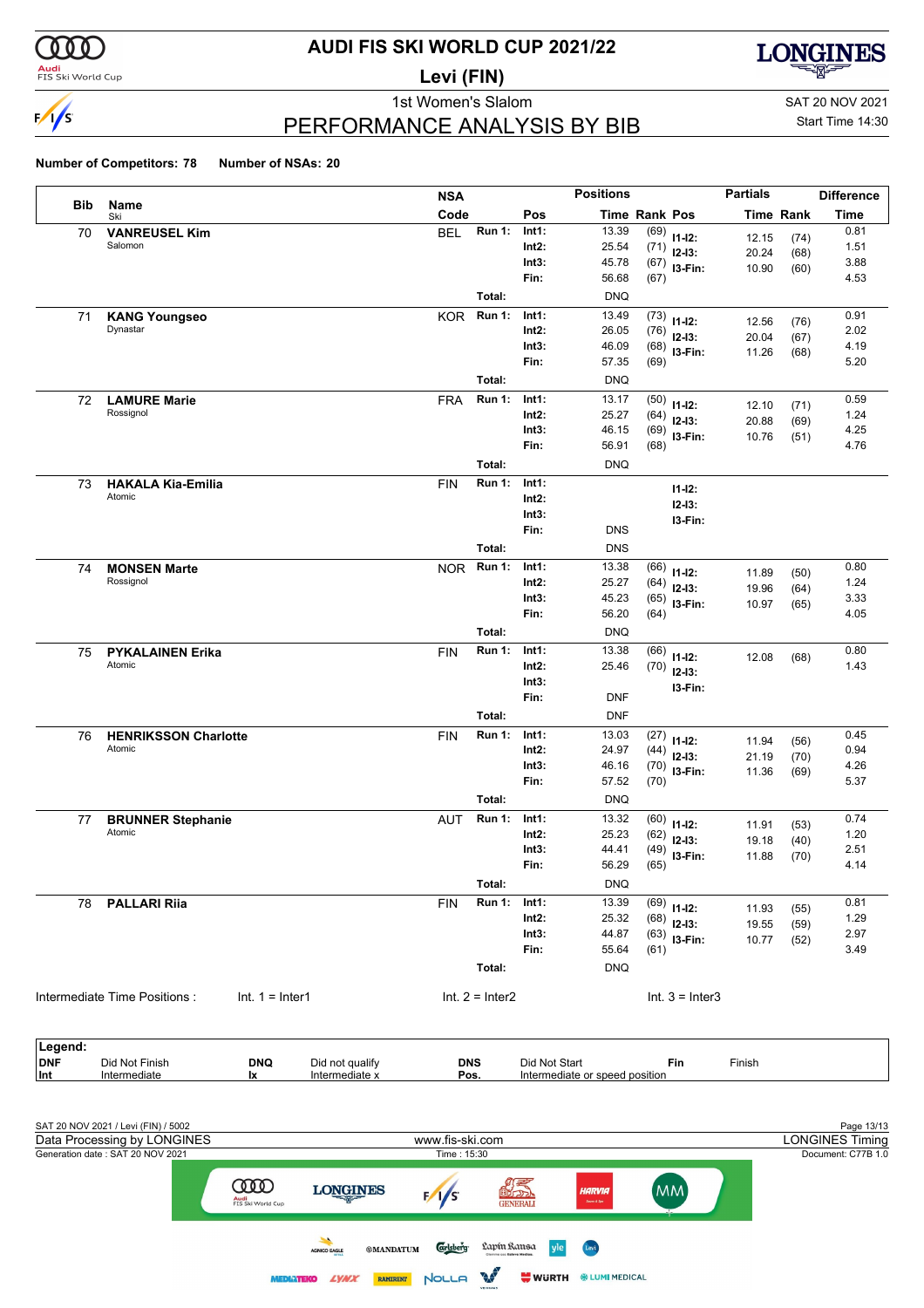

### **Audi**<br>FIS Ski World Cup

### **AUDI FIS SKI WORLD CUP 2021/22**

**Levi (FIN)**



1st Women's Slalom

### FIS WORLD CUP STANDINGS

**Number of Competitors: 27, Number of NSAs: 14** 20 NOV 2021 Levi (FIN)

| Rank | <b>FIS</b><br>Code | <b>Name</b>                  | <b>NSA</b><br>Code | 1   | <b>WC</b><br><b>Points</b> | Diff. |
|------|--------------------|------------------------------|--------------------|-----|----------------------------|-------|
| 1    | 705423             | <b>VLHOVA Petra</b>          | <b>SVK</b>         | 100 | 100                        |       |
| 2    | 6535237            | <b>SHIFFRIN Mikaela</b>      | <b>USA</b>         | 80  | 80                         | 20    |
| 3    | 206355             | <b>DUERR Lena</b>            | <b>GER</b>         | 60  | 60                         | 40    |
| 4    | 565463             | <b>SLOKAR Andreja</b>        | <b>SLO</b>         | 50  | 50                         | 50    |
| 5    | 506146             | <b>SWENN LARSSON Anna</b>    | <b>SWE</b>         | 45  | 45                         | 55    |
| 6    | 56388              | <b>LIENSBERGER Katharina</b> | <b>AUT</b>         | 40  | 40                         | 60    |
| 7    | 516280             | <b>HOLDENER Wendy</b>        | SUI                | 36  | 36                         | 64    |
| 8    | 516284             | <b>GISIN Michelle</b>        | <b>SUI</b>         | 32  | 32                         | 68    |
| 9    | 506399             | <b>HECTOR Sara</b>           | <b>SWE</b>         | 29  | 29                         | 71    |
| 10   | 426193             | <b>STJERNESUND Th.</b>       | <b>NOR</b>         | 26  | 26                         | 74    |
| 11   | 565401             | <b>BUCIK Ana</b>             | <b>SLO</b>         | 24  | 24                         | 76    |
| 12   | 56253              | <b>HUBER Katharina</b>       | <b>AUT</b>         | 22  | 22                         | 78    |
| 13   | 155728             | <b>DUBOVSKA Martina</b>      | <b>CZE</b>         | 20  | 20                         | 80    |
| 14   | 507168             | <b>AICHER Emma</b>           | <b>GER</b>         | 18  | 18                         | 82    |
| 14   | 107798             | <b>NULLMEYER Ali</b>         | <b>CAN</b>         | 18  | 18                         | 82    |
| 16   | 565491             | <b>DVORNIK Neja</b>          | <b>SLO</b>         | 15  | 15                         | 85    |
| 17   | 107427             | <b>ST-GERMAIN Laurence</b>   | CAN                | 14  | 14                         | 86    |
| 18   | 385096             | <b>POPOVIC Leona</b>         | <b>CRO</b>         | 13  | 13                         | 87    |
| 19   | 56333              | <b>MAIR Chiara</b>           | <b>AUT</b>         | 12  | 12                         | 88    |
| 20   | 106961             | <b>MIELZYNSKI Erin</b>       | <b>CAN</b>         | 11  | 11                         | 89    |
| 21   | 299699             | <b>PETERLINI Martina</b>     | <b>ITA</b>         | 10  | 10                         | 90    |
| 22   | 56315              | <b>TRUPPE Katharina</b>      | <b>AUT</b>         | 9   | 9                          | 91    |
| 23   | 506583             | <b>SAEFVENBERG Charlotta</b> | <b>SWE</b>         | 8   | 8                          | 92    |
| 24   | 185493             | <b>POHJOLAINEN Rosa</b>      | <b>FIN</b>         | 7   | 7                          | 93    |
| 25   | 355061             | <b>HILZINGER Jessica</b>     | <b>GER</b>         | 6   | 6                          | 94    |
| 26   | 196806             | <b>NOENS Nastasia</b>        | <b>FRA</b>         | 5   | 5                          | 95    |
| 27   | 56367              | <b>GALLHUBER Katharina</b>   | <b>AUT</b>         | 4   | 4                          | 96    |

| ∣Legend: |           |       |                   |    |           |          |
|----------|-----------|-------|-------------------|----|-----------|----------|
| . .      | No points | Diff. | <b>Difference</b> | WC | World Cup |          |
|          |           |       |                   |    |           |          |
|          |           |       |                   |    |           |          |
|          |           |       |                   |    |           | Page 1/1 |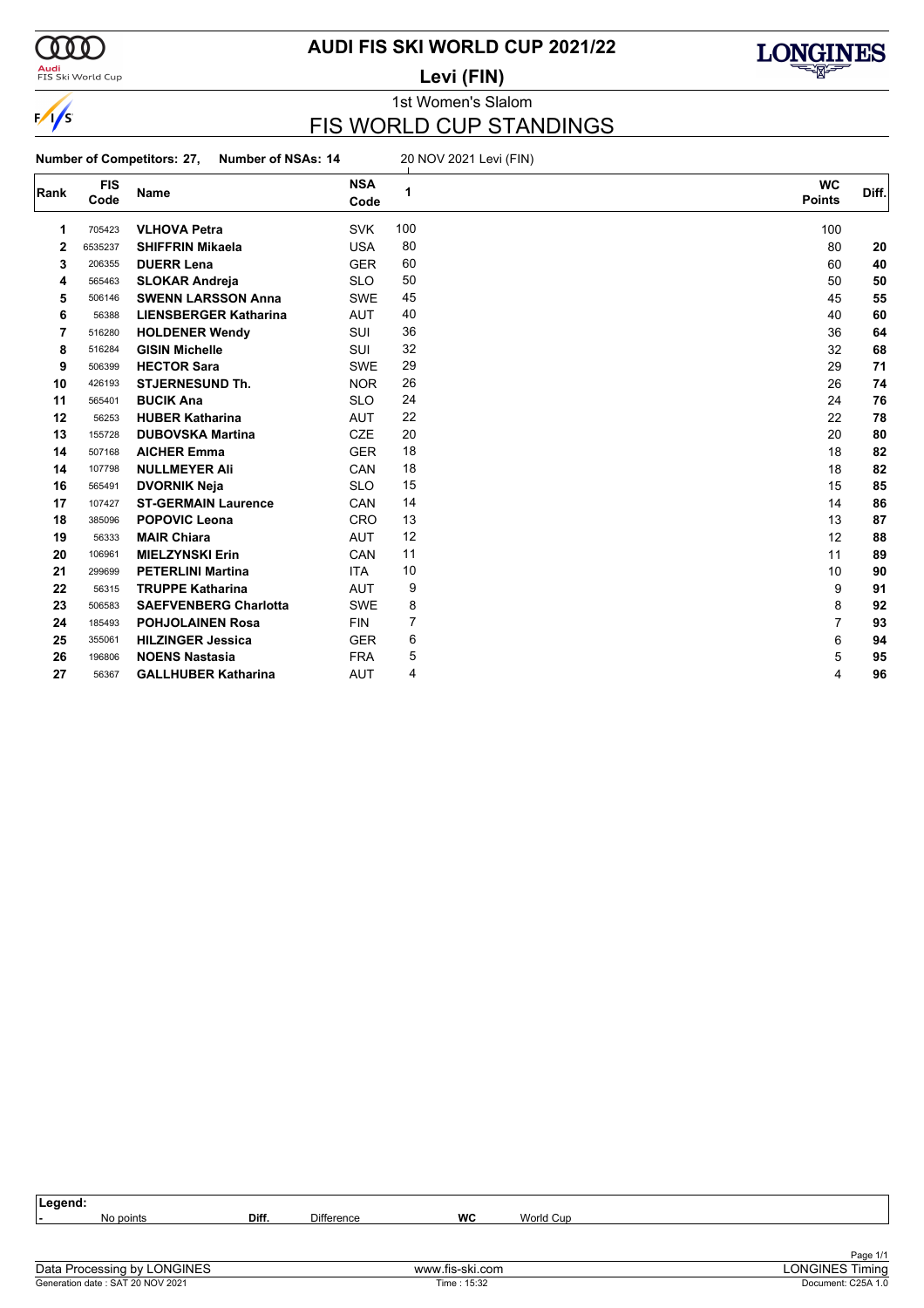

### <mark>Audi</mark><br>FIS Ski World Cup

### **AUDI FIS SKI WORLD CUP 2021/22**

**Levi (FIN)**



### 1st Women's Slalom OVERALL FIS WORLD CUP STANDINGS

|          | <b>FIS</b>      |                                             | <b>NSA</b>        | <b>WC</b>     | Diff.      | DH                                                   | <b>SL</b>                           | GS                                                   | SG                       | <b>AC</b>                                            | <b>PAR</b>               |
|----------|-----------------|---------------------------------------------|-------------------|---------------|------------|------------------------------------------------------|-------------------------------------|------------------------------------------------------|--------------------------|------------------------------------------------------|--------------------------|
| Rank     | Code            | Name                                        | Code              | <b>Points</b> |            | 0 races                                              | 1 race                              | 1 race                                               | 0 races                  | 0 races                                              | 1 race                   |
| 1        | 6535237         | <b>SHIFFRIN Mikaela</b>                     | <b>USA</b>        | 180           |            | $\overline{\phantom{a}}$                             | 80<br>(2)                           | 100<br>(1)                                           |                          | $\qquad \qquad \blacksquare$                         |                          |
| 2        | 565463          | <b>SLOKAR Andreja</b>                       | <b>SLO</b>        | 168           | 12         | $\blacksquare$                                       | (4)<br>50                           | 18<br>(14)                                           | $\overline{\phantom{a}}$ | $\blacksquare$                                       | 100<br>(1)               |
| 3        | 705423          | <b>VLHOVA Petra</b>                         | <b>SVK</b>        | 160           | 20         | $\overline{\phantom{a}}$                             | 100<br>(1)                          | (3)<br>60                                            |                          | $\overline{\phantom{0}}$                             |                          |
| 4        | 426193          | <b>STJERNESUND Th.</b>                      | <b>NOR</b>        | 118           | 62         | $\overline{\phantom{0}}$                             | 26 (10)                             | 12 (19)                                              |                          | $\overline{\phantom{0}}$                             | 80<br>(2)                |
| 5        | 56388           | <b>LIENSBERGER Katharina</b>                | AUT               | 105           | 75         | $\overline{\phantom{a}}$                             | 40<br>(6)                           | (4)<br>50                                            | $\overline{\phantom{a}}$ | $\blacksquare$                                       | 15<br>(16)               |
| 6        | 516138          | <b>GUT-BEHRAMI Lara</b>                     | SUI               | 96            | 84         | $\overline{\phantom{a}}$                             |                                     | 80<br>(2)                                            |                          |                                                      | 16<br>(15)               |
| 6        | 206355          | <b>DUERR Lena</b>                           | <b>GER</b>        | 96            | 84         | $\overline{\phantom{0}}$                             | 60<br>(3)                           | $\overline{a}$                                       |                          | $\overline{\phantom{0}}$                             | 36<br>(7)                |
| 6        | 506399          | <b>HECTOR Sara</b>                          | <b>SWE</b>        | 96            | 84         | $\overline{\phantom{a}}$                             | 29<br>(9)                           | 22 (12)                                              | $\overline{\phantom{a}}$ | $\blacksquare$                                       | 45<br>(5)                |
| 9        | 426187          | <b>LYSDAHL Kristin</b>                      | <b>NOR</b>        | 60            | 120        |                                                      |                                     |                                                      |                          |                                                      | (3)<br>60                |
| 10       | 426043          | <b>TVIBERG Maria Therese</b>                | <b>NOR</b>        | 52            | 128        | $\overline{\phantom{a}}$                             |                                     | (5)<br>45                                            |                          | $\overline{\phantom{a}}$                             | 7(24)                    |
| 11       | 299276          | <b>BASSINO Marta</b>                        | ITA               | 50            | 130        | $\blacksquare$                                       | $\overline{\phantom{a}}$            | $\overline{\phantom{a}}$                             | $\overline{\phantom{a}}$ | $\blacksquare$                                       | (4)<br>50                |
| 12       | 506146          | <b>SWENN LARSSON Anna</b>                   | <b>SWE</b>        | 45            | 135        |                                                      | 45<br>(5)                           | $\overline{\phantom{a}}$                             |                          |                                                      | $\overline{\phantom{a}}$ |
| 13       | 56217           | <b>BRUNNER Stephanie</b>                    | <b>AUT</b>        | 43            | 137        | $\overline{\phantom{0}}$                             |                                     | 14 (17)                                              |                          | $\overline{\phantom{0}}$                             | 29<br>(9)                |
| 14       | 565373          | <b>ROBNIK Tina</b>                          | <b>SLO</b>        | 41            | 139        | $\blacksquare$                                       | $\overline{\phantom{a}}$            | 9<br>(22)                                            | $\overline{\phantom{a}}$ | $\blacksquare$                                       | (8)<br>32                |
| 15       | 565471          | <b>HROVAT Meta</b>                          | <b>SLO</b>        | 40            | 140        |                                                      |                                     | 40<br>(6)                                            |                          |                                                      |                          |
| 15       | 426324          | <b>MONSEN Marte</b>                         | <b>NOR</b>        | 40            | 140        | $\overline{\phantom{0}}$                             | $\overline{\phantom{a}}$            | $\overline{a}$                                       |                          | $\overline{\phantom{0}}$                             | 40<br>(6)                |
| 17       | 516284          | <b>GISIN Michelle</b>                       | SUI               | 38            | 142        | $\overline{\phantom{a}}$                             | 32<br>(8)                           | 6<br>(25)                                            |                          | $\overline{\phantom{a}}$                             | $\overline{\phantom{a}}$ |
| 18       | 107613          | <b>GRENIER Valerie</b>                      | CAN               | 36            | 144        |                                                      | $\overline{\phantom{a}}$            | 36<br>(7)                                            |                          |                                                      |                          |
| 18       | 516280          | <b>HOLDENER Wendy</b>                       | SUI               | 36            | 144        | $\overline{\phantom{0}}$                             | 36<br>(7)                           | ٠                                                    |                          | $\overline{\phantom{0}}$                             |                          |
| 18       | 197124          | <b>FRASSE SOMBET Coralie</b>                | <b>FRA</b>        | 36            | 144        | $\blacksquare$                                       | $\overline{\phantom{a}}$            | 10(21)                                               | $\overline{\phantom{a}}$ | $\overline{\phantom{a}}$                             | 26 (10)                  |
| 21       | 196928          | <b>WORLEY Tessa</b>                         | <b>FRA</b>        | 32            | 148        |                                                      |                                     | 32<br>(8)                                            |                          |                                                      |                          |
| 22       | 6535773         | <b>O BRIEN Nina</b>                         | <b>USA</b>        | 30            | 150        | $\overline{\phantom{0}}$                             |                                     | 29<br>(9)                                            |                          | $\overline{\phantom{0}}$                             | 1(30)                    |
| 22       | 507168          | <b>AICHER Emma</b>                          | <b>GER</b>        | 30            | 150        | $\overline{\phantom{a}}$                             | 18 (14)                             | $\overline{\phantom{a}}$                             | $\overline{\phantom{a}}$ | $\overline{\phantom{a}}$                             | 12 (19)                  |
| 24       | 516283          | <b>ELLENBERGER Andrea</b>                   | SUI               | 29            | 151        |                                                      | $\overline{\phantom{a}}$            | 7(24)                                                |                          |                                                      | 22 (12)                  |
| 25       | 56087           | <b>SIEBENHOFER Ramona</b>                   | AUT               | 26            | 154        | $\overline{\phantom{0}}$                             |                                     | 26 (10)                                              |                          | $\overline{a}$                                       |                          |
| 26       | 565401          | <b>BUCIK Ana</b>                            | <b>SLO</b>        | 24            | 156        | $\overline{\phantom{a}}$                             | 24 (11)                             | $\overline{\phantom{a}}$                             | $\blacksquare$           | $\blacksquare$                                       |                          |
| 26       | 435334          | <b>GASIENICA-DANI.</b>                      | POL               | 24            | 156        |                                                      |                                     |                                                      |                          |                                                      | 24 (11)                  |
| 26       | 415232          | <b>ROBINSON Alice</b>                       | NZL               | 24            | 156        | $\overline{\phantom{0}}$                             |                                     | 24 (11)                                              |                          | $\overline{\phantom{0}}$                             |                          |
| 26       | 56315           | <b>TRUPPE Katharina</b>                     | AUT               | 24            | 156        | $\blacksquare$                                       | 9(22)                               | 4 (27)                                               | $\blacksquare$           | $\overline{a}$                                       | 11(20)                   |
| 30       | 56253           | <b>HUBER Katharina</b>                      | <b>AUT</b>        | 22            | 158        | $\overline{\phantom{0}}$                             | 22 (12)                             | $\overline{\phantom{0}}$                             |                          |                                                      |                          |
| 31       | 155728          | <b>DUBOVSKA Martina</b>                     | CZE               | 20            | 160        | $\overline{\phantom{0}}$                             | 20 (13)                             |                                                      |                          |                                                      |                          |
| 31       | 56373           | <b>MOERZINGER Elisa</b>                     | AUT               | 20            | 160        | $\blacksquare$                                       | $\overline{\phantom{a}}$            | $\overline{\phantom{a}}$                             |                          | $\overline{\phantom{a}}$                             | 20 (13)                  |
| 31<br>31 | 225525<br>56333 | <b>TILLEY Alex</b>                          | <b>GBR</b>        | 20            | 160<br>160 |                                                      |                                     | 20 (13)                                              |                          |                                                      |                          |
| 35       | 516407          | <b>MAIR Chiara</b><br><b>KASPER Vanessa</b> | <b>AUT</b><br>SUI | 20<br>18      | 162        | $\overline{\phantom{0}}$<br>$\overline{\phantom{a}}$ | 12 (19)<br>$\overline{\phantom{a}}$ | $\overline{\phantom{0}}$<br>$\overline{\phantom{0}}$ | $\overline{\phantom{a}}$ | $\overline{\phantom{0}}$<br>$\overline{\phantom{a}}$ | 8(23)                    |
| 35       | 107798          | <b>NULLMEYER Ali</b>                        | CAN               | 18            | 162        |                                                      | 18 (14)                             | $\overline{\phantom{a}}$                             |                          |                                                      | 18 (14)                  |
| 37       | 56174           | <b>HAASER Ricarda</b>                       | AUT               | 16            | 164        | $\overline{\phantom{0}}$                             | $\overline{\phantom{a}}$            | 16 (15)                                              |                          | $\overline{\phantom{0}}$                             |                          |
| 37       | 6536392         | <b>HURT A J</b>                             | USA               | 16            | 164        | $\blacksquare$                                       | $\overline{\phantom{a}}$            | 11(20)                                               | $\overline{\phantom{a}}$ | $\blacksquare$                                       | 5(26)                    |
| 39       | 565491          | <b>DVORNIK Neja</b>                         | <b>SLO</b>        | 15            | 165        |                                                      | 15 (16)                             | $\blacksquare$                                       |                          |                                                      |                          |
| 39       | 298323          | <b>GOGGIA Sofia</b>                         | ITA               | 15            | 165        | $\overline{\phantom{0}}$                             |                                     | 15 (16)                                              |                          |                                                      |                          |
| 41       | 107427          | <b>ST-GERMAIN Laurence</b>                  | CAN               | 14            | 166        | $\overline{a}$                                       | 14 (17)                             | $\overline{\phantom{a}}$                             |                          |                                                      |                          |
| 41       | 516268          | <b>WILD Simone</b>                          | SUI               | 14            | 166        | $\overline{a}$                                       | $\blacksquare$                      | $\blacksquare$                                       |                          |                                                      | 14 (17)                  |
| 43       | 206497          | <b>FILSER Andrea</b>                        | <b>GER</b>        | 13            | 167        |                                                      |                                     | ٠                                                    |                          |                                                      | 13(18)                   |
| 43       | 425929          | <b>MOWINCKEL Ragnhild</b>                   | <b>NOR</b>        | 13            | 167        |                                                      |                                     | 13 (18)                                              |                          |                                                      |                          |
| 43       | 385096          | <b>POPOVIC Leona</b>                        | CRO               | 13            | 167        |                                                      | 13 (18)                             | $\overline{a}$                                       |                          |                                                      |                          |
| 46       | 106961          | <b>MIELZYNSKI Erin</b>                      | CAN               | 11            | 169        | ٠                                                    | 11(20)                              |                                                      |                          | ۰                                                    |                          |
| 47       | 197616          | <b>ALPHAND Estelle</b>                      | <b>SWE</b>        | 10            | 170        | ٠                                                    |                                     |                                                      |                          |                                                      | 10(21)                   |
| 47       | 299699          | <b>PETERLINI Martina</b>                    | <b>ITA</b>        | 10            | 170        |                                                      | 10(21)                              |                                                      |                          |                                                      |                          |
| 49       | 197651          | <b>DIREZ Clara</b>                          | <b>FRA</b>        | 9             | 171        | $\overline{\phantom{0}}$                             |                                     |                                                      |                          | $\overline{\phantom{a}}$                             | 9(22)                    |
| 50       | 539909          | <b>MOLTZAN Paula</b>                        | <b>USA</b>        | 8             | 172        | $\overline{\phantom{a}}$                             |                                     | 8<br>(23)                                            |                          | Ĭ.                                                   |                          |
| 50       | 506583          | <b>SAEFVENBERG Charlotta</b>                | <b>SWE</b>        | 8             | 172        |                                                      | 8(23)                               |                                                      |                          |                                                      |                          |
| 52       | 185493          | <b>POHJOLAINEN Rosa</b>                     | <b>FIN</b>        | 7             | 173        | ٠                                                    | 7(24)                               |                                                      |                          | ۰                                                    |                          |
| 52       | 56367           | <b>GALLHUBER Katharina</b>                  | <b>AUT</b>        | 7             | 173        |                                                      | 4(27)                               |                                                      |                          |                                                      | 3(28)                    |
| 54       | 355061          | <b>HILZINGER Jessica</b>                    | <b>GER</b>        | 6             | 174        |                                                      | 6(25)                               |                                                      |                          |                                                      |                          |
| 54       | 516562          | <b>RAST Camille</b>                         | SUI               | 6             | 174        | $\overline{\phantom{a}}$                             |                                     |                                                      |                          | $\overline{a}$                                       | 6(25)                    |
| 56       | 507109          | <b>ARONSSON ELFMAN Hanna</b>                | <b>SWE</b>        | 5             | 175        |                                                      |                                     | 5<br>(26)                                            |                          | ۰                                                    |                          |
| 56       | 196806          | <b>NOENS Nastasia</b>                       | <b>FRA</b>        | 5             | 175        |                                                      | 5(26)                               |                                                      |                          |                                                      |                          |
| 58       | 516394          | <b>SUTER Jasmina</b>                        | SUI               | 4             | 176        | $\overline{\phantom{a}}$                             |                                     |                                                      |                          | $\overline{\phantom{a}}$                             | 4(27)                    |
| 59       | 206532          | <b>SCHMOTZ Marlene</b>                      | <b>GER</b>        | 3             | 177        |                                                      |                                     | 3<br>(28)                                            |                          |                                                      |                          |
| 60       | 56392           | <b>GRITSCH Franziska</b>                    | <b>AUT</b>        | $\mathbf{2}$  | 178        |                                                      |                                     |                                                      |                          |                                                      | 2(29)                    |
| Legend:  |                 |                                             |                   |               |            |                                                      |                                     |                                                      |                          |                                                      |                          |
|          | No points       | АC                                          | Alpine Combined   |               | DH         | Downhill                                             |                                     | Diff.                                                |                          | Difference                                           |                          |
| GS       |                 | Giant Slalom<br><b>PAR</b>                  | Parallel          |               | SG         | Super-G                                              |                                     | SL                                                   | Slalom                   |                                                      |                          |
| WC       | World Cup       |                                             |                   |               |            |                                                      |                                     |                                                      |                          |                                                      |                          |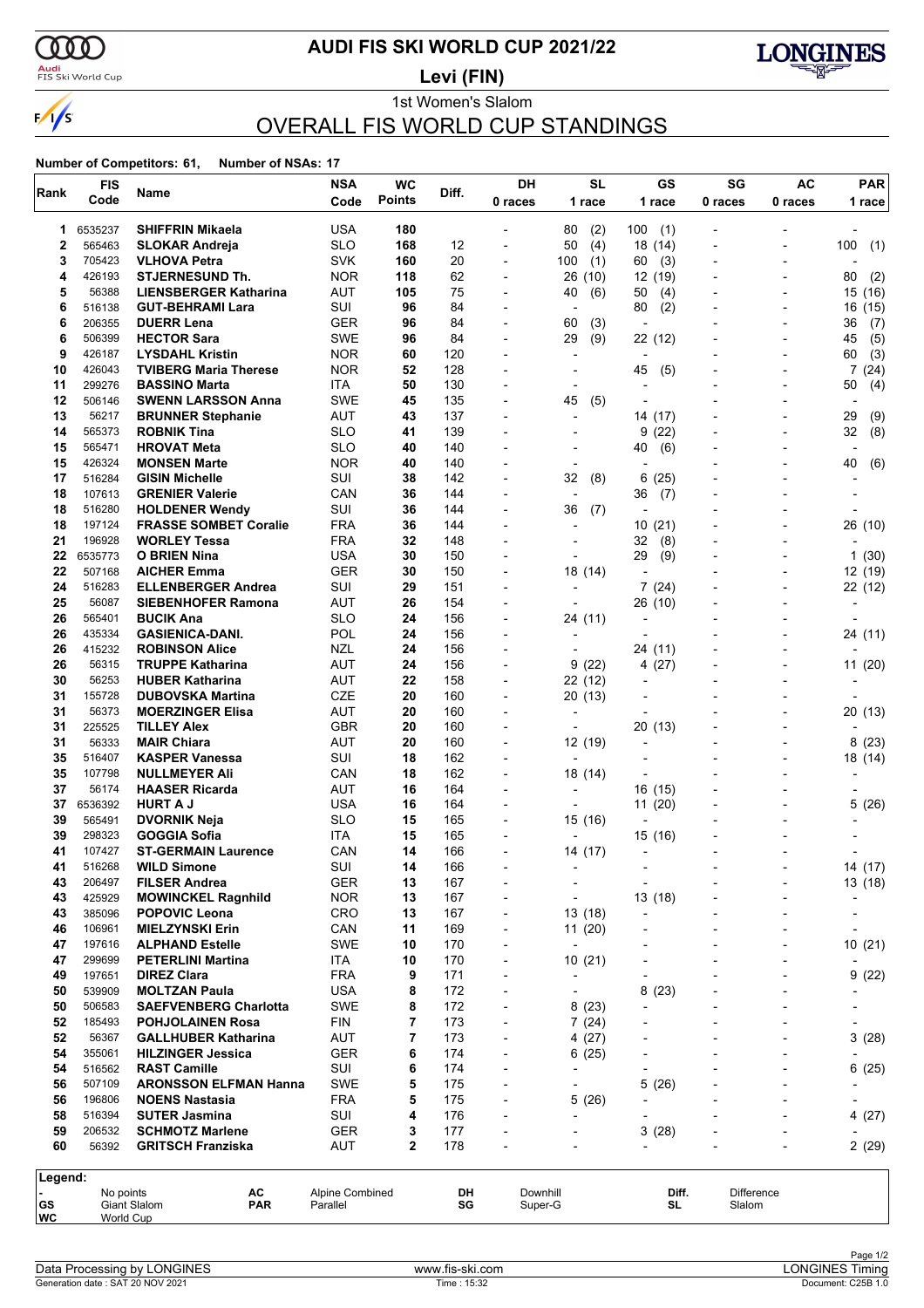

### <mark>Audi</mark><br>FIS Ski World Cup

## **AUDI FIS SKI WORLD CUP 2021/22**

**Levi (FIN)**



1st Women's Slalom

### OVERALL FIS WORLD CUP STANDINGS

| <b>Number of Competitors: 61,</b> | <b>Number of NSAs: 17</b> |
|-----------------------------------|---------------------------|
|                                   |                           |

| Rank | טוח<br>Code | <b>Name</b>                 | <b>NSA</b><br>Code | WC<br><b>Points</b> | Diff. | DH<br>races              | SL<br>race               | GS<br>race | SG<br>0 races            | AC<br>0 races            | PAR<br>race l |
|------|-------------|-----------------------------|--------------------|---------------------|-------|--------------------------|--------------------------|------------|--------------------------|--------------------------|---------------|
| 60   | 426100      | <b>HOLTMANN Mina Fuerst</b> | <b>NOR</b>         |                     | 178   | $\overline{\phantom{0}}$ | $\overline{\phantom{a}}$ | (29)       | $\overline{\phantom{0}}$ | $\overline{\phantom{0}}$ |               |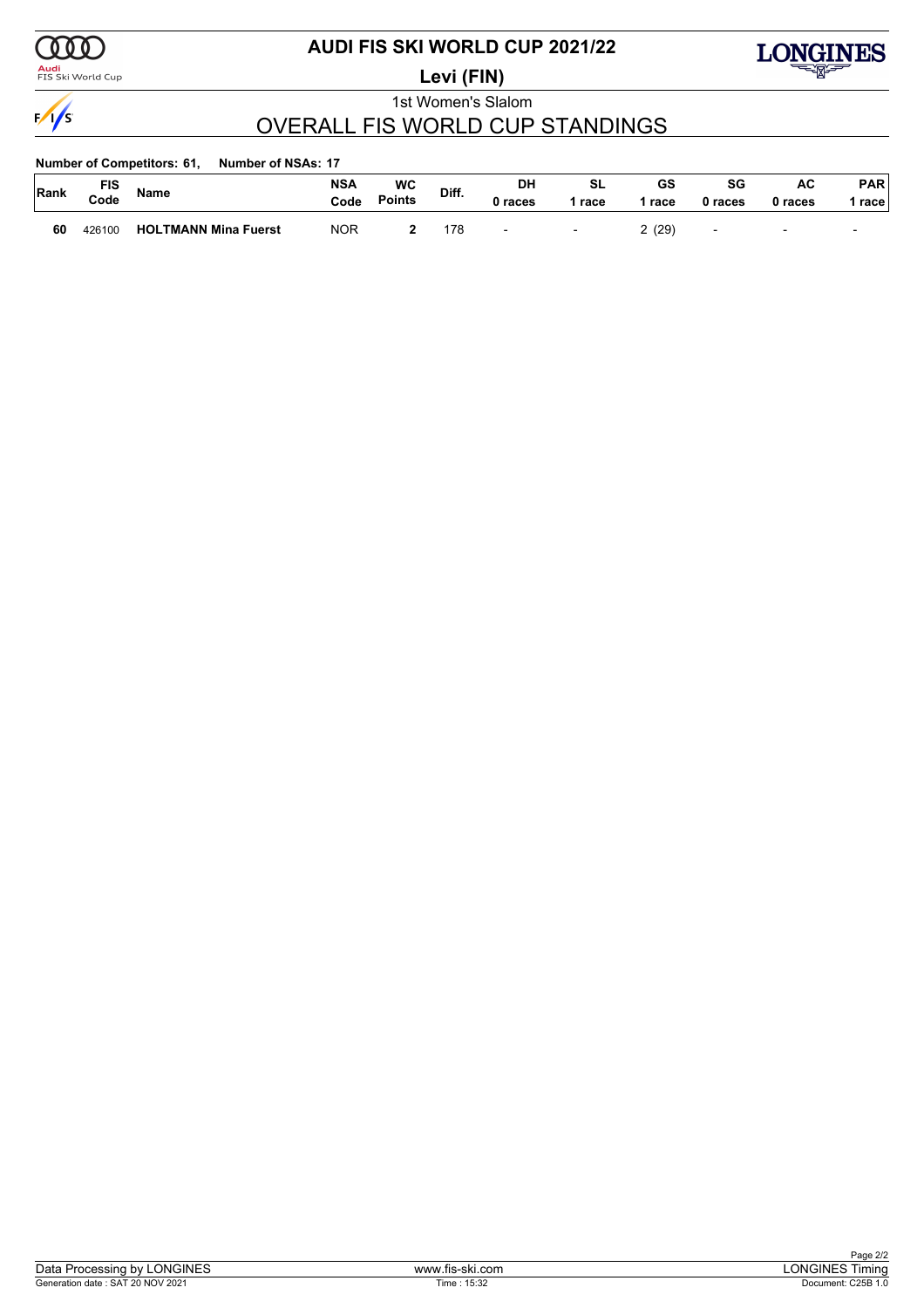

<mark>Audi</mark><br>FIS Ski World Cup

### **AUDI FIS SKI WORLD CUP 2021/22 Levi (FIN)**



1st Women's Slalom

FIS WCSL LIST

#### **Number of Competitors: 61, Number of NSAs: 16** 20 NOV 2021 Levi (FIN)

| Rank     | <b>FIS</b><br>Code | Name                                            | <b>NSA</b><br>Code | 1                        |           | Base - $X + Y =$ |                          | <b>WCSL-SL</b> |
|----------|--------------------|-------------------------------------------------|--------------------|--------------------------|-----------|------------------|--------------------------|----------------|
| 1        | 705423             | <b>VLHOVA Petra</b>                             | <b>SVK</b>         | 100                      | 732       | 73               | 100                      | 759            |
| 2        | 56388              | <b>LIENSBERGER Katharina</b>                    | AUT                | 40                       | 790       | 79               | 40                       | 751            |
| 3        | 6535237            | <b>SHIFFRIN Mikaela</b>                         | <b>USA</b>         | 80                       | 715       | 72               | 80                       | 723            |
| 4        | 516284             | <b>GISIN Michelle</b>                           | SUI                | 32                       | 491       | 49               | 32                       | 474            |
| 5        | 516280             | <b>HOLDENER Wendy</b>                           | SUI                | 36                       | 465       | 47               | 36                       | 454            |
| 6        | 206355             | <b>DUERR Lena</b>                               | <b>GER</b>         | 60                       | 253       | 25               | 60                       | 288            |
| 7        | 506146             | <b>SWENN LARSSON Anna</b>                       | SWE                | 45                       | 224       | 22               | 45                       | 247            |
| 8        | 426187             | <b>LYSDAHL Kristin</b>                          | <b>NOR</b>         | $\overline{a}$           | 263       | 26               | $\overline{\phantom{a}}$ | 237            |
| 9        | 56333              | <b>MAIR Chiara</b>                              | <b>AUT</b>         | 12                       | 233       | 23               | 12                       | 222            |
| 10       | 107427             | <b>ST-GERMAIN Laurence</b>                      | CAN                | 14                       | 224       | 22               | 14                       | 216            |
| 11       | 155728             | <b>DUBOVSKA Martina</b>                         | CZE                | 20                       | 188       | 19               | 20                       | 189            |
| 12       | 565463             | <b>SLOKAR Andreja</b>                           | <b>SLO</b>         | 50                       | 142       | 14               | 50                       | 178            |
| 13       | 539909             | <b>MOLTZAN Paula</b>                            | <b>USA</b>         | $\overline{a}$           | 185       | 19               | $\overline{\phantom{a}}$ | 166            |
| 14       | 565401             | <b>BUCIK Ana</b>                                | <b>SLO</b>         | 24                       | 154       | 15               | 24                       | 163            |
| 15       | 506399             | <b>HECTOR Sara</b>                              | SWE                | 29                       | 145       | 15               | 29                       | 159            |
| 16       | 56315              | <b>TRUPPE Katharina</b>                         | <b>AUT</b>         | 9                        | 138       | 14               | 9                        | 133            |
| 17       | 56392              | <b>GRITSCH Franziska</b>                        | AUT                | ÷,                       | 140       | 14               | $\overline{a}$           | 126            |
| 18       | 516562             | <b>RAST Camille</b>                             | SUI                | $\overline{\phantom{a}}$ | 125       | 13               | ÷,                       | 112            |
|          |                    | <b>MIELZYNSKI Erin</b>                          |                    | 11                       |           | 11               |                          |                |
| 19       | 106961             |                                                 | CAN                | 5                        | 108       | 11               | 11                       | 108            |
| 20<br>21 | 196806<br>56253    | <b>NOENS Nastasia</b><br><b>HUBER Katharina</b> | <b>FRA</b>         | 22                       | 113<br>92 | 9                | 5                        | 107<br>105     |
|          |                    |                                                 | <b>AUT</b>         | 4                        |           |                  | 22                       |                |
| 22       | 56367              | <b>GALLHUBER Katharina</b>                      | AUT                |                          | 108       | 11               | 4                        | 101            |
| 23       | 516504             | <b>DANIOTH Aline</b>                            | SUI                | $\overline{a}$           | 108       | 11               | $\overline{\phantom{a}}$ | 97             |
| 24       | 425879             | <b>RIIS-JOHANNESS.</b>                          | <b>NOR</b>         | $\overline{a}$           | 107       | 11               | $\overline{\phantom{a}}$ | 96             |
| 25       | 296509             | <b>CURTONI Irene</b>                            | ITA.               | $\overline{\phantom{a}}$ | 93        | 9                | $\overline{\phantom{a}}$ | 84             |
| 26       | 426193             | <b>STJERNESUND Th.</b>                          | <b>NOR</b>         | 26                       | 58        | 6                | 26                       | 78             |
| 27       | 426100             | <b>HOLTMANN Mina Fuerst</b>                     | <b>NOR</b>         | $\overline{\phantom{a}}$ | 73        | $\overline{7}$   |                          | 66             |
| 28       | 506341             | <b>WIKSTROEM Emelie</b>                         | SWE                | $\overline{a}$           | 72        | $\overline{7}$   | $\overline{\phantom{a}}$ | 65             |
| 29       | 107798             | <b>NULLMEYER Ali</b>                            | CAN                | 18                       | 49        | 5                | 18                       | 62             |
| 30       | 299699             | <b>PETERLINI Martina</b>                        | ITA                | 10                       | 54        | 5                | 10                       | 59             |
| 31       | 307493             | <b>ANDO Asa</b>                                 | <b>JPN</b>         | $\overline{a}$           | 61        | 6                | $\blacksquare$           | 55             |
| 31       | 506664             | <b>FJAELLSTROEM Magdalena</b>                   | SWE                | $\overline{a}$           | 61        | 6                | $\overline{\phantom{a}}$ | 55             |
| 33       | 516528             | <b>MEILLARD Melanie</b>                         | SUI                | $\overline{a}$           | 60        | 6                |                          | 54             |
| 34       | 385096             | <b>POPOVIC Leona</b>                            | CRO                | 13                       | 34        | 3                | 13                       | 44             |
| 35       | 426043             | <b>TVIBERG Maria Therese</b>                    | <b>NOR</b>         | $\overline{a}$           | 48        | 5                | $\overline{\phantom{a}}$ | 43             |
| 36       | 6535773            | <b>O BRIEN Nina</b>                             | <b>USA</b>         |                          | 47        | 5                | $\blacksquare$           | 42             |
| 37       | 297601             | <b>BRIGNONE Federica</b>                        | ITA                |                          | 40        | 4                |                          | 36             |
| 38       | 225518             | <b>GUEST Charlie</b>                            | <b>GBR</b>         |                          | 36        | 4                |                          | 32             |
| 39       | 6295165            | <b>ROSSETTI Marta</b>                           | <b>ITA</b>         |                          | 35        | 4                |                          | 31             |
| 40       | 355061             | <b>HILZINGER Jessica</b>                        | <b>GER</b>         | 6                        | 23        | $\boldsymbol{2}$ | 6                        | 27             |
| 41       | 506867             | <b>FERMBAECK Elsa</b>                           | SWE                | ÷,                       | 28        | 3                | ÷,                       | 25             |
| 41       | 516426             | <b>STOFFEL Elena</b>                            | SUI                | ÷                        | 28        | 3                | $\overline{\phantom{a}}$ | 25             |
| 43       | 506583             | <b>SAEFVENBERG Charlotta</b>                    | SWE                | 8                        | 18        | 2                | 8                        | 24             |
| 44       | 206497             | <b>FILSER Andrea</b>                            | <b>GER</b>         | $\overline{a}$           | 24        | 2                | ÷,                       | ${\bf 22}$     |
| 45       | 56344              | <b>SPORER Marie-Therese</b>                     | AUT                | $\overline{\phantom{a}}$ | 23        | 2                |                          | 21             |
| 46       | 507168             | <b>AICHER Emma</b>                              | <b>GER</b>         | 18                       |           |                  | 18                       | 18             |
| 46       | 565491             | <b>DVORNIK Neja</b>                             | <b>SLO</b>         | 15                       | 3         | $\overline{a}$   | 15                       | 18             |
| 48       | 299276             | <b>BASSINO Marta</b>                            | ITA                | ÷                        | 13        | $\mathbf{1}$     | $\overline{a}$           | 12             |
| 48       | 6536171            | <b>HENSIEN Katie</b>                            | <b>USA</b>         | ÷,                       | 13        | $\mathbf 1$      | ÷,                       | 12             |
| 50       | 185493             | POHJOLAINEN Rosa                                | <b>FIN</b>         | 7                        | 4         |                  | $\overline{7}$           | 11             |
| 50       | 56551              | <b>EGGER Magdalena</b>                          | <b>AUT</b>         |                          | 12        | 1                | ÷,                       | 11             |
| 50       | 107747             | <b>SMART Amelia</b>                             | CAN                |                          | 12        | $\mathbf{1}$     | $\overline{a}$           | 11             |
| 53       | 426303             | <b>NORBYE Kaja</b>                              | <b>NOR</b>         |                          | 11        | $\mathbf{1}$     | $\overline{\phantom{0}}$ | 10             |
| 53       | 56032              | <b>SCHILD Bernadette</b>                        | AUT                |                          | 11        | 1                | $\overline{\phantom{a}}$ | 10             |
| 55       | 565471             | <b>HROVAT Meta</b>                              | <b>SLO</b>         |                          | 8         | 1                |                          | 7              |
| 56       | 197540             | <b>FORNI Josephine</b>                          | <b>FRA</b>         |                          | 7         | $\mathbf 1$      |                          | 6              |
| 56       | 206536             | <b>WALLNER Marina</b>                           | <b>GER</b>         |                          | 7         | 1                |                          | 6              |
| 58       | 539927             | <b>LAPANJA Lila</b>                             | <b>USA</b>         |                          | 6         | $\mathbf{1}$     |                          | 5              |
|          |                    |                                                 |                    |                          |           |                  |                          |                |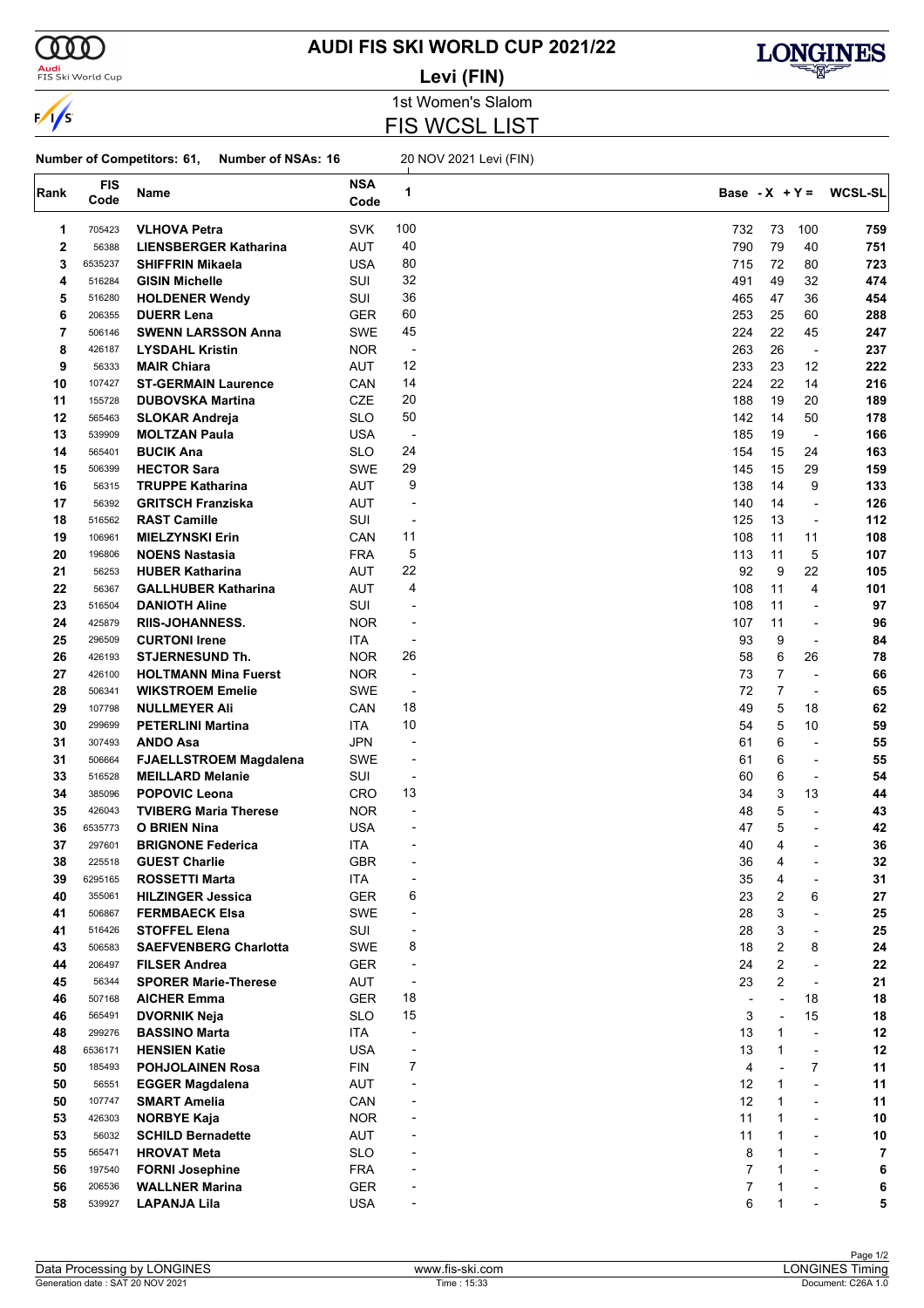<mark>Audi</mark><br>FIS Ski World Cup

# **AUDI FIS SKI WORLD CUP 2021/22**

**Levi (FIN)**



1st Women's Slalom FIS WCSL LIST

#### **Number of Competitors: 61, Number of NSAs: 16** 20 NOV 2021 Levi (FIN)

| Rank | <b>FIS</b><br>Code | Name               |                                             |   | <b>NSA</b><br>Code |                          |      |   |      |   | Base - $X + Y =$                                     | <b>WCSL-SL</b> |
|------|--------------------|--------------------|---------------------------------------------|---|--------------------|--------------------------|------|---|------|---|------------------------------------------------------|----------------|
| 59   | 299983             | <b>GULLI Anita</b> |                                             |   | <b>ITA</b>         | $\overline{\phantom{0}}$ |      |   |      | 3 | $\overline{\phantom{0}}$<br>$\overline{\phantom{a}}$ | 3              |
| 60   | 6536392            | <b>HURT A J</b>    |                                             |   | <b>USA</b>         | $\overline{\phantom{a}}$ |      |   |      | 2 | $\overline{\phantom{0}}$<br>$\overline{\phantom{a}}$ | 2              |
| 61   | 507018             | <b>RASK Sara</b>   |                                             |   | <b>SWE</b>         | $\overline{\phantom{0}}$ |      |   |      |   | $\overline{\phantom{0}}$<br>$\overline{\phantom{a}}$ |                |
|      |                    |                    | Number of competitors per NSA in the top 60 |   |                    |                          |      |   |      |   |                                                      |                |
| AUT: | 9                  |                    | CAN:                                        | 4 | CRO:               |                          | CZE: |   | FIN: |   | FRA:                                                 | 2              |
| GBR: |                    |                    | GER:                                        | 5 | ITA:               | 6                        | JPN: |   | NOR: | 6 | SLO:                                                 | 4              |
| SUI: | 6                  |                    | SVK:                                        |   | SWE:               | 6                        | USA: | 6 |      |   |                                                      |                |

| Legend: |                                                           |                                                |                                                                                                         |
|---------|-----------------------------------------------------------|------------------------------------------------|---------------------------------------------------------------------------------------------------------|
|         | No points                                                 | Base                                           | Last season FIS World Cup Start List points                                                             |
|         | <b>WCSL-SL</b> FIS World Cup Start List points for Slalom |                                                |                                                                                                         |
| X       |                                                           |                                                | (Base/number of planned races in the current season) *(number of completed races in the current season) |
| ١Y      |                                                           | FIS World Cup points won in the current season |                                                                                                         |
|         |                                                           |                                                |                                                                                                         |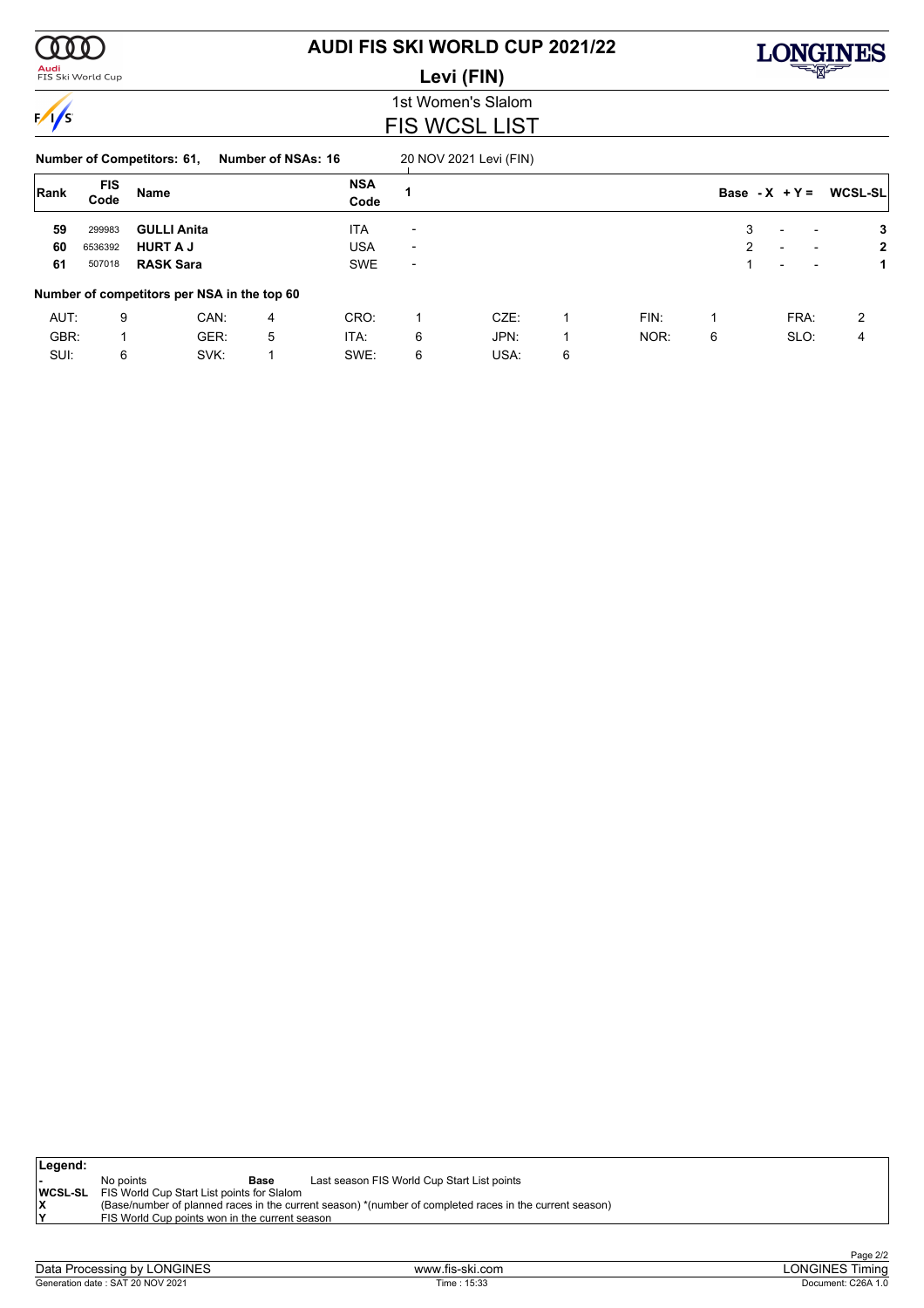$\alpha\sigma$ <mark>Audi</mark><br>FIS Ski World Cup

 $\sqrt{s}$ 

# **AUDI FIS SKI WORLD CUP 2021/22**



1st Women's Slalom OVERALL FIS WCSL LIST **Levi (FIN)**

| Rank        | <b>FIS</b>       | Name                                                   | <b>NSA</b>               | WCSL       | Diff.        | DH                                  | <b>SL</b>                           | GS                                  | SG                                  | AC                           | <b>PAR</b>                   |
|-------------|------------------|--------------------------------------------------------|--------------------------|------------|--------------|-------------------------------------|-------------------------------------|-------------------------------------|-------------------------------------|------------------------------|------------------------------|
|             | Code             |                                                        | Code                     |            |              | 0 races                             | 1 race                              | 1 race                              | 0 races                             | 0 races                      | 1 race                       |
| 1           | 705423           | <b>VLHOVA Petra</b>                                    | <b>SVK</b>               | 1578       |              | 164 (13)                            | 759<br>(1)                          | 388<br>(5)                          | 187<br>(9)                          | 80<br>(2)                    |                              |
| $\mathbf 2$ | 516138           | <b>GUT-BEHRAMI Lara</b>                                | SUI                      | 1513       | 65           | 443<br>(3)                          | $\overline{\phantom{a}}$            | 429<br>(3)                          | 625<br>(1)                          | $\overline{\phantom{a}}$     | 16 (15)                      |
| 3           | 6535237          | <b>SHIFFRIN Mikaela</b>                                | <b>USA</b>               | 1433       | 145          |                                     | 723<br>(3)                          | 550<br>(1)                          | 60 (24)                             | 100<br>(1)                   |                              |
| 4           | 516284           | <b>GISIN Michelle</b>                                  | SUI                      | 1239       | 339          | 188 (11)                            | 474<br>(4)                          | 378<br>(6)                          | 139 (12)                            | (3)<br>60                    |                              |
| 5           | 56388            | <b>LIENSBERGER Katharina</b>                           | AUT                      | 1048       | 530          | $\overline{a}$                      | (2)<br>751                          | 282<br>(9)                          | $\overline{\phantom{a}}$            |                              | 15 (16)                      |
| 6           | 516319           | <b>SUTER Corinne</b>                                   | SUI                      | 930        | 648          | 510<br>(1)                          | $\overline{\phantom{a}}$            | 30(33)                              | 390<br>(2)                          |                              |                              |
| 7<br>8      | 299276<br>297601 | <b>BASSINO Marta</b><br><b>BRIGNONE Federica</b>       | ITA<br>ITA               | 907<br>816 | 671<br>762   | 44 (32)<br>96 (22)                  | 12 (48)<br>36 (37)                  | 509<br>(2)<br>335<br>(7)            | 252<br>(6)<br>349<br>(3)            | 40<br>(6)                    | 50<br>(4)                    |
| 9           | 298323           | GOGGIA Sofia                                           | ITA                      | 734        | 844          | 480<br>(2)                          | $\overline{a}$                      | 168 (13)                            | 86 (19)                             |                              |                              |
| 10          | 516280           | <b>HOLDENER Wendy</b>                                  | SUI                      | 586        | 992          |                                     | (5)<br>454                          | 85 (20)                             | 47 (33)                             |                              |                              |
| 11          | 155763           | <b>LEDECKA Ester</b>                                   | <b>CZE</b>               | 584        | 994          | 256<br>(6)                          | L,                                  | 10(50)                              | 286<br>(5)                          | 32<br>(8)                    |                              |
| 12          | 56088            | <b>TIPPLER Tamara</b>                                  | <b>AUT</b>               | 555        | 1023         | 247<br>(7)                          | ۰                                   | $\overline{a}$                      | 308<br>(4)                          | ٠                            |                              |
| 13          | 196928           | <b>WORLEY Tessa</b>                                    | <b>FRA</b>               | 524        | 1054         | $\overline{\phantom{a}}$            |                                     | 416<br>(4)                          | 108 (17)                            | $\overline{\phantom{a}}$     |                              |
| 14          | 56087            | <b>SIEBENHOFER Ramona</b>                              | <b>AUT</b>               | 514        | 1064         | 239<br>(9)                          |                                     | 222 (11)                            | 8(52)                               | 45<br>(5)                    |                              |
| 15          | 297910           | <b>CURTONI Elena</b>                                   | ITA                      | 505        | 1073         | 238 (10)                            | ٠                                   | 81 (21)                             | 136 (13)                            | (4)<br>50                    |                              |
| 16          | 6535455          | <b>JOHNSON Breezy</b>                                  | <b>USA</b>               | 412        | 1166         | 359<br>(4)                          |                                     |                                     | 53 (26)                             |                              |                              |
| 17<br>18    | 426257<br>506399 | <b>LIE Kajsa Vickhoff</b><br><b>HECTOR Sara</b>        | <b>NOR</b><br><b>SWE</b> | 406<br>402 | 1172<br>1176 | 179 (12)                            |                                     | 198 (12)                            | 227<br>(7)                          |                              |                              |
| 19          | 206668           | <b>WEIDLE Kira</b>                                     | GER                      | 396        | 1182         | $\overline{a}$<br>345<br>(5)        | 159 (15)<br>٠                       |                                     | 51<br>(28)                          |                              | 45<br>(5)                    |
| 20          | 55970            | <b>SCHMIDHOFER Nicole</b>                              | AUT                      | 381        | 1197         | 154 (15)                            |                                     | $\overline{\phantom{a}}$            | 227<br>(7)                          |                              |                              |
| 21          | 415232           | <b>ROBINSON Alice</b>                                  | <b>NZL</b>               | 355        | 1223         |                                     | ٠                                   | 319<br>(8)                          | 36 (36)                             |                              |                              |
| 22          | 425929           | <b>MOWINCKEL Ragnhild</b>                              | <b>NOR</b>               | 338        | 1240         | 84 (23)                             | ٠                                   | 111(17)                             | 114 (15)                            | (9)<br>29                    |                              |
| 23          | 206355           | <b>DUERR Lena</b>                                      | <b>GER</b>               | 324        | 1254         | $\blacksquare$                      | 288<br>(6)                          |                                     |                                     |                              | 36<br>(7)                    |
| 24          | 565463           | <b>SLOKAR Andreja</b>                                  | <b>SLO</b>               | 321        | 1257         |                                     | 178<br>(12)                         | 43 (28)                             |                                     |                              | 100<br>(1)                   |
| 25          | 426187           | <b>LYSDAHL Kristin</b>                                 | <b>NOR</b>               | 315        | 1263         |                                     | 237<br>(8)                          | 18 (42)                             |                                     |                              | (3)<br>60                    |
| 26          | 105269           | <b>GAGNON Marie-Michele</b>                            | CAN                      | 313        | 1265         | 148 (18)                            |                                     |                                     | 165 (10)                            |                              |                              |
| 27          | 299624           | <b>PIROVANO Laura</b>                                  | ITA                      | 294        | 1284         | 242<br>(8)                          | ٠                                   | 4 (60)                              | 48 (32)                             |                              |                              |
| 28          | 516219           | <b>NUFER Priska</b>                                    | SUI                      | 266        | 1312         | 125(20)                             |                                     | 19<br>(41)                          | 122 (14)                            |                              |                              |
| 29<br>30    | 565471<br>506146 | <b>HROVAT Meta</b><br><b>SWENN LARSSON Anna</b>        | <b>SLO</b><br><b>SWE</b> | 258<br>247 | 1320<br>1331 | $\blacksquare$                      | 7 (55)<br>247<br>(7)                | 251 (10)<br>$\overline{a}$          |                                     |                              |                              |
| 31          | 56328            | <b>ORTLIEB Nina</b>                                    | AUT                      | 240        | 1338         | 154 (15)                            | $\overline{\phantom{a}}$            |                                     | 86 (19)                             |                              |                              |
| 32          | 565401           | <b>BUCIK Ana</b>                                       | <b>SLO</b>               | 232        | 1346         | $\overline{\phantom{a}}$            | 163 (14)                            | 69 (23)                             |                                     |                              |                              |
| 33          | 56333            | <b>MAIR Chiara</b>                                     | <b>AUT</b>               | 230        | 1348         | $\overline{\phantom{a}}$            | 222<br>(9)                          | $\overline{a}$                      |                                     |                              | 8(23)                        |
| 34          | 56315            | <b>TRUPPE Katharina</b>                                | AUT                      | 218        | 1360         |                                     | 133 (16)                            | 74 (22)                             |                                     |                              | 11 (20)                      |
| 35          | 56174            | <b>HAASER Ricarda</b>                                  | <b>AUT</b>               | 216        | 1362         | 51 (29)                             |                                     | 68 (24)                             | 97 (18)                             |                              |                              |
| 35          | 107427           | <b>ST-GERMAIN Laurence</b>                             | CAN                      | 216        | 1362         | $\overline{\phantom{a}}$            | 216 (10)                            | ÷,                                  |                                     |                              |                              |
| 37          | 539909           | <b>MOLTZAN Paula</b>                                   | <b>USA</b>               | 208        | 1370         | $\overline{\phantom{a}}$            | 166 (13)                            | 42 (29)                             |                                     |                              |                              |
| 38          | 435334           | <b>GASIENICA-DANI.</b>                                 | <b>POL</b>               | 207        | 1371         |                                     | $\blacksquare$                      | 157 (14)                            | 4 (59)                              | 22 (12)                      | 24 (11)                      |
| 39<br>40    | 297702           | <b>MARSAGLIA Francesca</b><br><b>GRITSCH Franziska</b> | ITA                      | 203        | 1375         | 57 (26)                             | ٠                                   | $\overline{a}$                      | 146 (11)                            |                              |                              |
| 41          | 56392<br>155728  | <b>DUBOVSKA Martina</b>                                | AUT<br><b>CZE</b>        | 192<br>189 | 1386<br>1389 |                                     | 126 (17)<br>189 (11)                | 40 (31)<br>$\overline{\phantom{a}}$ |                                     | 24 (11)                      | 2(29)                        |
| 41          | 516248           | <b>FLURY Jasmine</b>                                   | SUI                      | 189        | 1389         | 154 (15)                            |                                     |                                     | 35 (37)                             |                              |                              |
| 43          | 56125            | <b>PUCHNER Mirjam</b>                                  | <b>AUT</b>               | 186        | 1392         | 137 (19)                            | $\overline{\phantom{a}}$            | $\overline{\phantom{a}}$            | 49 (30)                             |                              |                              |
| 44          | 6535773          | <b>O BRIEN Nina</b>                                    | <b>USA</b>               | 182        | 1396         | $\overline{\phantom{a}}$            | 42 (36)                             | 139 (15)                            | $\sim$                              |                              | 1(30)                        |
| 45          | 565360           | <b>STUHEC IIka</b>                                     | <b>SLO</b>               | 179        | 1399         | 163 (14)                            | $\overline{\phantom{a}}$            | $\overline{\phantom{a}}$            | 16 (46)                             | -                            | $\qquad \qquad \blacksquare$ |
| 46          | 426193           | <b>STJERNESUND Th.</b>                                 | <b>NOR</b>               | 170        | 1408         | $\blacksquare$                      | 78 (26)                             | 12 (47)                             | $\overline{\phantom{a}}$            |                              | 80<br>(2)                    |
| 47          | 56198            | <b>SCHEYER Christine</b>                               | <b>AUT</b>               | 164        | 1414         | 52 (28)                             | $\overline{\phantom{a}}$            | $\overline{\phantom{a}}$            | 112 (16)                            |                              |                              |
| 48          | 426100           | <b>HOLTMANN Mina Fuerst</b>                            | <b>NOR</b>               | 158        | 1420         | $\blacksquare$                      | 66 (27)                             | 92 (18)                             | $\overline{\phantom{a}}$            |                              | $\overline{\phantom{a}}$     |
| 49          | 56217            | <b>BRUNNER Stephanie</b>                               | AUT                      | 150        | 1428         | $\overline{\phantom{a}}$            | $\overline{\phantom{a}}$            | 121 (16)                            | $\overline{\phantom{a}}$            |                              | 29<br>(9)                    |
| 50<br>51    | 197497<br>56177  | <b>MIRADOLI Romane</b><br><b>VENIER Stephanie</b>      | <b>FRA</b><br><b>AUT</b> | 147<br>133 | 1431<br>1445 | 51 (29)<br>80 (24)                  | $\overline{\phantom{a}}$<br>-       | 18 (42)<br>$\overline{\phantom{a}}$ | 78 (21)<br>53 (26)                  | $\qquad \qquad \blacksquare$ |                              |
| 52          | 516562           | <b>RAST Camille</b>                                    | SUI                      | 127        | 1451         | $\blacksquare$                      | 112(18)                             | 9(52)                               | $\blacksquare$                      |                              | 6(25)                        |
| 53          | 516394           | <b>SUTER Jasmina</b>                                   | SUI                      | 126        | 1452         | 71 (25)                             | $\overline{\phantom{a}}$            | $\overline{\phantom{a}}$            | 51 (28)                             | $\blacksquare$               | 4(27)                        |
| 54          | 56253            | <b>HUBER Katharina</b>                                 | <b>AUT</b>               | 125        | 1453         | $\blacksquare$                      | 105(21)                             | $\overline{\phantom{a}}$            | $\overline{\phantom{a}}$            | 20 (13)                      |                              |
| 55          | 516185           | <b>HAEHLEN Joana</b>                                   | SUI                      | 116        | 1462         | 56 (27)                             | $\qquad \qquad \blacksquare$        | -                                   | 60 (24)                             |                              |                              |
| 56          | 299630           | <b>DELAGO Nadia</b>                                    | ITA                      | 111        | 1467         | 111(21)                             | $\overline{\phantom{a}}$            | $\overline{\phantom{a}}$            |                                     |                              |                              |
| 57          | 426043           | <b>TVIBERG Maria Therese</b>                           | <b>NOR</b>               | 109        | 1469         | $\overline{\phantom{a}}$            | 43 (35)                             | 59 (25)                             |                                     |                              | 7(24)                        |
| 58          | 106961           | <b>MIELZYNSKI Erin</b>                                 | CAN                      | 108        | 1470         | $\overline{\phantom{a}}$            | 108 (19)                            | $\overline{\phantom{a}}$            |                                     |                              |                              |
| 59          | 196806           | <b>NOENS Nastasia</b>                                  | <b>FRA</b>               | 107        | 1471         | $\overline{\phantom{a}}$            | 107(20)                             | -                                   |                                     |                              |                              |
| 60          | 56367            | <b>GALLHUBER Katharina</b>                             | AUT                      | 104        | 1474         | $\overline{\phantom{a}}$            | 101(22)                             | -                                   | $\overline{a}$                      |                              | 3(28)                        |
| 61          | 197383           | <b>GAUTHIER Tiffany</b>                                | <b>FRA</b>               | 101        | 1477         | 23 (38)                             | $\overline{\phantom{a}}$            |                                     | 78 (21)                             |                              |                              |
| 62<br>63    | 299466<br>516504 | <b>DELAGO Nicol</b><br><b>DANIOTH Aline</b>            | ITA<br>SUI               | 100<br>97  | 1478<br>1481 | 51 (29)<br>$\overline{\phantom{a}}$ | $\overline{\phantom{a}}$<br>97 (23) | -<br>-                              | 49 (30)<br>$\overline{\phantom{a}}$ |                              |                              |
| 63          | 197641           | <b>GAUCHE Laura</b>                                    | <b>FRA</b>               | 97         | 1481         | 17 (41)                             | $\overline{\phantom{a}}$            |                                     | 44 (34)                             | 36(7)                        |                              |
|             |                  |                                                        |                          |            |              |                                     |                                     |                                     |                                     |                              |                              |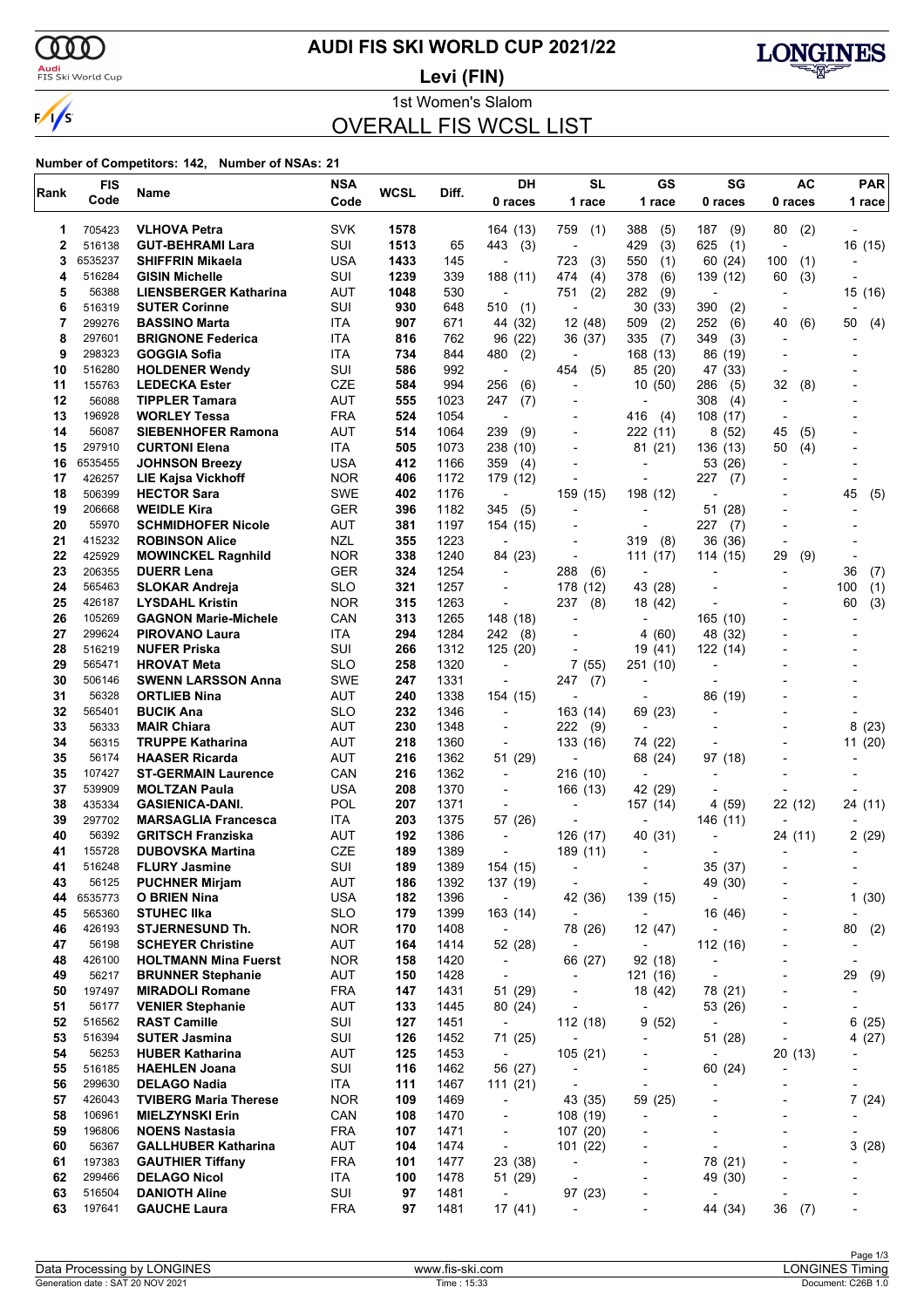

### **AUDI FIS SKI WORLD CUP 2021/22**

<mark>Audi</mark><br>FIS Ski World Cup

**Levi (FIN)**



1st Women's Slalom

### OVERALL FIS WCSL LIST

| Rank       | <b>FIS</b>        | Name                                                  | <b>NSA</b>        | <b>WCSL</b> | Diff.        | <b>DH</b>                                  | <b>SL</b>                           | GS                        | SG                                  | AC      | <b>PAR</b>               |
|------------|-------------------|-------------------------------------------------------|-------------------|-------------|--------------|--------------------------------------------|-------------------------------------|---------------------------|-------------------------------------|---------|--------------------------|
|            | Code              | <b>RIIS-JOHANNESS.</b>                                |                   |             |              | 0 races                                    | 1 race                              | 1 race                    | 0 races                             | 0 races | 1 race                   |
| 65         | 425879            |                                                       | <b>NOR</b>        | 96          | 1482         | $\overline{\phantom{a}}$                   | 96 (24)                             |                           |                                     |         |                          |
| 66         | 56256             | <b>RAEDLER Ariane</b>                                 | AUT               | 95          | 1483         | 33 (35)                                    | $\overline{\phantom{a}}$            | ÷,                        | 62 (23)                             |         |                          |
| 67         | 107613            | <b>GRENIER Valerie</b>                                | CAN               | 87          | 1491         | $\overline{\phantom{a}}$                   | ÷                                   | 87 (19)                   |                                     |         |                          |
| 67         | 565373            | <b>ROBNIK Tina</b>                                    | <b>SLO</b>        | 87          | 1491         |                                            |                                     | 55 (27)                   |                                     |         | 32<br>(8)                |
| 69         | 197124            | <b>FRASSE SOMBET Coralie</b>                          | <b>FRA</b>        | 84          | 1494         | $\overline{\phantom{0}}$                   | $\overline{\phantom{a}}$            | 58 (26)                   |                                     |         | 26 (10)                  |
| 69         | 296509            | <b>CURTONI Irene</b>                                  | ITA               | 84          | 1494         | $\overline{\phantom{a}}$                   | 84 (25)                             | $\overline{a}$            |                                     |         |                          |
| 71         | 516528            | <b>MEILLARD Melanie</b>                               | SUI               | 75          | 1503         | $\overline{\phantom{a}}$                   | 54 (33)                             | 21 (39)                   |                                     |         |                          |
| 72         | 6535791           | <b>WRIGHT Isabella</b>                                | USA               | 73          | 1505         | 39 (33)                                    | $\overline{a}$                      | ٠                         | 16 (46)                             | 18 (14) |                          |
| 73         | 565320            | <b>FERK Marusa</b>                                    | <b>SLO</b>        | 69          | 1509         | 3 (50)                                     | $\overline{\phantom{a}}$            | ٠                         | 40 (35)                             | 26 (10) |                          |
| 74         | 506341            | <b>WIKSTROEM Emelie</b>                               | <b>SWE</b>        | 65          | 1513         | $\overline{\phantom{a}}$                   | 65 (28)                             |                           |                                     |         |                          |
| 75         | 307493            | <b>ANDO Asa</b>                                       | JPN               | 63          | 1515         | $\overline{\phantom{0}}$                   | 55 (31)                             | 8<br>(54)                 |                                     |         |                          |
| 76         | 107798            | <b>NULLMEYER Ali</b>                                  | CAN               | 62          | 1516         |                                            | 62 (29)                             | $\overline{a}$            |                                     |         |                          |
| 77         | 506664<br>299699  | <b>FJAELLSTROEM Magdalena</b>                         | <b>SWE</b>        | 61          | 1517         | $\overline{\phantom{a}}$                   | 55 (31)                             | (57)<br>6                 |                                     |         |                          |
| 78<br>79   | 6536213           | <b>PETERLINI Martina</b>                              | <b>ITA</b><br>USA | 59<br>55    | 1519         | $\overline{\phantom{a}}$                   | 59 (30)<br>÷                        | ٠                         |                                     |         |                          |
| 80         | 516283            | <b>CASHMAN Keely</b><br><b>ELLENBERGER Andrea</b>     | SUI               | 51          | 1523<br>1527 | 29 (36)<br>$\overline{\phantom{a}}$        |                                     | 29 (35)                   | 26 (40)<br>$\overline{\phantom{a}}$ |         | 22 (12)                  |
| 80         | 206497            | <b>FILSER Andrea</b>                                  | <b>GER</b>        | 51          | 1527         | $\overline{\phantom{a}}$                   | 22 (44)                             | 16 (44)                   |                                     |         | 13 (18)                  |
| 82         | 56128             | <b>HUETTER Cornelia</b>                               | AUT               | 49          | 1529         | 39 (33)                                    | $\overline{\phantom{a}}$            | $\overline{\phantom{a}}$  | 10 (51)                             |         |                          |
| 83         | 299383            | <b>MELESI Roberta</b>                                 | ITA               | 47          | 1531         | 8(48)                                      |                                     | 5<br>(58)                 | 34 (38)                             |         |                          |
| 84         | 385096            | <b>POPOVIC Leona</b>                                  | <b>CRO</b>        | 44          | 1534         | $\overline{\phantom{a}}$                   | 44 (34)                             |                           |                                     |         |                          |
| 84         | 6536392           | <b>HURT A J</b>                                       | USA               | 44          | 1534         | $\overline{\phantom{a}}$                   | 2(60)                               | 31 (32)                   | 6(56)                               |         | 5 (26)                   |
| 84         | 56268             | <b>HEIDER Michaela</b>                                | <b>AUT</b>        | 44          | 1534         | 11(47)                                     | $\overline{\phantom{a}}$            |                           | 33 (39)                             |         |                          |
| 87         | 56241             | <b>SCHNEEBERGER Rosina</b>                            | <b>AUT</b>        | 43          | 1535         | 13 (43)                                    |                                     | 4(60)                     | 26 (40)                             |         |                          |
| 88         | 56373             | <b>MOERZINGER Elisa</b>                               | AUT               | 42          | 1536         | $\overline{\phantom{0}}$                   | $\overline{a}$                      | 22 (38)                   | ÷                                   |         | 20 (13)                  |
| 89         | 405138            | <b>JELINKOVA Adriana</b>                              | <b>NED</b>        | 41          | 1537         |                                            |                                     | 41 (30)                   |                                     |         |                          |
| 90         | 426324            | <b>MONSEN Marte</b>                                   | <b>NOR</b>        | 40          | 1538         | $\blacksquare$                             |                                     | $\blacksquare$            |                                     |         | 40<br>(6)                |
| 91         | 197651            | <b>DIREZ Clara</b>                                    | <b>FRA</b>        | 39          | 1539         | $\overline{\phantom{a}}$                   |                                     | 30(33)                    |                                     |         | 9<br>(22)                |
| 91         | 6535600           | <b>MERRYWEATHER Alice</b>                             | USA               | 39          | 1539         | 13 (43)                                    |                                     |                           | 26 (40)                             |         |                          |
| 93         | 516268            | <b>WILD Simone</b>                                    | SUI               | 37          | 1541         | $\overline{\phantom{a}}$                   |                                     | 23 (37)                   | $\overline{a}$                      |         | 14 (17)                  |
| 93         | 485941            | <b>PLESHKOVA Julia</b>                                | <b>RUS</b>        | 37          | 1541         | 18 (40)                                    | $\overline{a}$                      | $\overline{\phantom{a}}$  | 19 (45)                             |         |                          |
| 95         | 56417             | <b>FEST Nadine</b>                                    | AUT               | 35          | 1543         | 13 (43)                                    | $\overline{\phantom{0}}$            |                           | 22 (43)                             |         |                          |
| 95         | 516521            | <b>KOLLY Noemie</b>                                   | SUI               | 35          | 1543         | 13 (43)                                    | $\overline{\phantom{a}}$            |                           | 22 (43)                             |         |                          |
| 97         | 565491            | <b>DVORNIK Neja</b>                                   | SLO               | 34          | 1544         | $\overline{\phantom{a}}$                   | 18 (46)                             | 16 (44)                   | $\overline{\phantom{a}}$            |         |                          |
| 98         | 225518            | <b>GUEST Charlie</b>                                  | <b>GBR</b>        | 32          | 1546         | $\blacksquare$                             | 32 (38)                             |                           |                                     |         |                          |
| 99<br>100  | 6295165<br>507168 | ROSSETTI Marta                                        | ITA<br><b>GER</b> | 31<br>30    | 1547<br>1548 | $\overline{\phantom{0}}$                   | 31 (39)                             |                           |                                     |         |                          |
| 101        | 516407            | <b>AICHER Emma</b><br><b>KASPER Vanessa</b>           | SUI               | 27          | 1551         | $\overline{\phantom{a}}$                   | 18 (46)                             | 9<br>(52)                 |                                     |         | 12 (19)<br>18 (14)       |
| 101        | 355061            | <b>HILZINGER Jessica</b>                              | <b>GER</b>        | 27          | 1551         | $\overline{\phantom{a}}$                   | 27 (40)                             |                           |                                     |         |                          |
| 103        | 225525            | <b>TILLEY Alex</b>                                    | <b>GBR</b>        | 26          | 1552         | $\overline{\phantom{a}}$                   |                                     | 26 (36)                   |                                     |         |                          |
| 103        | 56224             | <b>MAIER Sabrina</b>                                  | AUT               | 26          | 1552         | 26 (37)                                    |                                     |                           |                                     |         |                          |
| 105        | 197616            | <b>ALPHAND Estelle</b>                                | <b>SWE</b>        | 25          | 1553         | $\overline{\phantom{a}}$                   |                                     | 7<br>(56)                 | 8<br>(52)                           |         | 10(21)                   |
| 105        | 506867            | <b>FERMBAECK Elsa</b>                                 | <b>SWE</b>        | 25          | 1553         |                                            | 25 (41)                             | $\overline{\phantom{0}}$  |                                     |         |                          |
| 105        | 56311             | <b>REISINGER Elisabeth</b>                            | AUT               | 25          | 1553         | 17(41)                                     | $\overline{\phantom{a}}$            | $\overline{\phantom{0}}$  | 8<br>(52)                           |         |                          |
| 105        | 516426            | <b>STOFFEL Elena</b>                                  | SUI               | 25          | 1553         | $\overline{\phantom{a}}$                   | 25 (41)                             | $\overline{a}$            | L,                                  |         |                          |
| 109        | 506583            | <b>SAEFVENBERG Charlotta</b>                          | SWE               | 24          | 1554         | $\overline{\phantom{0}}$                   | 24 (43)                             | $\overline{\phantom{a}}$  |                                     |         |                          |
| 109        | 426303            | <b>NORBYE Kaja</b>                                    | <b>NOR</b>        | 24          | 1554         | $\overline{\phantom{0}}$                   | 10(53)                              | 14 (46)                   | $\overline{a}$                      |         |                          |
| 111        | 56416             | <b>SCHEIB Julia</b>                                   | AUT               | 23          | 1555         | $\overline{\phantom{a}}$                   | $\overline{\phantom{a}}$            | 20 (40)                   | 3(60)                               |         |                          |
| 112        | 56344             | <b>SPORER Marie-Therese</b>                           | AUT               | 21          | 1557         | $\overline{\phantom{a}}$                   | 21 (45)                             | $\overline{a}$            |                                     |         | -                        |
| 112        | 539536            | <b>WILES Jacqueline</b>                               | <b>USA</b>        | 21          | 1557         | 21 (39)                                    | $\blacksquare$                      | $\overline{a}$            | $\overline{\phantom{a}}$            |         |                          |
| 114        | 516344            | <b>KOPP Rahel</b>                                     | SUI               | 16          | 1562         | 2(52)                                      |                                     | $\overline{\phantom{0}}$  | 14 (49)                             |         |                          |
| 114        | 45331             | <b>SMALL Greta</b>                                    | <b>AUS</b>        | 16          | 1562         | $\overline{\phantom{a}}$                   |                                     | $\overline{\phantom{0}}$  | $\overline{a}$                      | 16 (15) |                          |
| 116        | 197860            | <b>ROUX Tifany</b>                                    | <b>FRA</b>        | 15          | 1563         | $\overline{\phantom{a}}$                   |                                     | $\overline{a}$            | 15 (48)                             |         |                          |
| 117        | 56509             | <b>GRILL Lisa</b>                                     | <b>AUT</b>        | 13          | 1565         | $\overline{\phantom{0}}$                   | $\overline{a}$                      | $\overline{\phantom{a}}$  | 13 (50)                             |         |                          |
| 118<br>118 | 298723<br>6536171 | <b>MIDALI Roberta</b>                                 | ITA<br><b>USA</b> | 12<br>12    | 1566<br>1566 | $\overline{\phantom{0}}$                   | $\overline{\phantom{a}}$            | 12 (47)<br>$\blacksquare$ |                                     |         |                          |
| 118        | 485802            | <b>HENSIEN Katie</b>                                  | <b>RUS</b>        | 12          | 1566         | $\overline{\phantom{0}}$<br>$\overline{a}$ | 12 (48)                             |                           |                                     |         |                          |
| 121        | 185493            | <b>TKACHENKO Ekaterina</b><br><b>POHJOLAINEN Rosa</b> | <b>FIN</b>        | 11          | 1567         | $\overline{\phantom{0}}$                   | $\overline{\phantom{a}}$<br>11 (50) | 12 (47)<br>$\overline{a}$ |                                     |         |                          |
| 121        | 56551             | <b>EGGER Magdalena</b>                                | AUT               | 11          | 1567         | $\overline{\phantom{a}}$                   | 11 (50)                             | $\overline{\phantom{a}}$  |                                     |         |                          |
| 121        | 107747            | <b>SMART Amelia</b>                                   | CAN               | 11          | 1567         | $\overline{\phantom{a}}$                   | 11(50)                              | ÷,                        |                                     |         | $\overline{\phantom{a}}$ |
| 124        | 198016            | <b>ESCANE Doriane</b>                                 | <b>FRA</b>        | 10          | 1568         | $\overline{\phantom{a}}$                   | $\overline{\phantom{a}}$            | 10(50)                    | ÷                                   |         |                          |
| 124        | 538685            | <b>McKENNIS DURAN Alice</b>                           | <b>USA</b>        | 10          | 1568         | 2(52)                                      | $\overline{\phantom{a}}$            | ٠                         | 8<br>(52)                           |         |                          |
| 124        | 56032             | <b>SCHILD Bernadette</b>                              | AUT               | 10          | 1568         | $\overline{\phantom{a}}$                   | 10(53)                              | ٠                         | $\overline{a}$                      |         |                          |
| 127        | 108077            | <b>GRAY Cassidy</b>                                   | CAN               | 8           | 1570         | $\overline{\phantom{a}}$                   | $\overline{a}$                      | 8(54)                     |                                     |         |                          |
| 127        | 538573            | <b>ROSS Laurenne</b>                                  | USA               | 8           | 1570         | 8(48)                                      | ÷,                                  | ٠                         | $\overline{a}$                      |         |                          |
|            |                   |                                                       |                   |             |              |                                            |                                     |                           |                                     |         |                          |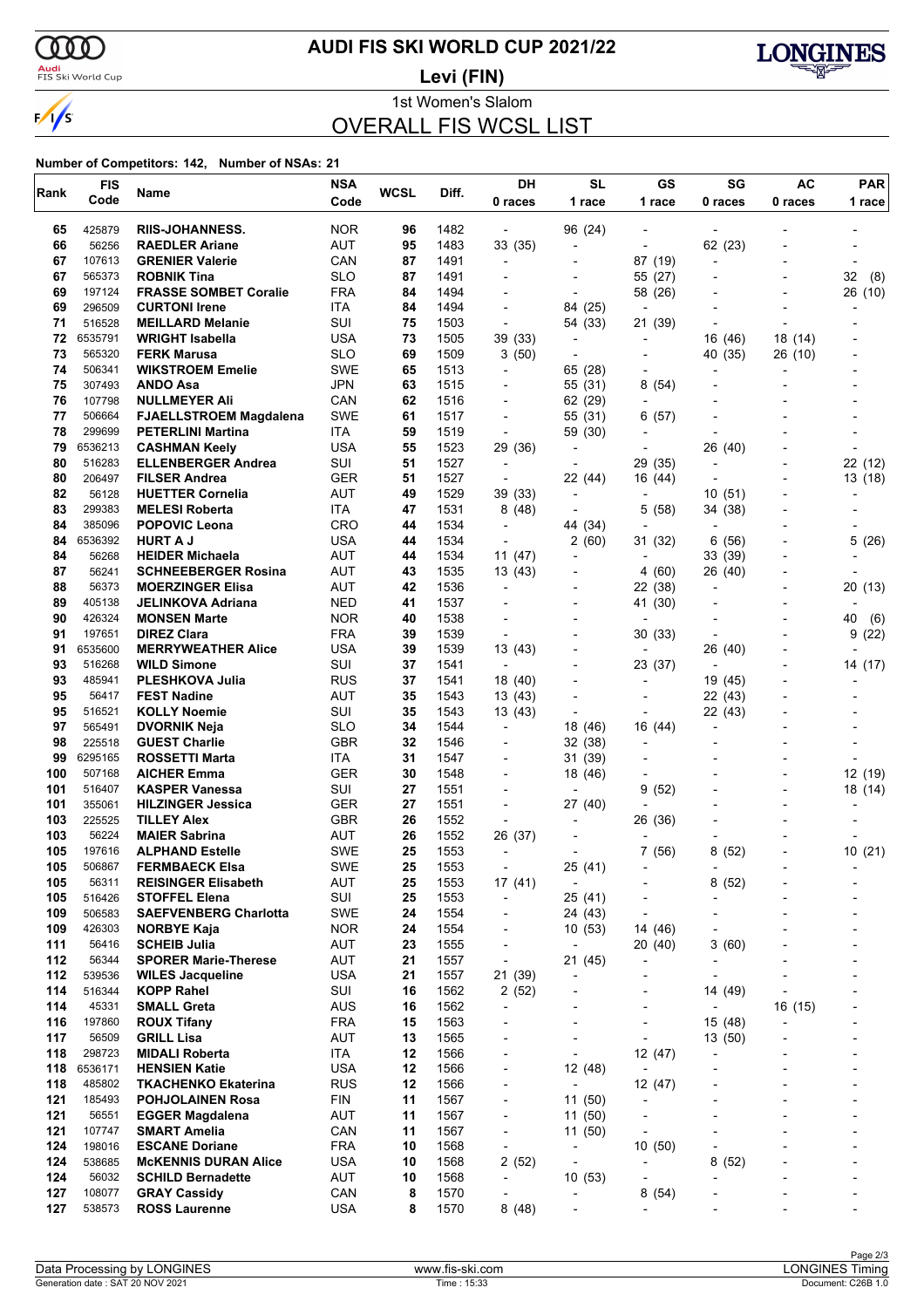

### **AUDI FIS SKI WORLD CUP 2021/22**

<mark>Audi</mark><br>FIS Ski World Cup

1st Women's Slalom **Levi (FIN)**



OVERALL FIS WCSL LIST

| <b>FIS</b><br>Rank<br>Code |        | <b>NSA</b>                   | <b>WCSL</b> | Diff. | <b>DH</b> | <b>SL</b>                | GS                       | SG                       | AC                       | <b>PAR</b>               |        |
|----------------------------|--------|------------------------------|-------------|-------|-----------|--------------------------|--------------------------|--------------------------|--------------------------|--------------------------|--------|
|                            |        | <b>Name</b>                  | Code        |       |           | 0 races                  | 1 race                   | 1 race                   | 0 races                  | 0 races                  | 1 race |
| 129                        | 56258  | <b>AGER Christina</b>        | AUT         | 6     | 1572      | $\overline{\phantom{0}}$ |                          | $\overline{\phantom{a}}$ | 6(56)                    | $\overline{\phantom{a}}$ |        |
| 129                        | 197540 | <b>FORNI Josephine</b>       | <b>FRA</b>  | 6     | 1572      | $\overline{\phantom{0}}$ | 6(56)                    | $\overline{\phantom{0}}$ | $\overline{\phantom{0}}$ |                          |        |
| 129                        | 516429 | <b>GROEBLI Nathalie</b>      | SUI         | 6     | 1572      | $\blacksquare$           | $\blacksquare$           | $\overline{\phantom{a}}$ | 6(56)                    | $\overline{\phantom{0}}$ |        |
| 129                        | 206536 | <b>WALLNER Marina</b>        | <b>GER</b>  | 6     | 1572      | $\blacksquare$           | 6(56)                    | $\overline{\phantom{0}}$ | $\overline{\phantom{0}}$ | $\overline{\phantom{0}}$ |        |
| 133                        | 507109 | <b>ARONSSON ELFMAN Hanna</b> | <b>SWE</b>  | 5     | 1573      | -                        | $\overline{\phantom{0}}$ | 5(58)                    | $\overline{\phantom{0}}$ |                          |        |
| 133                        | 539927 | <b>LAPANJA Lila</b>          | <b>USA</b>  | 5     | 1573      | -                        | 5(58)                    | $\overline{\phantom{a}}$ |                          |                          |        |
| 135                        | 206532 | <b>SCHMOTZ Marlene</b>       | <b>GER</b>  | 3     | 1575      | $\overline{\phantom{0}}$ | $\blacksquare$           | 3(62)                    | $\overline{\phantom{0}}$ | $\overline{\phantom{0}}$ |        |
| 135                        | 299983 | <b>GULLI Anita</b>           | <b>ITA</b>  | 3     | 1575      | $\blacksquare$           | 3(59)                    | $\overline{\phantom{0}}$ |                          | $\overline{\phantom{0}}$ |        |
| 135                        | 55898  | <b>BREM Eva-Maria</b>        | AUT         | 3     | 1575      | $\blacksquare$           | $\blacksquare$           | 3(62)                    | $\overline{\phantom{0}}$ |                          |        |
| 135                        | 299402 | <b>GASSLITTER Verena</b>     | <b>ITA</b>  | 3     | 1575      | $\blacksquare$           |                          | $\blacksquare$           | 3(60)                    | $\overline{\phantom{0}}$ |        |
| 135                        | 506718 | <b>IVARSSON Lin</b>          | <b>SWE</b>  | 3     | 1575      | 3(50)                    | $\blacksquare$           | $\overline{\phantom{a}}$ |                          |                          |        |
| 140                        | 197295 | <b>PIOT Jennifer</b>         | <b>FRA</b>  | 2     | 1576      | $\overline{\phantom{0}}$ | $\overline{\phantom{a}}$ | $\blacksquare$           | 2(62)                    | $\overline{\phantom{0}}$ |        |
| 140                        | 516519 | <b>SUTER Juliana</b>         | SUI         | 2     | 1576      | 2(52)                    | $\overline{\phantom{0}}$ | $\overline{\phantom{0}}$ | $\overline{\phantom{0}}$ |                          |        |
| 142                        | 507018 | <b>RASK Sara</b>             | <b>SWE</b>  |       | 1577      |                          | 1(61)                    |                          |                          |                          |        |

| Diff.<br><b>Difference</b><br>DH<br>Downhill<br>AC<br>Alpine Combined<br>No points | Legend:   |                     |            |          |    |         |    |        |  |
|------------------------------------------------------------------------------------|-----------|---------------------|------------|----------|----|---------|----|--------|--|
| <b>WCSL</b><br>Overall points                                                      | <b>GS</b> | <b>Giant Slalom</b> | <b>PAR</b> | Parallel | SG | Super-G | SL | Slalom |  |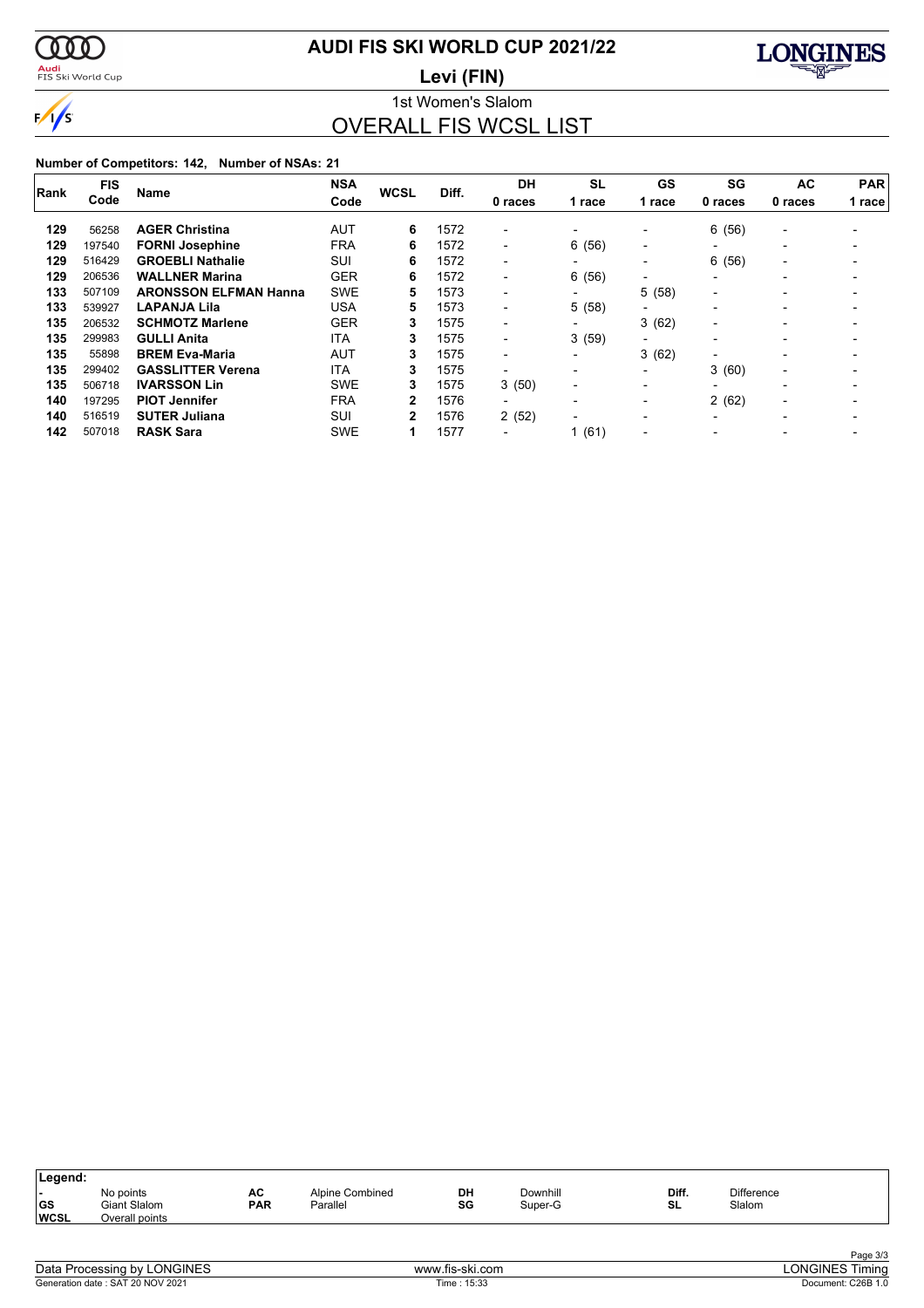

### <mark>Audi</mark><br>FIS Ski World Cup

### **AUDI FIS SKI WORLD CUP 2021/22 Levi (FIN)**



1st Women's Slalom FIS NATION CUP

**Number of Nations: 17**

|          |            | 191111961 61 119616119. 17      |               |       |    |           |     |    |                          |            |    |
|----------|------------|---------------------------------|---------------|-------|----|-----------|-----|----|--------------------------|------------|----|
| Rank NSA |            | Name                            | <b>Points</b> | Diff. | DH | <b>SL</b> | GS  | SG | AC                       | <b>PAR</b> | TE |
|          | 1 SLO      | Slovenia                        | 288           |       |    | 89        | 67  |    | ۰                        | 132        |    |
|          | 2 NOR      | Norway                          | 285           | 3     |    | 26        | 72  |    |                          | 187        |    |
|          | 2 AUT      | Austria                         | 285           | 3     |    | 87        | 110 |    |                          | 88         |    |
| 4        | SUI        | <b>Switzerland</b>              | 241           | 47    |    | 68        | 93  |    |                          | 80         |    |
| 5.       | <b>USA</b> | <b>United States of America</b> | 234           | 54    |    | 80        | 148 |    |                          | 6          |    |
| 6        | SWE        | <b>Sweden</b>                   | 164           | 124   |    | 82        | 27  |    |                          | 55         |    |
|          | <b>SVK</b> | Slovakia                        | 160           | 128   |    | 100       | 60  |    |                          |            |    |
| 8        | <b>GER</b> | Germany                         | 148           | 140   |    | 84        | 3   |    |                          | 61         |    |
| 9        | <b>FRA</b> | <b>France</b>                   | 82            | 206   |    | 5         | 42  |    | -                        | 35         |    |
| 10       | CAN        | Canada                          | 79            | 209   |    | 43        | 36  |    |                          |            |    |
| 11       | <b>ITA</b> | <b>Italy</b>                    | 75            | 213   |    | 10        | 15  |    |                          | 50         |    |
| 12       | POL        | Poland                          | 24            | 264   |    |           |     |    | $\overline{\phantom{0}}$ | 24         |    |
| 12       | NZL        | <b>New Zealand</b>              | 24            | 264   |    |           | 24  |    |                          |            |    |
| 14       | CZE        | <b>Czech Republic</b>           | 20            | 268   |    | 20        |     |    |                          |            |    |
| 14       | GBR        | <b>Great Britain</b>            | 20            | 268   |    |           | 20  |    |                          |            |    |
| 16       | CRO        | Croatia                         | 13            | 275   |    | 13        |     |    |                          |            |    |
| 17       | <b>FIN</b> | <b>Finland</b>                  |               | 281   |    |           |     |    |                          |            |    |
|          |            |                                 |               |       |    |           |     |    |                          |            |    |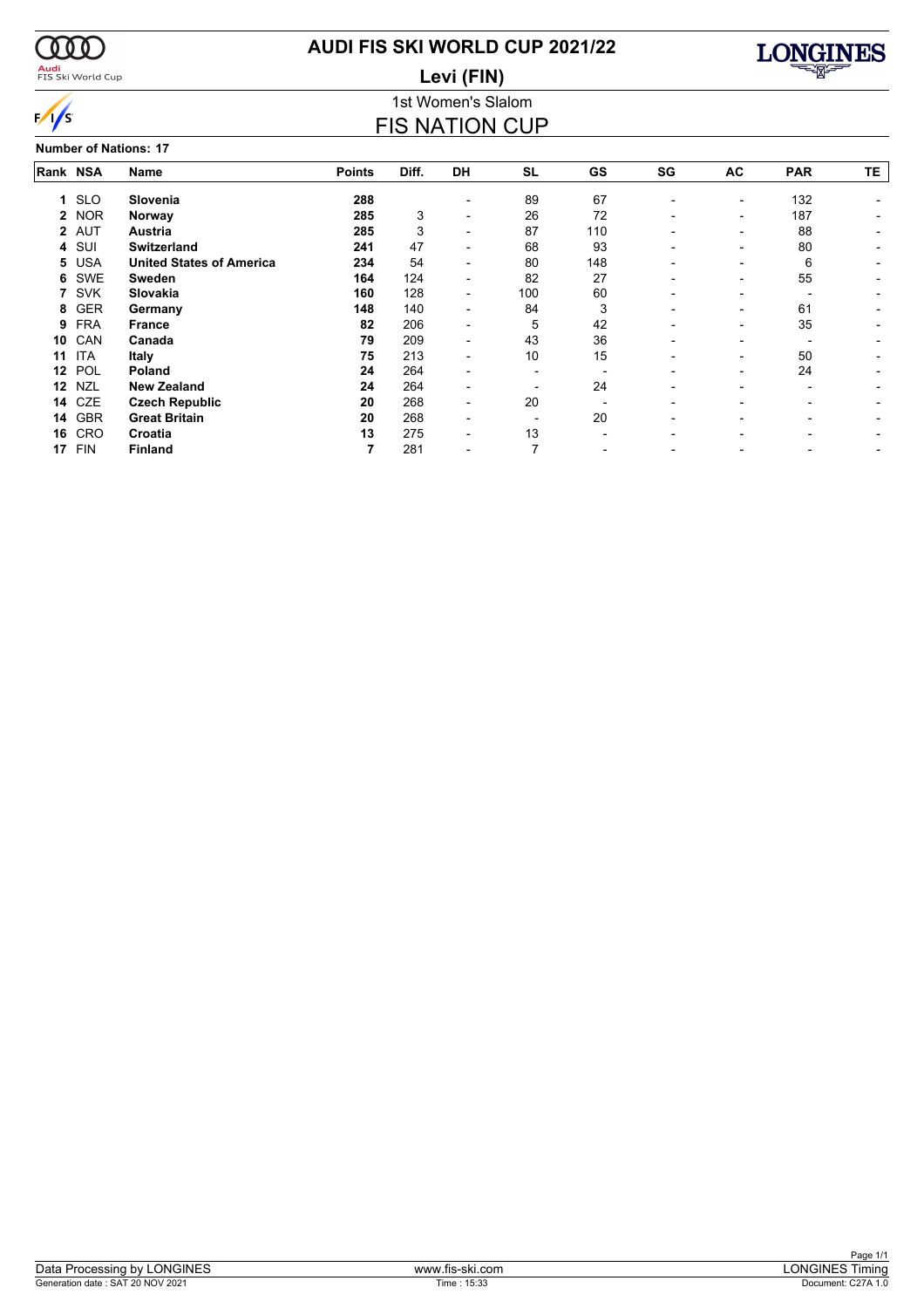$\alpha\alpha$ 

 $\sqrt{s}$ 

### <mark>Audi</mark><br>FIS Ski World Cup

### **AUDI FIS SKI WORLD CUP 2021/22**

**Levi (FIN)**



### 1st Women's Slalom OVERALL FIS NATION CUP

**Number of Nations: 19**

|               | <b>DH Points</b><br>Overall |     |     |     | <b>SL Points</b> |   | <b>GS Points</b> |                          | <b>SG Points</b> |     |     | <b>AC Points</b> |     |   |   | <b>PAR Points</b> |   | <b>TE Points</b> |     |                |     |     |
|---------------|-----------------------------|-----|-----|-----|------------------|---|------------------|--------------------------|------------------|-----|-----|------------------|-----|---|---|-------------------|---|------------------|-----|----------------|-----|-----|
| <b>RK NSA</b> | M+W                         | M   | w   | M+W | м                | W | M+W              | м                        | W                | M+W | м   | W                | M+W | м | w | M+W               | м | W                | M+W | м              | W   | M+W |
|               |                             |     |     |     |                  |   |                  |                          |                  |     |     |                  |     |   |   |                   |   |                  |     |                |     |     |
| 1 AUT         | 653                         | 368 | 285 |     |                  |   | 87               | $\overline{\phantom{0}}$ | 87               | 226 | 116 | 110              |     |   |   |                   |   |                  | 340 | 252            | 88  |     |
| 2 NOR         | 490                         | 205 | 285 |     |                  |   | 26               | $\sim$                   | 26               | 159 | 87  | 72               |     |   |   |                   |   |                  | 305 | 118            | 187 |     |
| 3 SUI         | 461                         | 220 | 241 |     |                  |   | 68               |                          | 68               | 290 | 197 | 93               |     |   |   |                   |   |                  | 103 | 23             | 80  |     |
| 4 SLO         | 412                         | 124 | 288 |     |                  |   | 89               | $\overline{\phantom{a}}$ | 89               | 133 | 66  | 67               |     |   |   |                   |   |                  | 190 | 58             | 132 |     |
| 5 USA         | 274                         | 40  | 234 |     |                  |   | 80               | $\sim$                   | 80               | 188 | 40  | 148              |     |   |   |                   |   |                  | 6   |                | 6   |     |
| 6 GER         | 243                         | 95  | 148 |     |                  |   | 84               |                          | 84               | 29  | 26  | 3                |     |   |   |                   |   |                  | 130 | 69             | 61  |     |
| 7 FRA         | 204                         | 122 | 82  |     |                  |   | 5                | ۰.                       | 5                | 123 | 81  | 42               |     |   |   |                   |   |                  | 76  | 41             | 35  |     |
| 8 CAN         | 182                         | 103 | 79  |     |                  |   | 43               | -                        | 43               | 58  | 22  | 36               |     |   |   |                   |   |                  | 81  | 81             |     |     |
| 9 SWE         | 174                         | 10  | 164 |     |                  |   | 82               |                          | 82               | 27  |     | 27               |     |   |   |                   |   |                  | 65  | 10             | 55  |     |
| <b>10 SVK</b> | 163                         | 3   | 160 |     |                  |   | 100              |                          | $-100$           | 63  | 3   | 60               |     |   |   |                   |   |                  |     |                |     |     |
| <b>11 ITA</b> | 149                         | 74  | 75  |     |                  |   | 10               | $\overline{\phantom{0}}$ | 10               | 63  | 48  | 15               |     |   |   |                   |   |                  | 76  | 26             | 50  |     |
| <b>12 CRO</b> | 49                          | 36  | 13  |     |                  |   | 13               |                          | 13               | 29  | 29  |                  |     |   |   |                   |   |                  |     |                |     |     |
| 13 GBR        | 34                          | 14  | 20  |     |                  |   |                  |                          |                  | 20  |     | 20               |     |   |   |                   |   |                  | 14  | 14             |     |     |
| <b>14 POL</b> | 24                          |     | 24  |     |                  |   |                  |                          |                  |     |     |                  |     |   |   |                   |   |                  | 24  | $\blacksquare$ | 24  |     |
| <b>14 NZL</b> | 24                          |     | 24  |     |                  |   |                  |                          |                  | 24  |     | 24               |     |   |   |                   |   |                  |     |                |     |     |
| <b>16 CZE</b> | 20                          |     | 20  |     |                  |   | 20               |                          | 20               |     |     |                  |     |   |   |                   |   |                  |     |                |     |     |
| <b>17 BEL</b> | 15                          | 15  |     |     |                  |   |                  |                          |                  |     |     |                  |     |   |   |                   |   |                  | 15  | 15             |     |     |
| <b>18 FIN</b> |                             |     | 7   |     |                  |   |                  |                          |                  |     |     |                  |     |   |   |                   |   |                  |     |                |     |     |
| <b>19 JPN</b> | 4                           |     |     |     |                  |   |                  |                          |                  |     |     |                  |     |   |   |                   |   |                  | 4   | 4              |     |     |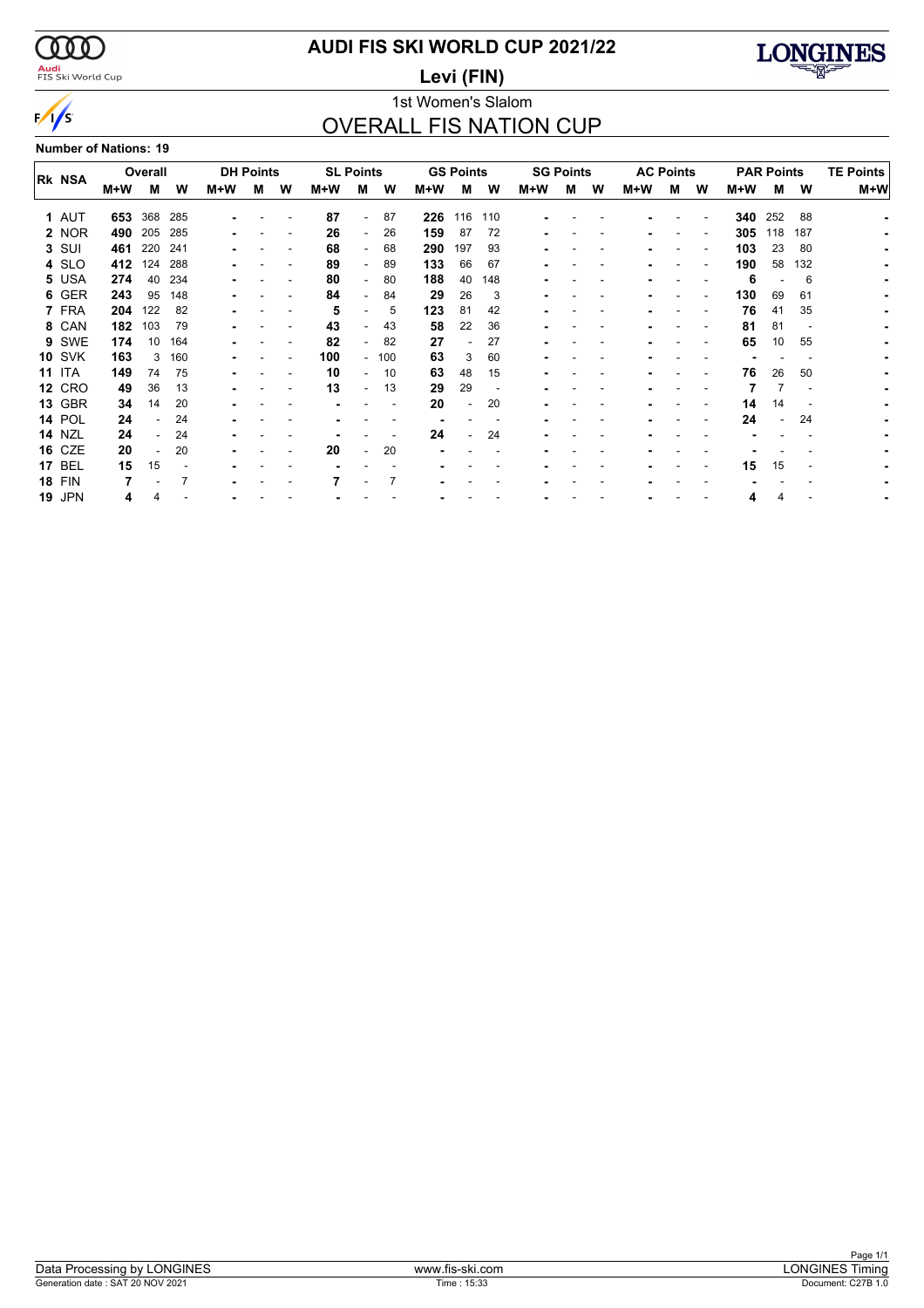

<mark>Audi</mark><br>FIS Ski World Cup

### **AUDI FIS SKI WORLD CUP 2021/22 Levi (FIN)**



1st Women's Slalom

## BRANDS STANDINGS

### **Number of Brands: 5**

| Rank Name | <b>Points</b> | Diff. | DH                       | SL                       | GS  | SG                       | AC                       | <b>PAR</b>               |
|-----------|---------------|-------|--------------------------|--------------------------|-----|--------------------------|--------------------------|--------------------------|
| Rossignol | 430           |       | $\overline{\phantom{a}}$ | 140                      | 110 | $\overline{\phantom{a}}$ | $\overline{\phantom{0}}$ | 180                      |
| 2 Head    | 275           | 155   | $\overline{\phantom{0}}$ | 105                      | 125 |                          | -                        | 45                       |
| 3 Atomic  | 180           | 250   | $\overline{\phantom{a}}$ | 80                       | 100 | $\overline{\phantom{a}}$ | -                        | $\overline{\phantom{0}}$ |
| 4 Nordica | 150           | 280   | $\overline{\phantom{0}}$ | 50                       |     |                          | ۰                        | 100                      |
| 5 Salomon | 90            | 340   | $\overline{\phantom{a}}$ | $\overline{\phantom{0}}$ | 40  | $\overline{\phantom{0}}$ | $\overline{\phantom{0}}$ | 50                       |